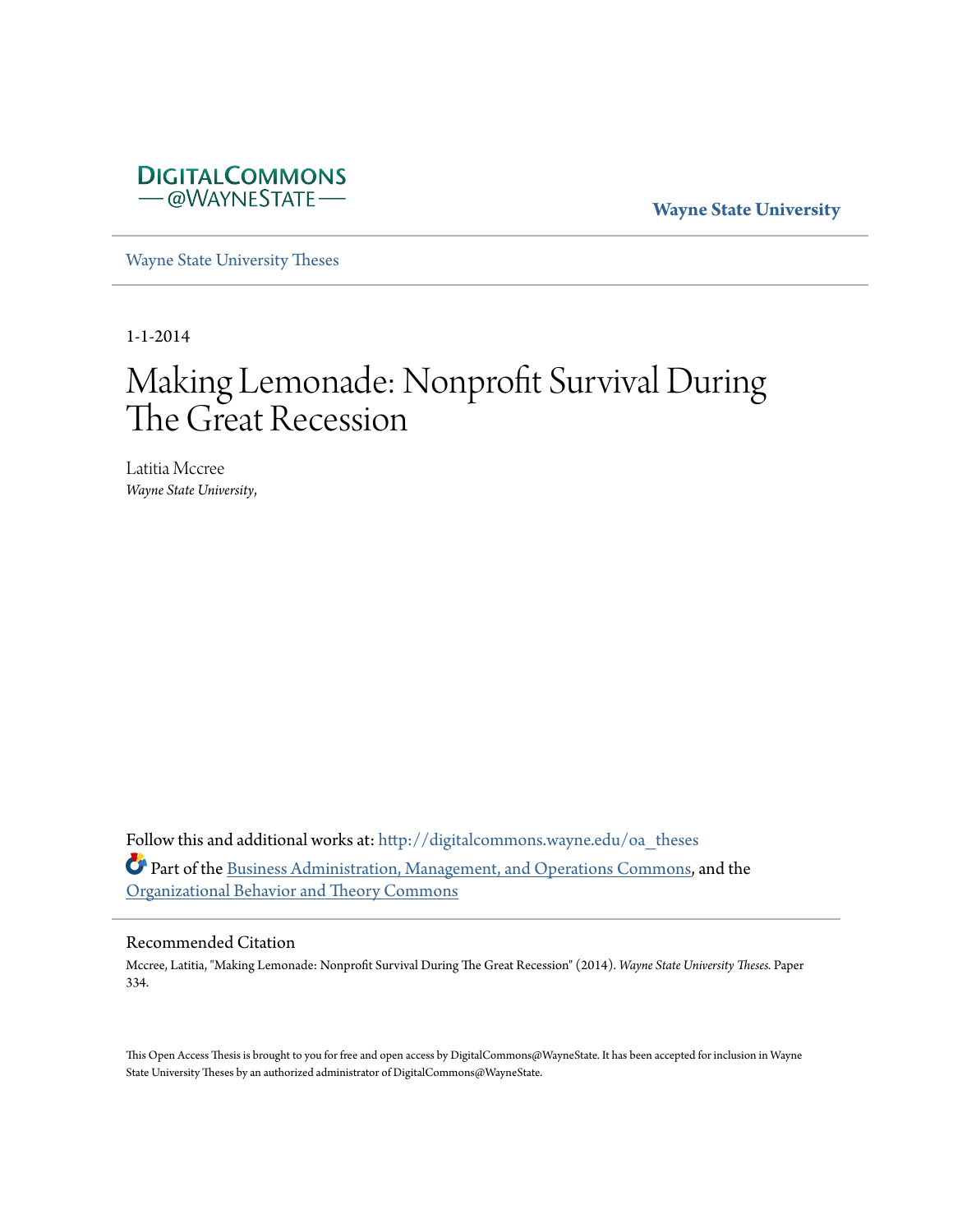# **MAKING LEMONADE: NONPROFIT SURVIVAL DURING THE GREAT RECESSION**

by

# **LATITIA MCCREE**

### **THESIS**

Submitted to the Graduate School

of Wayne State University,

Detroit, Michigan

in partial fulfillment of the requirements

for the degree of

# **MASTERS OF ARTS**

May 2014

MAJOR: INTERDISCIPLINARY STUDIES

Approved By:

Advisor Date

 $\overline{\phantom{a}}$  , and the contract of the contract of the contract of the contract of the contract of the contract of the contract of the contract of the contract of the contract of the contract of the contract of the contrac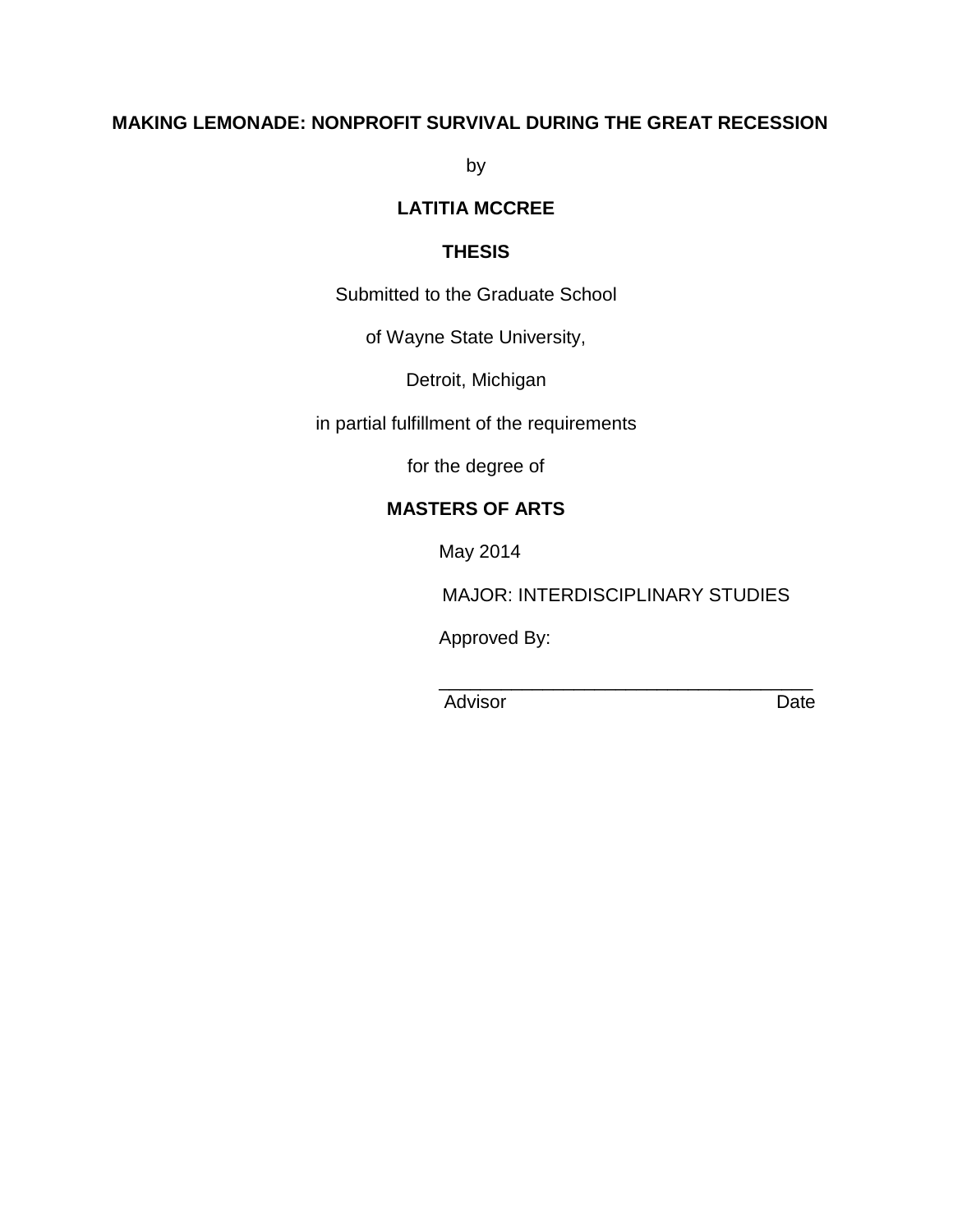# **DEDICATION**

To those who serve,

to all those, who daily make lemonade out of life's sour moments,

to the public servants, to the nonprofit professionals,volunteers and philanthropists

thankyou, for all you do every day, to improve our world one divine creature, at a time.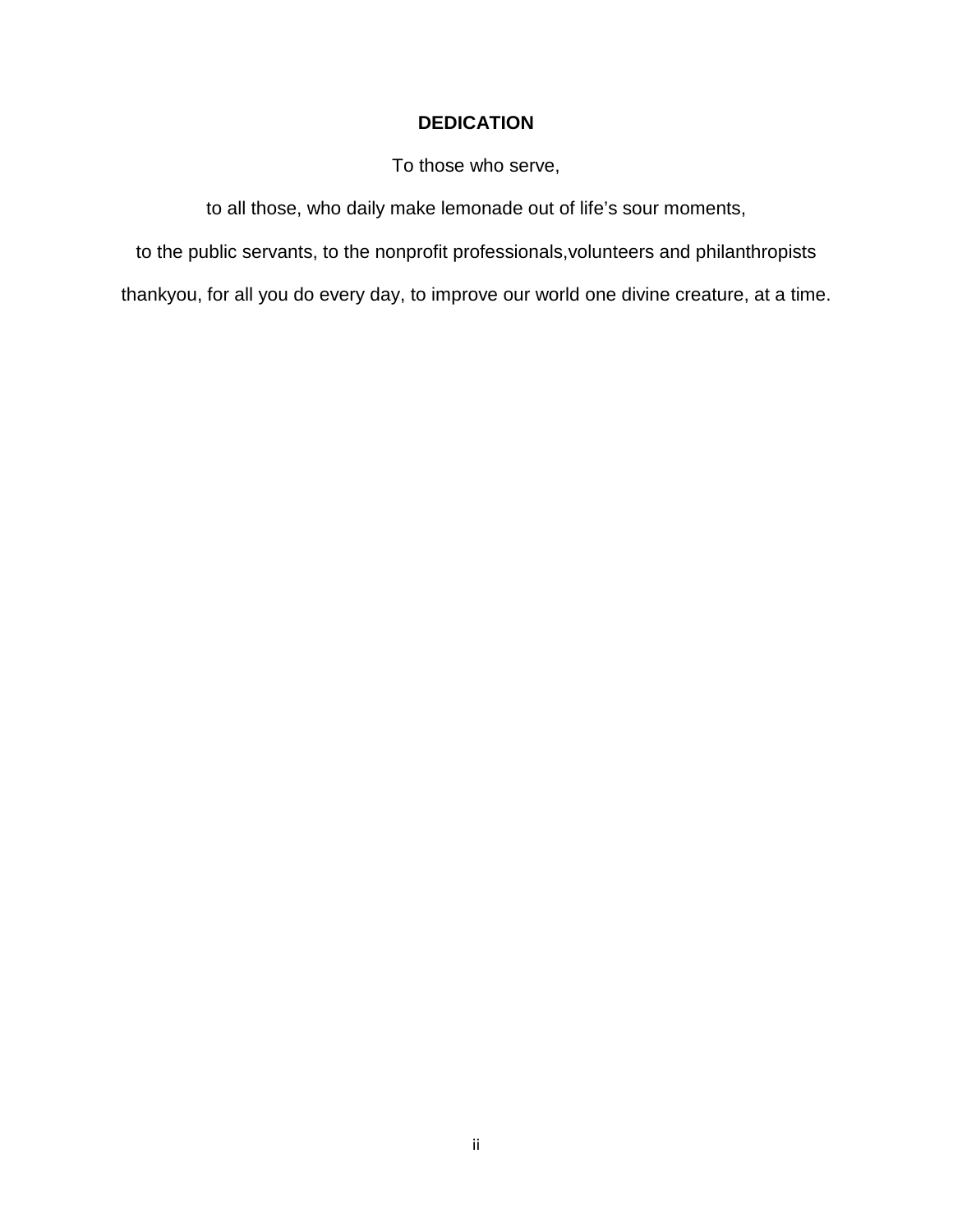### **ACKNOWLEDGEMENTS**

It is with great appreciation that I thank the 2013-2014 executive leadership team of the YMCA of Metropolitan Detroit for willingly opening their internal records to share with the world, how the YMCA of Metropolitan Detroit navigated the Great Recession. Thank you for your transparency and time. In addition, a special appreciation is extended to Dr. Daphne Ntiri for her enduring patience as my thesis advisor. Thank you for allowing me to work and live through the Great Recession years, to fine tune the focus of this work. Andrea Harp, Student Service Manager for the College of Liberal Arts and Sciences, also deserves a special thank you. She was extremely supportive and critically instrumental in assisting me with understanding the university's thesis and graduation protocols. Lastly, thank you to the readers for graciously giving their time and expertise to analyze my work. The readers were: Dr. Fran Shor, Dr. Rosalyn Schindler, and Dr. Daphne Ntiri.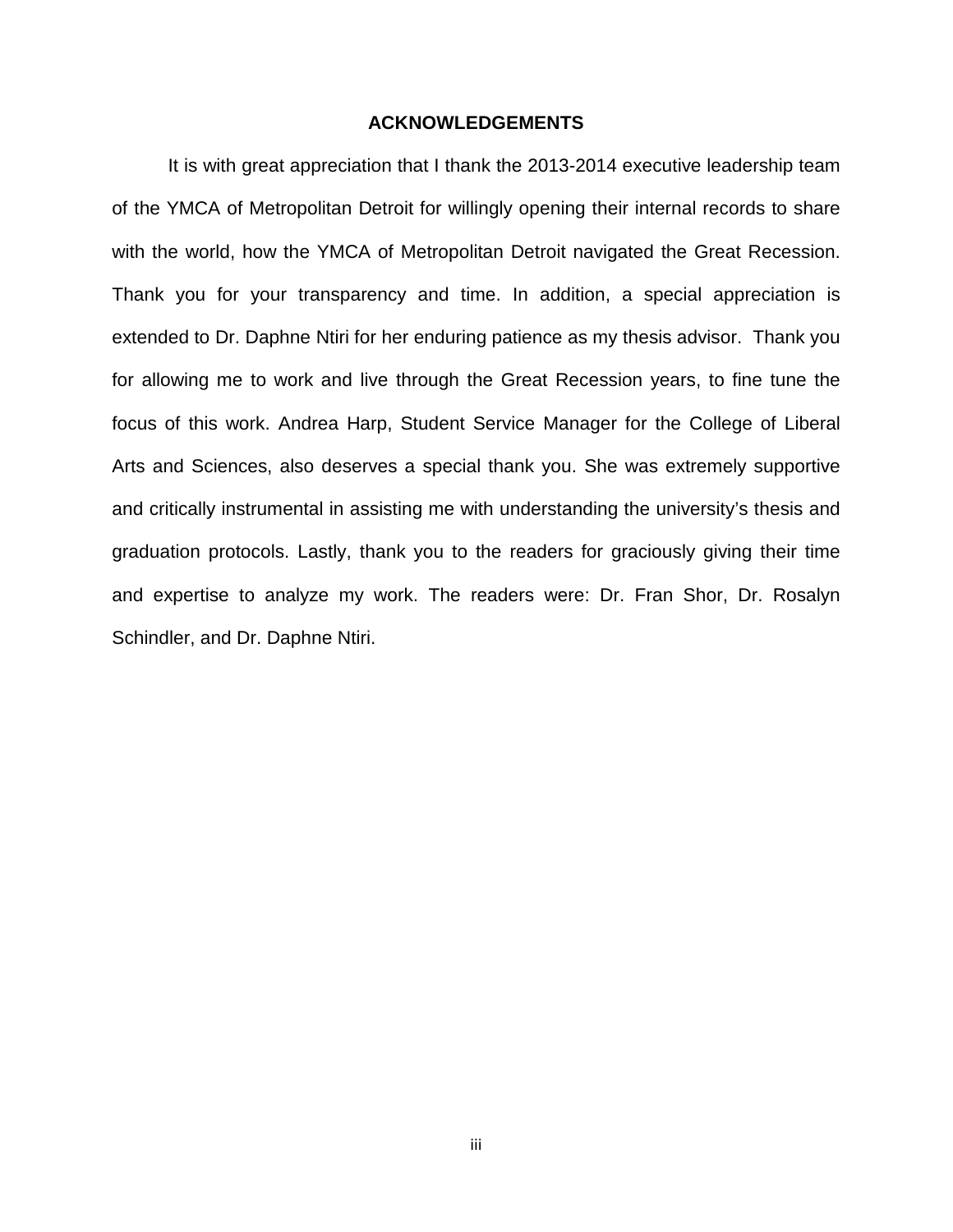#### **PREFACE**

There is an old adage that has become quite cliché or even passé in the 21<sup>st</sup> century. Regardless of how commonly it is used, its meaning is as relevant today as when it was first spoken, "When life gives you lemons, make lemonade," author unknown.

This is the work of the third sector. Nonprofit organizations around the world exist to find the beauty in the ashes. Their purpose is to engage in an interdisciplinary process to transform life's lemons into something refreshing. It is during life's greatest challenges that service organizations identify and gather the essential ingredients: sugar, water and lemons. Acquire the necessary utensils: a spoon, a pitcher and a glass. Begin the work: cutting, squeezing, pouring and stirring, blending all the ingredients together to make lemonade; to transform sour into sweet. Then share it with others to drink and before it all ends, each step repeats.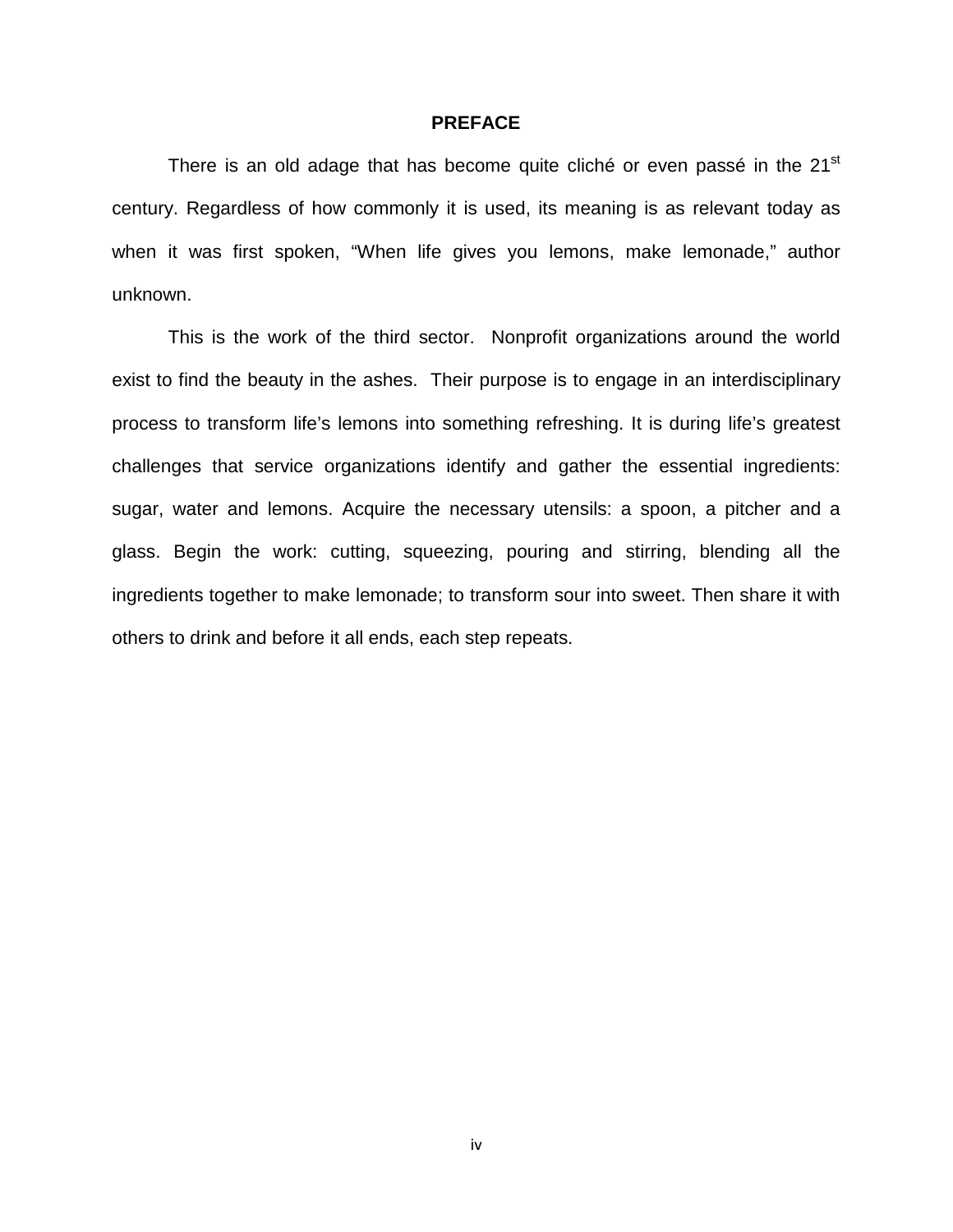# **TABLE OF CONTENTS**

| Chapter 2 – Literature Review: A Spoon, a Pitcher and a Glass ___________________ 17 |    |
|--------------------------------------------------------------------------------------|----|
| Chapter 3 – Methodology: Cut, Squeeze, Pour and Stir                                 | 51 |
| Chapter 4 - Results: A Refreshing Beverage to Drink_______________________           | 58 |
| Chapter 5 – Discussion: Making Lemonade, Transforming Sour to Sweet _____________    |    |
|                                                                                      | 84 |
|                                                                                      | 90 |
|                                                                                      | 91 |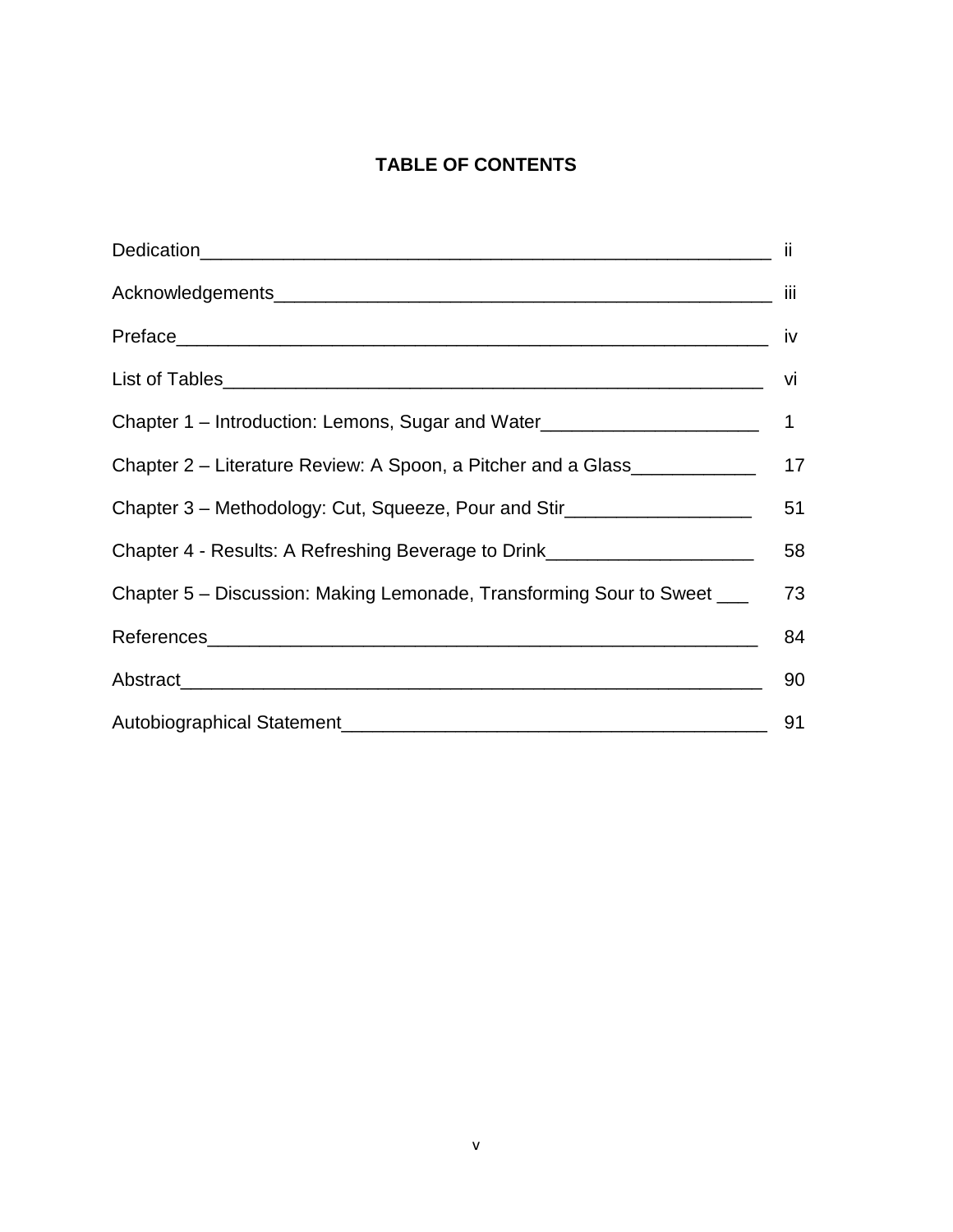# **LIST OF TABLES**

| Table 1: YMCA of Metropolitan Detroit Revenue Summary               | 80. |
|---------------------------------------------------------------------|-----|
| Table 2: YMCA of Metropolitan Detroit Membership Class Offerings    | 81  |
| Table 3: YMCA of Metropolitan Detroit Employees, Wages and Benefits | 82. |
| Table 4: YMCA of Metropolitan Detroit Best Practices Summary_       | 83. |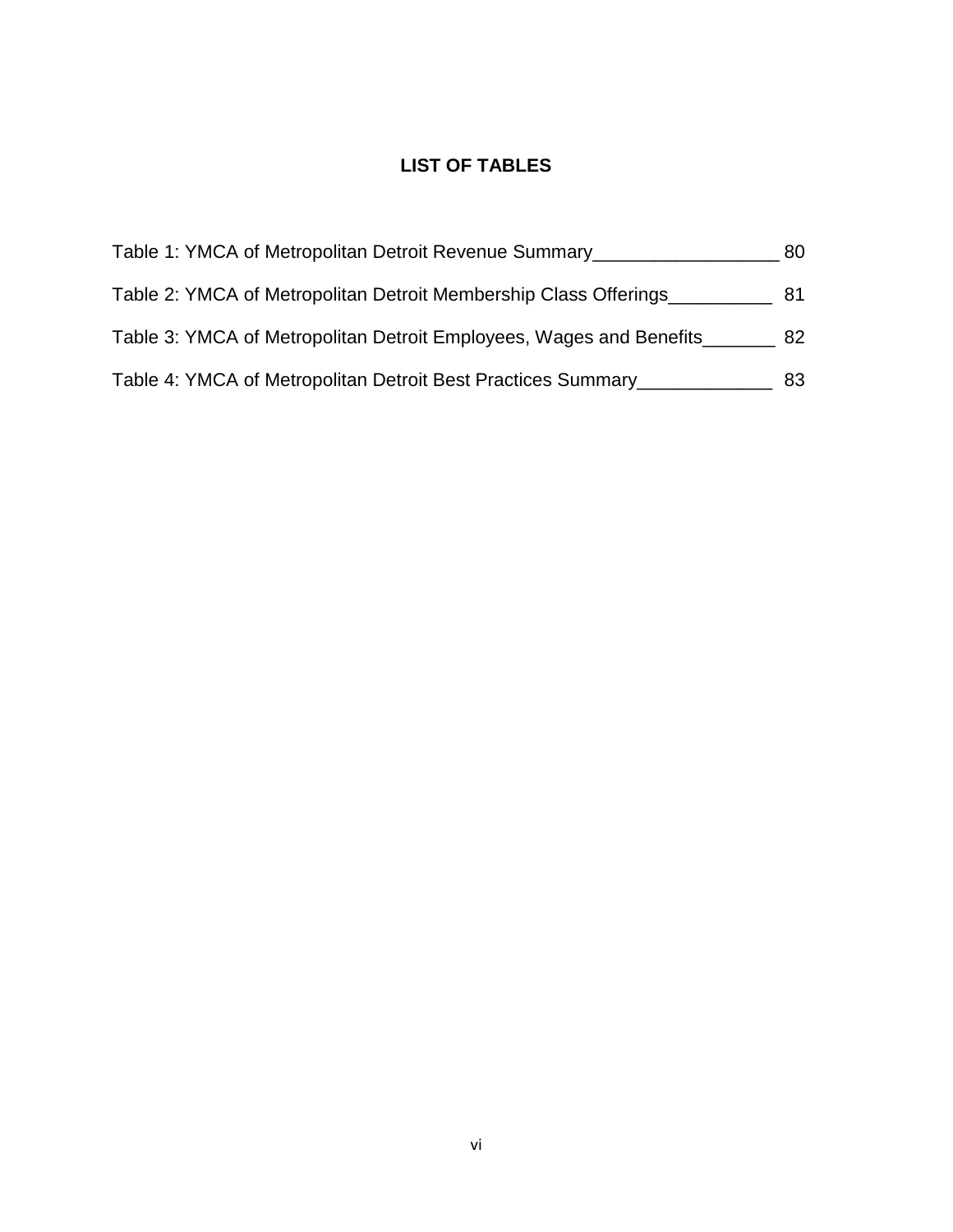### **Chapter 1 – Introduction: Lemons, Sugar and Water**

During a national financial crisis, communities throughout the U.S. often seek the service of the nonprofit sector to alleviate or prevent hunger, homelessness, disease, illiteracy, unemployment and more. Individuals who have lost a portion or all of their wages through layoffs and or payroll rollbacks may seek assistance with food, shelter, clothing, medication, employment and educational pursuits from nonprofits. It is during this time of great demand that the resources nonprofits utilize to meet community needs usually decline City Connect Detroit identifies this challenge in their report Navigating Turbulent Times: Voices from Metropolitan Detroit Nonprofits, "Many nonprofit representatives reported that the demand for services has increased rapidly, along with the complexity of problems people are facing. At the same time, the resources available to provide community services are dwindling."

 Key revenue sources for nonprofit organizations are foundations, corporations, individuals, government and earned revenue, (Salamon,1999). Specifically, during an economic recession: foundations' investment portfolios can decrease from stock market downturns; corporations may report record profit losses from declining sales and donors can become unemployed resulting in a decrease in their discretionary income. The US experienced its most recent recession from December 2007-June 2009. The unemployment rate soared to 9.5%. There was a net decrease of 63,000 new businesses: 235,000 businesses closed and 172,000 opened. There were over 3,000 massive layoffs affecting over 300,000 workers and consumer spending decreased by over \$3,000 per household, (US Bureau of Labor Statistics, 2012). Collectively these circumstances created a great challenge for US nonprofit community organizations to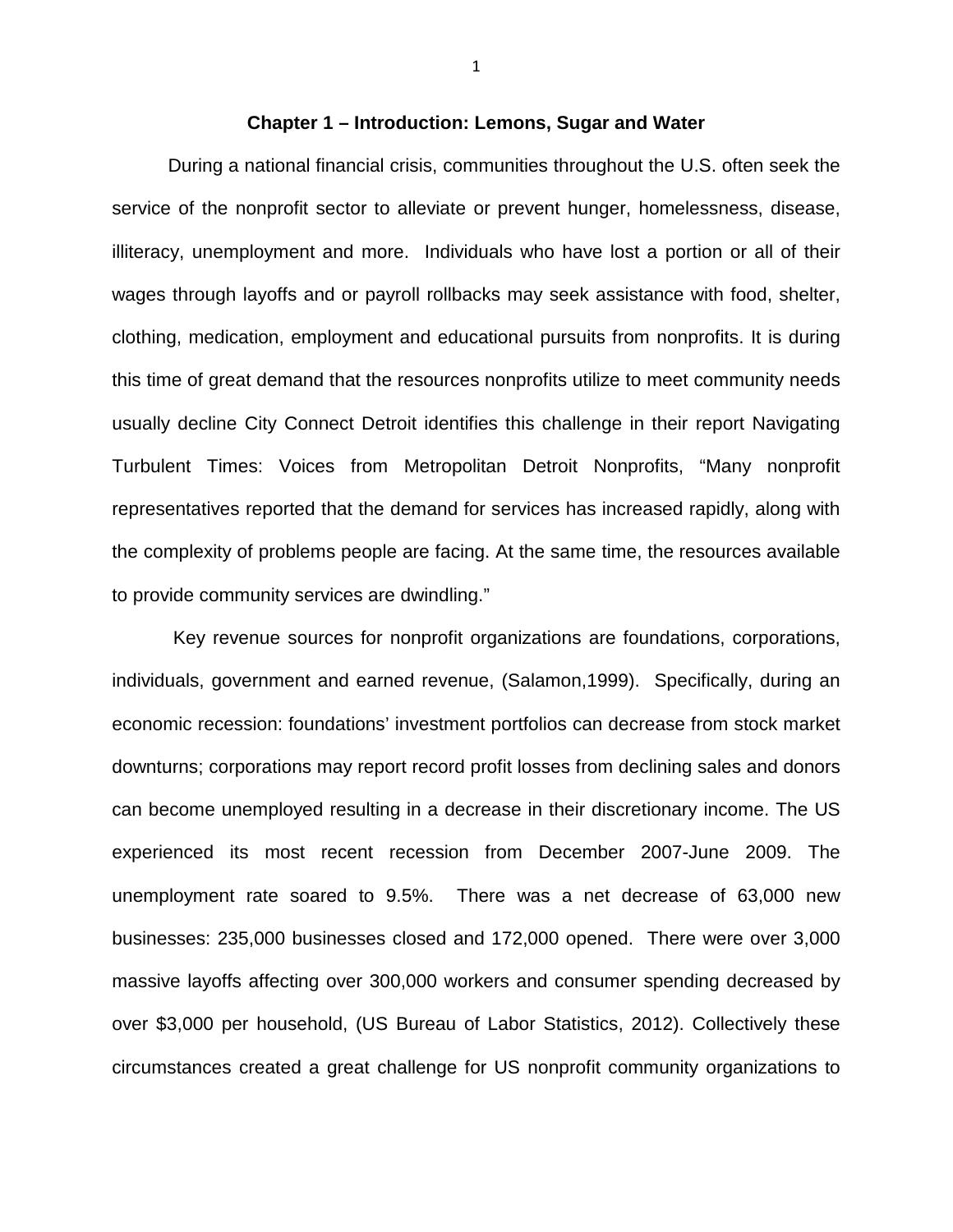meet increased demand with shrinking traditional resources. In short, how would they do more with less, (Changing Our World, 2011).

States whose economies were rooted in manufacturing, especially auto manufacturing, experienced job loss that exceeded the national averages. Doing more with less became the rule and not the exception. An examination of Michigan illustrates this clearly. According to the 2009 Michigan Economics and Workforce Indicator report, Michigan lost over 400,000 jobs from December 2007 – June 2009. The unemployment rate in Michigan reached 14.1% in the third quarter of 2009 compared to 12.8% for the rest of the nation. In the fourth quarter of 2012 the unemployment rate decreased to 9% and the national average decreased to 7.5% (Economic Policy Institute, 2013). The considerable job loss in Michigan increased the demand for an array of nonprofit services from basic needs such as food and shelter to healthcare and education. For example, "From 2007 to 2011, uncompensated care provided by Michigan hospitals increased 42 percent, and patient volume at federally qualified health centers, (FQHCs) increased by 22 percent. The number of uninsured increased by 133,000, yet there was no net increase in the number of free clinics statewide. In fact, five of seven free clinics in the Upper Peninsula closed, leaving just two clinics for the entire population," (Center for Healthcare Research & Transformation, August, 2013).

 Increased demand for services without increasing capacity is not unique to nonprofit healthcare institutions. "Nonprofit participants reported increases in need across a wide array of service areas, including programs for seniors, children and youth; employment and training programs; emergency food banks; social services (food stamps, Medicaid, etc).; supports to returning citizens (from incarceration);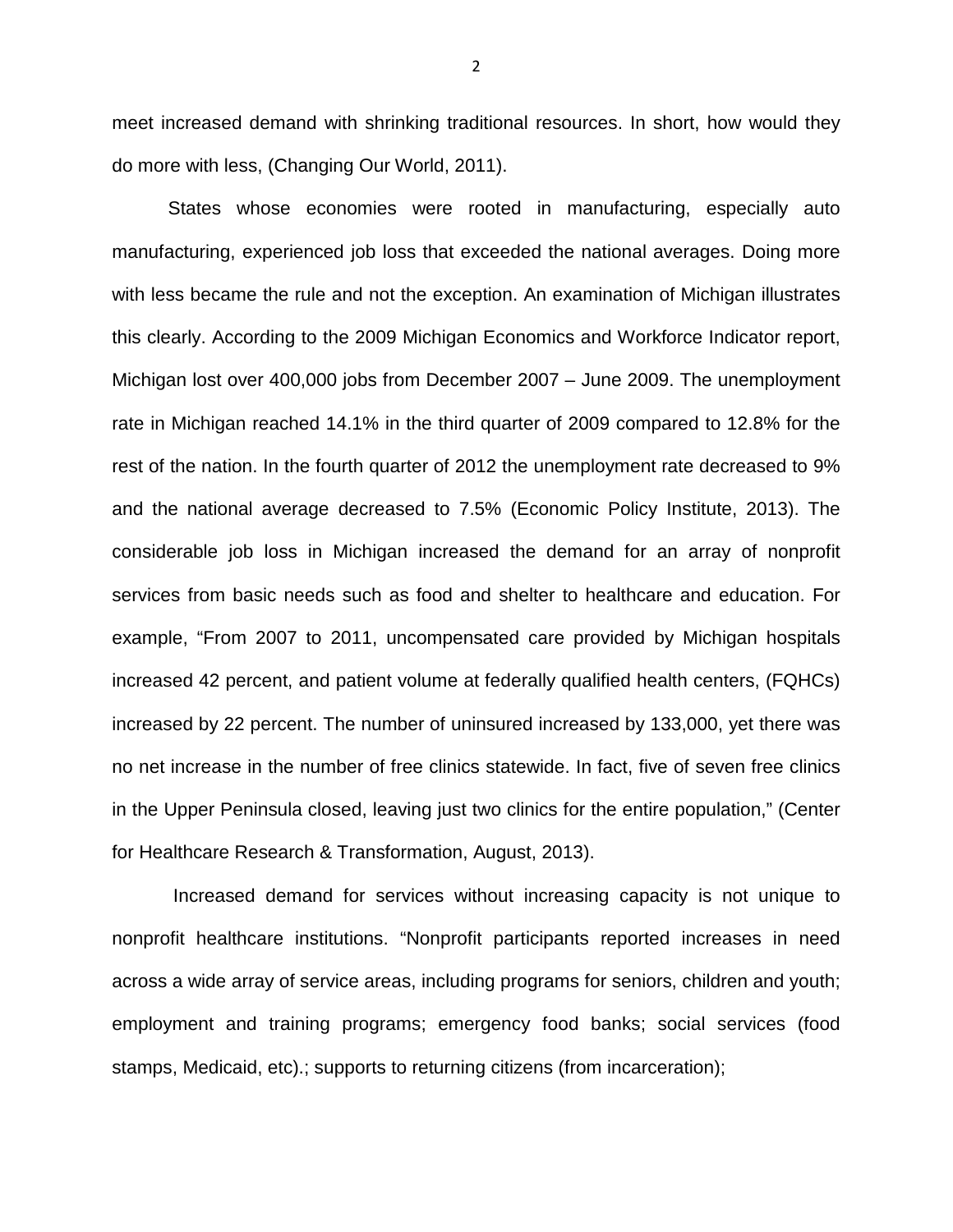health services; homelessness and housing services; and many others," (City Connect, 2009).

Drilling down further revealed that metropolitan Detroit area unemployment rates were even higher. In 2009, the Detroit's unemployment rate was 23%. (U.S. Bureau of Labor Statistics, 2014). Joblessness in metropolitan Detroit had a significant impact on local nonprofit organizations. Major nonprofits such as the United Way of Southeastern Michigan, (UWSEM) were forced to drastically reduce funding due to decreased contributed revenue from corporations and individuals.

According to UWSEM annual reports and audited financial statements, UWSEM annual campaign revenues decreased by over 15 million dollars from 2007-2009.

- UWSEM 2006-07 Annual Campaign Revenues: \$ 60,067,700
- UWSEM 2007-08 Annual Campaign Revenues: \$ 53,488,362
- UWSEM 2008-09 Annual Campaign Revenues: \$ 44,119,040

Revenue shortages incited the UWSEM to reduce program management expenses from 6.2 million dollars in 2006-07 to 4.6 million in 2008-09. By 2012 UWSEM reduced its management expenses to 2.9 million dollars. During the years 2007-2012 the UWSEM had reduced its management expenses by more than half - 53%, (UWSEM, 2014).

Funding to agencies through grants and donor designations in 2007 was 51.8 million dollars and in 2009 it dropped to 43.2 million dollars. The decline continued and in 2012 funding to agencies through grants and donor designations was reported to be 37.1 million dollars. During the years from 2007-2012 direct support to UWSEM partner agencies decreased by 14.7 million dollars or 28%.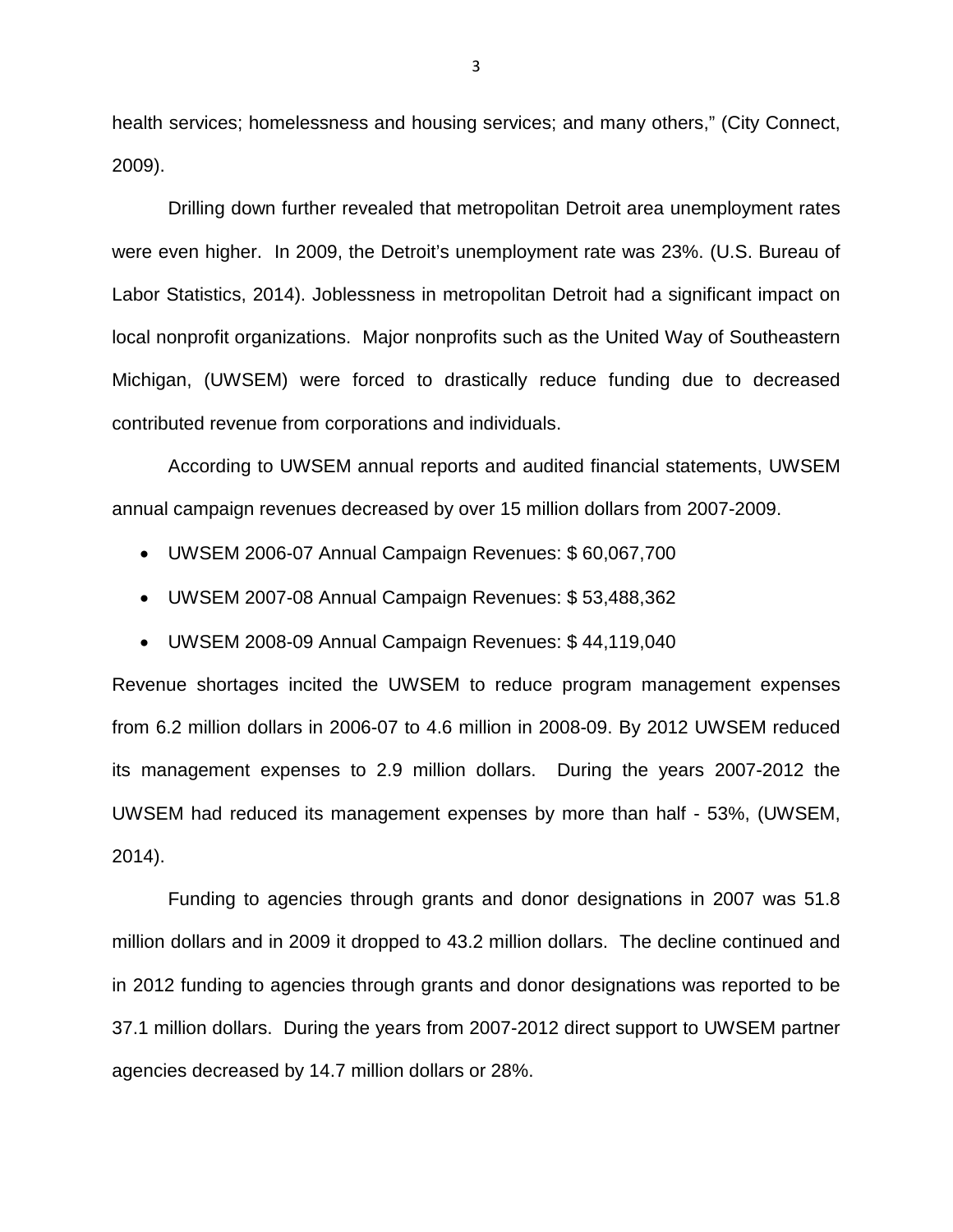The UWSEM embarked upon a strategic process to reduce overhead and to streamline their program services. They identified three program focus areas:

- Basic Needs
- Financial Stability
- Education

By becoming more focused they were able to survive the recession. They did not focus on what they could not do. They focused their energies on issues they believed they could positively change in five to ten years, (UWSEM, 2014).

The Young Men's Christian Association of Metropolitan Detroit, (YMCA) was directly impacted by the UWSEM revenue decline. In 2007, the YMCA received over \$1,000,000 from the UWSEM to support childcare and youth development programs, and by 2012 UWSEM support had shrunk to \$218,000, (YMCA Audited Financial Statements, 2012). The remaining dollars raised no longer supported general operations of YMCA programs, but specific projects that aligned with UWSEM Agenda for Change adopted in 2008, (UWSEM, 2014). In five years the YMCA UWSEM support was reduced by over \$800,000. During this same time period the YMCA experienced revenue declines in membership. In 2009, membership revenues decreased by more than two million dollars for the YMCA. Membership revenue continued to decline until 2012. Member revenues decreased by over one million dollars each year in 2010 and 2011.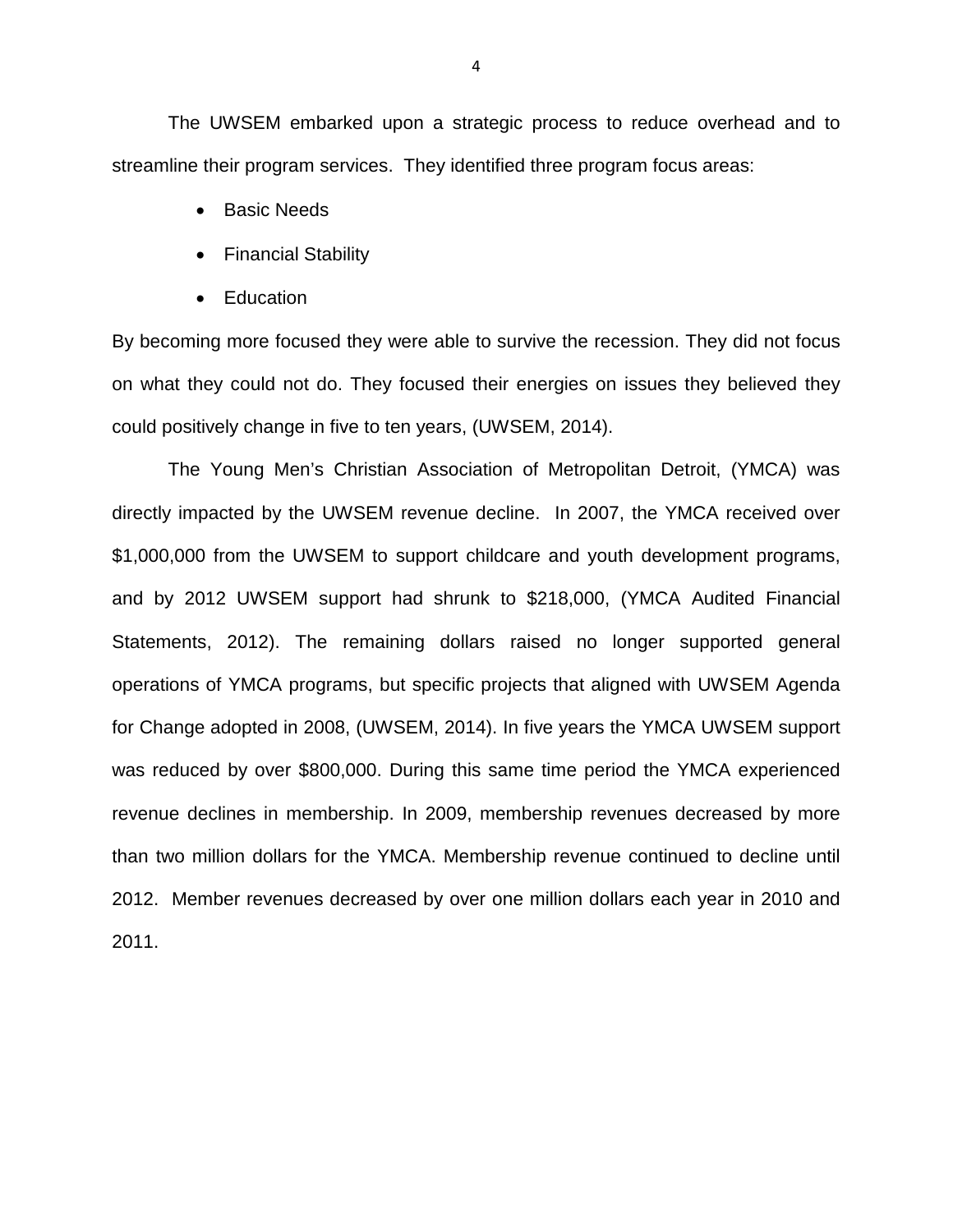|      | Membership   | <b>Contributions</b> | <b>UWSEM</b> | Grants/Gov't | Educational     |
|------|--------------|----------------------|--------------|--------------|-----------------|
|      |              |                      |              | Contract     | <b>Services</b> |
| 2008 | 19, 347, 277 | 1,508,696            | 755,132      | 1,485,136    |                 |
| 2009 | 17, 011, 844 | 1,148,369            | 546, 796     | 1,335, 303   |                 |
| 2010 | 15, 297, 373 | 2,104,440            | 529,604      | 1,453, 361   | 862, 858        |
| 2011 | 14,277,558   | 1,041,714            | 261,718      | 1,667,912    | 2,308,437       |
| 2012 | 14,391, 554  | 2,218,711            | 281,254      | 1,931, 709   | 4,005,175       |

(YMCA Audited Financial Statements, 2008-2012)

Just two years prior to the recession the YMCA adopted an aggressive growth agenda entitled, Driving Change 2006 to 2015. Core priorities of the agenda are replicated and paraphrased below:

### **Volunteer and Staff: 1**

Recruit and retain high performing staff that exceeds benchmark results in both mission and financial performance.

Invest in staff development through a variety of educational and experiential learning opportunities.

Be the nonprofit board of choice for high-caliber volunteers who desire to provide service that matters.

### **Membership: 2**

Attract new members that reflect the diversity of region.

Initiate new member loyalty program to attract members for a lifetime.

Connect members to community initiative that align with their concerns.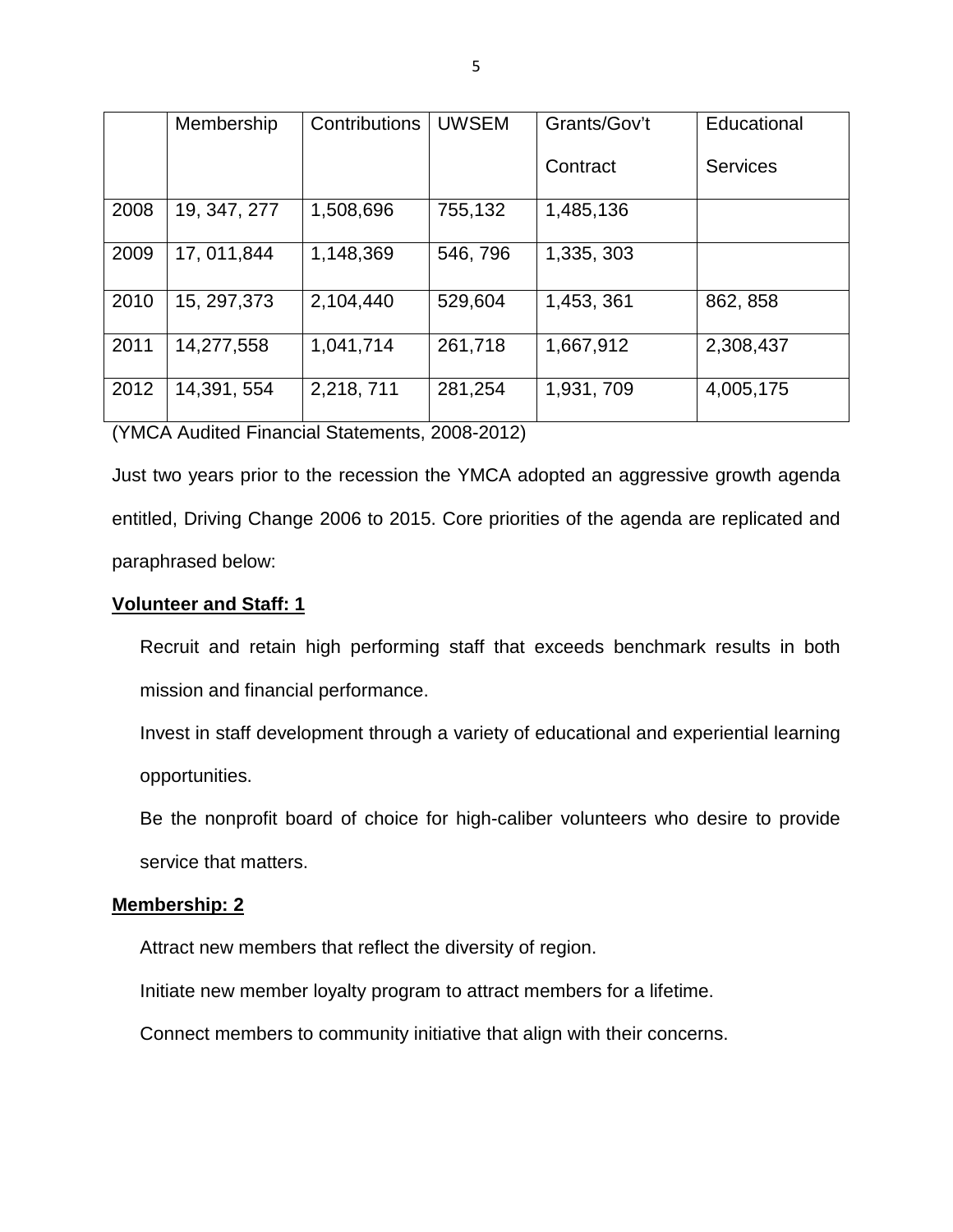### **Programs: 3**

Offer 21<sup>st</sup> century continual learning programs for all ages.

Develop programs that build developmental assets in children and help them overcome barriers.

Continuously improve the programs that promote active lifestyles and reduce obesity.

### **Finances: 4**

Meet required net revenue to comply with external financial agreements.

Create emergency reserve funds.

Create new revenue streams that align with the vision of the YMCA.

#### **Facilities: 5**

Develop new YMCA facilities.

Upgrade and improve facilities of existing YMCAS.

Attract key development partners to assist with capital development needs.

### **Philanthropy: 6**

Raise 3 million annually in the annual campaign.

Raise \$500,000 in annual gifts to support a capital campaign…generate \$50 million

dollars by 2015.

Develop an endowment fund with 100 million in expectancies.

#### **Internal Efficiencies: 7**

Continually review and analyze all business systems and practices to ensure maximum operating efficiency.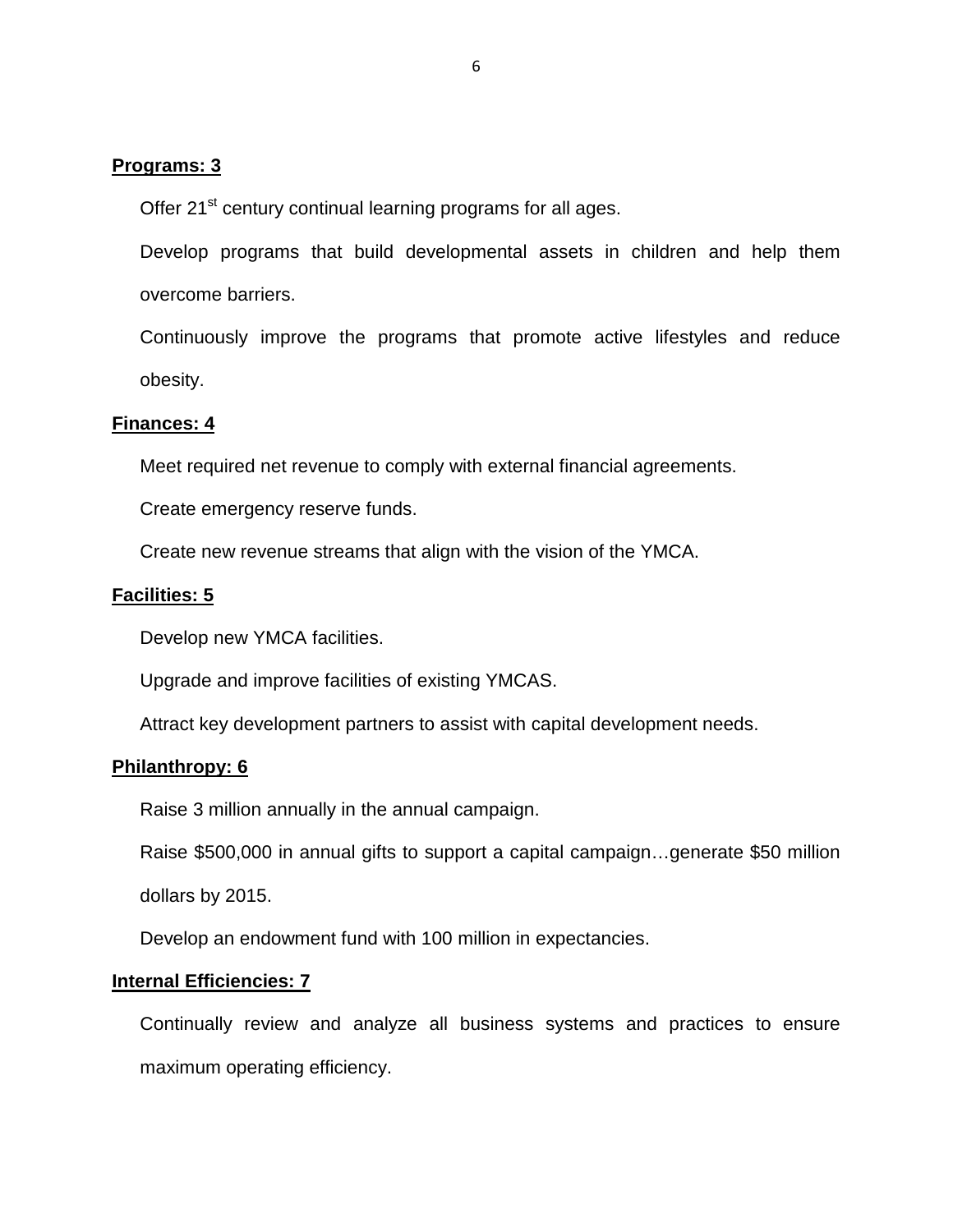Explore ways to use technology to improve operating efficiency.

Improve Y's investment in human capital.

#### **Governance: 8**

Create expanded opportunities for board engagement.

Empower volunteers to be become knowledgeable advocates of the YMCA.

Inspire volunteers to be champion for the total YMCA…one Association.

The Great Recession quickly became the driver of change. The plan was not book shelved. In fact, the foresight of the staff and volunteers, who developed, helped give the YMCA a framework to address the challenging economic times. Essentially, the Y team knew where they wanted to go and what they wanted to achieve. The recession challenged the YMCA to assess their methods for achieving their aims, (Thebault, 2014). It forced YMCA staff and volunteers to look beyond their traditional models of programming and funding. "Never waste a good recession," is a belief Ron Deneweth says he learned from past YMCA Board Chair John Carter.

#### **Statement of the Problem**

In an economic recession the community demands for service, provided by nonprofit organizations increases. During these financially disparaging times, nonprofit organizations are challenged by: increasing demand, diminishing capacity and image vulnerability. In the midst of financial crisis, community members often seek relief from nonprofit organizations. These individuals have reduced financial resources and are usually seeking free or subsidized pricing for essential services. Simultaneously, cash and in-kind resources are being cut at the very agencies that exist to support these residents in their time of need. Nonprofit revenue shortfalls, diminishes the capacity of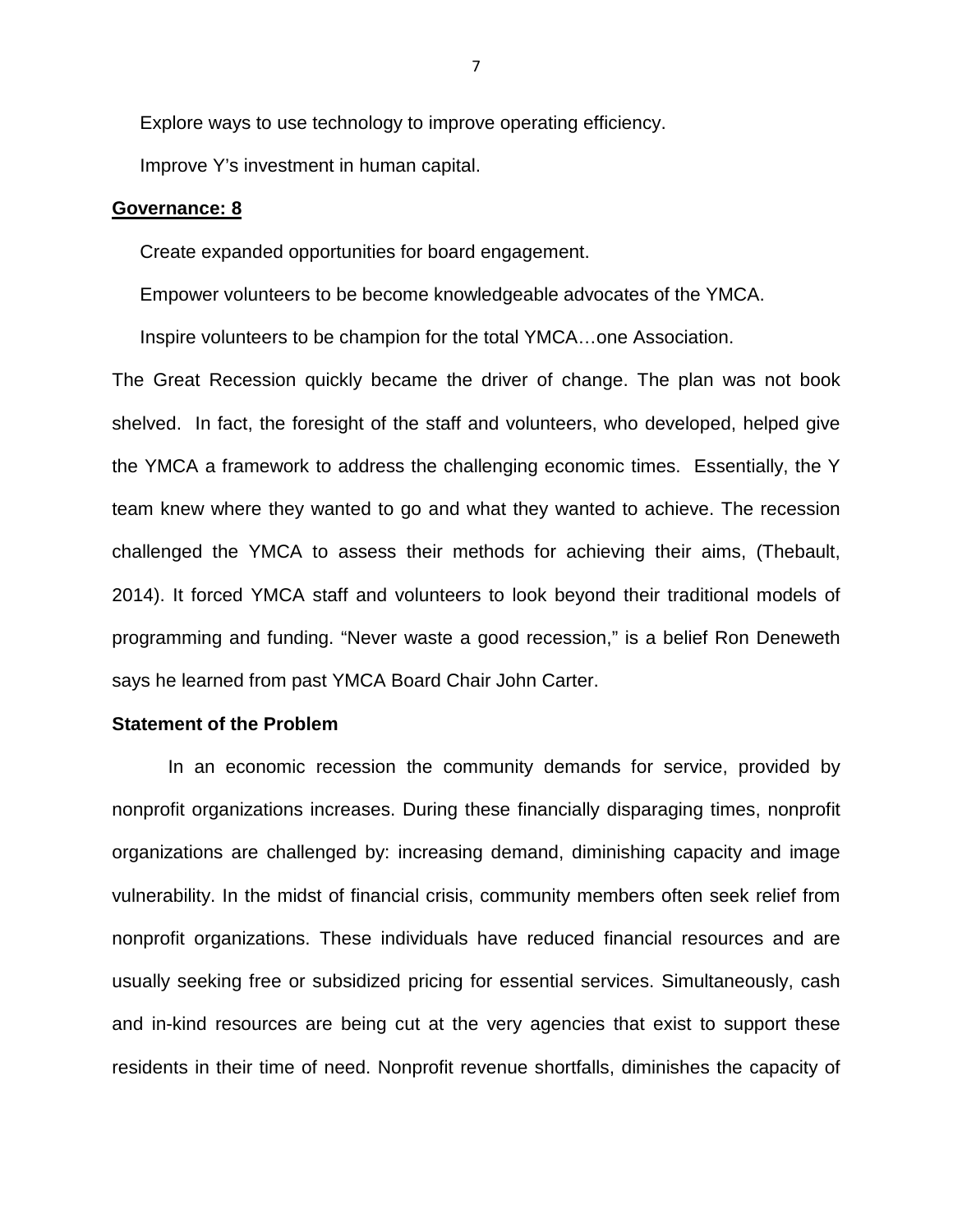the organization to meet the increased demand. Often time nonprofits are forced to focus their resources on the most urgent matters. This results in organizational downsizing and the cancellation of many services. This arises at a time when more quality staff and increased services are being requested, (Head, Nonprofit Resource Center, 2014). In addition to juggling rising demand and diminishing resources; nonprofits must make sure their funders and clients value their work and trust their operational practices. When resources are scarce donors are significantly more selective in the distribution of their dollars and or in-kind gifts, (Changing Our World, 2011).

 In the corporate world rising demand usually translates into increased profits. In many nonprofit organizations increased demand usually translates into increased expenses, (Nonprofit Finance Fund, 2014). The United Way of Southeastern Michigan operates the 211 hotline, a program designed to help navigate people through a disconnected web of nonprofit and public service organizations. When the program launched in 2005 they received 70,000 calls. In 2011 over 300,000 calls were managed. UWSEM reports that the majority of the calls received were for basic needs: food, shelter and utilities. Specifically in 2011:

- 32,000 callers were seeking assistance with gas bill expenses
- 12,000 callers were seeking assistance with accessing food pantry resources
- 11,900 callers were seeking assistance with rent expenses
- 7,100 callers were seeking assistance with electric bill expenses

211 routes these calls to agencies across the Southeastern Michigan Region, (UWSEM, 2014). This can be further validated by The Heat and Warmth Fund or THAW. In 2008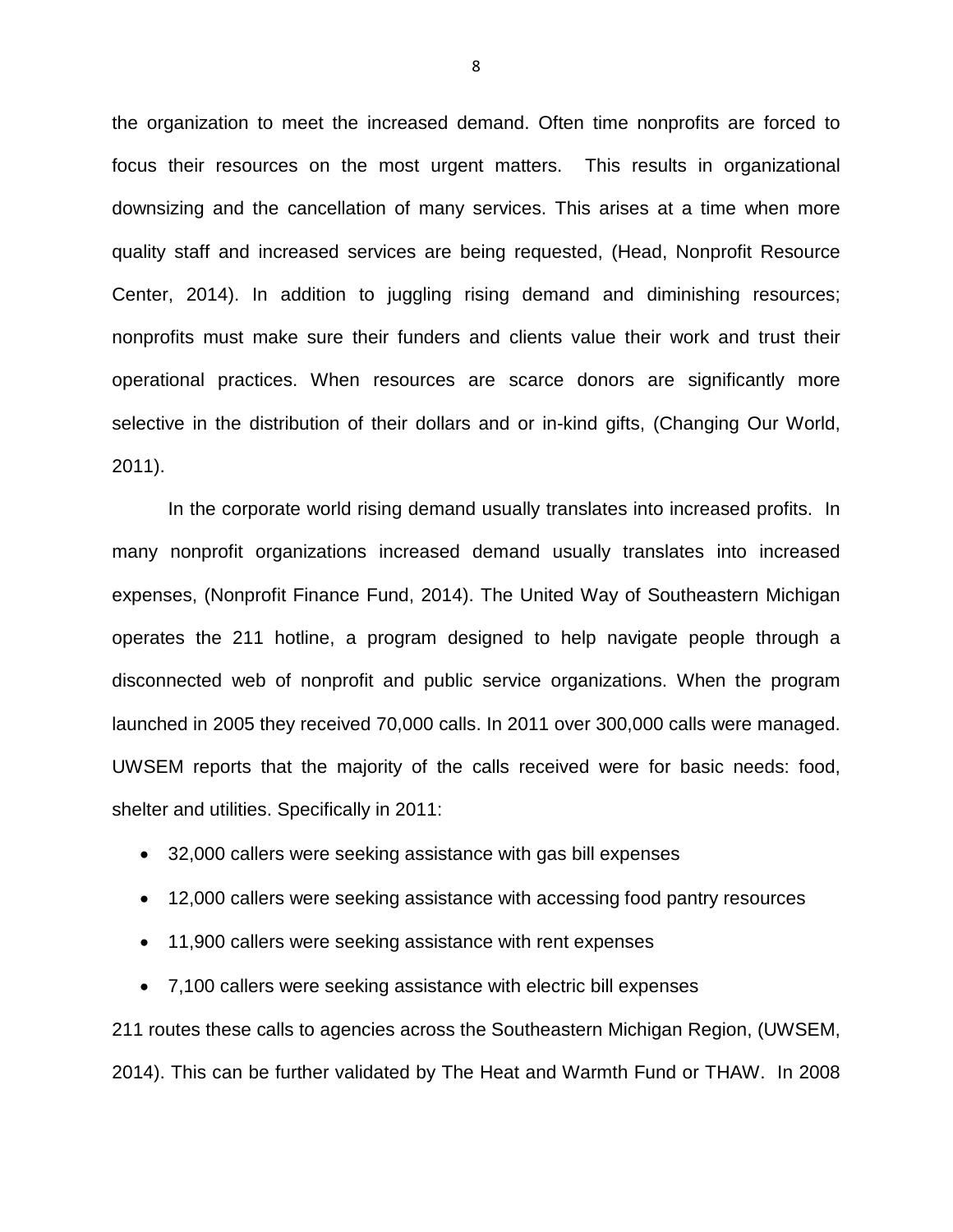THAW paid 4.4 million dollars in utility assistance to residents. In 2009 THAW provided 7.2 million dollars in utility assistance to residents in need. THAW indicates that most of the families they serve earn less than 16,000 annually, have children and/or a disabled family member in the household, (THAW, 2012).

 Demand for childcare, healthcare and many other services grow during a financial crisis requiring nonprofit organizations to rise to the challenge. Nonprofits can only rise to the occasion if they can effectively leverage their capacity to efficiently deliver services. During the summer many families seek quality affordable childcare. The YMCA of Metropolitan Detroit offers several day camp programs that meet this need. Most of the camps are subsidized by grants or YMCA contributions. Camp participant costs ranges from \$0 to \$200 weekly or \$5 an hour. In 2009, declining contributions for childcare created a \$30,000 budget shortfall for Camp Phoenix; whose registrations for the program had increased by nearly 100 applications. The YMCA staff identified three ways to resolve the issue:

- 1. Reduce the number of children that could be served by 50% from 200-100
- 2. Eliminate daily transportation to and from the program
- 3. Reduce the length of the program from 6 to 5 weeks

How would the YMCA serve more kids with less money? Each of those decisions had very distinct consequences that would impact not only the YMCA budget but its reputation. Reducing the program by 50% would leave 100 children without affordable quality childcare. Eliminating transportation would disenfranchise children whose families did not have access to reliable transportation. Shortening the program would reduce the academic achievement goals the program was designed to provide and it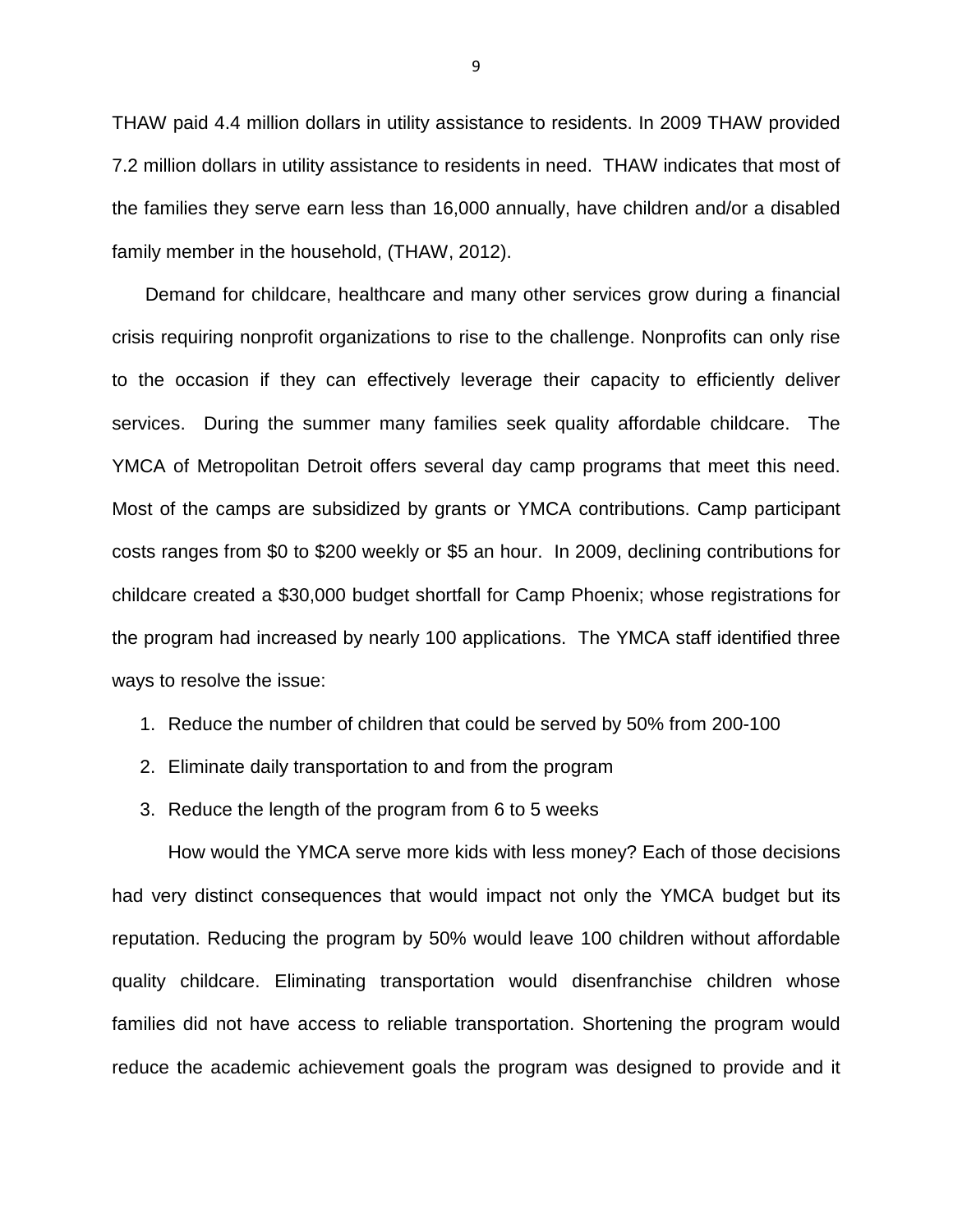would leave children without childcare for a week. The decision the YMCA would be make would directly impact its credibility and image with the families it served and its funders.

 Being a good steward of contributed resources is essential to being able to garner future support. This directly impacts an organization's Image. Funders are like investors. They want to make sure that the money they contribute to an organization benefits the community. They want to be assured that they receive a positive return on their investment, (Gugerty, 2009). Contributors are not looking for a monetary gain, but a social dividend. These types of dilemmas are common place among nonprofit organizations, during challenging economic times. Nonprofits are forced to meet the demand for more services with fewer resources, all while maintaining a positive image in their communities concurrently, (Naskrent and Siebeit, 2011).

The YMCA team decided the best method for addressing this challenge was to meet with the prospective parents and share with them the financial challenge. Parents were then given the opportunity to vote on their choice. In the end the YMCA did not decide the course of action, the families served chose. This decision enabled the YMCA to meet increase need with existing capacity, while simultaneously improving relationships with the families and funders, further strengthening the YMCA image.

This short story is just one example of how the three problems listed below culminate into the daily operations of a nonprofit service organization in the midst of financial difficulties.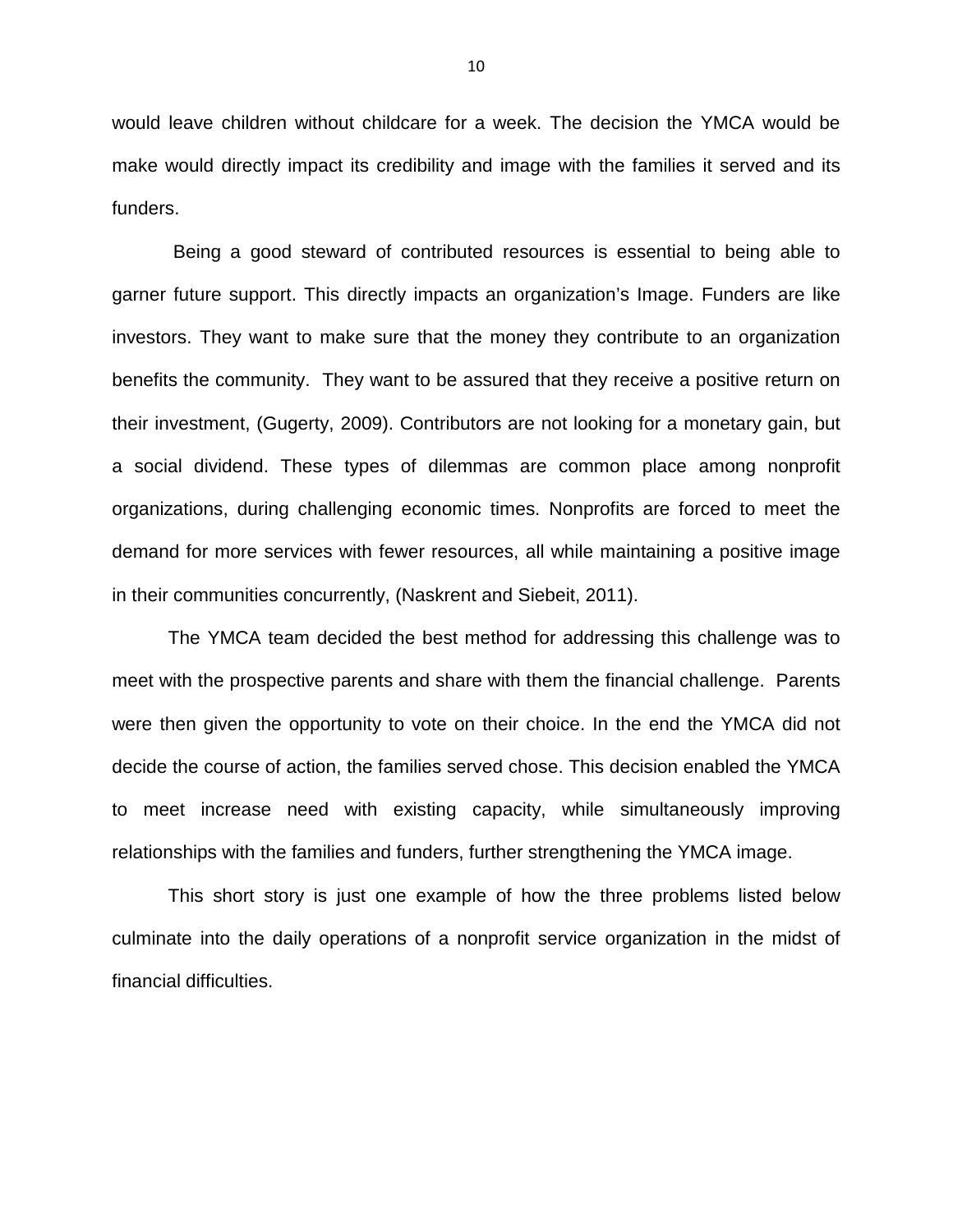#### **Background and Need**

Challenge 1: Recession - Financial recession increases the demand for nonprofit services at a time when nonprofits themselves struggle financially, (Salamon, 2009).

Solution 1: Renewal **–** Employ a continual learning, planning process that, addresses current objectives while identifying opportunities. Sets goals, but continually monitor internal and external factors; adopt a culture of adaptability, fluidity and flexibility that will enable the organization to respond to rapid change, (Raymond, p. 213-216, 2013).

Challenge 2: Resources - Nonprofit organizational capacity declines during a financial recession, as contributions and/or fees for services decline. This can force a nonprofit to reduce wages through concessions or layoffs, decreasing the agency's access to competent staff. In addition, it often forces nonprofits to decrease the services provided to the community, (Bridgespan Group, 2014).

Solution 2: Resiliency - As part of an intentional capacity building process, hire the best talent and invest in their professional development and loyalty to the organization. Additionally, the agency should constantly be looking for new revenue streams that align with the organization's mission and build upon the organization's strengths, (Minzner, Klerman, Markovitz and Fink, 2013).

Challenge 3: Reputation - During financially challenging times nonprofits' images are more closely scrutinized. Operating sustained deficits is not fiscally responsible and cutting essential community services is unpopular. The image of nonprofit community organizations is critical during economic downturns because resources are distributed more selectively, (Nonprofit Risk Management Center, 2014).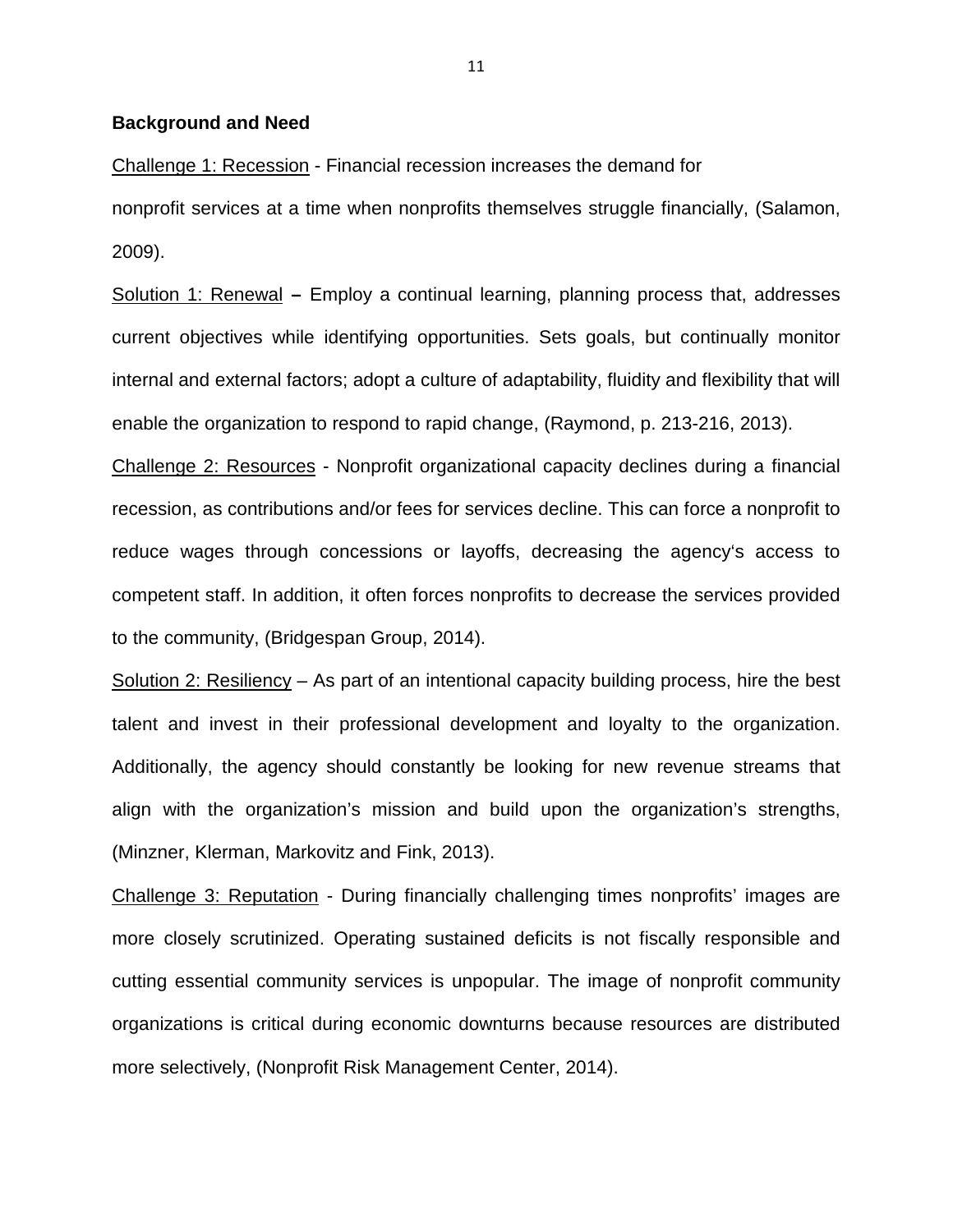Solution 3: Responsibility **–** Decision-making must be both mission-focused and fiscally sound. The organization should be transparent to its stakeholders and include them in the decision-making process, (Bridgespan Group, 2014).

#### **Purpose of the Study**

This thesis will share operational practices that enable nonprofit organizations to deliver quality services in a fiscally responsible manner in the midst of an economic recession. It will discuss how nonprofit leaders must employ an interdisciplinary approach to organizational management to keep their doors open to fulfill their mission. Reid Thebault, CEO of the YMCA of Metropolitan Detroit is noted for stating, "No Money; No Mission, No Mission; No Money." This document will serve as a guide to help nonprofit leaders learn the intricate dance between mission and money in order for nonprofits to thrive, especially during challenging economic times when their communities need them the most. Twenty-one members of the YMCA of Metropolitan Detroit's leadership team comprised of paid staff and voluntary corporate board members were interviewed to chronicle the YMCA of Metropolitan Detroit's operational journey through the great recession. Their observations will provide a qualitative assessment of how the YMCA survived the recession. It will describe the following processes: decision making, operational procedures, volunteer engagement, staffing, mission advancement, and resource acquisition.

### **Research Questions**

- What is the nonprofit organization's mission?
- How does the nonprofit organization advance its mission; what are its priorities?
- What are the nonprofit organization's sources of revenue?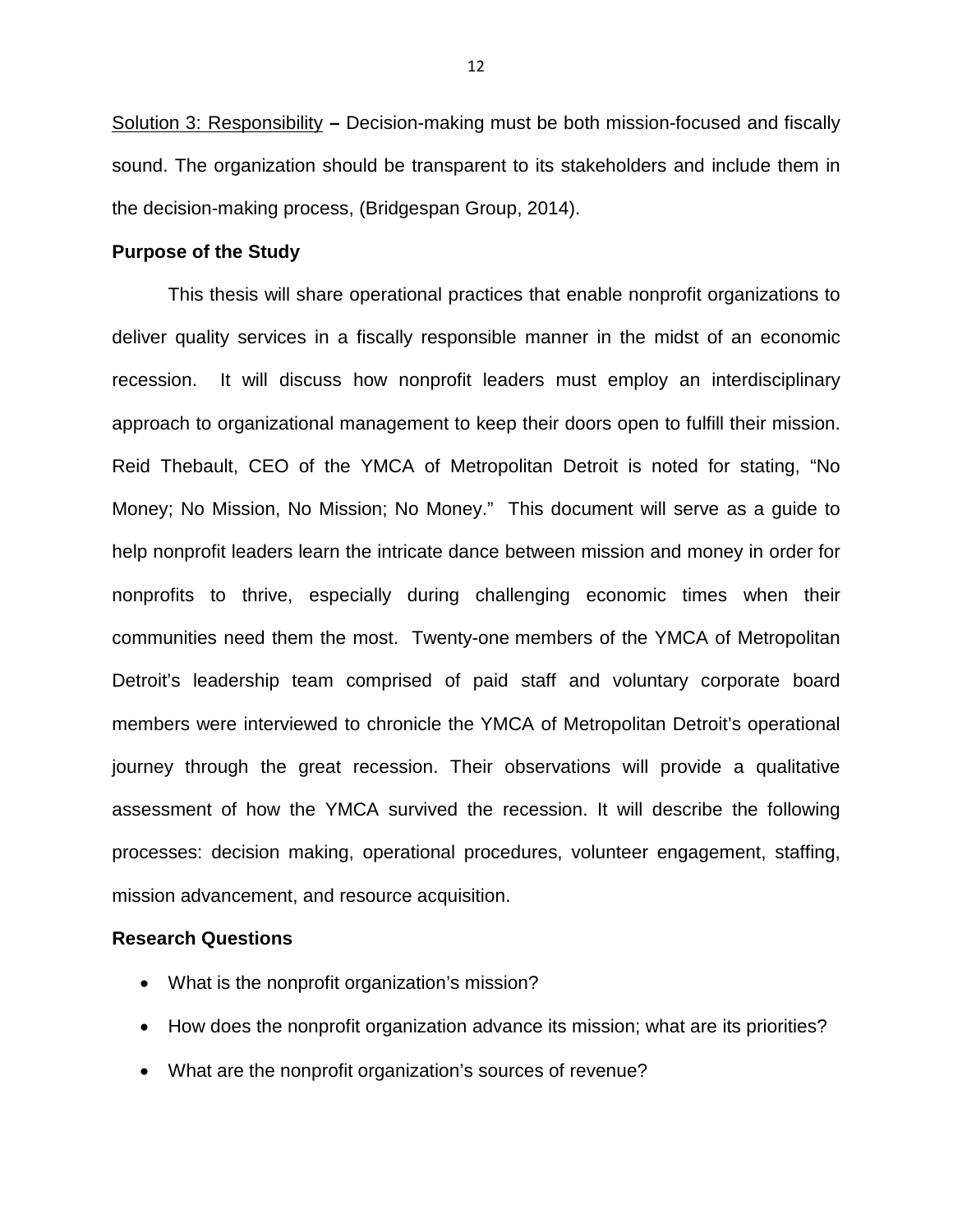- How are those resources acquired?
- What is the nonprofit organization's major decision making process?
- What are the essential responsibilities of the nonprofits key employees and volunteers?

#### **Significance to the Field**

There are many research studies that examine the best practices of nonprofit organizations. This thesis will identify specific decision making practices and operational procedures employed during one of the United States' and world's greatest recessions. Ideally, current and future nonprofit leaders will be able to examine, modify and employ similar processes to strengthen their organization's ability to weather financial storms.

### **Definitions**

#### **Capacity:** Organizational or individual ability to effectively meet demand

"Capacity represents the potential for using resources effectively and maintaining gains in performance with gradually reduced levels of external support. It may be understood as the inherent endowment possessed by individuals or organizations to achieve their fullest potential," (Jay D.Jurie, 2000).

#### **Nonprofit:** An organization that exists to fulfill a mission that benefits society

 "An organization that does not have financial profit as a main strategic objective. Nonprofit organizations include charities, professional associations, labor unions, and religious, arts, community, research, and campaigning bodies. These organizations are not situated in either the public or private sectors, but in what has been called the third sector. Many have paid staff and working capital but, according to Peter Drucker, their fundamental purpose is not to provide a product or service, but to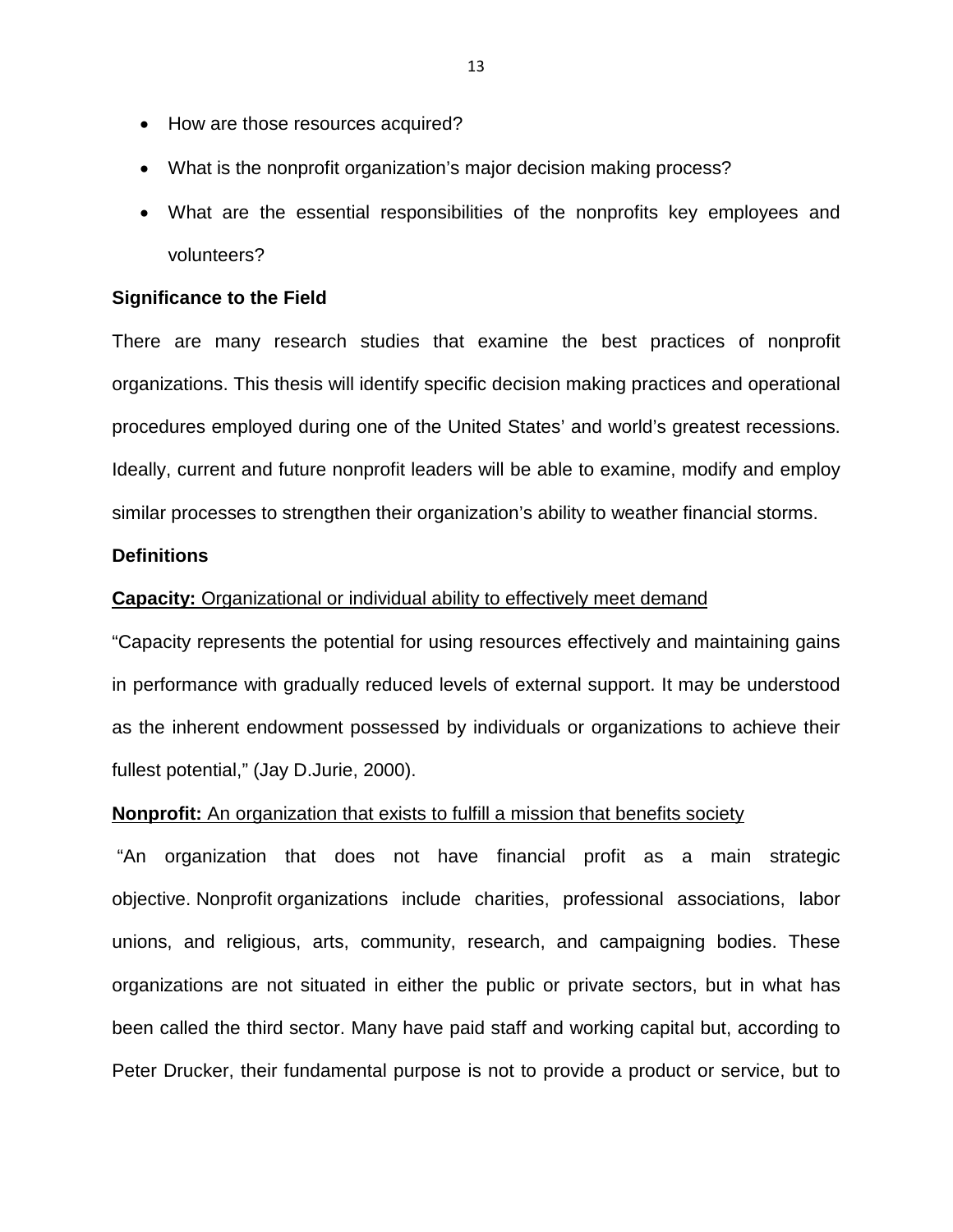change people. They are led by values rather than financial commitments to shareholders," (Bloomsbury Business Library - Business & Management Dictionary, 2007).

#### **Recession:** Retraction of economic growth that restricts access to resources

"A general slowdown in economic activity, a downturn in the business cycle, a reduction in the amount of goods and services produced and sold—these are all characteristics of a recession," (US Bureau of Labor Statistics, 2014).

#### **Renewal:** The ability for an organization to continually, effectively respond to change.

"Corporate entrepreneurship is especially crucial for large companies, enabling these organizations – that are traditionally averse to risk-taking – to innovate, driving leaders and teams toward an increased level of corporate enterprising. In addition to the obvious benefits obtained through innovation, this approach also provides the organizational benefit of setting the stage for leadership continuity. In a simpler view, corporate entrepreneurship can also be considered a means of organizational renewal," (http://www.businessdictionary.com, 2014).

### **Reputation:** How an organization is viewed by the community

"The beliefs or opinions that are generally held about someone or something,"

(http://www.oxforddictionaries.com, 2014).

**Resource:** Any person, product or service needed to execute a mission. "An economic or productive factor required to accomplish an activity or as means to undertake an enterprise and achieve desired outcome. Three most basic resources are land, labor and capital. Other resources include energy, entrepreneurship, information, expertise, management and time," (http://www.businessdictionary.com, 2014).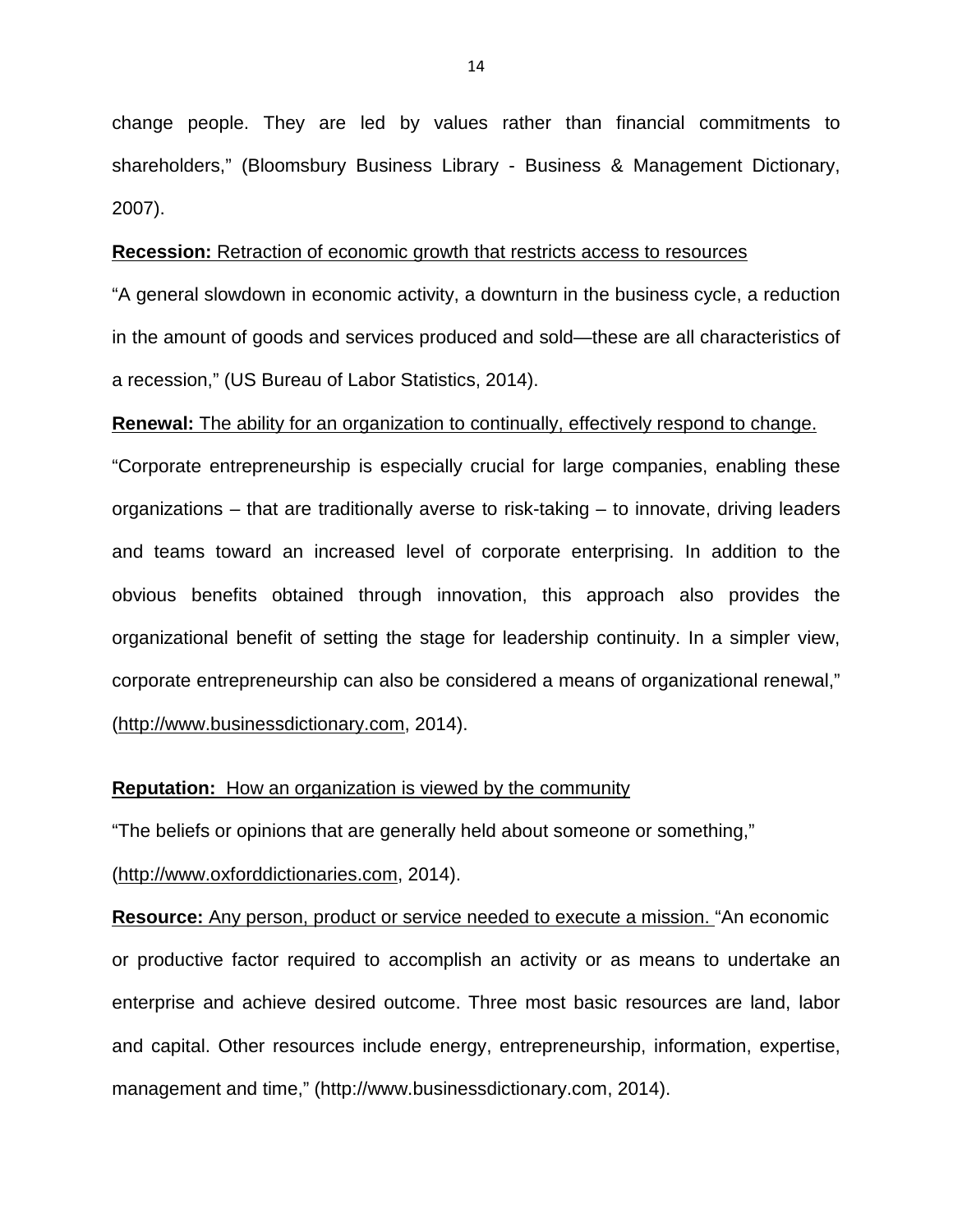# **Resiliency:** The ability to rebound from challenges consistently.

"The ability of a substance or object to spring back into shape; elasticity: The capacity to recover quickly from difficulties; toughness: The capacity to recover quickly from difficulties; toughness:" (http://www.oxforddictionaries.com, 2014).

# **Responsibility:** Owning the organization's inputs, outputs and outcomes

"A duty or obligation to satisfactorily perform or complete a task (assigned by someone, or created by one's own promise or circumstances) that one must fulfill, and which has a consequent penalty for failure," (http://www.businessdictionary.com, 2014).

# **Limitations**

# **Internal Validity**

- Not all key decision makers completed the survey. There were staff who left the organization who were apart of the decision making process but are no longer employed with the organization and were not interviewed.
- Some staff was interviewed and comments were notated.
- Most staff completed an online survey.

# **External Validity**

- Primary research was restricted to analyze only one organization's operational process.
- Use of other organization information was all compiled from secondary research

# **Ethical Considerations**

• An application was submitted to the IRB and it was determined that the research conducted did not require IRB approval because the work was about organizational processes and not individuals.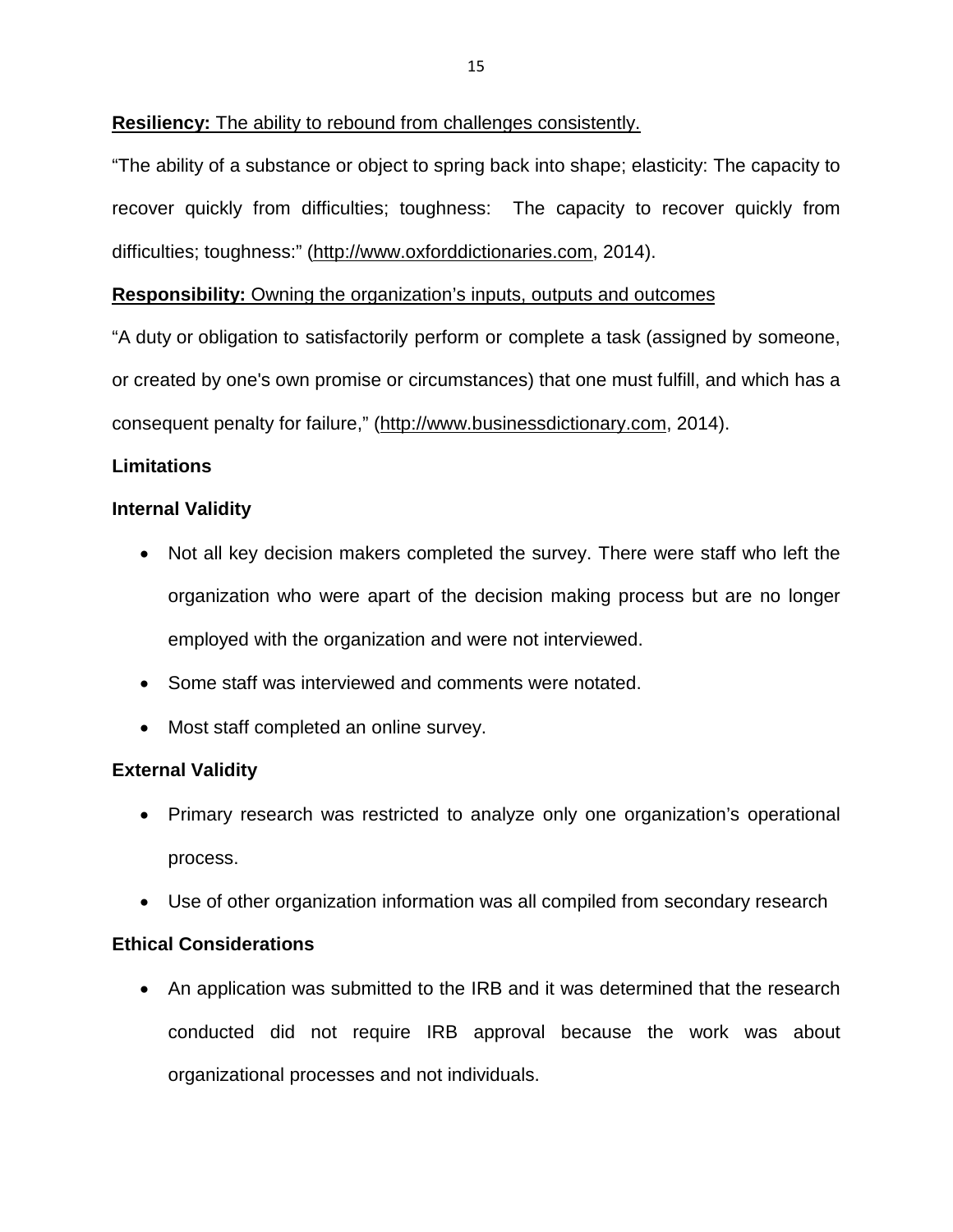- A letter from the Chief Executive Officer of the YMCA of Metropolitan Detroit was attained to approve the research and grant access to organizational documents: board minutes, annual audits, 990, staff interviews, etc.
- A survey monkey asking 14 narrative and one multiple choice question was distributed to 21 members of the organization's leadership team.
- I am an employee of the organization and I was employed at the company during the recession. I also completed the online survey.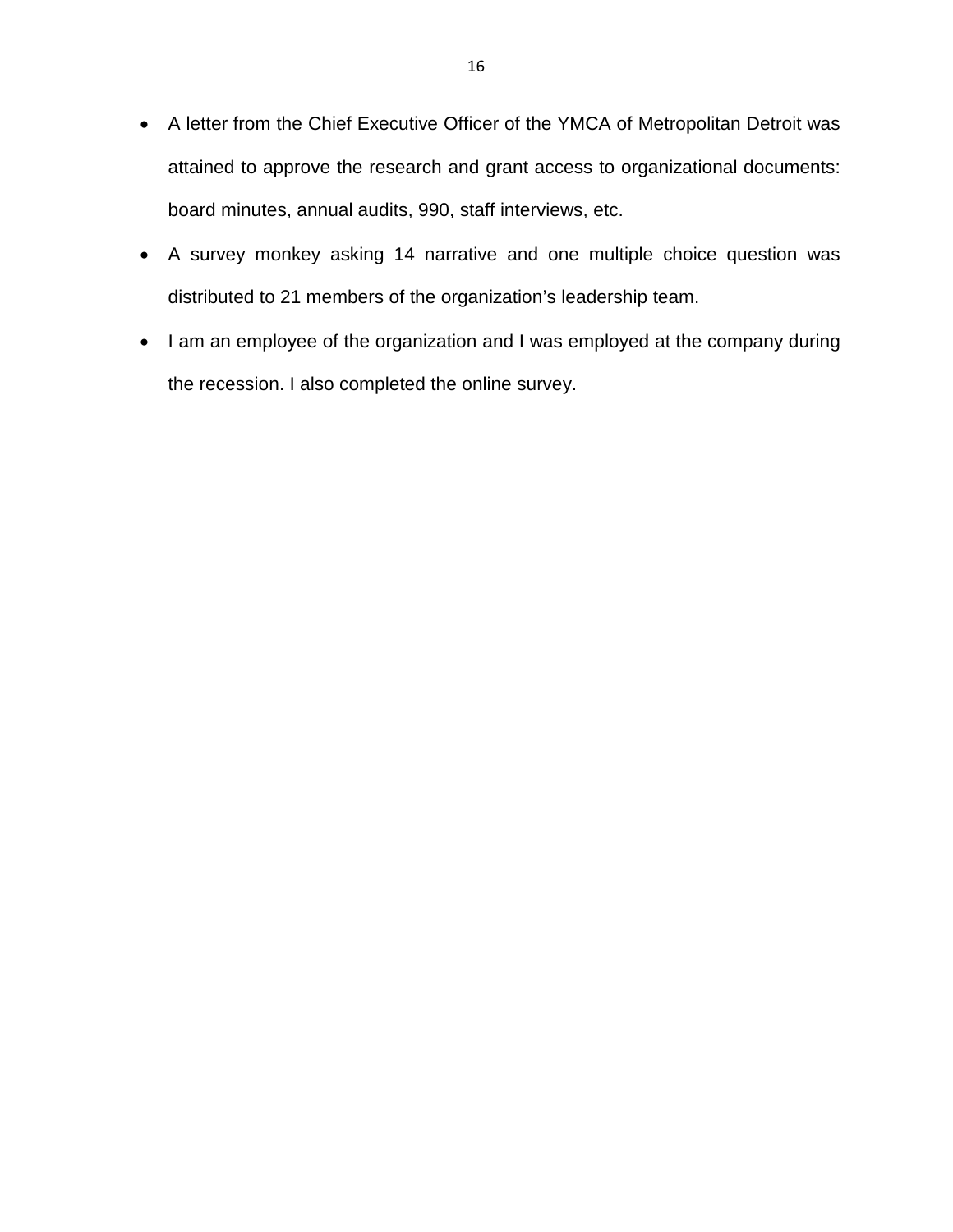#### **Chapter 2 – Literature Review: A Spoon, a Pitcher and a Glass**

The Great Recession that officially began in December 2007 and ended in June 2009 significantly impacted the quality of life for many families in the USA and the world. The economic storm left in its wake sustained unemployment: people were not temporarily laid off. Workers permanently lost their jobs. Many individuals remained unemployed for more than a year. Homes were foreclosed, personal savings were depleted,

 discretionary income vanished and many families sought support from community organizations to meet their needs. Proud former working class families had to swallow their pride and learn to navigate the social support systems operated by both the community and government agencies (Sherman, 2013).

Nonprofit community organizations received a surge in service requests. Simultaneously, their revenue sources declined. Interests on investments were low, contributions decreased and government spending was cut (Raymond, 2013). The UWSEM annual campaign lost millions of dollars; the unemployed were unable to participate in payroll deduction programs. Agencies such as the YMCA were fortunate to still be awarded UWSEM dollars, yet over time the funding was reduced more than three quarters of a million dollars and what remained was designated for a target program; general operating support was history, (YMCA, 2013). The YMCA of Metropolitan Detroit survived the great recession by transforming three key challenges into opportunities: recession, resources, and reputation.

The literature review will discuss research that describes the recession's impact on communities, the effect the recession had on nonprofit resources and the evolving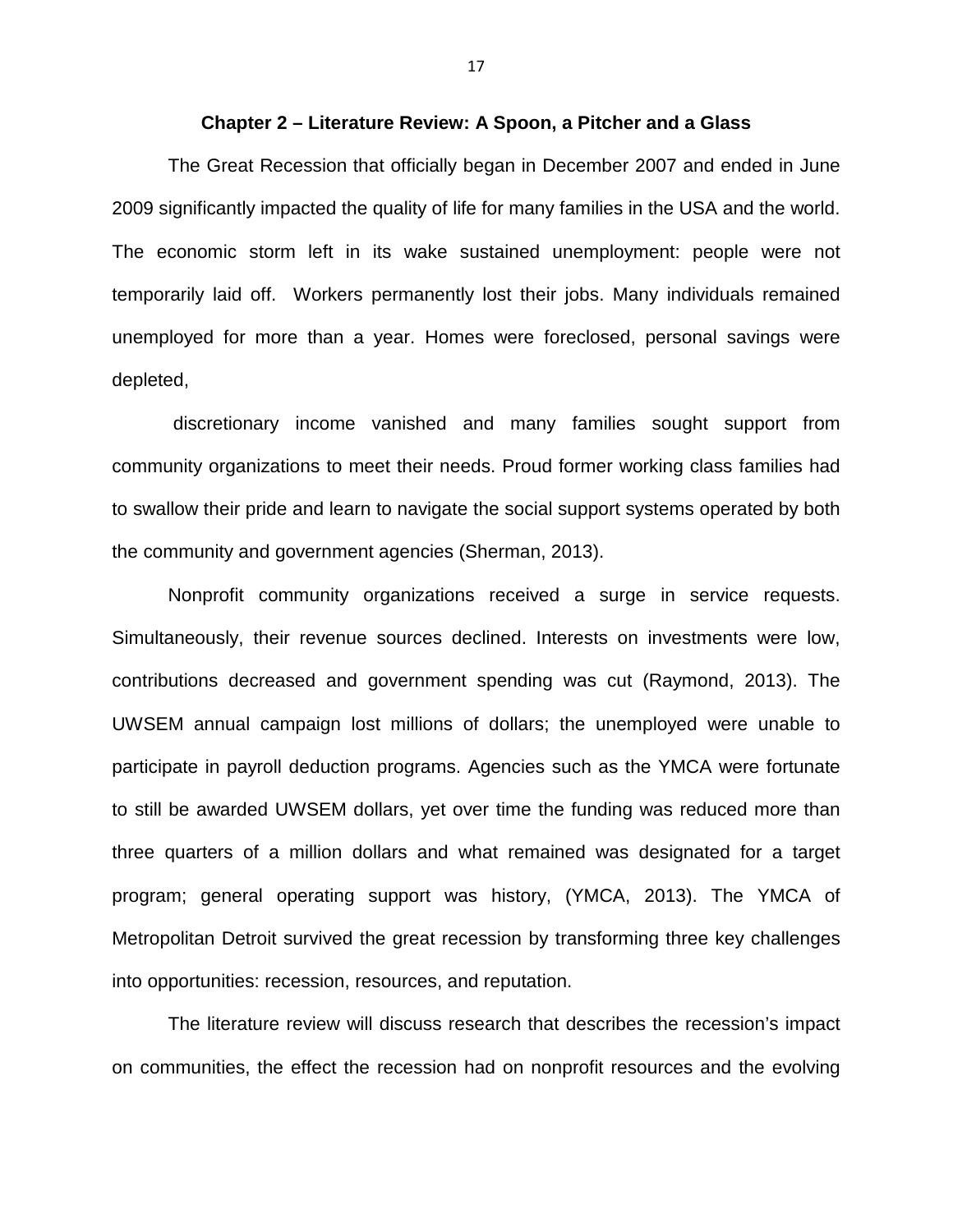business practices nonprofit community organizations can adopt to sustain and strengthen their reputation and operations. Specifically, section one of the literature reviewed is devoted to two research studies that provide an in depth look at real people and real communities during the Great recession. Section two will investigate the ebb and flow of nonprofit resources and how they were managed. Lastly, section three will describe the significance of nonprofit reputations in attracting essential resources to deliver community services.

#### **The Great Recession's Impact on People**

This first section examines the recession and its effect on people's lives by discussing the research conducted through the Brookings Institute by Elizabeth (Kneebone, 2010) titled The Great Recession and Poverty in Metropolitan America and Jennifer Sherman's work titled, Surviving the Great Recession: Growing Need and the Stigmatized Safety, 2013 . "The Great Recession and Poverty in Metropolitan America," analyzes the 2009 American Community Survey, (ACS), (Kneebone, 2010). The report identified the poverty trends in 100 of the largest metropolitan areas in the United States. The ACS is the Census Bureau's response to providing reliable census data in the years between the complete census' reports conducted every ten years. It is a tool designed to assist with identifying timely community trends to inform an array of community investment and policy decisions (US Census, April, 2009).

According to (Kneebone, 2010) The US Census Bureau selected a sampling of US residents in each of the nation's states from the Main Address Frame or MAF; a collection of all the known residential addresses in the US, (US Census, 2014). She then took the Census data and drilled down to the 100 largest metropolitan areas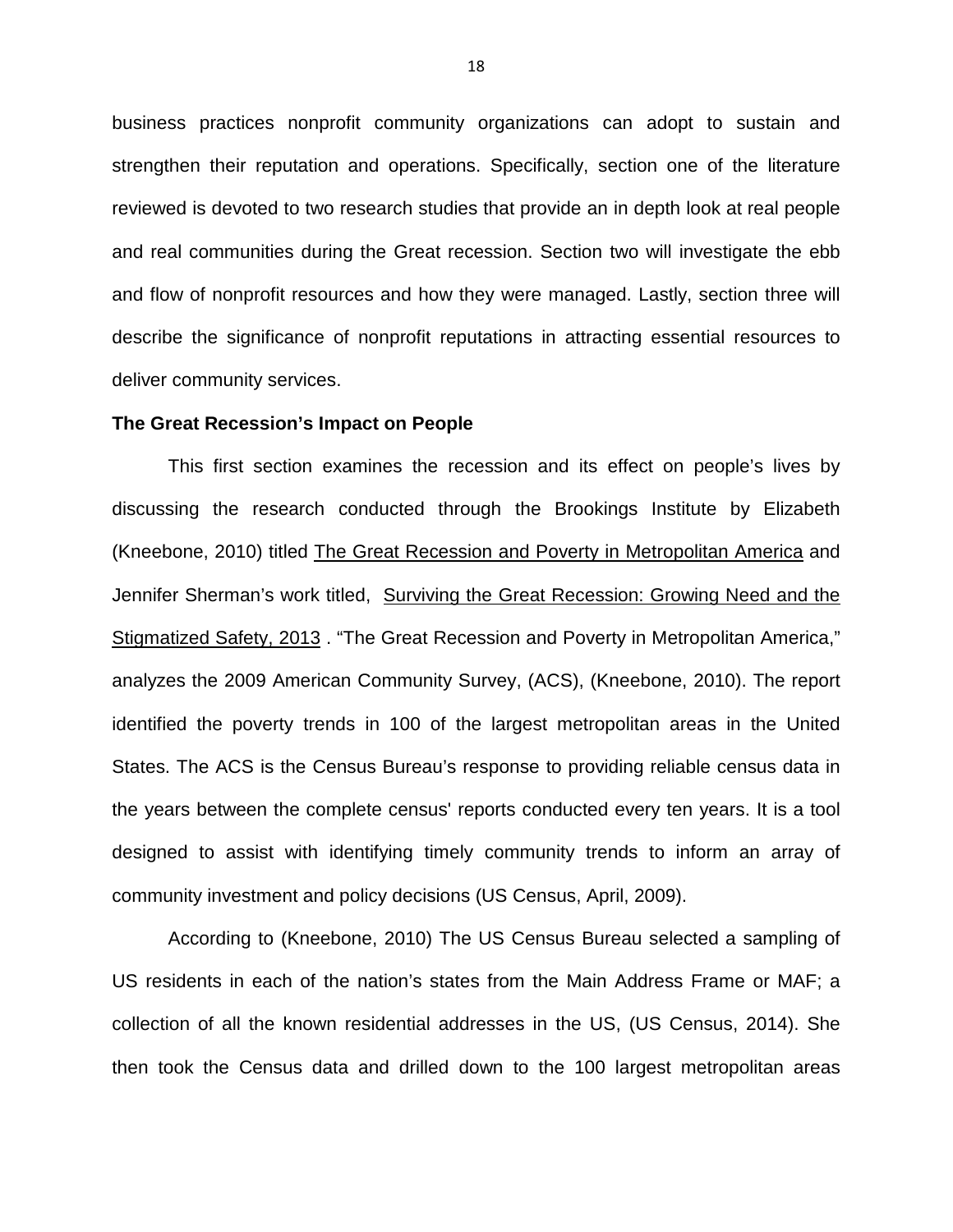represented in the study. According to (Kneebone, 2010) the US Census Bureau collected the ACS data using mailings, phone interviews, and in -person interviews. The US Census Bureau collected all data from the three forms through a secured network and created data files from the research responses. Those data files were then coded and final reports were developed.

- 47% of the respondents submitted mailed surveys
- 10% of the respondents completed phone surveys
- 41% of the respondents participated in person interviews

Kneebone, (2010) indicates that the data collected included: 25 Housing and 42 Population questions. Housing question examples identified data such as household size, home rental costs, mortgage payments, etc. Population questions identified, race, employment, disabilities, etc. Poverty in 2009 is defined as a family of 4 whose annual household income is \$29,654 or less. The 100 largest metropolitan regions in the US data were extracted from the ACS report and their poverty trends were reported by (Kneebone, 2010).

Kneebone,(2010) studied the aforementioned data and her 2010 report documented the following findings. Large US metropolitan areas saw the number of those classified as poor increase by 5.5 million people from 1999-2009. This was not restricted to inner cities. In the largest metropolitan areas, 1.6 million more poor resided in the suburbs than in the cities. The poverty rate grew 57% between 2007 and 2009 in the largest metropolitan areas. The greatest poverty rate increases occurred in the geographic region commonly called the Sunbelt. This included areas such as Lakeland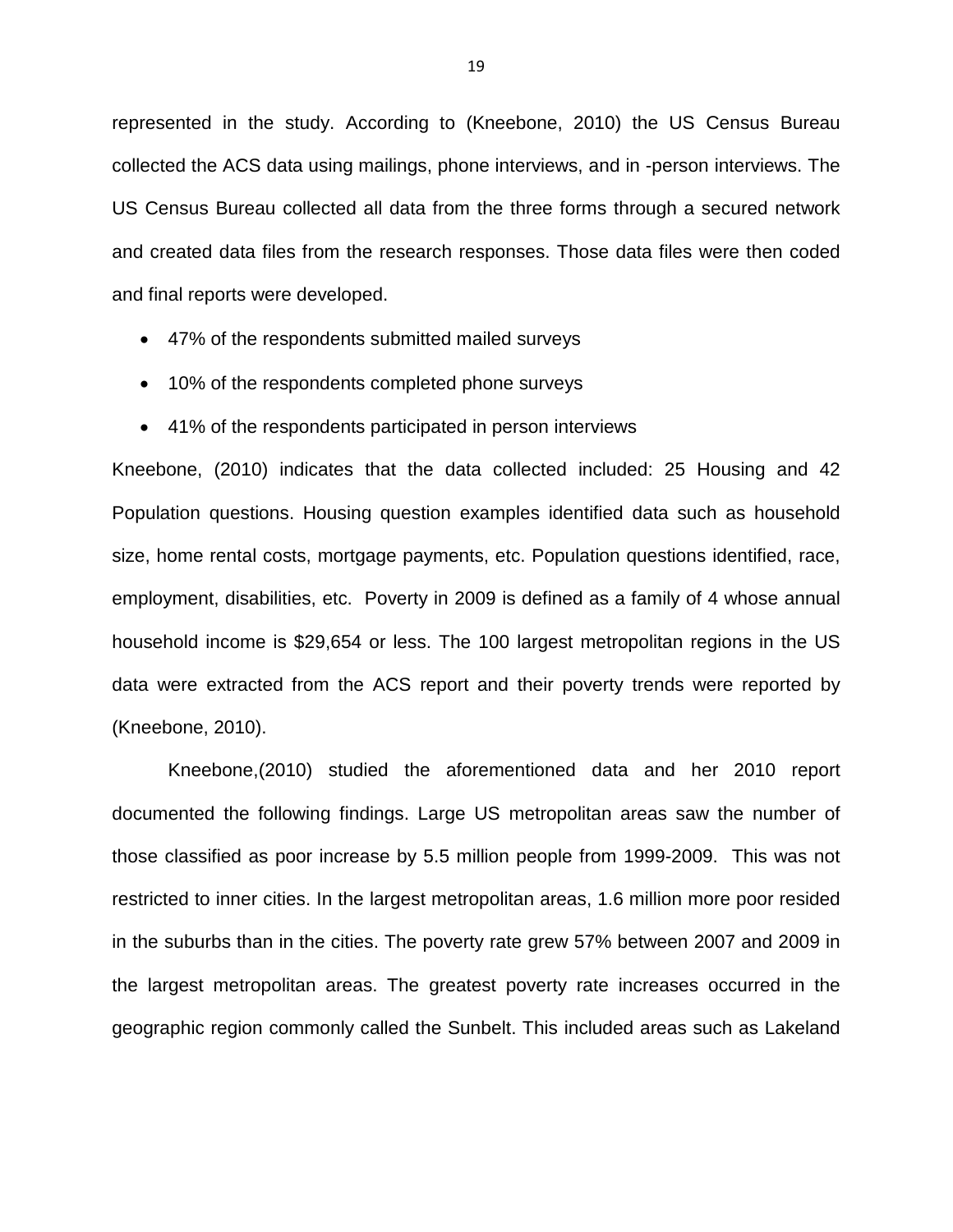Florida, and Bakersfield, California. Their poverty rate grew more than 3.5 percentage points.

Kneebone,(2010) research further revealed that during year two of the recession, 2008-2009 an additional 1.2 million poor people lived in both cities and suburbs. City poverty rates increased as much as 5 percentage points and suburban poverty rates increased 2-4 percentage points from 2007 to 2009.

Review of (Kneebone, 2010) acknowledges that poverty is no longer an inner city problem. Increases in suburban poverty began long before the recession; however the Great Recession exacerbated its growth. The expansion of poverty in the US will require collaborative regional solutions that transcend political party lines and demand coordination of services between community organizations. Overall the growth in the nation's poor increases the pool of those who require services from nonprofit community organizations.

 Further review of the ACS study highlights the fact that the survey was a sampling and was not a complete census analysis of all US citizens. As such all people in each community were not participants in the survey. As cited in the (Kneebone, 2010) report the Great Recession did not affect all regions of the nation evenly. Some regions faired far worse, such as the Sunbelt in states like Florida and California and states which depending heavily on the manufacturing industry such as Ohio and Michigan.

Whether people were employed in manufacturing or service fields, working class people prided themselves for earning their keep. They worked diligently to provide for their families and they work diligently to avoid attaining services from the social safety net in the US. The Great Recession created an economic climate that inhibited working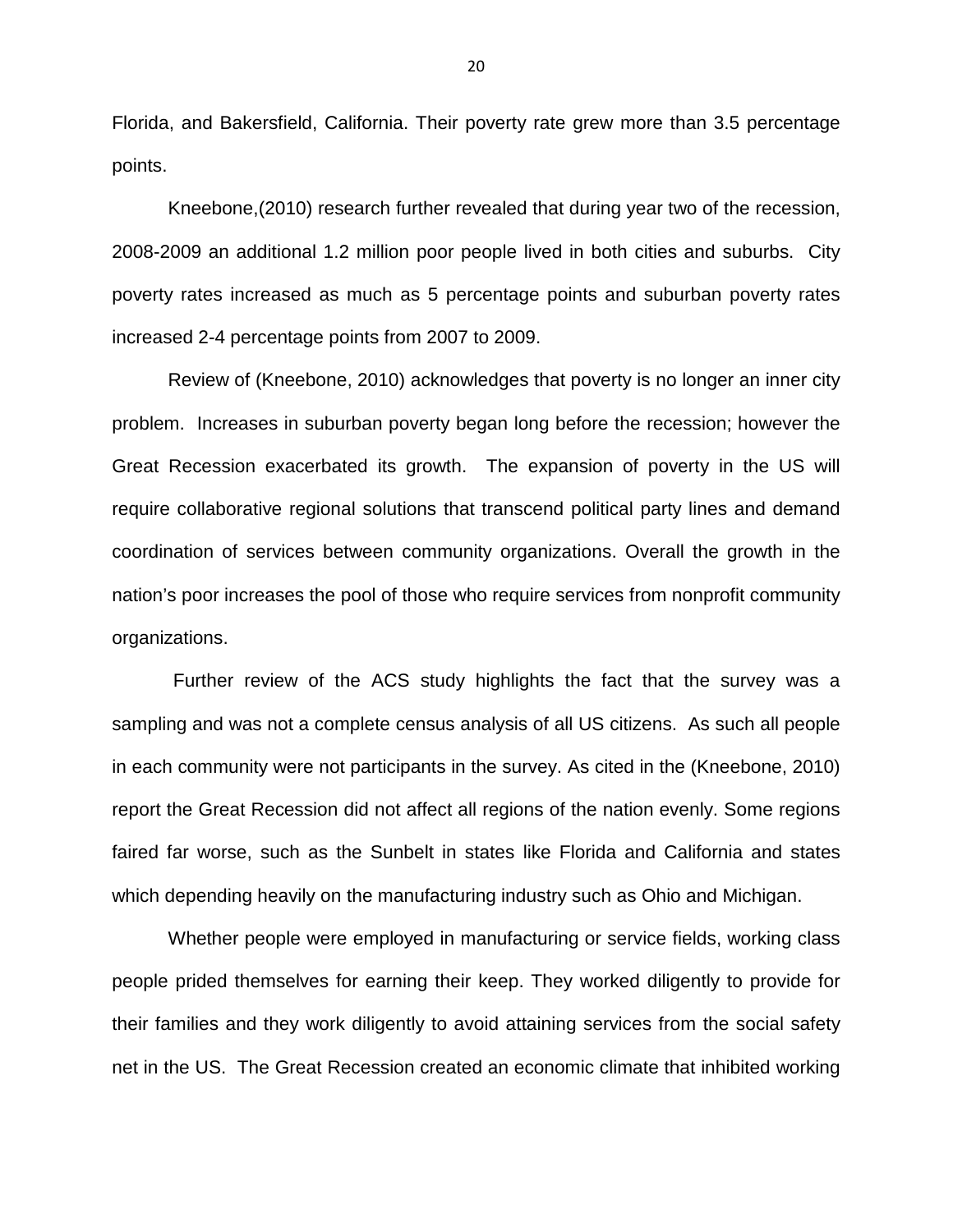class people, particularly lower income working class people, from earning sufficient income to earn their keep. This did not just challenge people economically but socially and emotionally as well. There are stigmas attached to accessing "entitlements" in the US and many working class families are proud and may choose to suffer rather than to be labeled "lazy". During the Great Recession, regardless of whether or not families went to nonprofits feeling relieved to have resources, or with embarrassment and regret, the need by US residents to access services provided by community organizations increased considerably, (Sherman, 2013).

Jennifer Sherman's Surviving the Great Recession: Growing Need and the Stigmatized Safety, (November 2013), explores how residents in Washington State navigated the Great Recession. It examines how layoffs, reduced work hours and reduced wages impacted three neighboring town's citizenry. It chronicles the survival strategies employed by its residents to survive the most significant economic downturn since the Great Depression.

 Sherman, (2013) research sample was comprised of 55 residents who lived in RidgeWay communities in Washington State. There were 34 female and 21 male interviewed. Of those 55, 17 were married, 13 cohabitated and 24 were single. It is unclear why habitation totals equal 54 and not 55. The study did not notate. It can be speculated that maybe one married couple treated their answers as one. Forty nine (49) of the respondents had children. Five nationalities participated in the research: 38 White, 7 Latino, 5 African American, 4 Native American and 1 Asian. In addition, to the in-person interviews, a six month ethnographic study was conducted as the researcher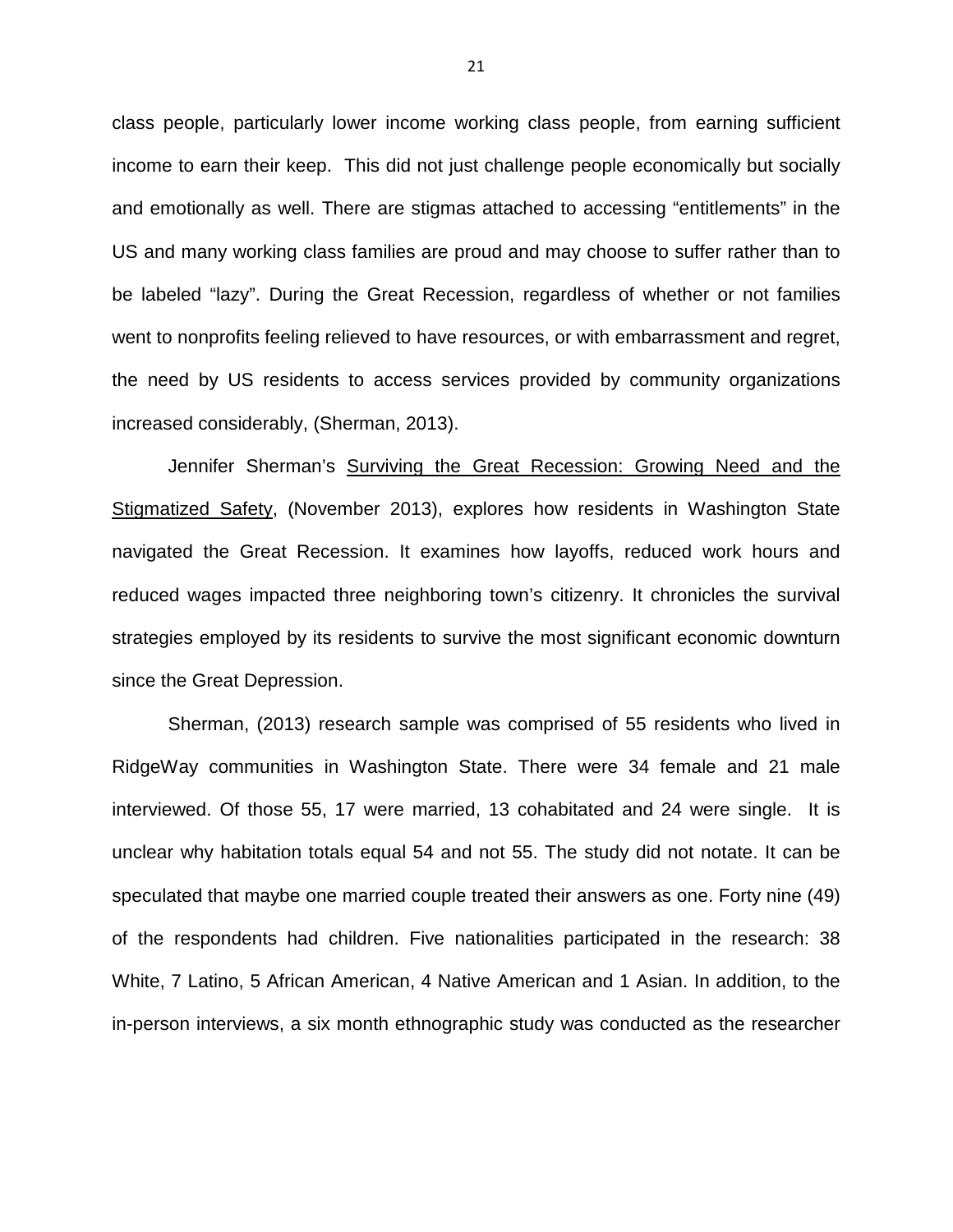served as a volunteer in a local food bank and an observer in the low income neighborhoods and community spaces.

According to (Sherman, 2013) respondents for the survey were recruited with support from local social service agencies which distributed flyers to their customers, word of mouth and ethnographic research conducted at a local food bank. Interviews were conducted in-person in respondent's homes or in public spaces. Respondents lived in HUD subsidized apartments, low cost housing, trailers, and rental homes. Public spaces where interviews were conducted included public libraries, coffee shops, fast food restaurants, etc. Interviewees primarily completed their interviews alone. Some married couples opted to be interviewed together. The interviews were open-ended questions and were all recorded. Two forms of instruments were used. The first was interviews comprised of open-ended questions categorized in the following fields: community, family, employment, leisure, marriage, relationships, family, religion/faith, politics, including voting practices and demographics. The second was an ethnographic study that documented the researcher's observations serving as a volunteer at a local food bank using a cell phone and handwritten notes. The interviews were transcribed verbatim and coded according to themes. The ethnographic notes were also coded into themes (Sherman, 2013).

 Respondents had long work histories; however there were gaps in their work histories primarily due to health issues, layoffs, incarceration and family crisis (Sherman, 2013).

Key findings:

1. Recession created longer periods of unemployment.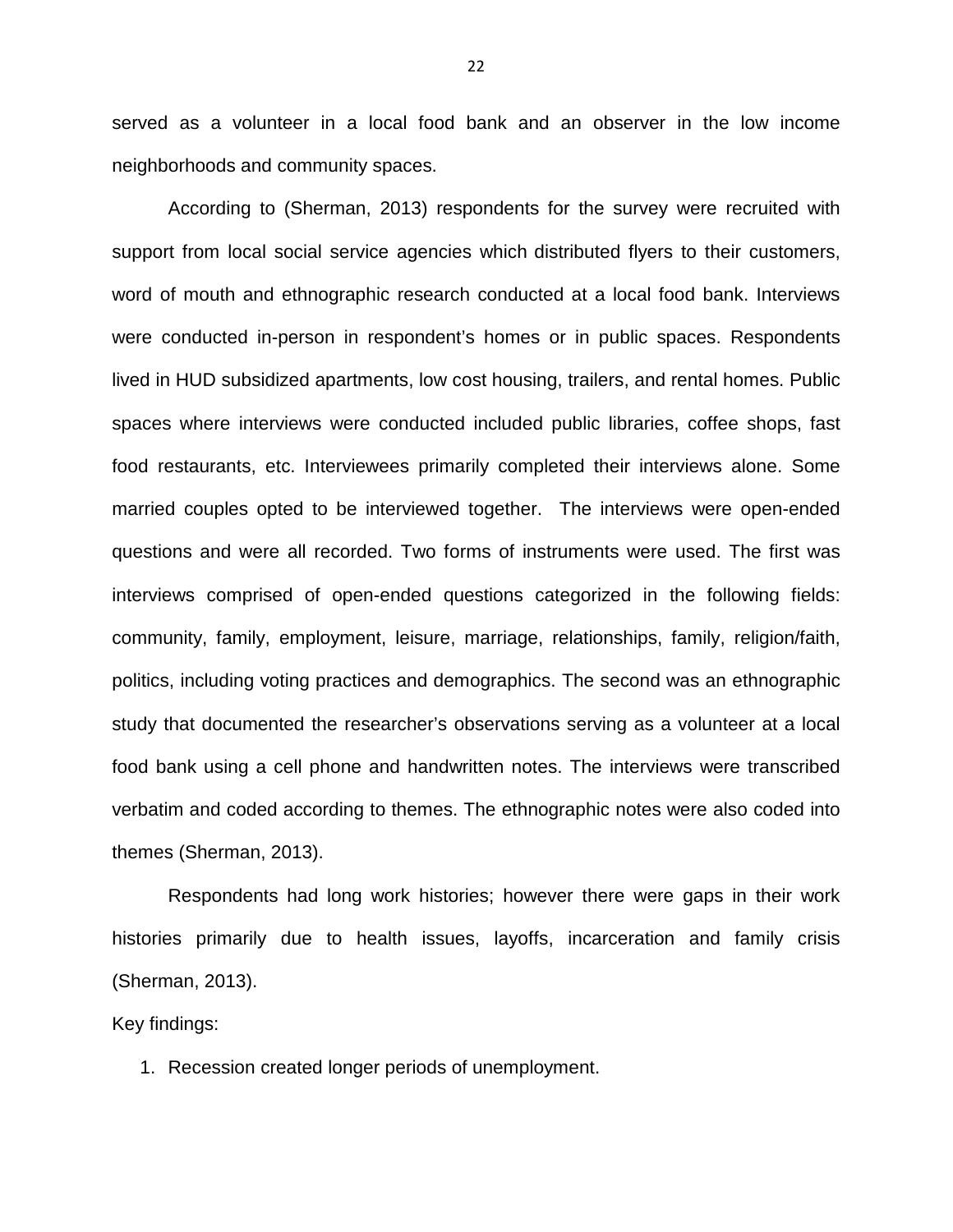- 2. Those who maintained employment had either their wages, hours and/or benefits reduced.
- 3. Those most vulnerable people disabilities, those with prior criminal records and those with limited education and skills - had the most difficult time attaining and maintaining employment.
- 4. Respondents were low income, but most earned their wages and did not have longer histories using welfare services.
- 5. Respondents felt humiliated for seeking welfare benefits.
- 6. Resources used by respondents included subsidized housing, food banks, Social Security Disability, food stamps, and subsidized medical.
- 7. Many refused state cash support because of the stigma connected to receiving cash from the state.
- 8. Men were significantly impacted the great recession.
- 9. Couples were more likely to suffer go without food and other basic needs because men who saw themselves as breadwinners did not want to be embarrassed by using handouts.
- 10. Single respondents were more likely to use welfare services to support their children.

According to (Sherman, 2013) most of the respondents wanted to be employed, contributing members of society. However their skill sets or other personal challenges coupled with the lack of available employment restricted many of their abilities to be gainfully employed. Many isolated themselves from family and friends and or became depressed. During a national financial crisis, policy needs to reflect providing resources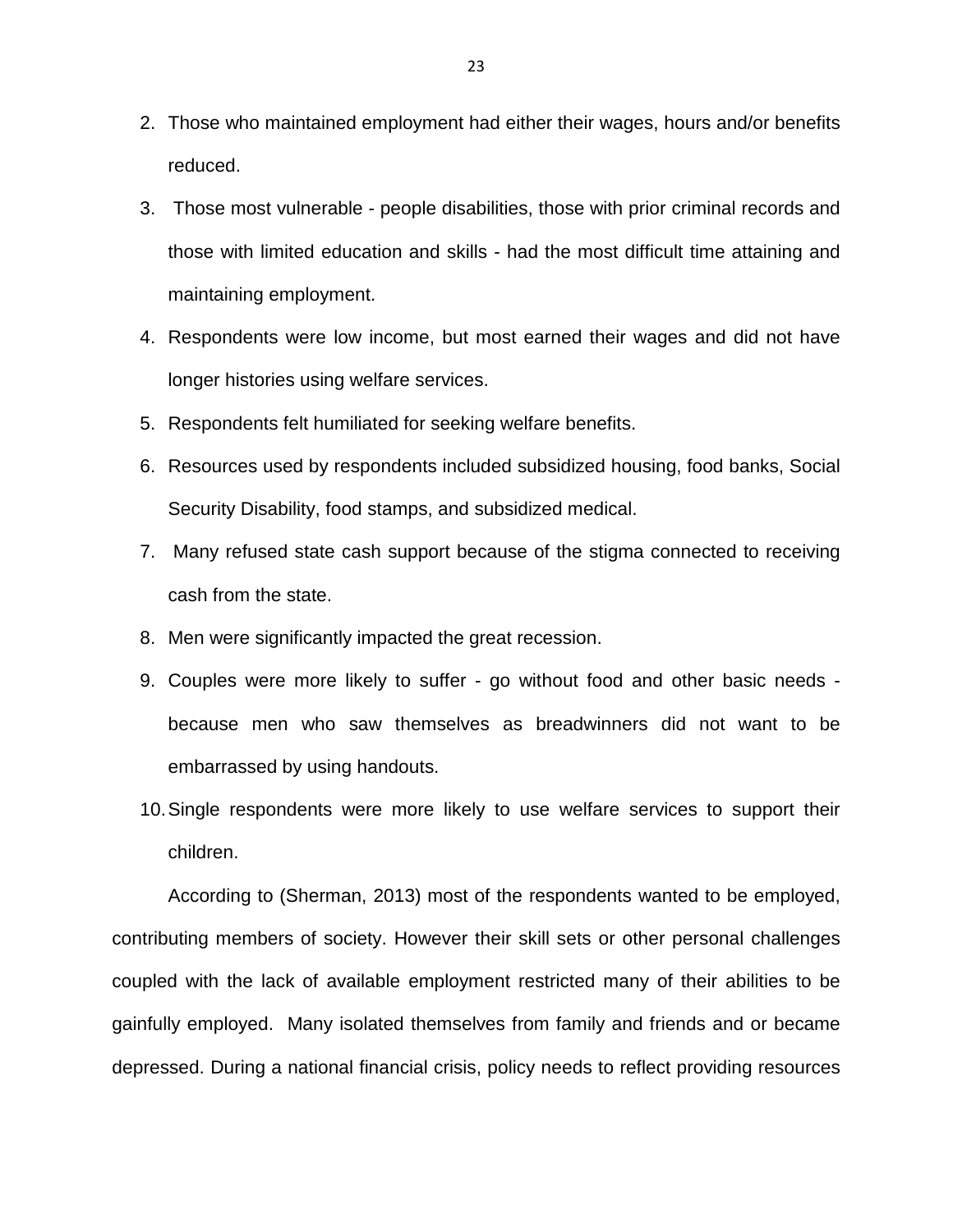to families to help them maintain their dignity. Unemployment benefits and earned income tax credits are two examples of support that allow families to keep their dignity while receiving support. Welfare benefits and soup kitchens definitely meet community needs, but how can similar services be delivered in a more dignified manner? Sherman, (2013) suggests that US policy needs to look not just at economic facts but at cultural and social implications of economic downturns to develop policy and programs that lift families from poverty and not demean them because they are poor.

Consider, if a nation experiences gross unemployment and is able to provide food stamps so their citizens do not starve, is that noble or is it shameful? If a father's son loses his job and that father is able to feed his son during his time of challenge, is that father not proud he can help? No, the government is not the nation's parent; however ensuring access to basic needs services can be a noble purpose of government.

Sherman, (2013) survey respondents were primarily referred by local social service agencies and the study was mostly based upon soup kitchen clients. The recruitment of the survey respondents possibly disproportionately leaned towards people with the greatest financial challenges. Also the ethnographic study was based upon one person's observations, so personal bias may color interpretations of the data collected.

Kneebone, (2010) and Sherman, (2013), research clearly document evidence that the Great Recession caused many citizens to need additional supports to meet their needs. Nonprofit organizations are often the sources that individuals seek to assist them in meeting those needs. During the Great Recession, reduced household income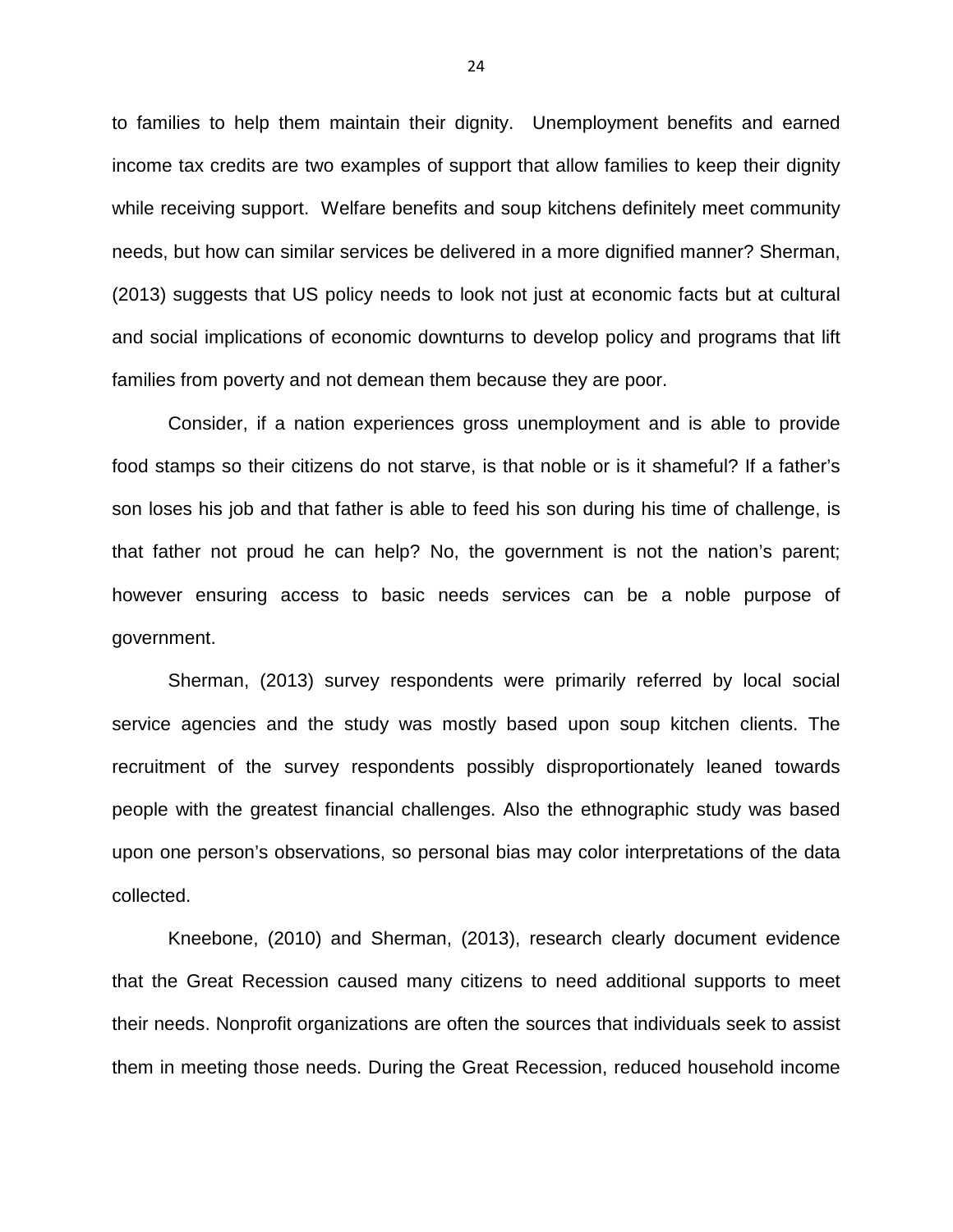caused by unemployment and underemployment forced many families to seek assistance from government, human service agencies or nonprofit community organizations. This increased demand for nonprofit organizational services, occurred at a time when nonprofit revenue was declining. Many nonprofits responded to this situation by decreasing indirect service expenses, and divesting in their personnel. The aftermath of the recession still lingers and a quick recovery is not presently apparent. Nonprofit organizations could benefit from learning some industry practices to increase their capacity to serve moving forward, (Gassman et. al., 2012).

#### **The Great Recession's Impact on Nonprofit Organizations**

This section will describe the challenges nonprofits managed during the recession. This will be achieved by discussing the research of Julianne Gassman et. al., (2012) and Michael Gibbons, (2012). Julianne Gassman of University of Northern Iowa conducted the study, A Three Year Study of the Nonprofit Sector's Response to the Economic Challenges in Six Cities Across the Nation,(2012) to learn how the recession impacted nonprofit community organizations. The purpose of the study was to identify trends in: service demand, ability to deliver service, financial impact, and organizational response in an effort to prepare nonprofits to manage future operations during an economic crisis. The study was an online study conducted with data from nonprofits across the US in the following metropolitan communities:

| Cedar Falls, Iowa | Los Angeles, California | Hattiesburg, Mississippi |
|-------------------|-------------------------|--------------------------|
| Dallas, Texas     | Orlando, Florida;       | Kansas City, Missouri.   |

Youngstown, Ohio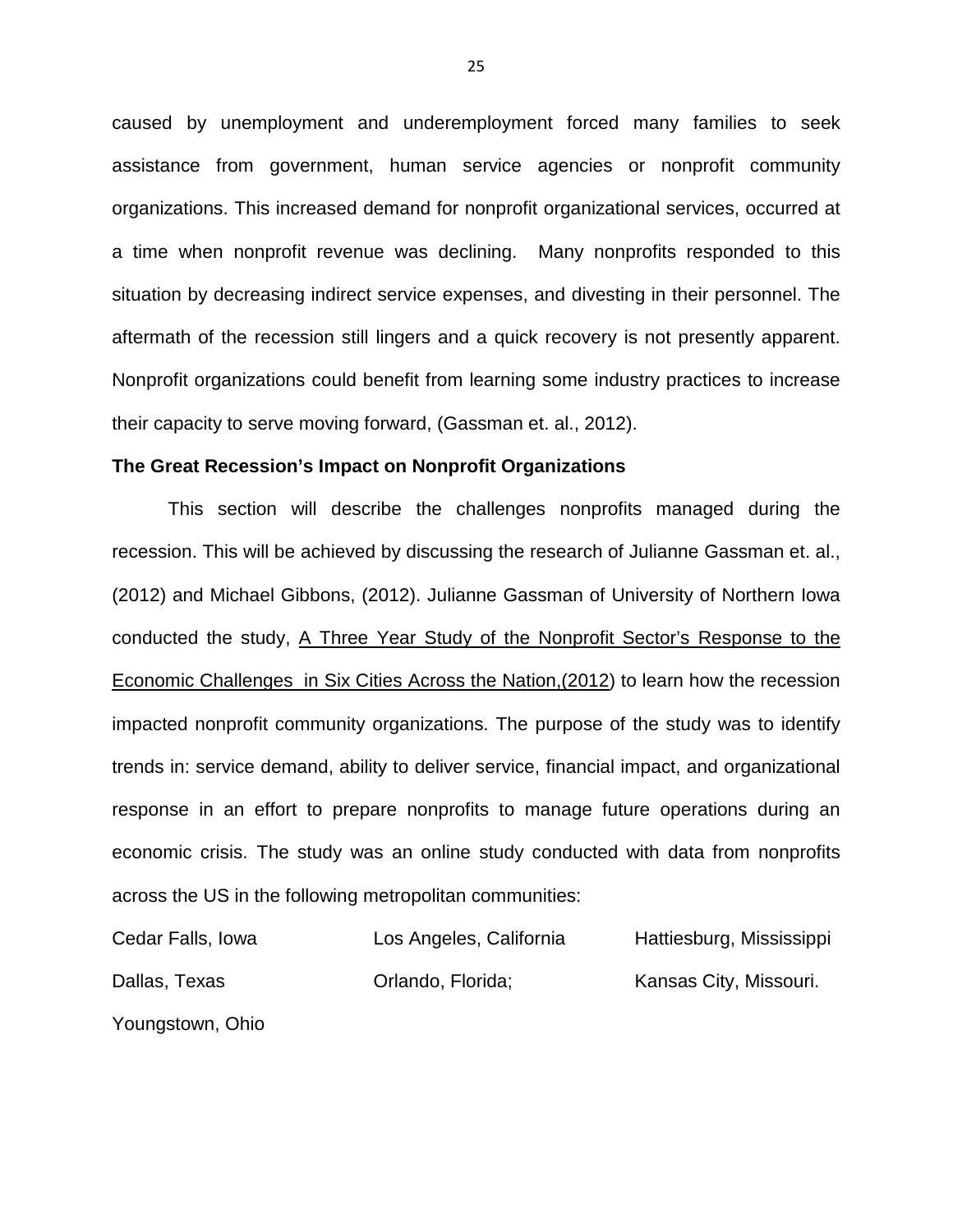According to (Gassman, et. al., 2012) the study was conducted in 2009, 2010, and 2011. It was expected to be conducted again in 2012 and 2013. This particular report only discusses three years 2009, 2010 and 2011. In 2009 Kansas City, Missouri was not one of the participants. Kansas City participated in the survey in 2010 and 2011. Youngstown Ohio only participated in the initial survey in 2009. The surveys were issued electronically to the Chief Operating Officers of United Way Funded Nonprofit Organizations.

Gasman, (2012), study explored the issues of nonprofit survival. Specifically, the research investigated the total impact of the recession. It examined the recession's connection to service demand and chronicled nonprofit funding sources during the recession. Lastly, the study reviewed organizational operational actions during the recession to insure survival to fulfill their missions. The initial study was developed at the University of North Texas, (UNT). The study was delivered utilizing an online Survey Monkey tool. Specific geographies were chosen because they were a part of a Nonprofit Leadership Alliance that partnered with local universities. Faculty at the partnering universities was responsible for distributing the surveys. All but one contacted their local United Way organization to initially conducted in fall 2009 in the following cities: disseminate the survey. United Way emailed the surveys to their grantee's CEOs. The study was administered by local United Way Directors. These directors distributed the survey to their Grantees CEOs. There was one exception. Florida faculty did not distribute the survey via United Way; they used their own list serve. The survey was initially conducted in the fall 2009 in the following cities:

Cedar Falls, Iowa **Dallas, Texas** Los Angeles, California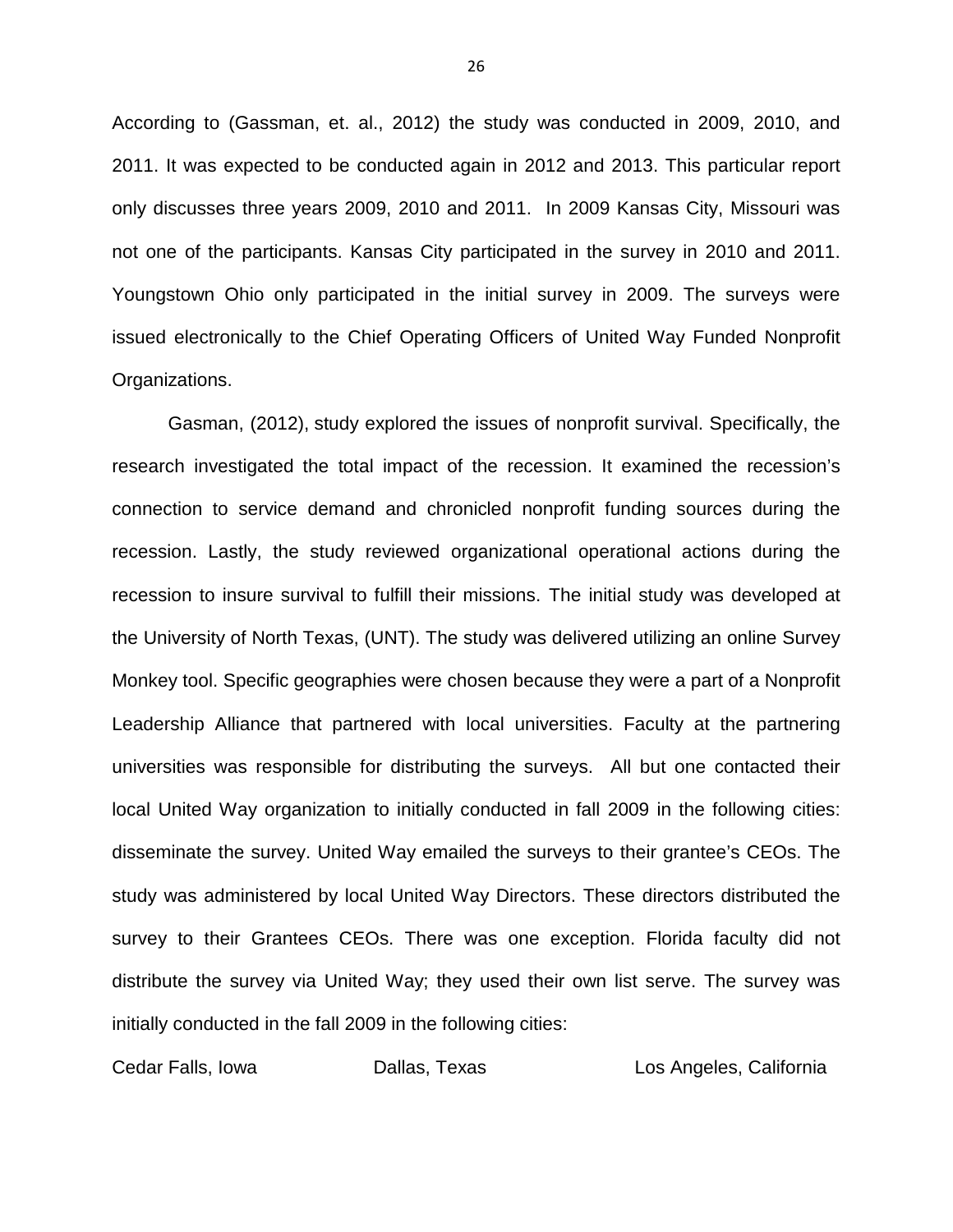Orlando, Florida Hattiesburg, Mississippi Youngstown, Ohio The study was conducted again in 2010 with changes adding version two of the UNT survey of Economic Impact on Nonprofit Organizations. The 2010 cohort was: Cedar Falls, Iowa Orlando, Florida Kansas City, Missouri.

Dallas, Texas Hattiesburg, Mississippi

Participants in the 2009 survey were Los Angeles, California and Youngstown. Ohio did not take the 2010 survey. Additional modifications to the survey were made and the survey was conducted again in 2011. The 2011 cohort was:

Cedar Falls, Iowa

Dallas, Texas

Orlando, Florida

Hattiesburg, Mississippi

Kansas City, Missouri

Los Angeles, California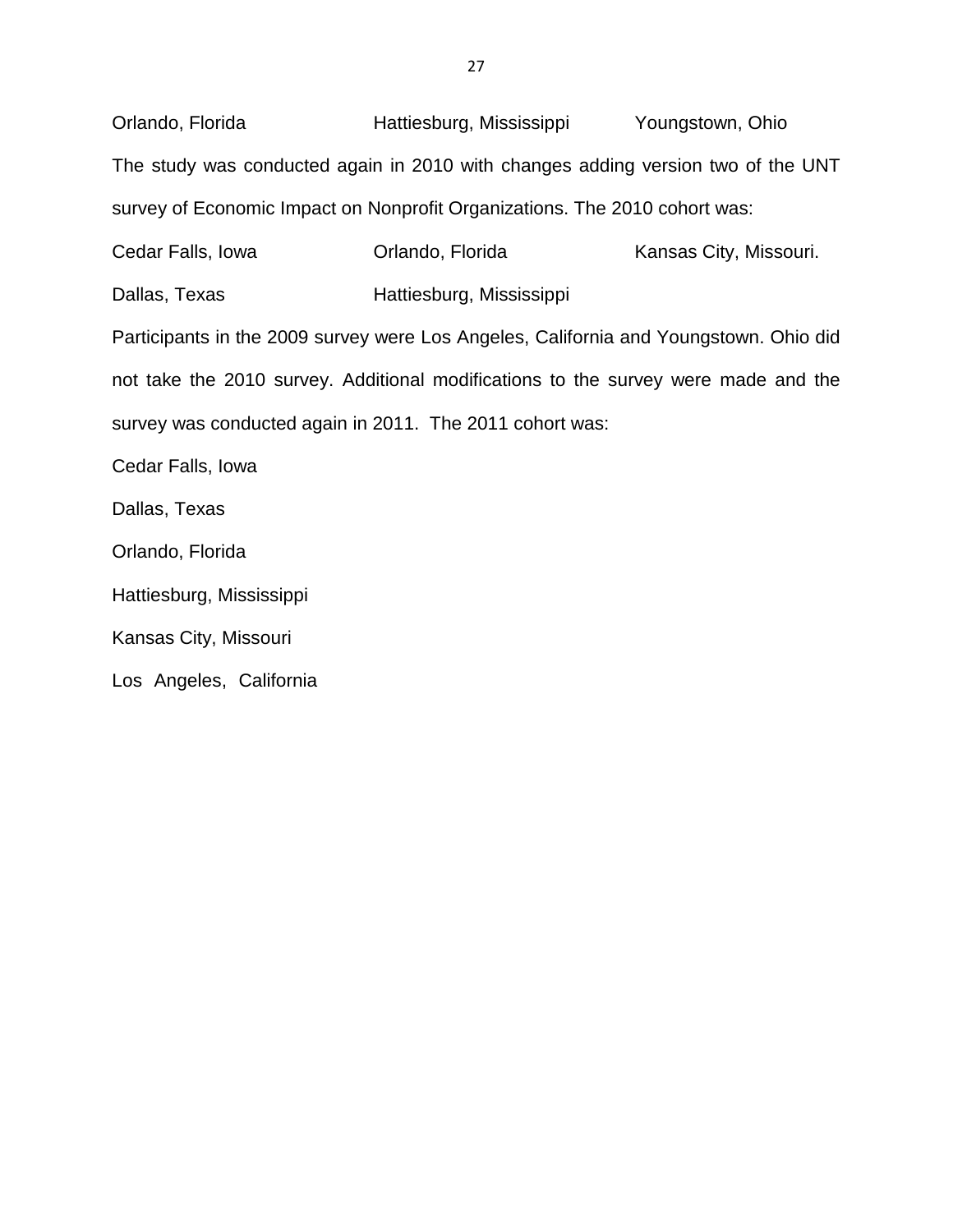It was noted that cities were representative of their metropolitan regions, not just the city proper, (Gassman et. al., 2012). Another important variable to consider was that respondents did not answer all the questions on the survey each time it was administered. This varied each year. Also the survey was sent out to a different number of agencies each year.

| Year | <b>Surveys Issued</b> | <b>Respondents</b> |
|------|-----------------------|--------------------|
| 2009 | 803                   | 18%                |
| 2010 | 580                   | 21%                |
| 2011 | 438                   | 28%                |

The average percentage of respondents for all three years was 25%

An online survey tool was used, developed by the University of Texas. It was modified in 2010 to incorporate UNT Survey of Economic Impact on Nonprofit Organizations and again in 2011. As described in the variables and measurements section, convenience sampling was used to obtain each organization's results. Survey Monkey was used to deliver and capture the data (Gassman et. al., 2012).

All of the following data is attributed to (Gassman et. al., 2012). The following focus areas were measured for each of the respondents: geography, mission, service demand, service delivery, revenue source changes, impact of revenue changes, operational response to changes, service delivery adjustments, changes in employee benefits, and the use of other cost cutting strategies. In 2009, 52% of the responding organizations were from Dallas and its surrounding communities. In 2010 50% of the respondents were located in the Kansas City vicinity. Lastly, in 2011 52% of the respondents were from Dallas and Kansas City. In all three years 2009, 2010, and 2011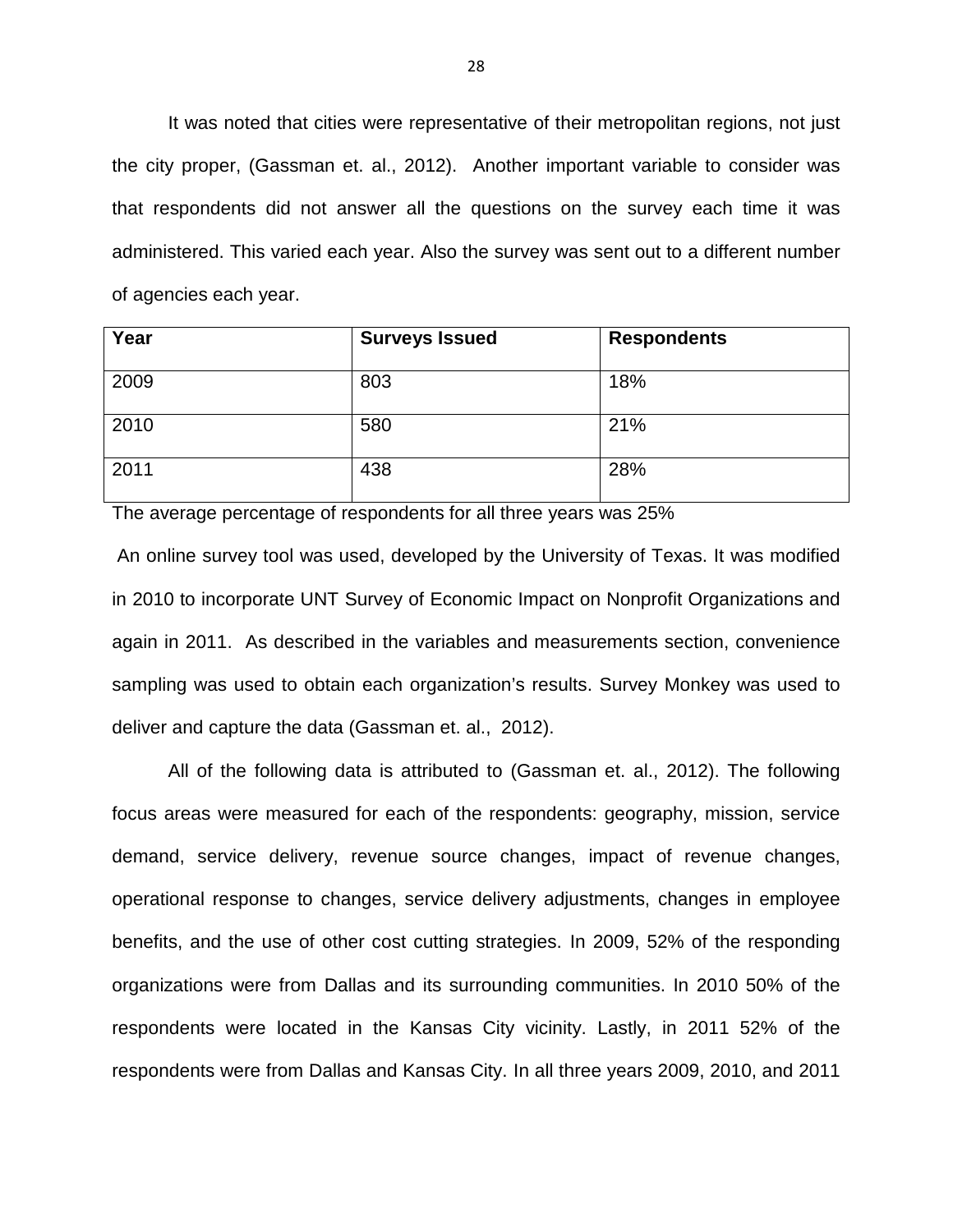the majority of respondents mission were focused in four areas. The focus areas are listed in order from highest to lowest responses: 1) health and human services, 2) youth development, 3) mental health and 4) educational services. In 2009 67% of the organizations reported an increase in demand for their services; 56% of those reported being able to meet the demand. In 2010 71% of the organizations reported an increase in demand for their services; 55% of those reported being able to meet the demand. In 2011 84% of the organizations reported an increase in demand for their services; 49% of those reported being able to meet the demand, (Gassman et. al., 2012).

This next section continues to discuss key findings from (Gassman et. al., 2012), research that identified trends in nonprofit operations. In 2009 60% of the organizations reported significant declines in individual contributions. In 2010 the figure improved to 54% and was further improved in 2011 at 45%. Foundation support also decreased significantly. In 2011 40% of the participating organizations' revenue decreased from five revenue streams: individual contributions, foundations, corporations, government and investment income. In 2011 the decrease in government grants had the greatest impact on responding nonprofit organizations. The revenue decreases lead to nonprofit organization staffing layoffs, hiring freezes, and reductions in employment benefits. In 2009 25% of agencies reported issuing layoffs, 17% cut salaries and 48% mandated hiring freezes. In 2010 36% of agencies reported issuing layoffs and 18% cut wages and 50% mandated hiring freezes. Hiring freezes increased in 2011 however continued layoffs and hours reductions were no longer a primary action for addressing revenue shortfall, (Gassman et. al., 2012). Staffing appears to have stabilized. Although staffing has stabilized, employee benefit cuts continue to rise. Nonprofit employers reduced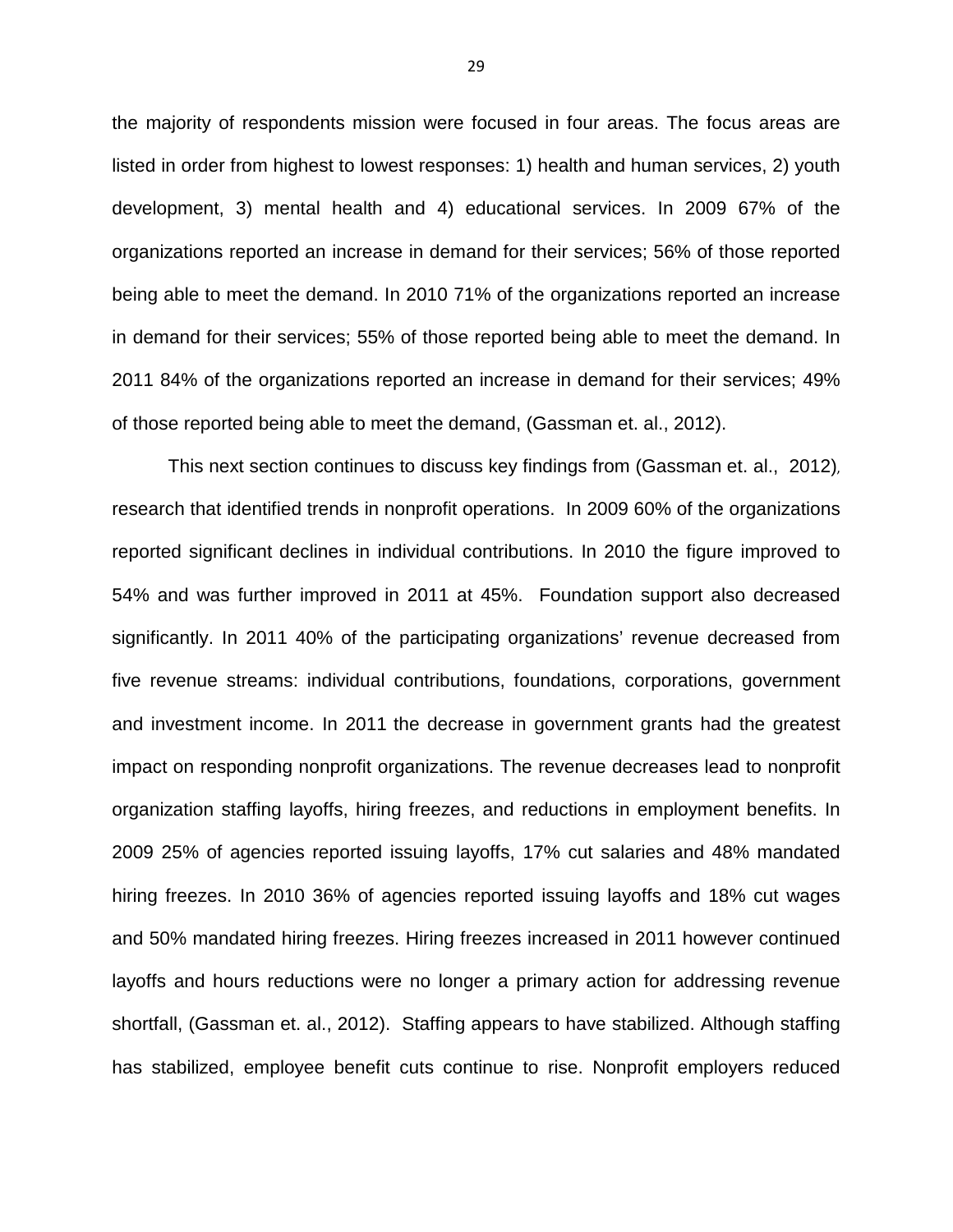retirement contributions, raised health care premiums, and cut staff training in 2009 and 2010. In 2011 the percentage of employers reducing employee wages declined. Employee benefits, on the other hand, continue to be cut to reduce expenses. In 2009 less that 15% of agencies were cutting employee benefits and in 2011 nearly 25% of agencies were cutting employee benefits. Overall staff training is the area where the majority of the organizations slashed their expenses. This area has been cut 40-45% each year from 2009-2011, (Gassman et. al., 2012).

In addition, to reducing personnel costs, nonprofits reduced services, programs and operating hours, (Gassman et. al., 2012). Nonprofits reduction of operational hours was fairly consistent from 2009-2011 hovering between 10 and 11%. Program services decreased steadily from 2009 to 2011, from approximately 20-25%. The most significant change has been in the area of program reduction. Organizations have been consistently decreasing program offerings from 2009-2011. In 2009 20% reported reducing programming, in 2010. 25% and in 2011 the percentage rose to 30%. Nonprofits are surviving by streamlining the services they provide the community. Furthermore, nonprofits took other actions to reduce expenses from 2009-2011. Fifty percent of the organizations reduced travel and non-service-related expenses and over 30% were also changing service providers to reduce expenses. They also cut memberships. Less than 15% reduced employee training expenses and only 10% cut rent costs.

Undoubtedly, the recession significantly affected the operations of nonprofit organizations, as indicated by (Gassman et. al., 2012). Community resident resources have declined and increased their need for services. Conversely, nonprofit revenues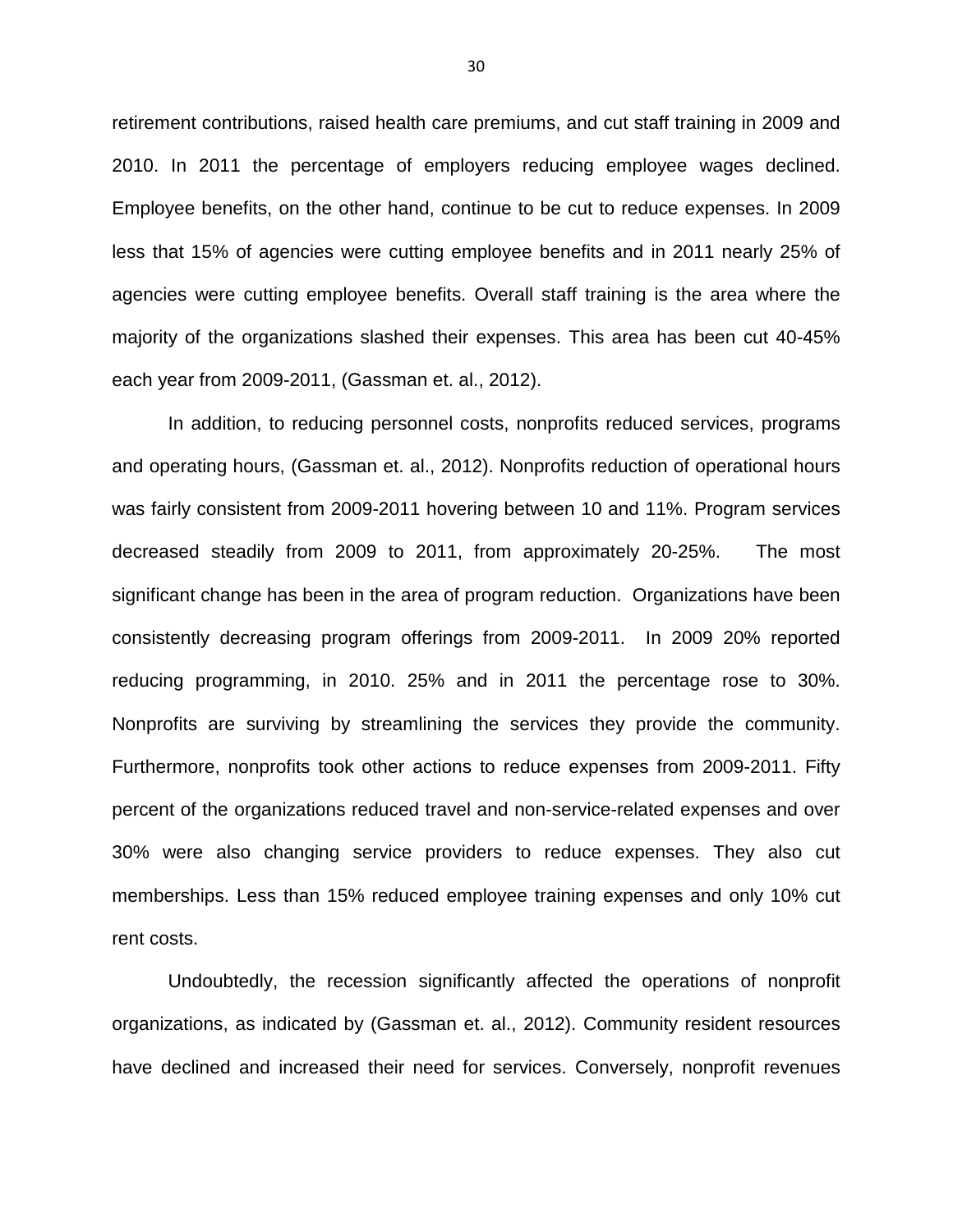have declined and they have more people requesting their support. This has resulted in nonprofit organizations having to cut operating expenses by reducing personnel expenses, including wages and benefits, limiting training, reducing services and streamlining programming. Overall, it means nonprofit community organizations must identify their core service for mission advancement and develop plans to continue its delivery coupled with identifying new revenue sources.

As a longitudinal study, (Gassman et. al., 2012) had some limitations to the study. The survey respondents varied from year to year. The exact same agencies did not respond each year. Also the number of respondents surveyed progressively declined year to year. Another limitation was that in the initial year the study was predominantly limited to United Way Funded Agencies. Many agencies were unfunded by UWSEM during the recession and many of those agencies circumstances are not included in this research.

The Great Recession did not just impact UWSEM funded organizations; it directly affected government and government funded agencies. Diminishing individual and corporate revenue diminishes state revenues. When families lose their homes governments lose property tax income. When citizens lose their jobs governments lose income tax revenue. In short, government resources shrink when its citizen's income declines. When the government income shrinks, government must make tough decisions. What gets cut? During 2009 it took three months for the Pennsylvania State legislature to agree on a budget. As a result Pennsylvania State spending was halted. Several community service organizations went unfunded by the state for three months. This gap in funding created significant challenges for both the community organizations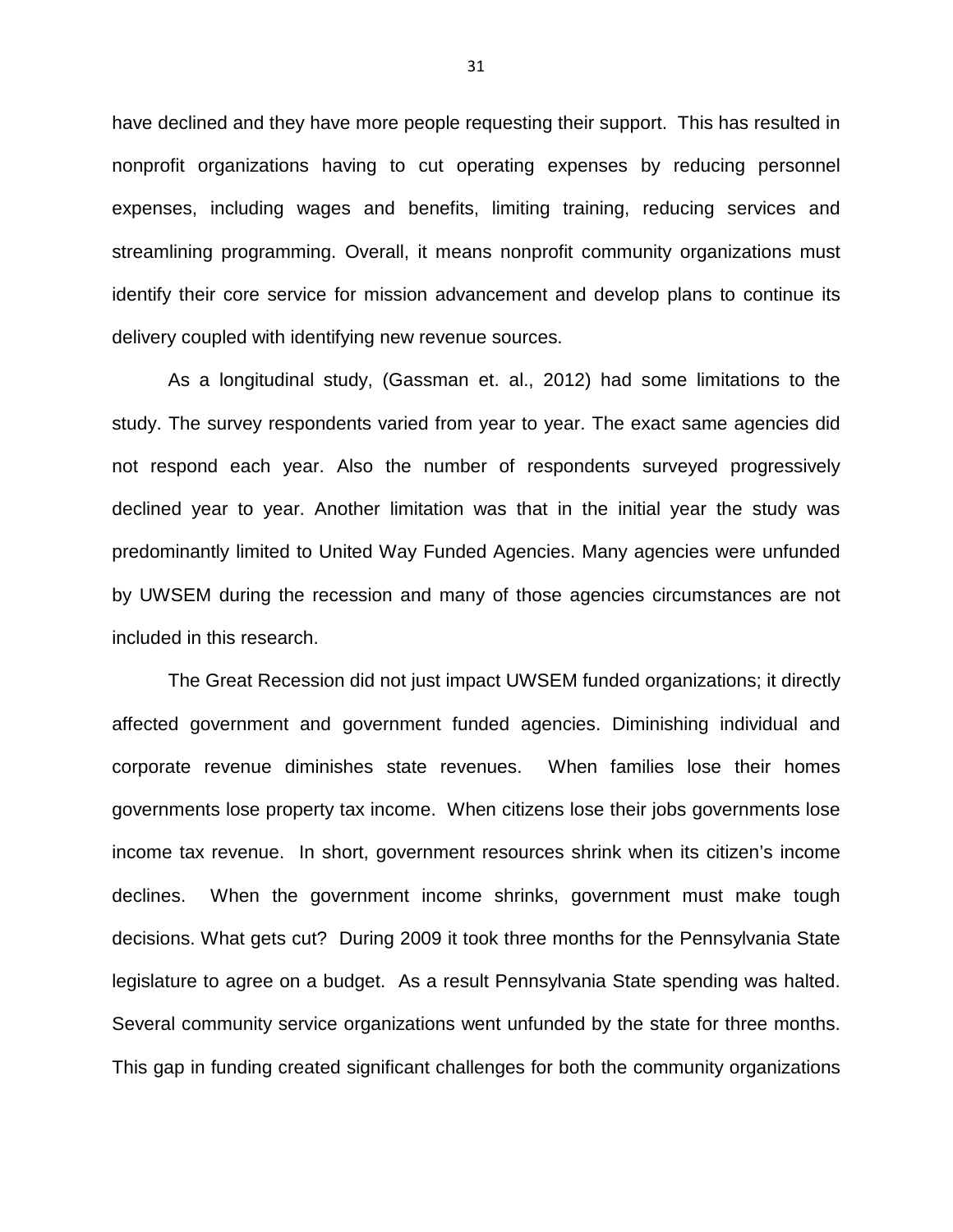and their clients at a time when these organizations were experiencing a surge in service requests (Gibbons, 2012).

The Community-based Research on the Effects of the Financial Crisis on Community Service Organizations in Adams County Pennsylvania in 2012 discusses the impact the state funding drought had on community service organizations and community residents. It also identified and documented survival strategies employed by community agencies that survived this economic storm and begins to offer pre-emptive solutions to assist other community organizations with weathering future economic challenges, (Gibbons, 2012).

In this final portion of section two, (Gibbons, 2012) research is explored. Gibbons, 2012, states that a group of community service leaders met together lead by the United Way of Pennsylvania and agreed that documenting the impact of the State Budget freeze was important. As a result the following groups voluntarily agreed to participate in the research:

- Adams County Circles Initiatives ( under SCCAP)
- Community Health Improvement
- Gettysburg Community Soup Kitchen
- Adams County Homeless Shelter (under SCCAP)
- Ready to Learn
- Survivor, Inc.
- YWCA of Gettysburg and Adams County

There were a total of 36 respondents from these collective organizations; 19 were clients and staff. Collectively there were 8 men and 28 women who participated in the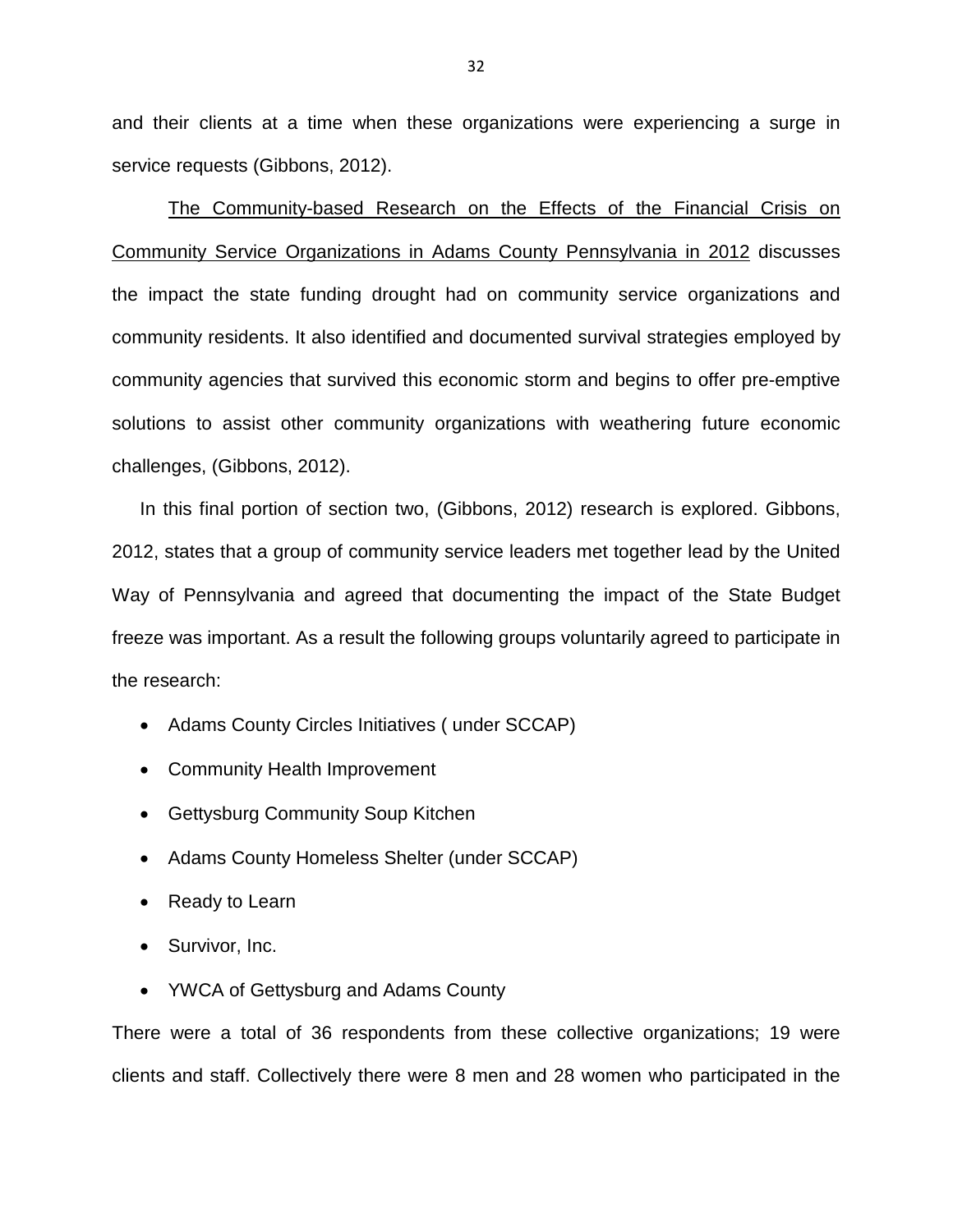study from both the staff and client groups. The partners who initiated the research were also the subjects of the survey. Researchers met with the partners to finalize the study details. The partners were intimately involved in the development and execution of the research, from indentifying objectives and methods to application of findings and the distribution of the results. In-person interviews were conducted with 31 participants at the various community service organizations; five of the interviews took place via phone. The interviews were conducted by five research teams. The research teams were comprised of sociology students from Gettysburg College. There were two to four students on each team and each team was assigned a specific organization to research. All the interviews were recorded and coded using a manual paper process. Students identified emerging themes by applying the grounded theory. These reports were discussed in the students' classes. Students applied class learning to improve their coding, after which final student reports were sent to the principal researcher to develop the final report.

According to (Gibbons, 2012) a set of 23 questions was developed for the interview process. Thirteen questions were directed toward the community organizations and ten questions were directed towards clients of the community organizations. In summary the questions asked how the financial crisis impacted the respondents. What situations did it create and what actions did the respondent employ to address those situations?

Five key themes that surfaced from analyzing the research article were:

• Community organizations whose revenue streams were diversified were impacted less.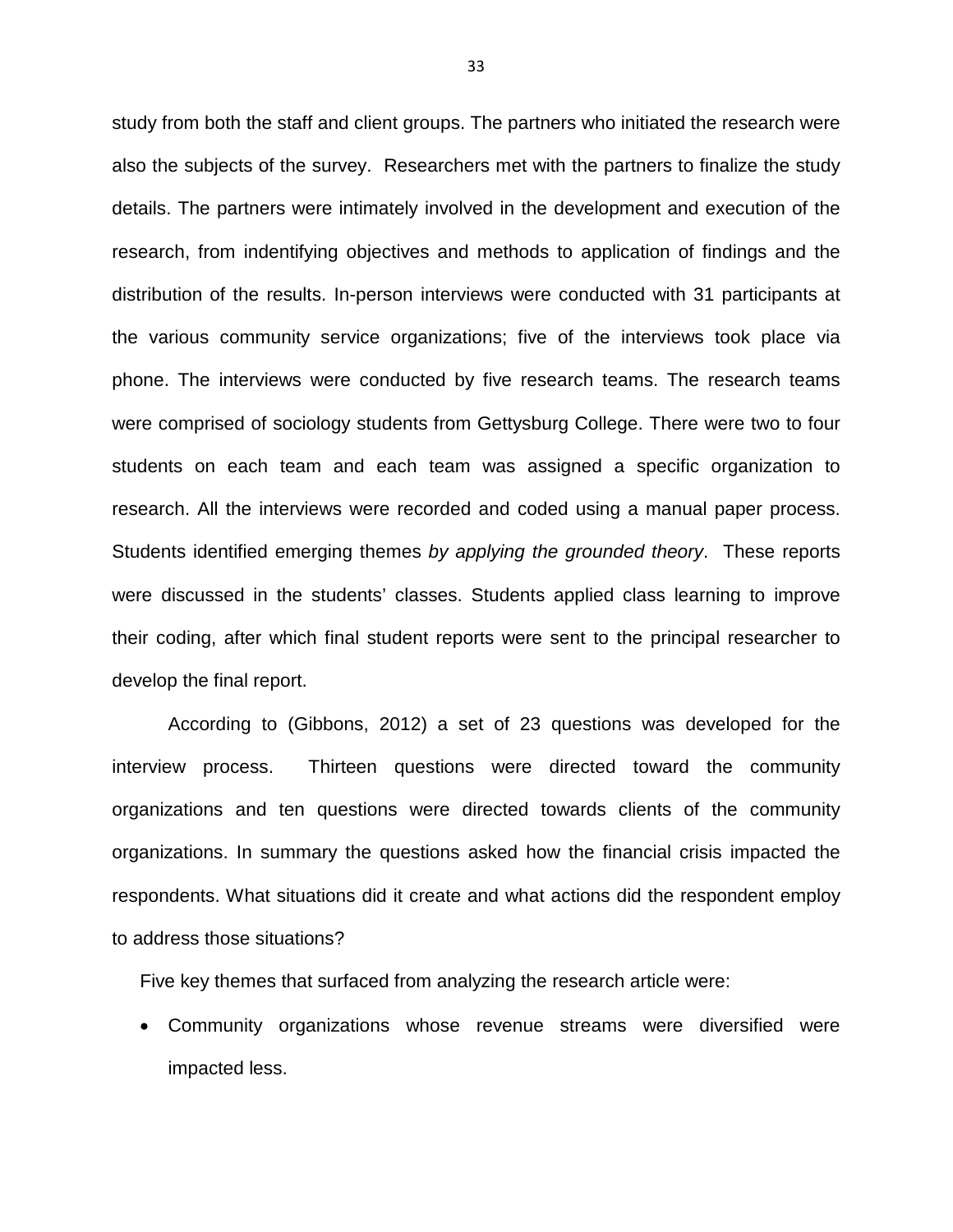- The need for community organization services increased.
- Community organizations had to identify alternative revenue sources.
- Community organizations had to reduce operating costs.
- Community organizations had to leverage community relationships.

The research revealed that community organizations employed one or more of seven operational strategies to survive the recession. The chart below is replicated from (Gibbons, 2012) report:

| <b>Activity</b>                                         | <b>Number of Mentions</b> |
|---------------------------------------------------------|---------------------------|
| Postponing payments to creditors                        | 4                         |
| Increasing reliance on volunteers                       | 4                         |
| Providing loan or aid from local businesses or citizens | 3                         |
| Extending operating credit                              | 2                         |
| Laying off personnel                                    | 1                         |
| Shutting down programs                                  |                           |
| Working to increase donations                           | 1                         |

Overall, (Gibbons, 2012) identified four recommendations for community service organizations to assist them in navigating financial crisis. They are:

- Diversify revenue streams.
- Build savings or access to rotating business credit.
- Be creative with resources.
	- o Renegotiate bill payments.
	- o Secure in-kind resources that alleviate cash needs.
	- o Engage the community.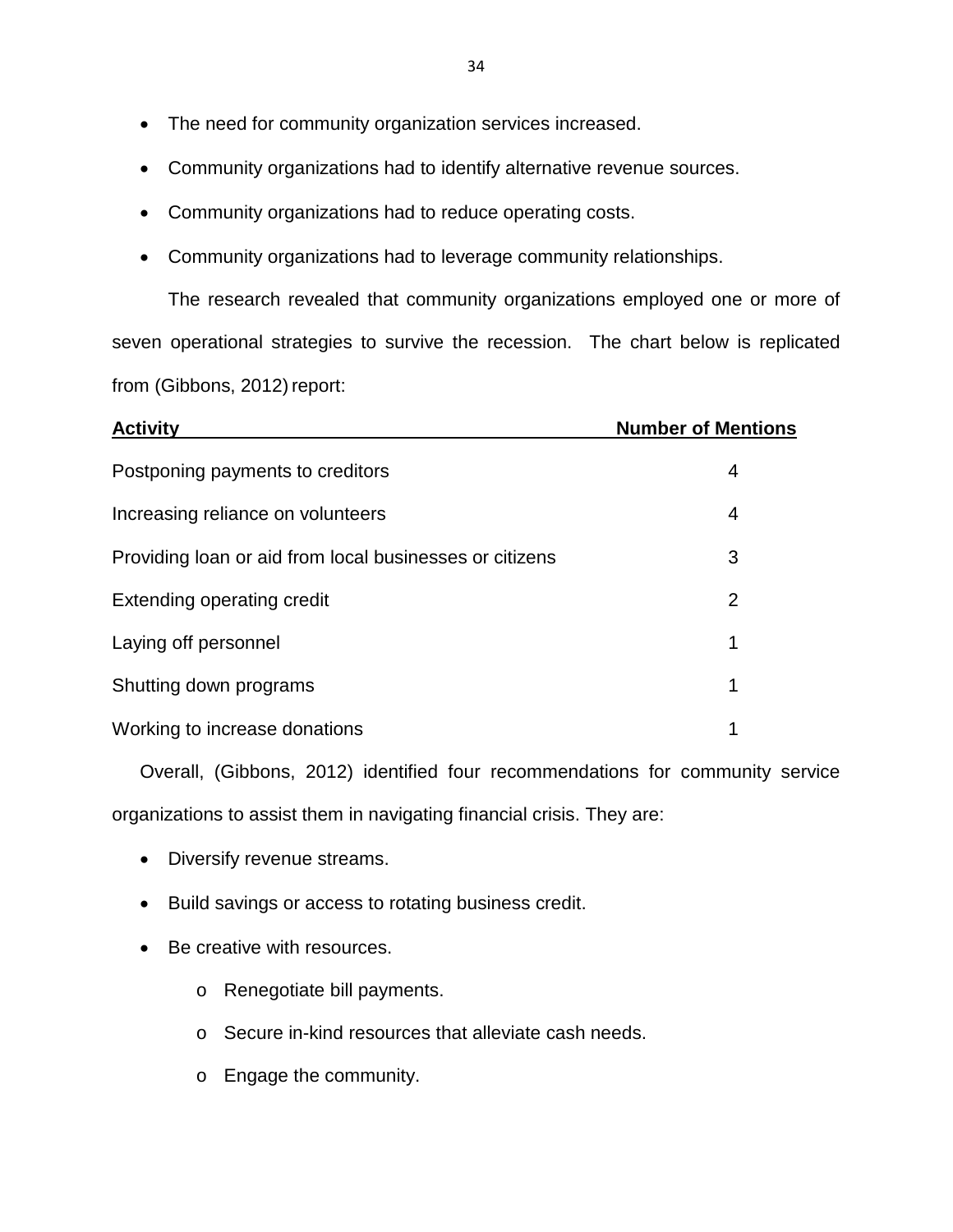• Avoid operations that are too lean.

Organizations that have significant resources from multiple source operations are not crippled if one revenue sources is jeopardized. Building reserves through saving or lines of credit provide an emergency for short term funding shortages. Effectively rethinking or being creative with existing resources helps strengthen community partnerships and can help establish long term support to meet certain needs. Avoiding operating at bare bones gives an organization areas to cut so that when a crisis arises cuts do not shut down operations.

The research was driven by the respondents, (Gibbons, 2012). Respondents had a vested interest in having their stories told to help stabilize future government revenue, by disseminating their stories using an evidence based approach. In short, biases are likely woven into respondent's responses.

# **The Importance of Nonprofit Organizational Reputation and Operations**

The third section of the literature review will discuss how reputation can directly affect nonprofit revenue and the value of adopting dynamic business operation practices. The research of Professors Laura E. Grant from University of Wisconsin and Matthew from University of California, Julie Naskrent, Phillip Siebelt, Susan Raymond. W. Kim Chan and Renee Mauborgne will be described.

Experiences cultivate personal biases and people with similar biases tend to gravitate to like environments. Birds of feather flock together, is another adage that describes how people group like entities. How does the action of one community organization impact other similar organizations in their field? If negative reports of misappropriation of funds or neglect of clients are published, do donors suspend their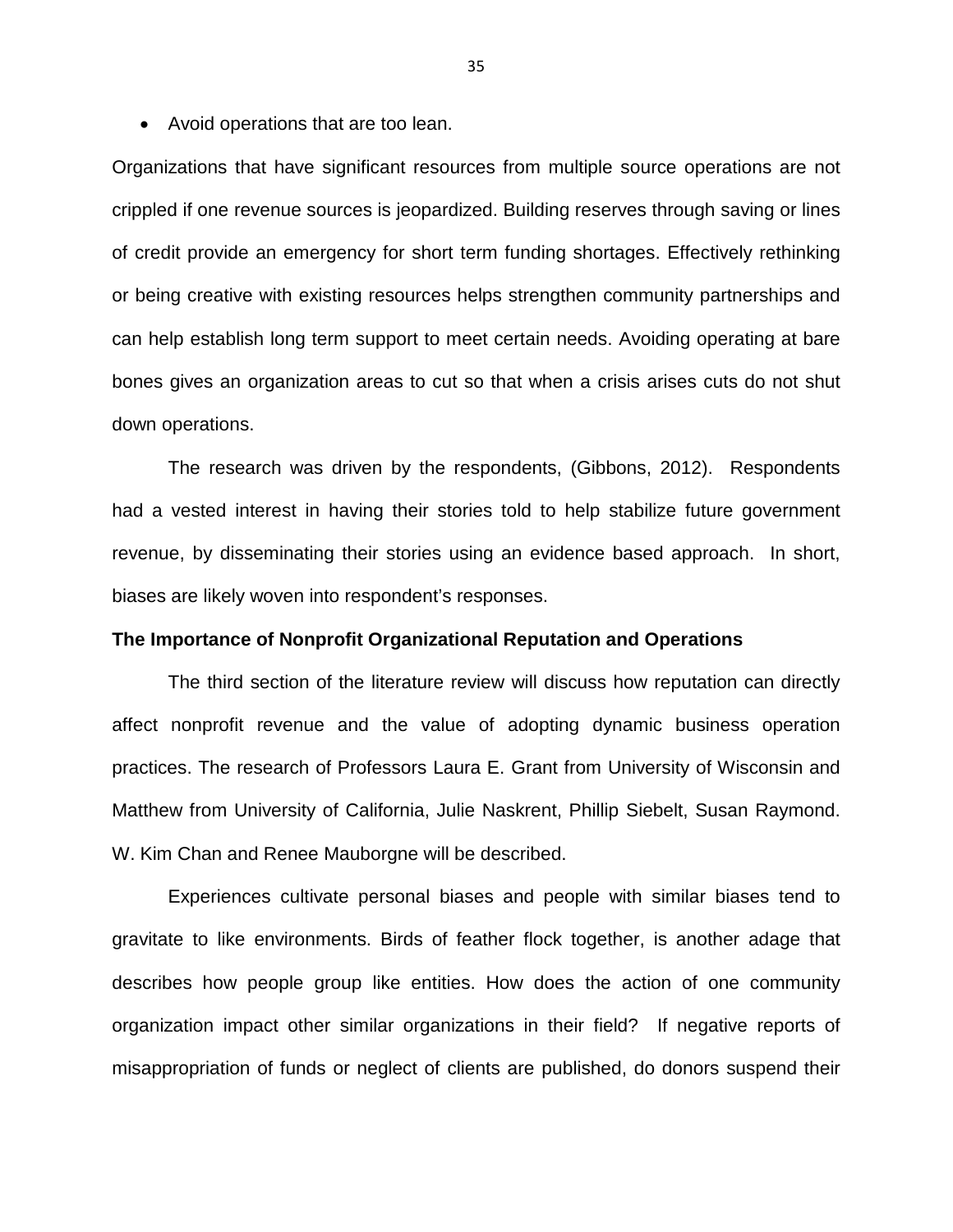contributions to the accused organizations or to all like entities? Professors Laura E. Grant from University of Wisconsin and Matthew Potoski from University of California conducted a study to examine the affect collective reputations have on donations to charities, (Grant & Potoski, 2013).

 The article, Collective Reputations Affect Donations to Charities, (Grant & Potoski, 2013), examines the patterns of contributions donated to charities in correspondence to the charity rating an organization receives from the Charity Navigator. Its purpose is to document the impact individual nonprofit organizations have in developing collective reputations and how those reputations impact peer organizations' fundraising.

There were 3,120 charities rated by Charity Navigator whose information was reviewed. Collectively over 60,000 ratings of these charities were issued. There were 40,000 unpublished and 20,000 published ratings in total. Charity Navigator rates organizations on a scale of 0-4. The scale key is as follows"

- $\bullet$  0 = exceptionally poor
- $\bullet$  1 = poor
- $\bullet$  2 = needs improvement
- $\bullet$  3 = good
- $\bullet$  4 = exceptional performance

The score is a calculation taking into account two key factors: financial health and transparency/accountability. Not all the surveyed charities were ranked using Charity Navigator. So the research team created their own tool to simulate scores using the Charity Navigator measurement process. Rankings extracted from the Charity Navigator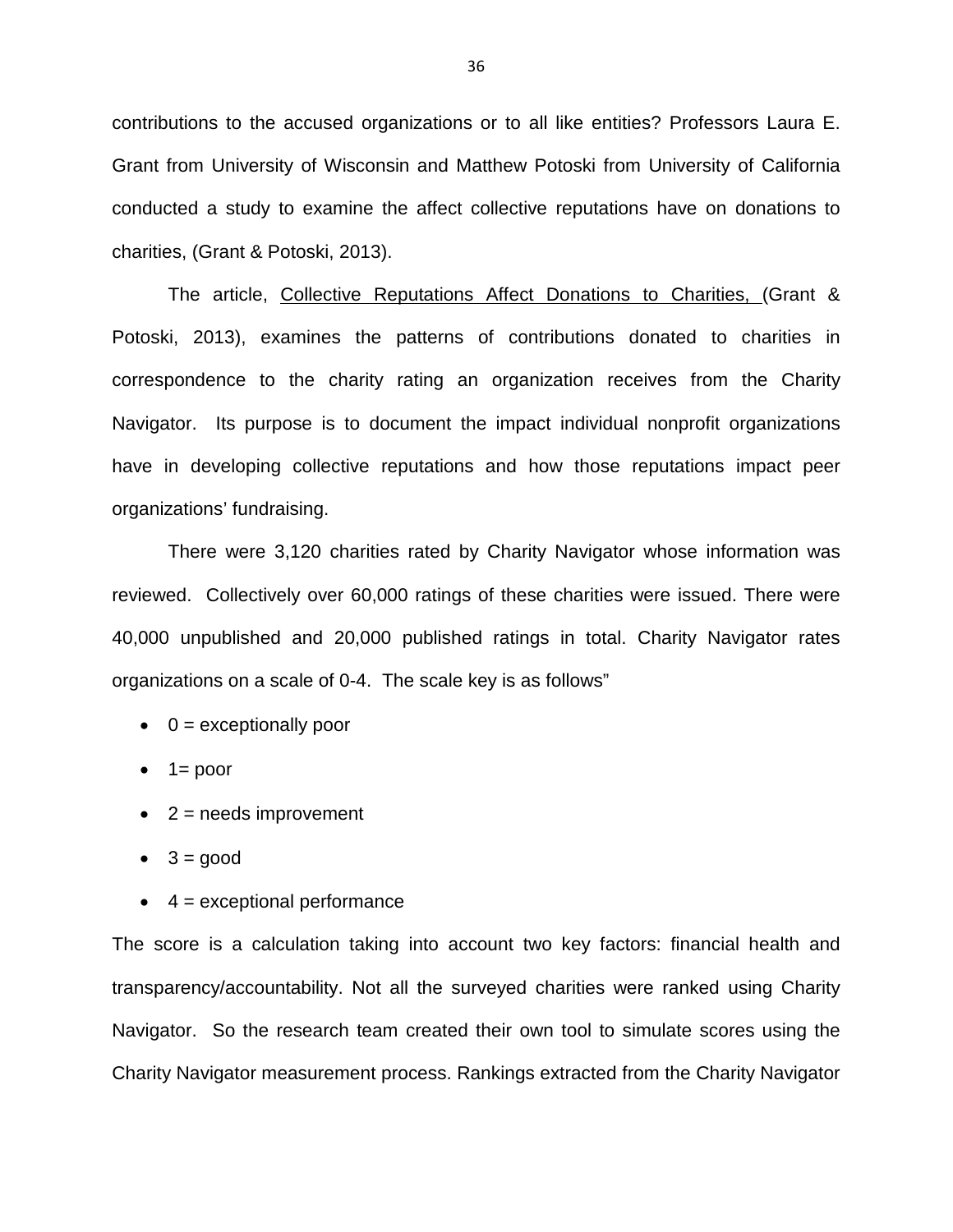were classified as published and rankings classified by the research team were classified as unpublished. This study collected the ratings of 3,120 US organizations. Some were rated by the Charity Navigator and some with a modified replication of the tools. These organizations were categorized in 346 groups according to service policies and the states where they operated. IRS 990 documents and US Census of Government data were also collected. The constituents were reviewed for a median of six years from 2002-2008. The data was then classified and charted.

A complex empirical formula was developed to mirror the calculation process used by the Charity Navigator to determine if peer organization fundraising was impacted by Charity Navigator ratings for organizations who were unrated by Charity Navigator. Please note Charity Navigator collects public information to calculate its results. This study's research team used the same type of public information to replicate the study for organizations not rated by Charity Navigator. IRS Form 990 and US Census of Government report data were also instruments used to collect data.

The most significant findings of the data analysis, that related to peer group reputation was measured in four areas:

- OwnUn\_PeerUn = charity unpublished and peer unpublished Research did not show significant variance in contribution less than .00
- OwnUn\_PeerPub = charity unpublished and peer published Research did not show significant variance in contribution less than .00
- OwnPub PeerUn = charity published and peer unpublished Research did not show significant variance in contribution less than .00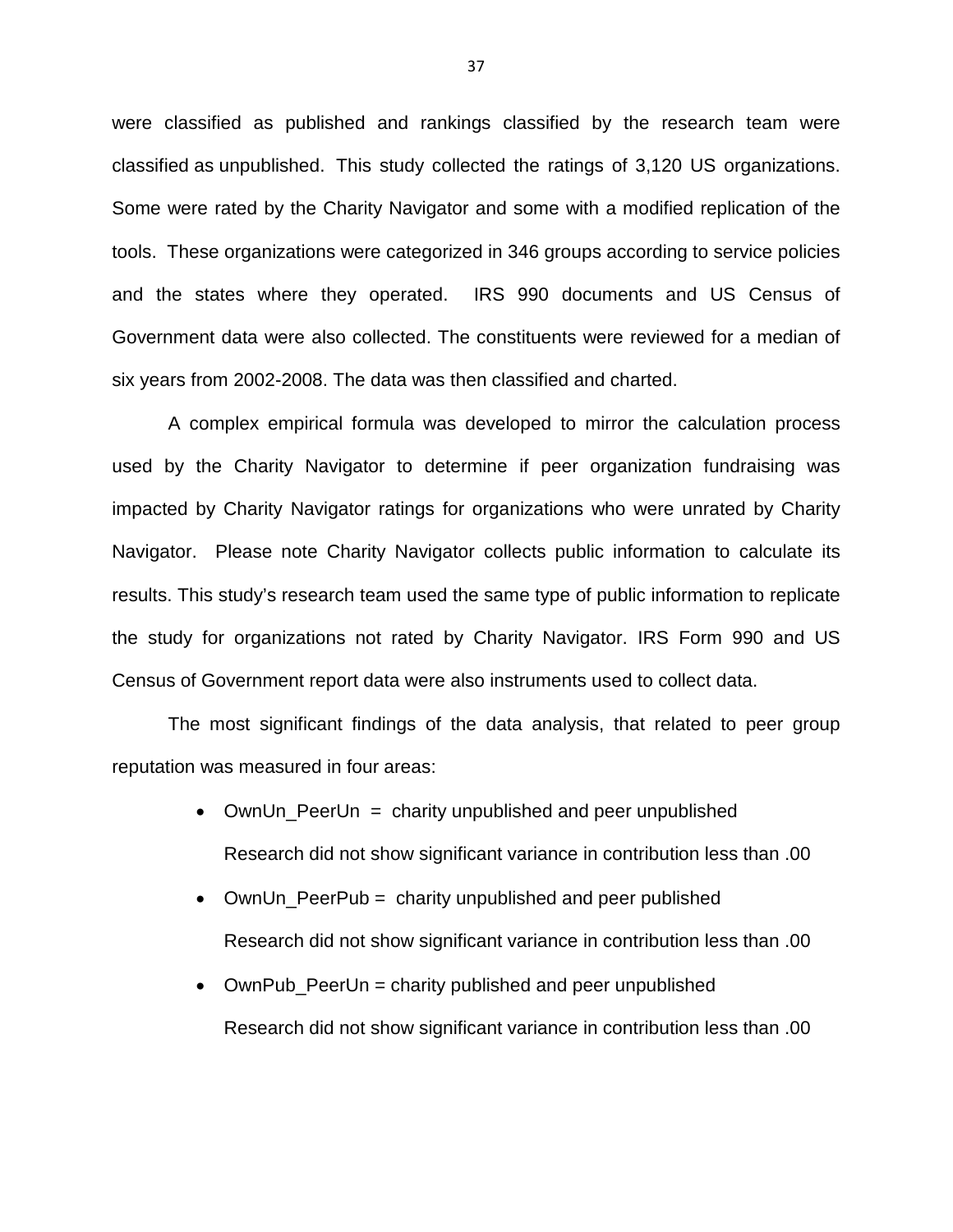• OwnPub\_PeerPub = charity published and peer published researched showed .03% increase in contributions

In short, the only significant findings were those identified as having published ratings and peer published ratings. Charity Navigator's rating system creates an environment that establishes a collective reputation among charities with similar policies within the same state. As a result the Charity Navigator's rankings of a particular community organization had a direct positive and/or negative impact on the contributions of their peer organizations. If for example a charity is rated four stars, the publication of that rating will likely cause organizations with similar focus and geography to experience a spike in support. Conversely if an agency is ranked a one star, similar organizations within that state may experience a decline in financial support. Overall, when an agency and its peer both have published Charity Navigator ratings a one star ranking increase results in a three percent increase in donations. Organizations that did not have published Charity Navigator ratings did not show any impact on their contribution levels related to the ratings of organizations that had published ratings from Charity Navigator.

When there are no published ratings of community organizations, it appears that there is no collective reputation developed among peer community organizations. The mere fact the Charity Navigator ranks and publishes peer organizations ratings creates a collective reputation among like organizations. This creation of a collective reputation creates an environment where the behaviors of like charities directly impact their collective fundraising abilities. Understanding this dynamic forces community organizations to have vested interest in the integrity of their peers and creates a case to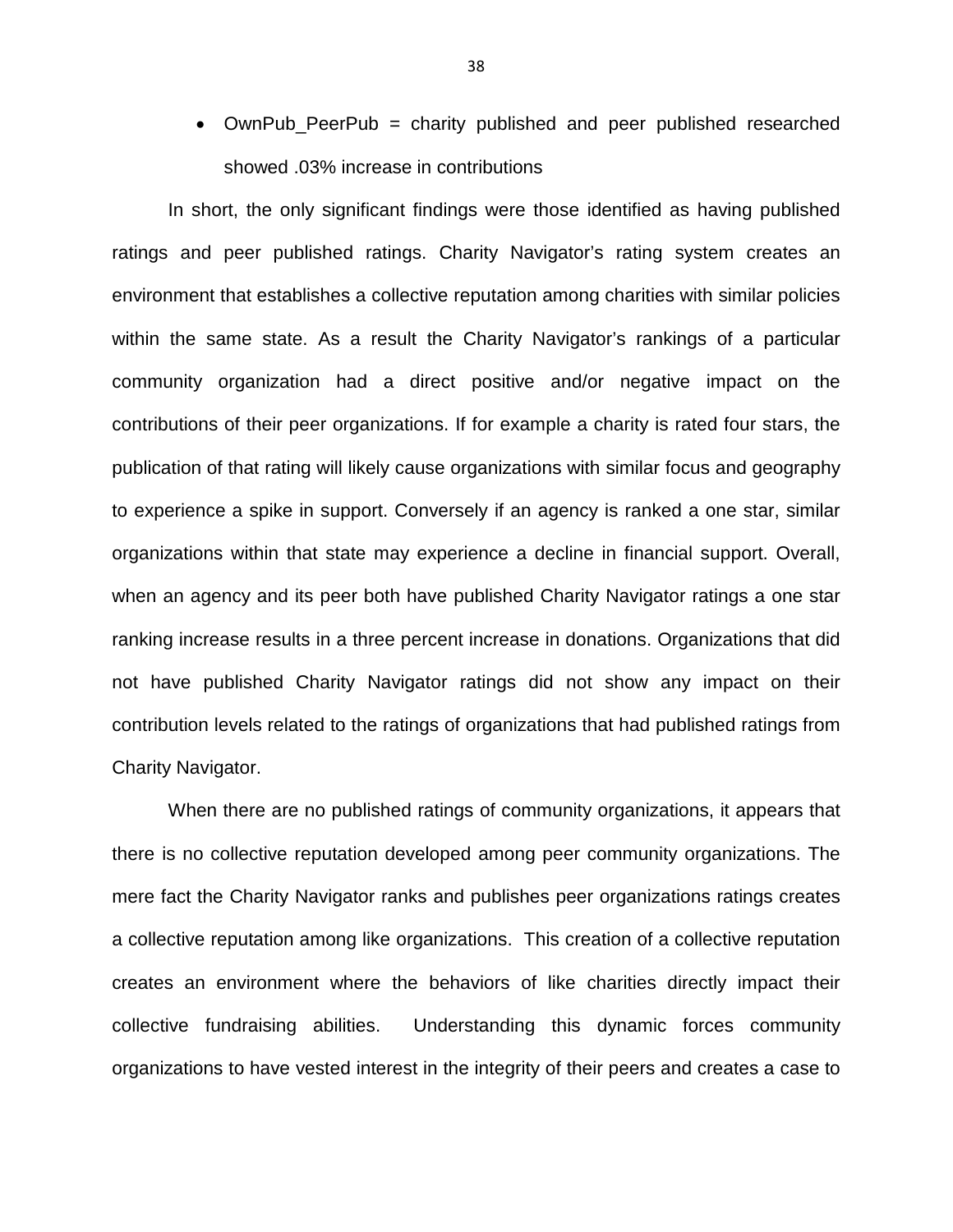self regulate themselves. Charity Navigator only rates----US nonprofits. Also Charity Navigator does not include quality of services provided or impact of the organization's work in the community. As a result, the ratings are limited to measuring fiscal responsibility. This is not a comprehensive analysis of the validity of a charity. However many donors do use charity navigator to assist them in their charitable giving decision making, (Grant & Potoski, 2013).

 Donor contributions are a key revenue source for many nonprofit organizations. Retaining donors is a critical component in stabilizing revenue. During a financial crisis donor retention can be even more challenging. This article, The Influence of Commitment, Trust, Satisfaction, and Involvement on Donor Retention examines the drivers that contribute to donor retention. Trust was one of the key factors within this article; trust is a factor that influences an organization's reputation, (Naskrent & Siebelt, 2011). During the Great Recession government revenue shortfalls resulted in governments' reducing financial support for community service. Poor economic conditions also increased the demand for community organization services by its residents. In order to meet the rising need to provide services to the people, nonprofit organizations require reliable revenue streams. Contributed dollars from **i**ndividuals are a significant source of revenue for some community organizations. Donor retention is an important component for stabilizing contributed income. This study states that donor retention is low among nonprofit organizations. Repeat contributors are less than 50% of their donor constituency each year. Recruiting new donors is far more expensive then retaining current contributors. This research is designed to share best practices to assist nonprofit organizations with retaining donors. It analyzes four German nonprofit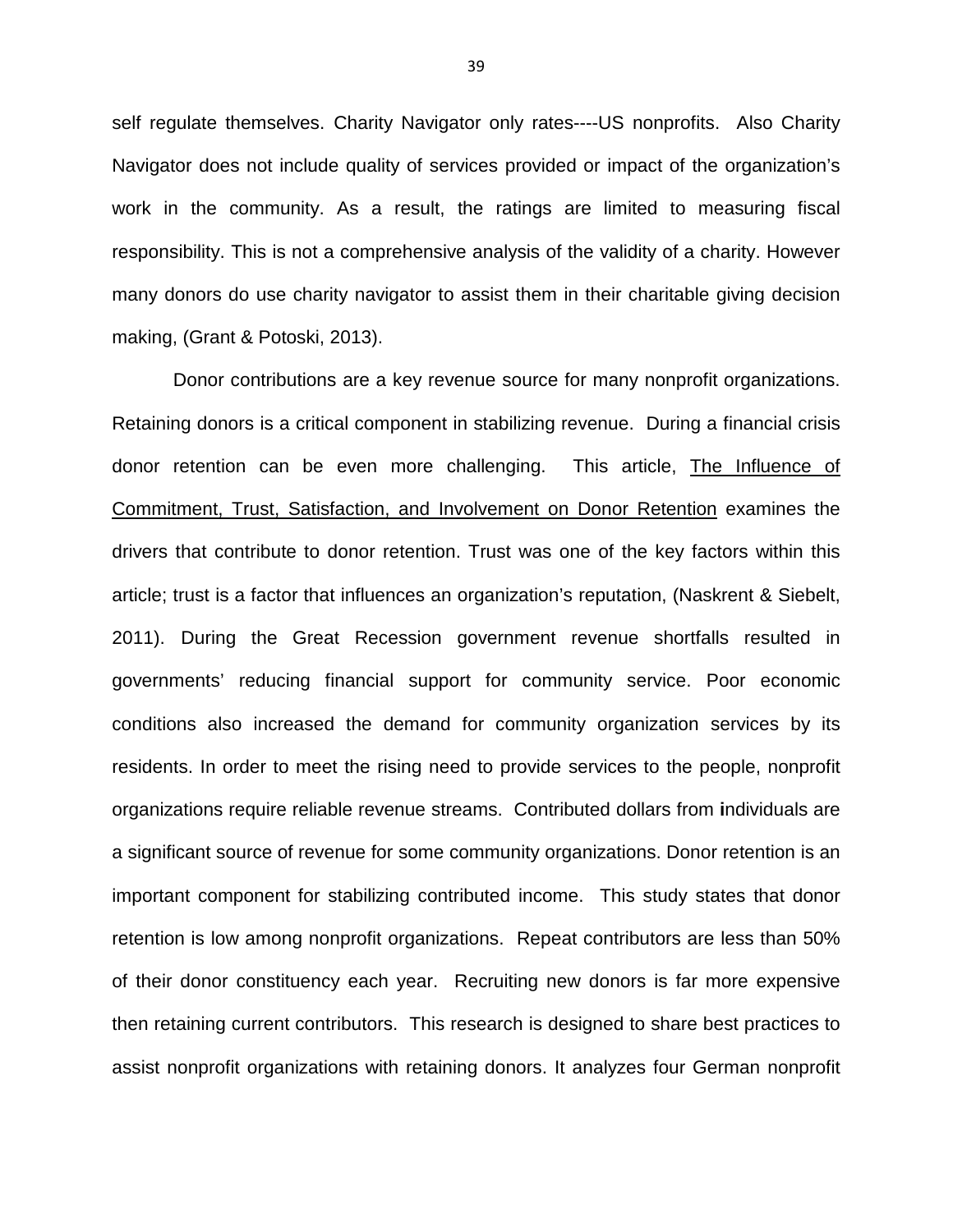Organizations, which agreed to share their donor lists. There were 1,028 donors contacted to participate in the survey, 439 agreed to participate and 364 completed the entire survey process. Just over 51% were female and 49% were male. In Germany the majority of the contributors are older citizens so the average age of the respondents was 64. In an effort to analyze more than one type of giving pattern, 49 of the respondents were past donors. These past donors were those who had previously contributed to the organization but had not given again within the last 18 months. Also because the respondents were older adults the survey was conducted via telephone vs. the internet. The survey asked respondents questions regarding the influencing factors surrounding their donor behavior. The survey was comprised of 39 questions divided into four focus areas: commitment, trust, satisfaction and involvement. The questions were tested for validity reliability, factor loading and effect size. Interviewees' responses were also classified into four distinct areas: commitment, trust, satisfaction and involvement. The responses were assigned a numerical value that measured their impact upon retention.

There was no one single factor that alone directly improved donor retention; however combinations of factors did increase donor retention indirectly. The proceeding chart proceeding extracted from (Naskrent & Siebelt, 2011) research highlights these findings.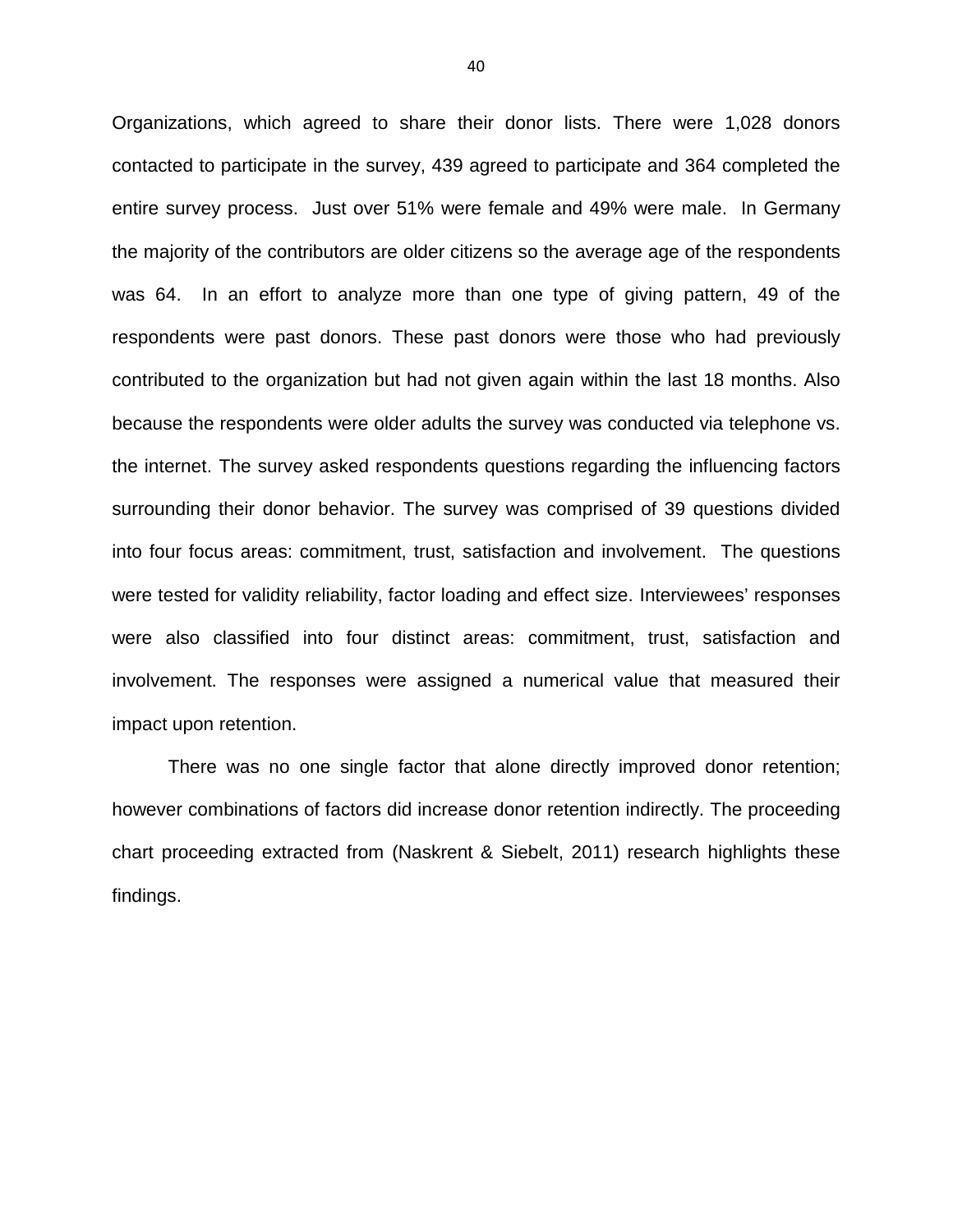| Independent         | <b>Dependent</b> | <b>Effect</b> | Interpretation |
|---------------------|------------------|---------------|----------------|
| <b>Variable</b>     | <b>Variable</b>  | <b>Size</b>   |                |
|                     |                  |               |                |
| Commitment          | Retention        | 0.08          | Weak           |
| <b>Trust</b>        | Retention        | 0.01          | Weak           |
| Satisfaction        | Retention        | 0.00          | Non-existent   |
| Involvement         | Retention        | 0.00          | Non-existent   |
| <b>Trust</b>        | Commitment       | 0.00          | Non-existent   |
| Satisfaction        | Commitment       | 0.03          | Weak           |
| Involvement         | Commitment       | 0.86          | Strong         |
| <b>Satisfaction</b> | <b>Trust</b>     | 2.23          | <b>Strong</b>  |
| Involvement         | Satisfaction     | 0.33          | Strong         |

Specifically donor satisfaction strongly influenced donor trust. Involvement contributed to donor commitment and satisfaction. The study suggests that managers of nonprofit organizations can improve donor retention by employing two key practices:

- 1. Share with donors the impact of their gift; donors want to know that in their absence the intent of their gift is upheld. They want to know that their contribution improves conditions. When a community organization can effectively communicate their impact, it further validates the organizations credibility and builds trust.
- **2.** Acknowledge the donor for their gift; donors want to be appreciated for their contribution.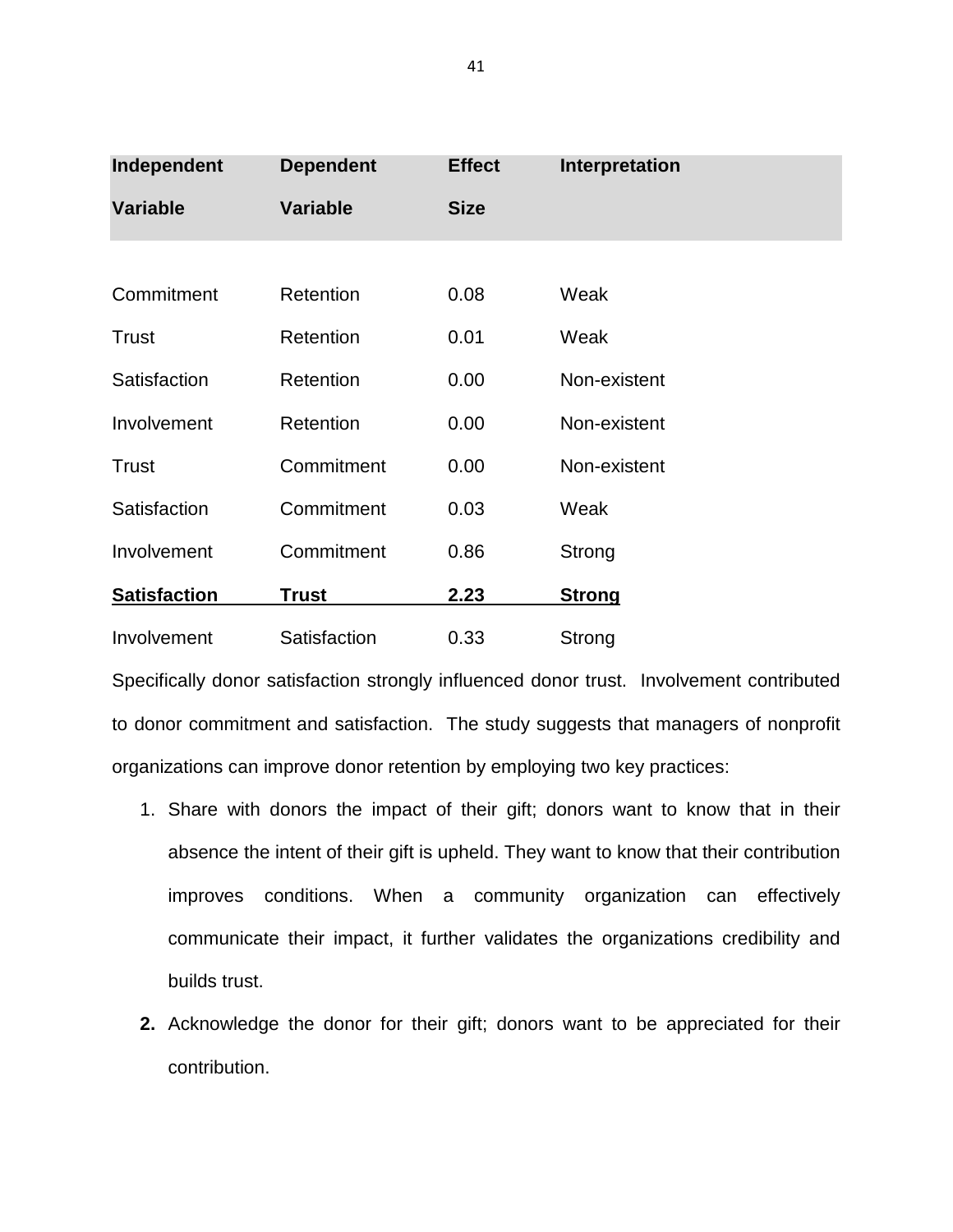This study was conducted in Germany with older adults. It is no secret that these current donors will eventually transition from life. As indicated by the research young donors were not a significant part of the survey respondents. Understanding this, the question arises: how will organizations attract and maintain younger or new donors? Examining some best practices from the for-profit world may provide some insights on attracting new contributors.

As part of an interdisciplinary approach, it was important to include credible research from the for profit business sector. Nonprofit organizations are businesses; they just do not generate profits for shareholder or owners. Yet nonprofits experience competition for resources. As service demand increases for nonprofit community organizations, the need for increasing revenue streams rises . If nonprofit organizations are to survive they will need to differentiate themselves and adopt effective business practices that transcend markets and products. What matters most is not whether an organization is a nonprofit or for-profit, a food bank or a youth center. What matters most are an organization's reputation and relevancy. Organizations the community deems relevant will not only survive but thrive. Blue Ocean Strategy: From Theory to Practice challenges organizations to extract themselves from the bloodied sea of competitive oceans of business to unexplored noncompetitive seas to build a business where the only option is yours (Kim & Mauborgne, 2005). Blue Ocean Strategy gives businesses practical tools to grow revenue by expanding their market share into noncompetitive arenas. Over 108 companies over the past 15 years have utilized Blue Ocean Strategies. This particular article focuses on one, Casella Wines (Kim & Mauborgne, 2010).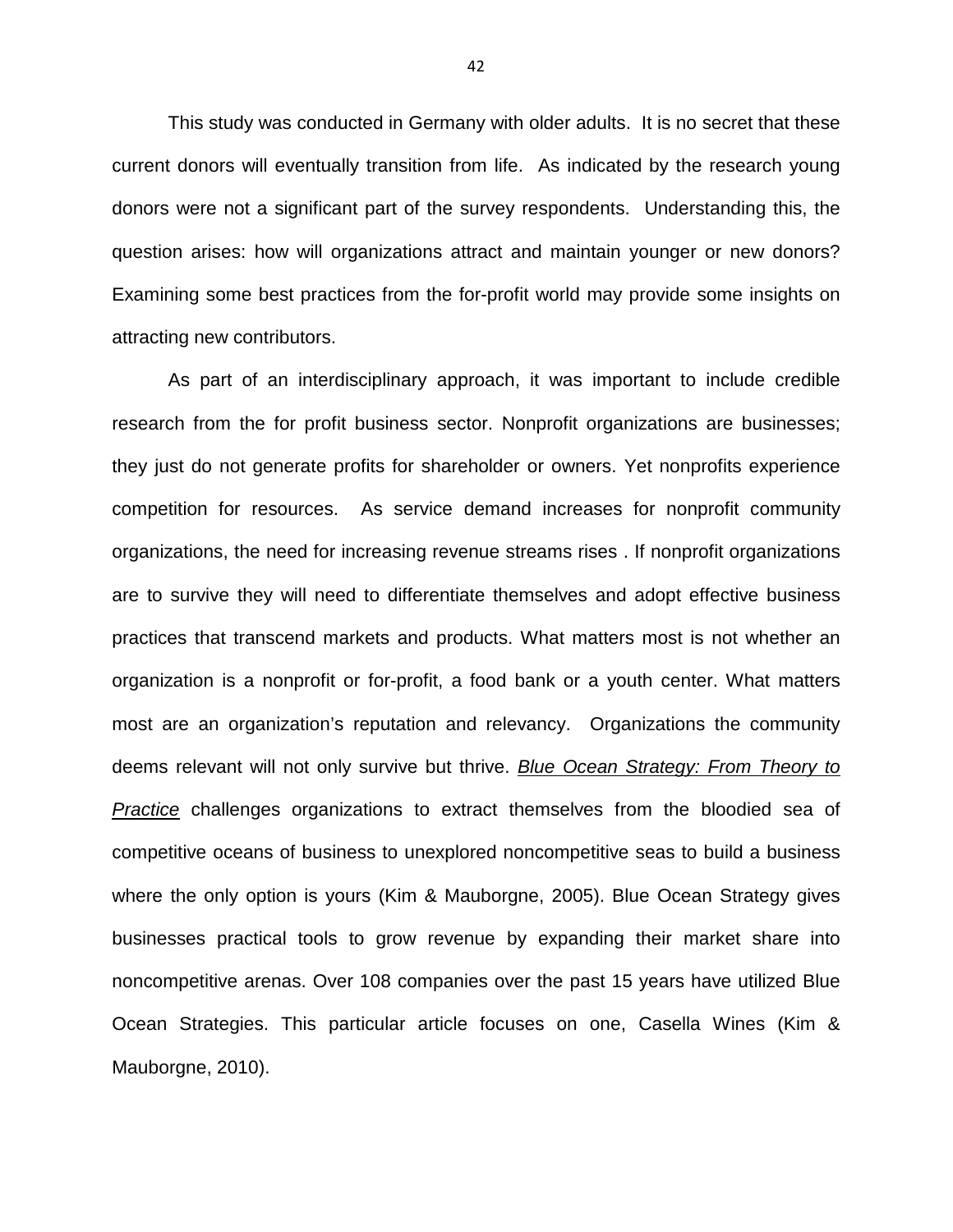The wine business is saturated with wine retailers in an industry where market share has remained flat for years. Utilizing traditional business techniques, wine companies are required to compete in what (Kim & Mauborgne, 2010) termed red oceans. A Red Ocean is the place where businesses fight to fiercely over market share. They compete for each other's customers instead of focusing on attaining new customers. As a result of this competition, wine companies' operating costs increase while their profit margins decline. There are over 1,000 wine companies sharing 25% of the market. There are eight companies that have captured 75% of the wine consumption market. Despite this fiercely competitive environment, in a matter of two years, a new wine company emerges on the scene and becomes the fastest growing wine seller. Businesses want to increase their profits in the midst of rigorous competition. This research indicates the key to increasing long-term rising profits is to say goodbye to competition and hello to uncontested markets. Though not explicitly expressed, it is implied that Blue Ocean experts worked with business leaders to apply Blue Ocean strategy tools to transform their business operations.

The Strategy Canvas and the Four Action Framework were the two Blue Ocean Strategy tools discussed in this article. The Strategy Canvas helps businesses visualize the current competitive field. It is a process that diagrams the companies' production cost and the consumer's value of a product. It specifically documents the current areas where companies are investing dollars to compete.

The Four Action Framework asks four key questions diagramed as four quadrants – the questions: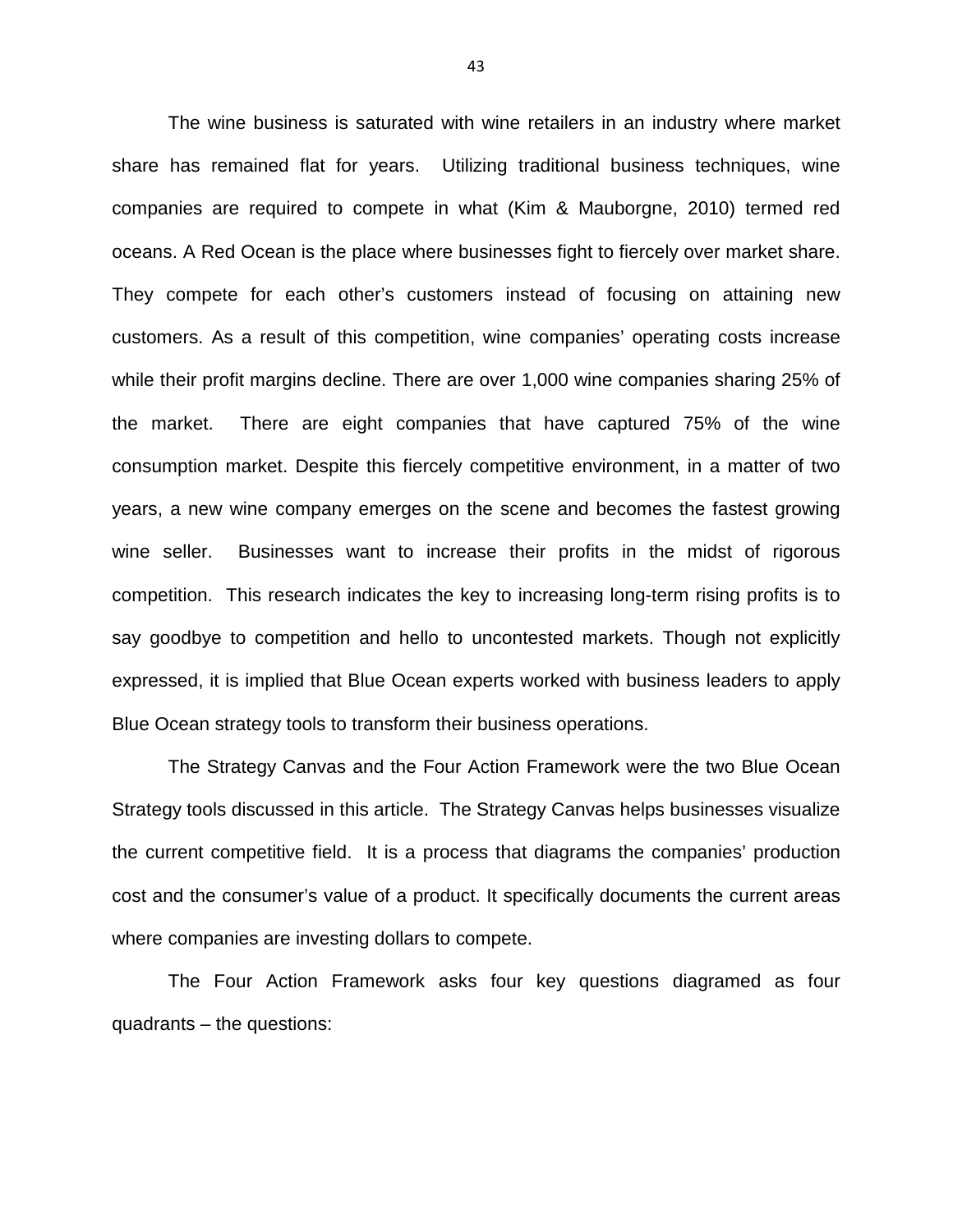- 1. **What should the company eliminate?** Specifically, what business practices or operations should the company stop?
- 2. **What should the company reduce?** Specifically, what business practices or operations does the company expend too many resources providing that can be minimized to reduce unnecessary expenditures?
- **3. What should the company raise?** Specifically, which activities should the company increase investment that would yield higher returns?
- 4. **What should the company create?** Specifically, what is the company not doing that has the potential to develop new markets and yield additional revenue?

Casella Wines, the maker of Yellow Tail, discovered the following using the Strategy Canvas. The strategy profile for both high end and low end wine makers were the same. Their research also revealed that non-wine drinkers outnumber traditional wine drinkers 3 to1. There was uncontested market just waiting for Casella Wines. Additionally, they learned that the average consumer did not drink wine because they viewed selecting wine as too complicated; the labeling was written using industry jargon and the flavors were too numerous and complex for lay people. Casella Wines employed the following business decisions based upon their findings using the Blue Ocean Strategy Tools: Strategy Canvas and Four Actions Framework.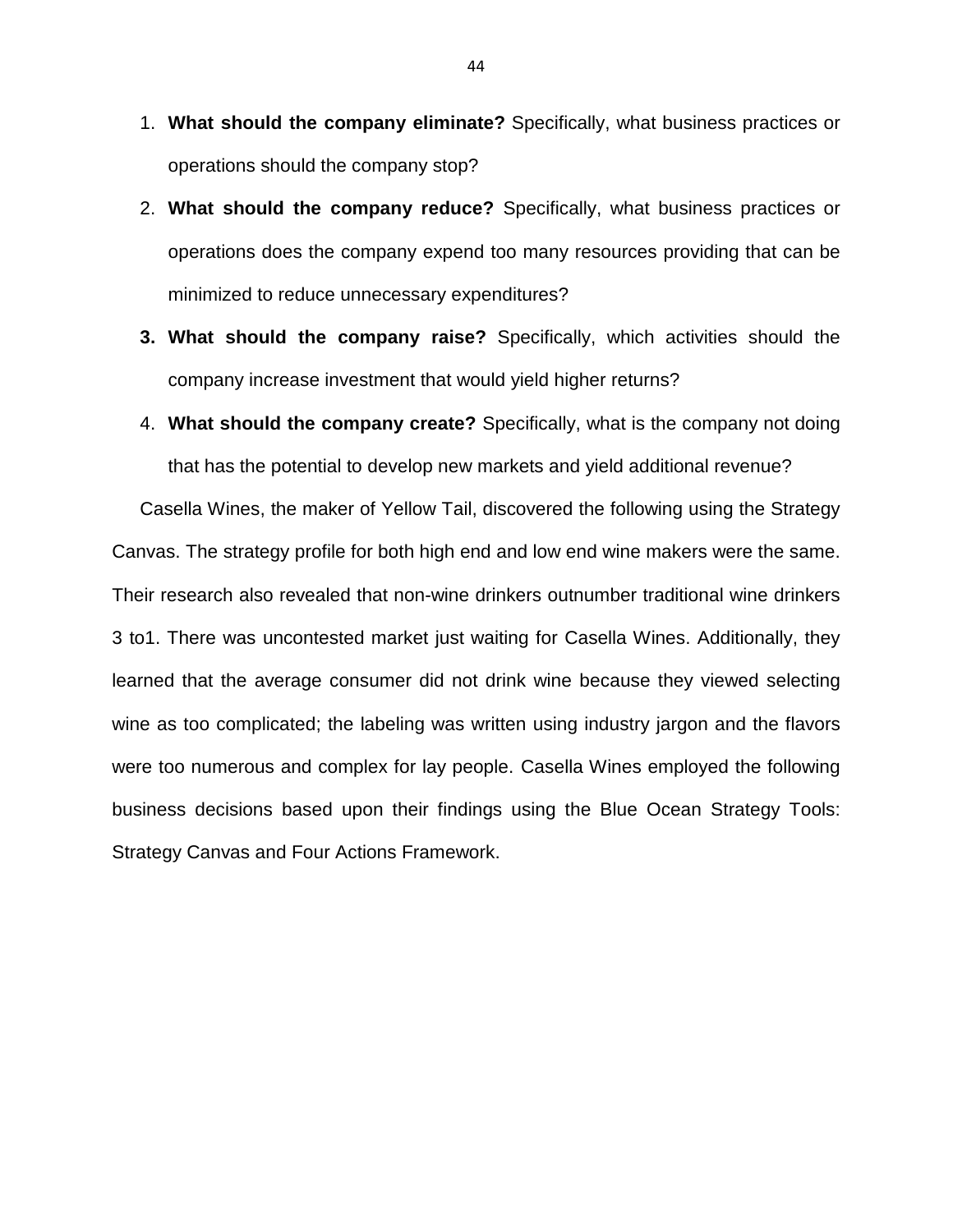| <b>Eliminate:</b>                              | Raise:                           |
|------------------------------------------------|----------------------------------|
| <b>Enological Terminology and Distinctions</b> | <b>Price versus Budget Wines</b> |
| <b>Aging Quality</b>                           | <b>Retail Store Involvement</b>  |
| Above the line Marketing                       |                                  |
|                                                |                                  |
| <b>Reduce:</b>                                 | Create:                          |
| <b>Wine Complexity</b>                         | <b>Easy Drinking</b>             |
| Wine Range                                     | Ease of Selection                |
| <b>Vineyard Prestige</b>                       | <b>Fun and Adventure</b>         |
|                                                |                                  |

Casella Wines created Yellow Tail wines. Initially, they only offered red wine and chardonnay. The labels were simple. They marketed the wine as an everyday casual drink. They engaged the retailers in the simple promotion of the product. Gone was all the wine professional jargon. This new product did not enter the highly competitive high end wine seller market. It went after the 3 to1 market that did not drink wine at all. It was criticized by wine sellers, yet attracted six million new wine drinkers to the industry. In the end Casella Wine redefined wine drinking by appealing to the interests of untapped markets that had been ignored by traditional wine companies. They created a reputation of being a great wine everyone can enjoy every day.

Although studies exist examining other businesses' use of the Blue Ocean Strategy, this article focuses only on Casella Wines and the wine industry. This study does not illustrate how Blue Ocean strategies can be applied to nonprofit/community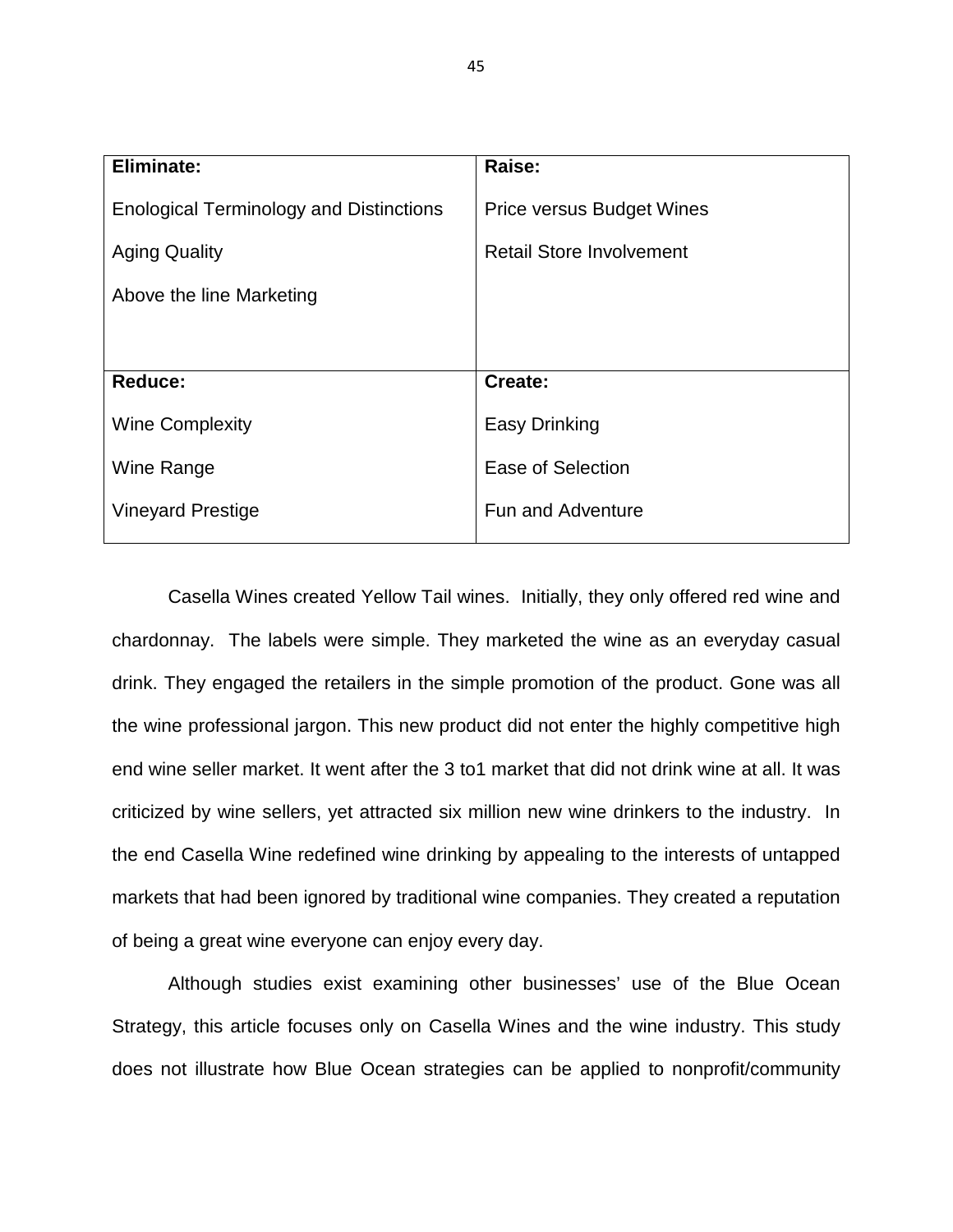service organizations. Susan R. Raymond's 2013 study, Recession, Renewal and Recovery, however, does examine the best business practices nonprofit organizations exercised during the recession.

As a part of the Making Lemonade research process, Recession, Renewal and Recovery was one of the most comprehensive examinations of all three research challenges discussed in the work: the recession's impact on community; nonprofits' response to the recession, and the significance of a nonprofit's reputation. Raymond, (2013), work explains the impact of the Great Recession on government, industry, families and the nonprofit sector. Her work describes the strategies that nonprofits employed to survive the recession and provides tools and best practices that nonprofit organizations can use to thrive and effectively, efficiently meet growing community needs. This research collected resources from 14 distinct case studies and an extensive list of secondary data from government, industry experts, and scholars whose work documented the Great Recession's impact in the US. (Raymond, 2013) research was organized into four sections with a total of 18 chapters. Case study problems were presented throughout text and case study solutions were described at the very end.

Part I: Recession and Recovery documented the impact the recession had on the US and other parts of the world. It drew a picture of how the recession affected households, workers, employers and nonprofit organizations. It was an image of unemployment, underemployment, reduced government spending, and increased demand for nonprofits to act as a safety net, despite diminishing revenues.

Part II: Global Economic Change described the global landscape in which nonprofits now operate. Economic growth will be led by Asia and Latin America. The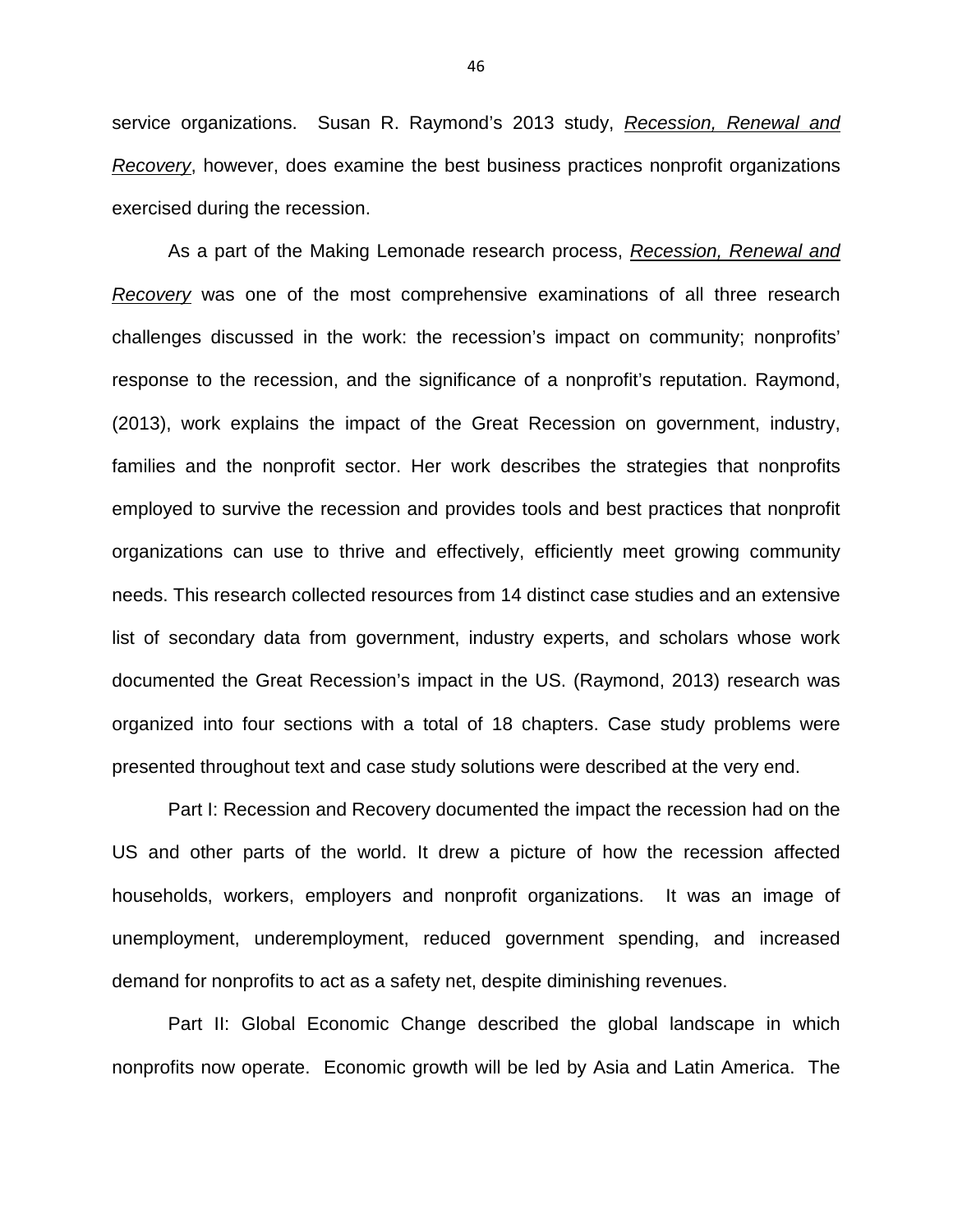middle class around the world is growing rapidly. The new business leaders will not necessarily be westerners. Nonprofits will need to be able to operate in a world where very diverse cultures converge.

Part III: Requisite Change in the Nonprofit Sector details the significant changes the nonprofit sector is undergoing particularly as it relates to globalization. One of the most significant changes requires a paradigm shift. Raymond, (2013) research asks nonprofit organizations to see themselves as partners not as recipients of gifts. Another core change that was indentified is the rise in International Philanthropy. Many causes transcend nations. The concept of place is disappearing; businesses have customers across countries, and social issues are not restricted to specific geographies. People are giving to issues that serve the world. There is a growth surge of nonprofits around the world; a phenomenon that is being directly affected by the freer, more open foreign policies.

Part IV: Strategy for Rapid Change provides nonprofits with practical strategies to employ to operate in very dynamic times. Circumstances are always changing, and nonprofits are now required to respond to change effectively, efficiently and responsibly. Raymond, 2013 offers five organizing principles to inform this work:

**One**: Maintain an Outward Line of Sight. It is not just about the organizational mission, it is also about being responsive to those you are serving and adapting to changing environments.

**Two:** Create a Culture of Evidence/Set Reasonable and Measurable Goals: In today's competitive environment doing good work is insufficient. Nonprofits need to be able to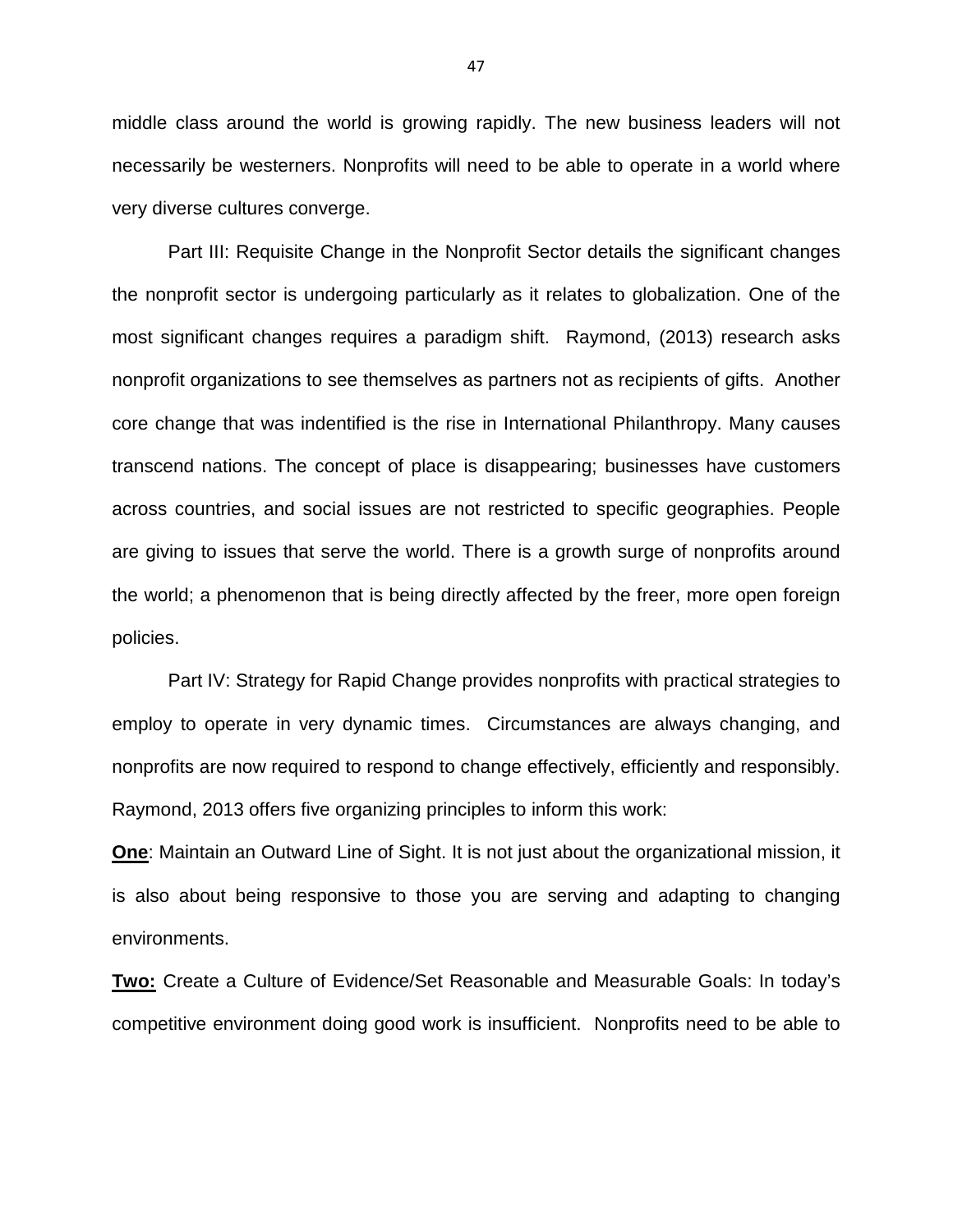prove their value. This can be achieved by setting reasonable goals that can be measured.

**Three:** Constantly Request Constituent Feedback on How You Are Performing. Refrain from operating in a vacuum. Frequently seek the opinions of those groups and individuals that support your organization's ongoing performance.

**Four:** Attend to Brand: Intentionally manage image and operate with integrity. An organization's brand expresses an organization's mission, values and practices. It is more about how an organization behaves than it is about the logo's appearance.

**Five:** Do not Act Alone: Most societal challenges are extremely complicated. There is usually no one shot cure. Additionally, the number of nonprofits is growing and the traditional revenues that support them are shrinking. In an effort to efficiently and effectively address complex social issues at larger scales, nonprofit organizations must consistently partner and collaborate; operating solo is rarely an option today.

The final key result that (Raymond, 2013) challenges the nonprofit organization to embrace is the utility of fluidity. Nonprofit organizations must constantly assess the social and economic environments in which they operate and adapt promptly, using sound information. There are four core components to Utility Fluidity: set clear measurable goals; build knowledge from external and internal indicators; sort choices and decisions, and execute. In brief, establish a flexible process. Successful organizations are neither so rigid that they cannot adapt and respond to change nor so fluid that decisions are made off the cuff. A delicate balance exists between the two, which (Raymond, 2013) calls Utility Fluidity or Fluid Discipline.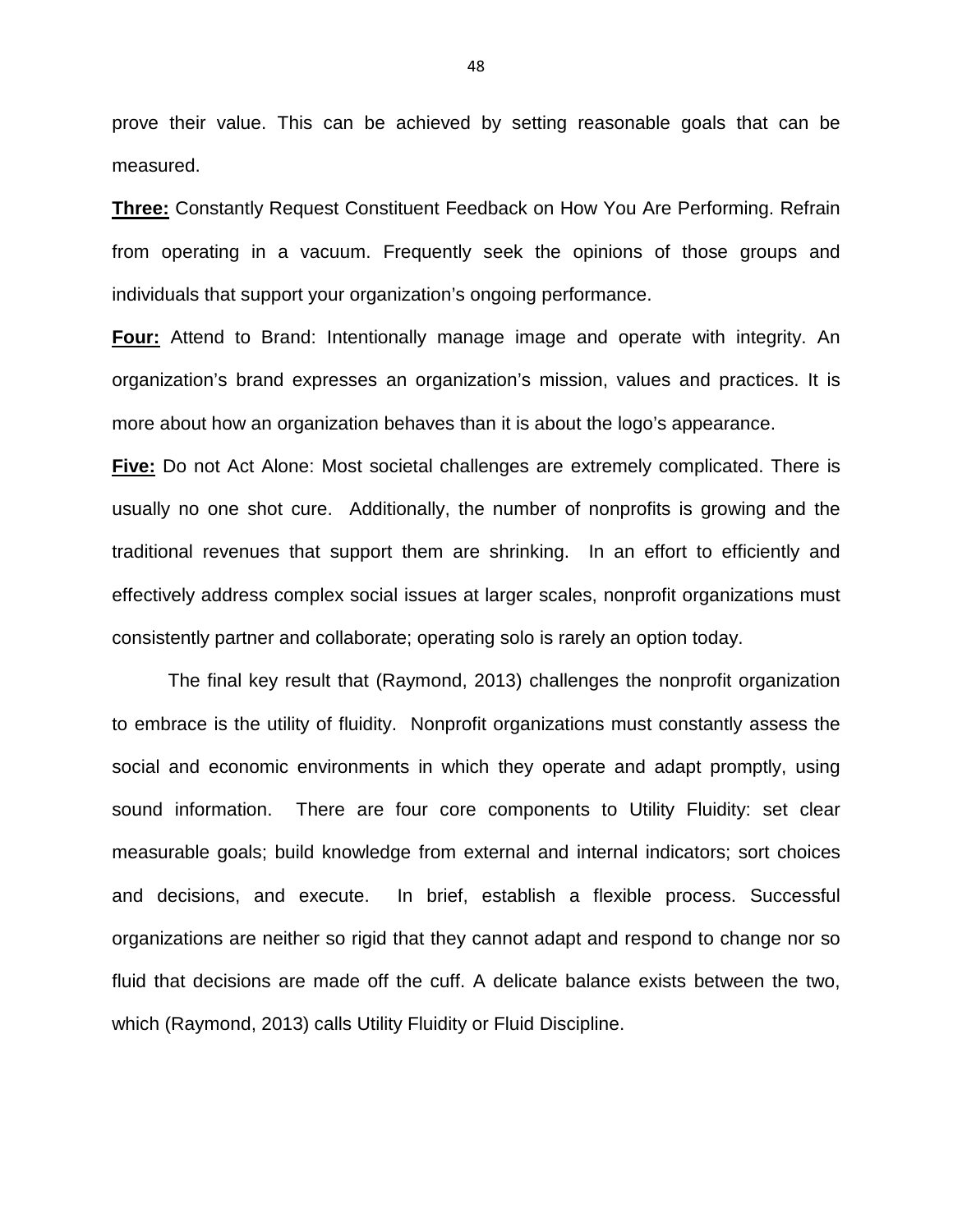Recession, Renewal and Recovery, (Raymond, 2013), examines scaffolding that nonprofit community organizations can use to construct sustainability processes. Scaffolding is comprised of comprehensive documentation of the dynamic nonprofit landscape, case studies, five organizing principles, utility of fluidity process and a selfassessment tool. The Self Assessment Tool empowers nonprofits to develop a comprehensive Strengths, Weaknesses, Opportunities and Threats (SWOT) analysis that will provide a framework for nonprofits to build upon.

Additionally, there are 14 case studies - real life examples of how best practices were used to strengthen an organization. These case studies provide understandable examples that organizations can further analyze and adapt to apply to their operations. Overall, the final result of Recession, Renewal and Recovery (Raymond, 2013) report was to provide evidence-based solution processes that nonprofits can modify and adopt to improve their operations in today's dynamic socioeconomic climate.

Time is the greatest weakness; the landscape for community organizations in today's economy is a moving target. The economic climate today is different than it was when the article was first published. Change is truly the only constant. Change is occurring so rapidly that gearing up for constant change while maintaining existing services is a true paradigm shift for nonprofit organizations. The other limitation to the study is the sheer depth and breadth of the nonprofit world. Despite documenting a diverse landscape of 14 case studies applicable to various types of nonprofit organizations there are thousands of different types of nonprofit community organizations that have many different operating structures. There is no one-size-fits-all solution. Organizations' funding streams vary often times and a shift in revenue sources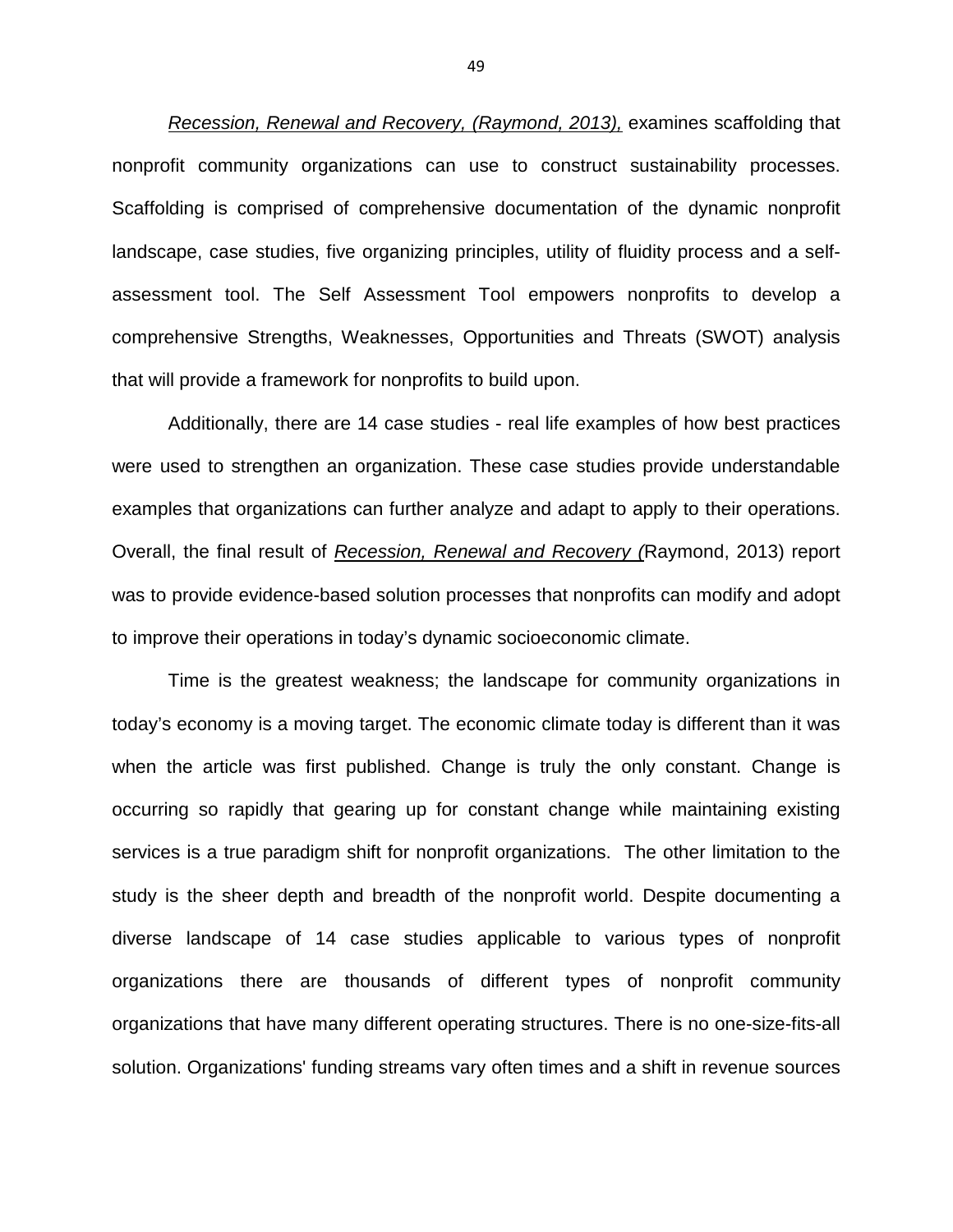can shift mission focus. This can be healthy or it could comprise the organization's integrity. As the author indicated, the lines are blurring between the nonprofit and forprofit world, particularly in the service sector.

The eight literary reviews provide clear evidence that the Great Recession changed the trajectory of nations. People's lives were greatly impacted. The implied social safety net within the US was stretched beyond capacity and nonprofit organizations were forced to rethink how they operated. As the nation slowly recovers from this financial crisis millions of residents require additional supports to elevate their quality of life. Demand for nonprofit services continues to grow exponentially, outpacing traditional revenue streams. It is therefore imperative that nonprofit organizations learn from the recession, leverage their resources and strengthen their reputations. The Great Recession has ended, but the recovery from its effects lingers. The world is different and will not return to pre-recession state. Community organizations must rethink how they operate. They must operate in a new landscape and make changes that respond to an ever evolving socio economical climate through informed decision making processes. The subsequent chapters will explore what best practices the YMCA exercised to survive the Great Recession. Ideally this research will serve to demonstrate if suggested strategies are effective and offer new ideas to the body of knowledge that exists to help nonprofit organizations thrive in the 21<sup>st</sup> century and beyond to responsibly respond to community needs.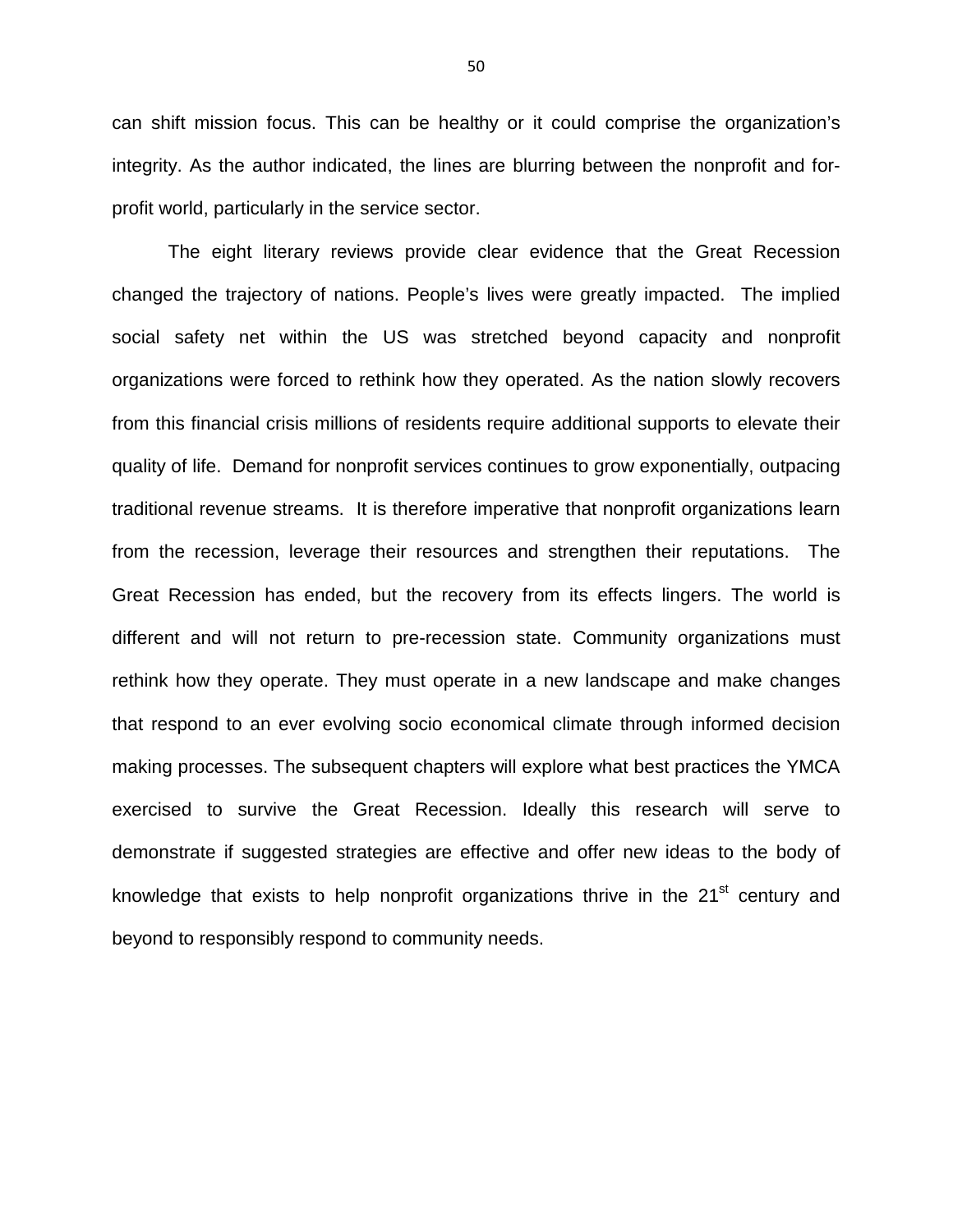#### **Chapter 3 – Methodology: Cut, Squeeze, Pour and Stir**

There is substantial existing research that chronicles the Great Recession's impact on society, locally, nationally and internationally. Researchers are still examining its aftermath. Residual effects persist. Despite the official determination that the recession has ended, many people still earn less than they earned prior to 2008, at the height of the economic unraveling. There are a significant number of businesses whose earnings have not returned to pre-recession growth rates, especially in the nonprofit community. The government continues to divest revenues from public services, which heighten the need for non-profit community organizations to meet the rising demands of the nation's citizens, despite stagnant and/or reduced resources.

The overarching question is how does a nonprofit organization survive and thrive in a challenging economic climate? Yin (1994) states that using a case study method is an effective approach to answering a "how" research, question. Additionally, Yin writes that contemporary phenomena studied in a real life context are another rational for using a case study approach. This thesis titled Making Lemonade does both. It asks how the YMCA survived, and at the same time studies a phenomenon in a real-life context. The case study approach is supported by Raymond (2013), who incorporated 14 case studies in her work Recession, Renewal and Recovery, discussed in the Literature Review. Raymond, (2013) work, which is presented in this paper, offers the most comprehensive research on nonprofit operation during the recession. In an effort to have all the YMCA's key leadership participate in the case study process, interview questions were made available using an electronic survey. This helped ensure continuity and full management participation. Raymond's fluidity principle, which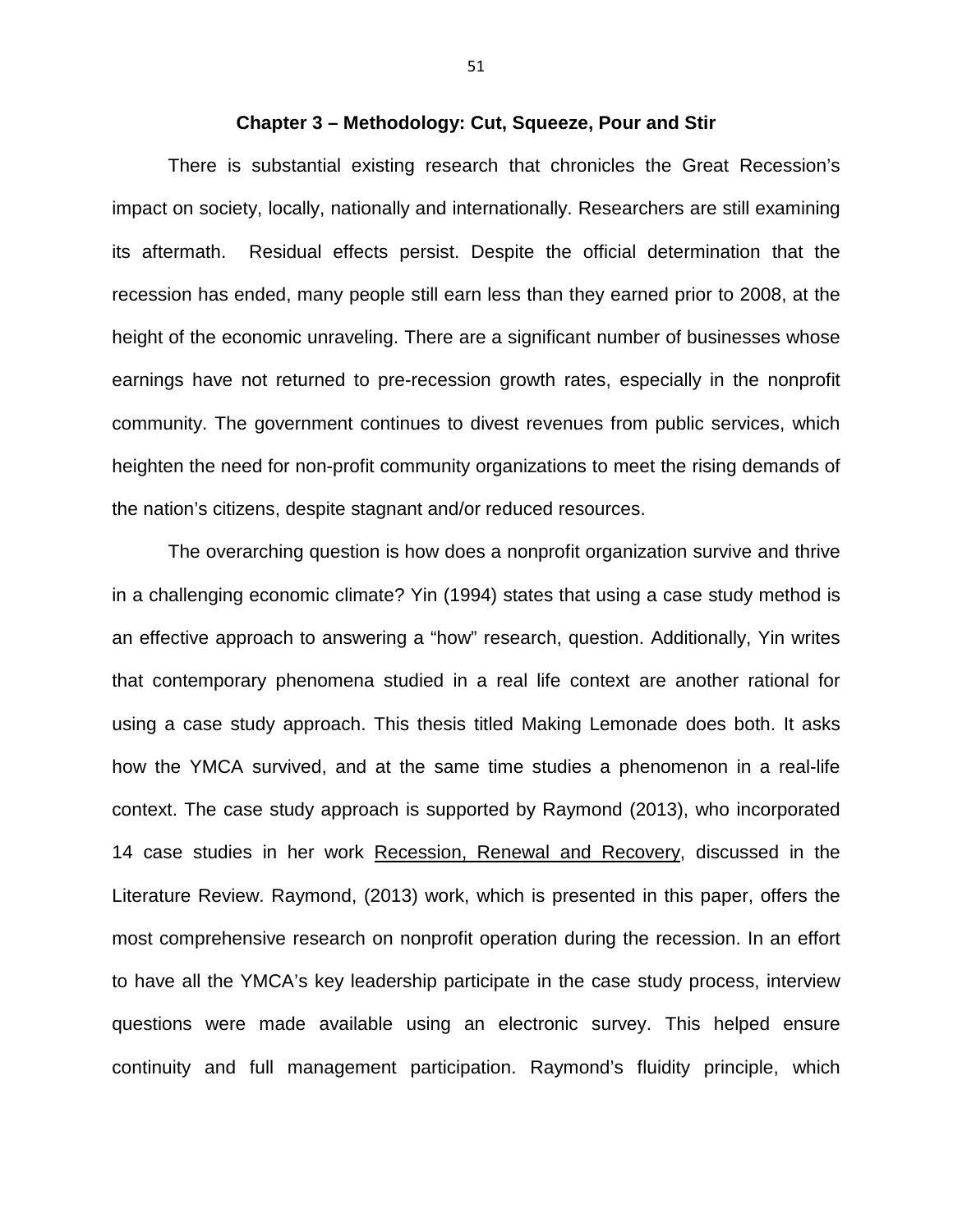emphasizes the importance of informed flexibility, (Raymond, 2013) helped frame the development of the broad research questions.

- 1. What impact did the Great Recession have upon citizens?
- 2. What impact did the recession have upon nonprofit community organizations?
- 3. How significant is reputation management among nonprofit community organizations?

# **Setting**

Making Lemonade is a qualitative case study that examines the key decisions developed and executed by the members of the YMCA of Metropolitan Detroit's senior leadership team, comprised of both staff and volunteers. Interviews and an online survey interview tool were used to collect data over a four-month period from December 2013 through March 2014. An electronic interview survey comprised of 14 opened ended and 1 multiple choice question was distributed to all members of the YMCA of Metropolitan Detroit's executive leadership. The Chief Executive Officer (CEO) and two past Chairmen of the YMCA corporate board completed an in-person or phone one-onone interview. All final interview responses were entered into the Survey Monkey tool. All the respondents' narrative answers were then categorized and coded to identify central themes.

The in-person interviews were conducted in a conference room at the corporate offices of the YMCA of Metropolitan Detroit and at the legal offices of Ron Deneweth. The telephone interviews were conducted at the YMCA of Metropolitan Detroit, in the cubicle of the YMCA Vice-President of Youth Development, Arts and Community Initiatives.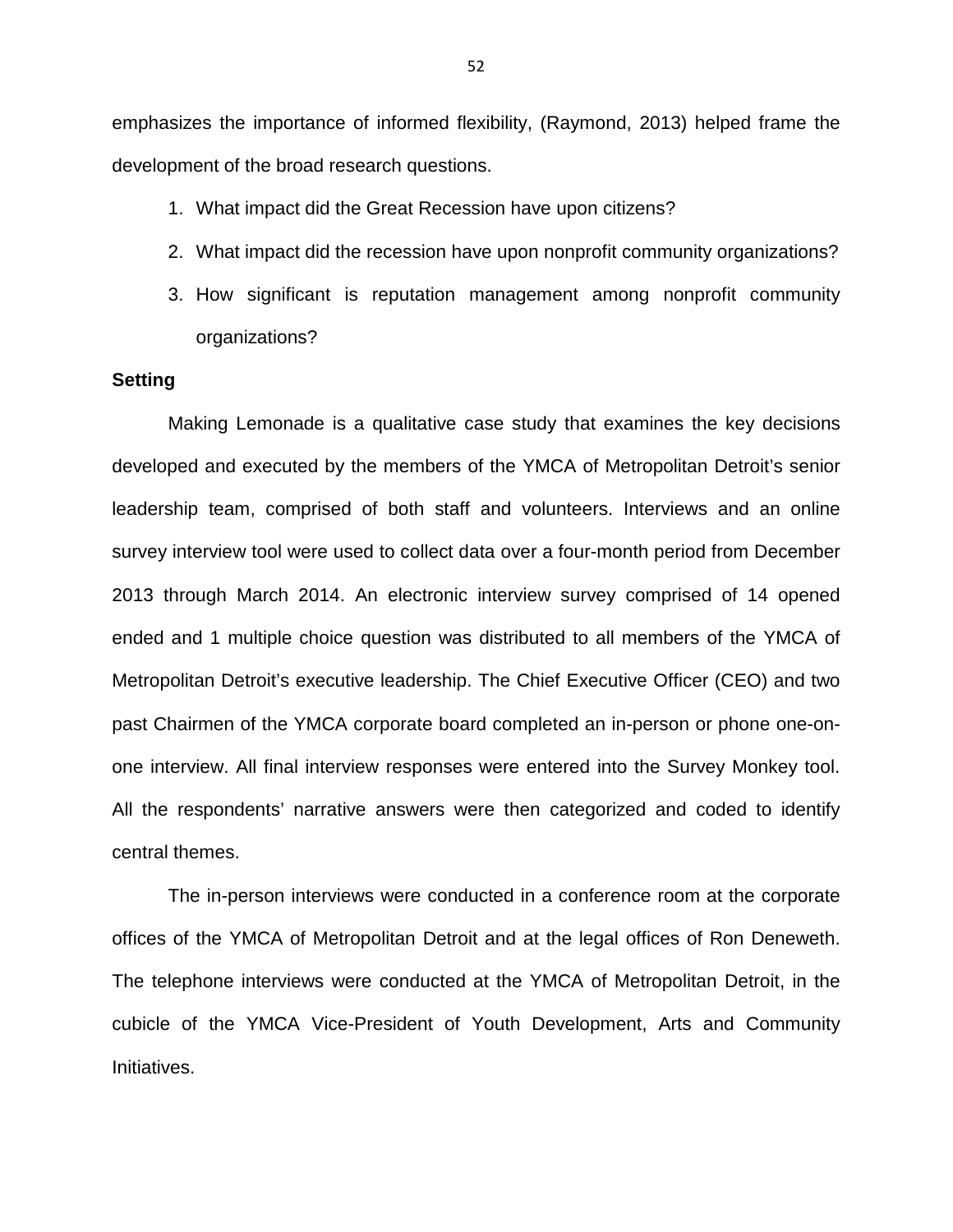# **Sample/Participants**

 The respondents were purposive; they were selected because they were all senior level YMCA employees and past governance volunteers from the YMCA of Metropolitan Detroit corporate board.

Two past corporate board chairs were interviewed, as was the entire 19 member YMCA staff leadership team. The Y staff members interviewed include: the CEO, COO, the immediate past CFO, the current CFO, two executive vice presidents, two senior vice-presidents, six vice-presidents and five executive directors. Survey respondents include two African American females, six Caucasian females, and thirteen Caucasian males. No respondents are under 30 years old. One respondent is in his 30s, seven respondents are in their 40s and 13 respondents are over the age of 50. All 21 of the respondents were part of the leadership team of the YMCA of Metropolitan Detroit during the Great Recession.

#### **Measurement/Instruments**

Two types of research collection methods were used to conduct this study; normally-collected and researcher-made. The normally-collected research included public documents and internal YMCA reports. This normally collected data provides a financial and organizational picture of the YMCA during the recession. In addition, it is used to validate the key themes identified in the qualitative interview assessment taken by YMCA leadership. The normally collected research tools are outlined below:

• Tool One: YMCA IRS form 990s – These documents confirmed YMCA total revenue decreases and contribution decreases.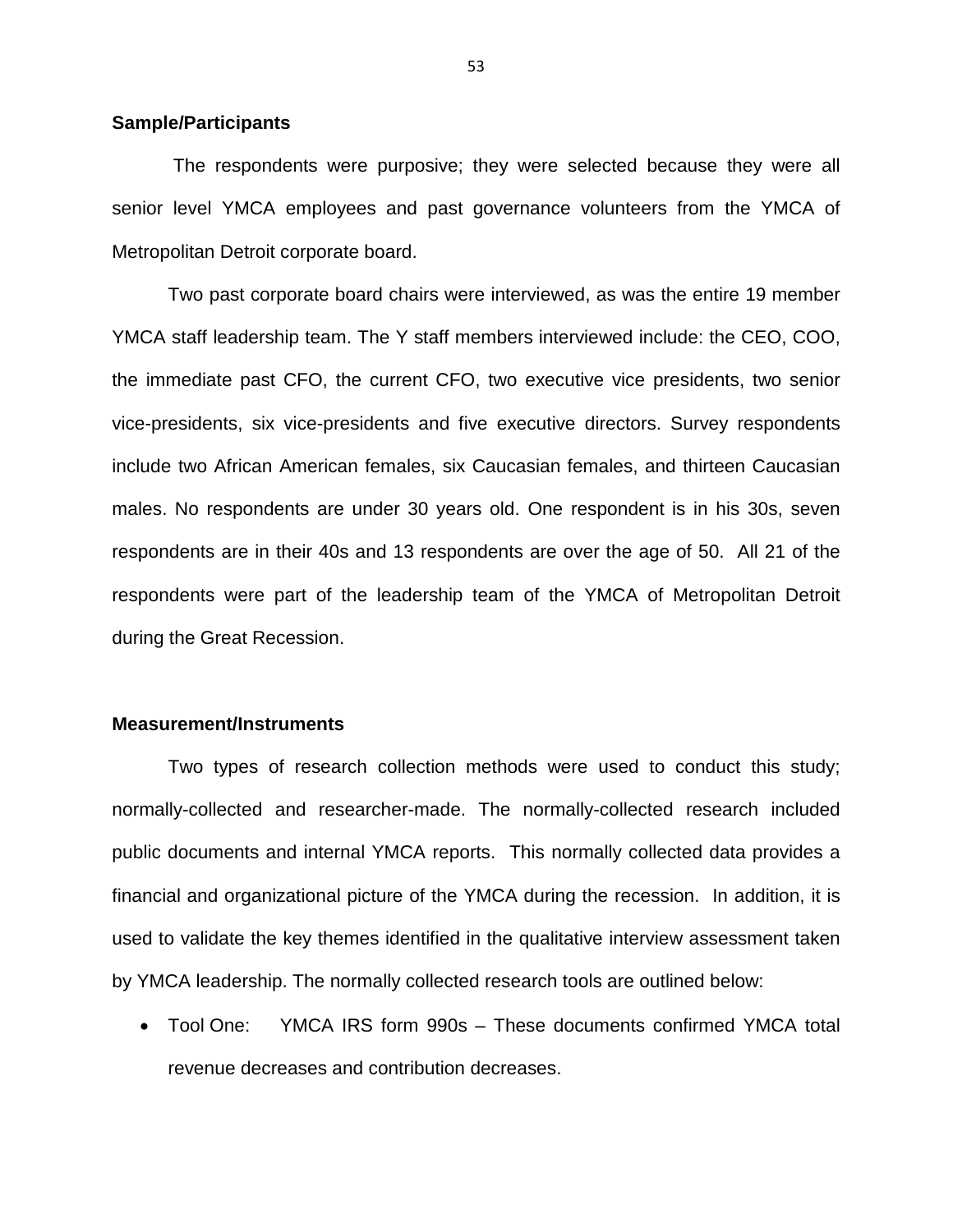- Tool Two: YMCA corporate board meeting minutes These documents confirmed board approval of key decisions including moving corporate offices and decreasing retirement contributions.
- Tool Three: YMCA annual reports: These documents illustrate the YMCA's continued mission work and document organizational revenues.
- Tool Four: YMCA employee numbers report: This report shows documents fluctuations in Y employment, including the size of the workforce, wage percentage reductions, and reductions in employee benefits expense.
- Tool Five: YMCA Program and membership reports: These reports document fluctuations in the YMCA's core revenue, including membership and program fees.

 The researcher-made study gathered data from 21 respondents, who were asked to respond to 15 interview questions: 14 narratives and one multiple choice question. Three questions directly addressed the impact, opportunities and challenges of the recession. Specifically, the recession-focused, research questions were:

- 1. How did the recession in 2008-2012 impact the operations of the YMCA of Metropolitan Detroit?
- 2. What opportunities did the recession in 2008-2012 create for the YMCA?
- 3. What challenges did the recession in 2008-2012 create for the YMCA?

Three questions addressed the decision making processes, the decision makers and expected outcomes of the recession as is it affected organizational resources. The resource-focused research questions were:

4. What specific decisions were made to address the recession?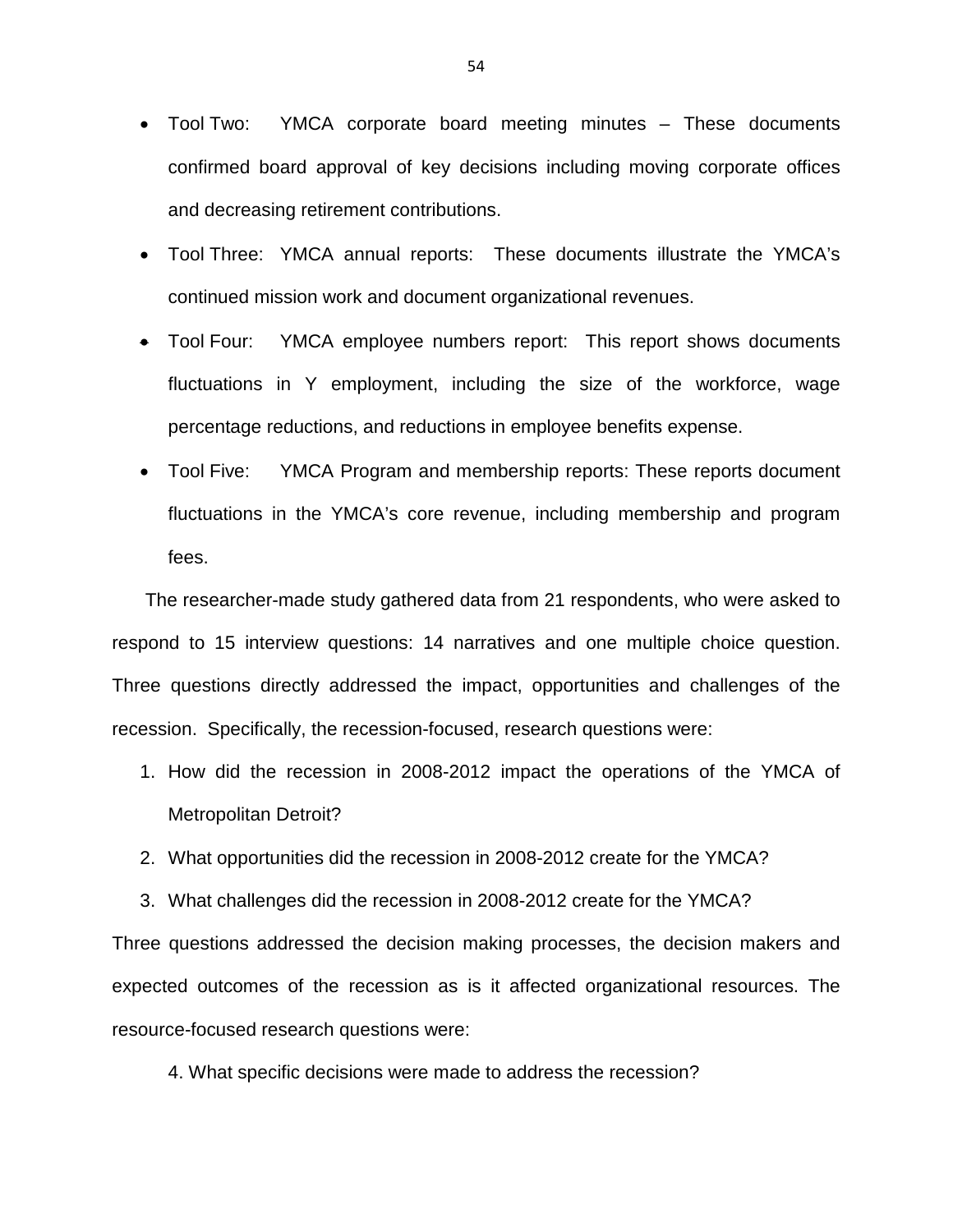5. Who participated in the decision making?

6. What was the decision making process?

Three questions addressed unintended outcomes, staff roles and learnings that directly and indirectly contributed to the organization's reputation. The reputation resource questions were:

7. What were the expected outcomes of the decisions?

8. What were the unintended outcomes of the decisions?

9. What was your role in the process?

 The final questions captured information on how the organization would address moving from a survival to thriving mode and best practices that other organizations would employ. The questions included:

10. What did you learn from this work?

11. Is there anything the YMCA should have done differently during the financial crisis?

12. How does a nonprofit transition from survival mode to thriving mode?

13. Please identify some best practices that other nonprofit organizations should employ to navigate tumultuous financial situations.

14. What management level is your YMCA job Classified as?

15. Closing thoughts?

All the collected data helped contribute to the overarching purpose of this study to share effective operational strategies that will enable community organizations to effectively operate during economically challenging times.

# **Data Collection/Procedures**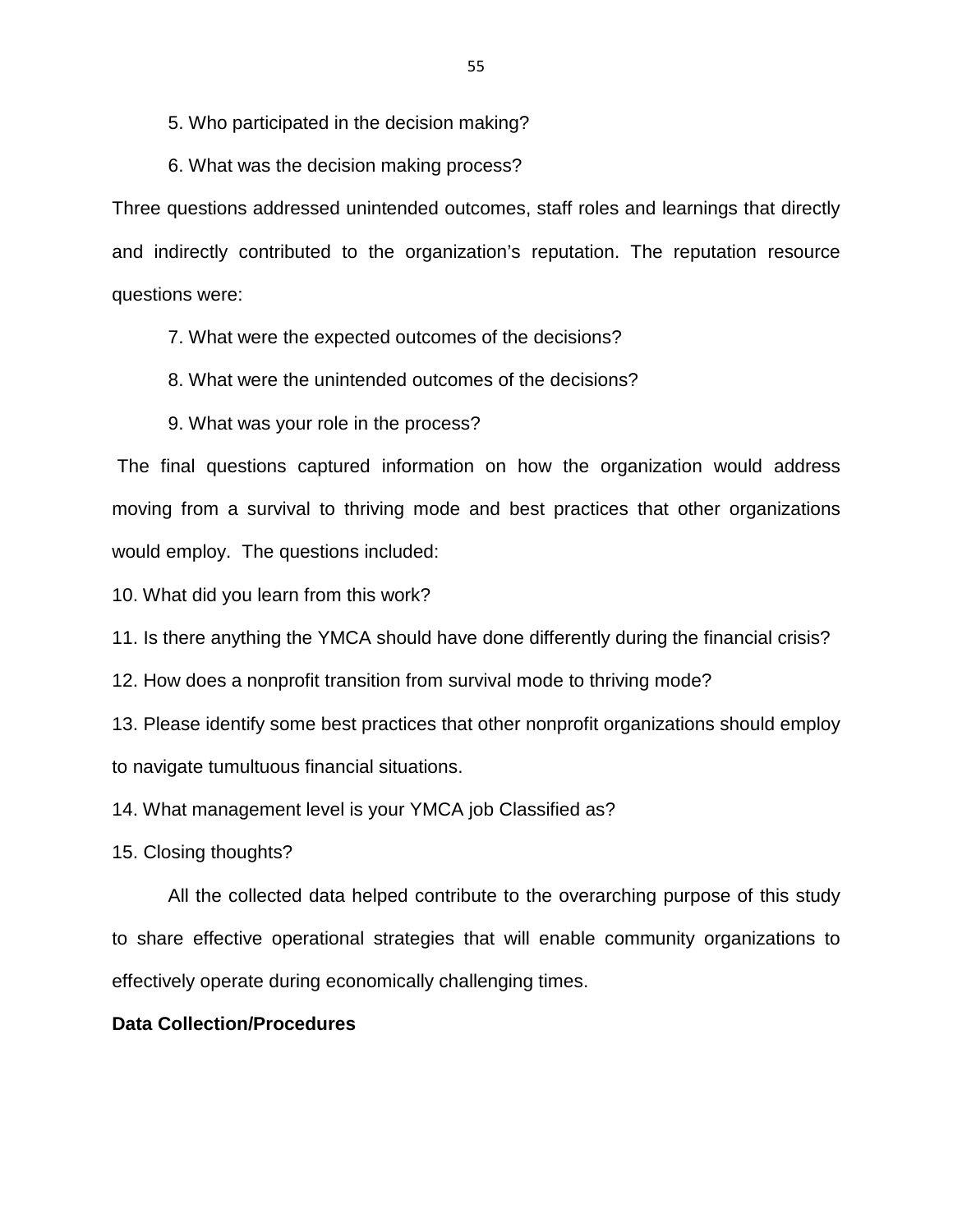Written authorization was attained from the CEO of the YMCA of Metropolitan Detroit to approve attainment of all normally collected materials that were both public information and internal management documents. Once the written authorization was received it was submitted to the Wayne State University International Review Board along with the copy of the research questions. It was determined by the IRB that the research did not compromise human subjects and did not require IRB approval. Once the official decision from the IRB was received in-person and phone interviews were conducted with the CEO and the two corporate board members. Conducting these inperson interviews helped to establish the validity and reliability of the study. The sampling of the three surveys revealed that the open-ended questions effectively attained the desired information consistently from all three subjects. The only variation is that drop-down menus are not used in person-to-person interviews. There is one question on the online interview survey that used a drop-down menu to choose the respondent's title.

 After the initial interview with the CEO, the questions were uploaded into Survey Monkey and issued via email to 18 members of YMCA senior leadership. The survey asked 15 questions 14 open-ended narrative questions and 1 multiple choice selection. The initial interview questions were distributed in December 2013 and sent out six additional times until all respondents answered them. The final interviews were completed in March 2014. All answers from the initial in-person and phone interviews were input in the survey tool. This was done so that all responses would be analyzed collectively. All data for the questions are located electronically in the Survey Monkey tool.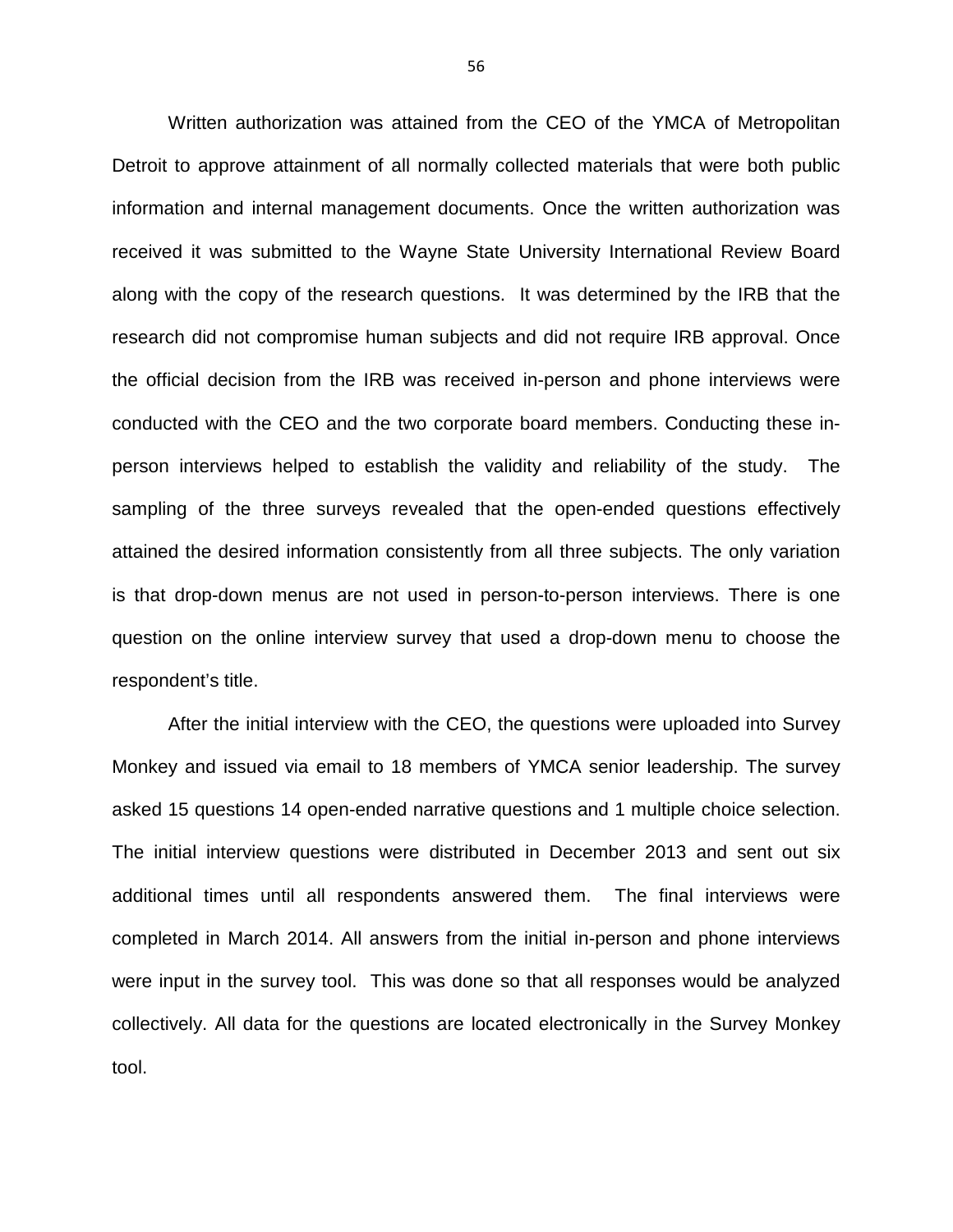### **Data Analysis**

All answers to the questions were reviewed to identify themes. The answers were then categorized by themes. As described above, the researcher–made tool categorized 15 questions into 4 core areas: recession, resources, reputation and research purpose. All the answers for each question were entered into a spreadsheet and assigned a number. Each time a similar response was identified for that question, it was assigned the same number. For example, if payroll cuts were a response for question number one, this answer may be assigned the number three. Then all responses that identified payroll cuts as an answer to question one would be assigned the number three. If eight responses discussed payroll cuts for item number one than eight comments would be labeled number three. This would signify that eight responses gave payroll cuts as the answer for item number one. Charts were developed and the answers were charted to create visual documentation of the narrative answers See Table 4 on page 83 for a visual depiction of the interview summary.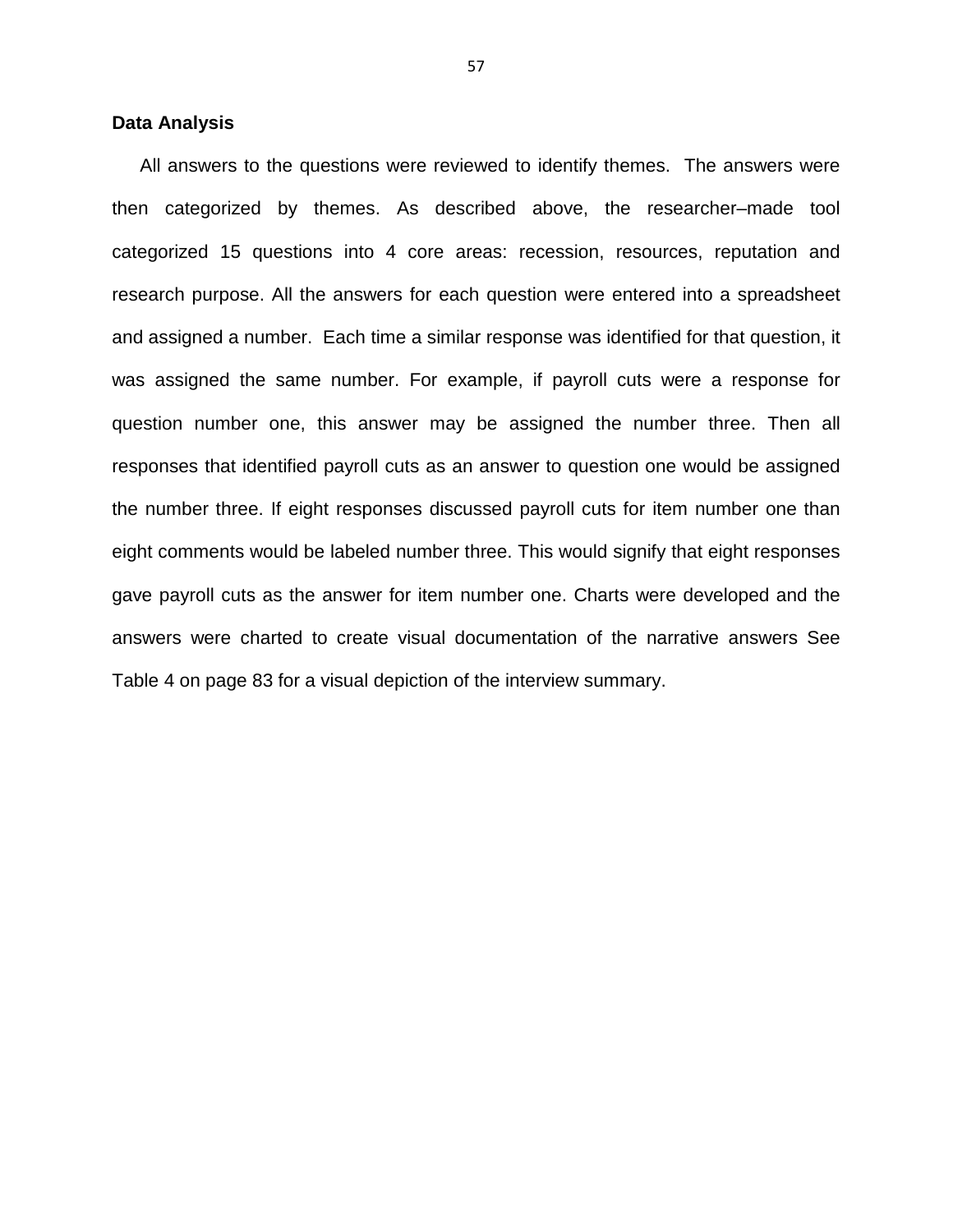### **Chapter 4 - Results: A Refreshing Beverage to Drink**

Take action promptly. Taking action is a subtle underlying theme that resonated from the Making Lemonade research study. Yes, the YMCA executed many best practices as prescribed by the scholars discussed in this study. Taking action is not explicitly expressed as a best practice. It is possibly presumed. Often times the biggest mistake leaders make during a looming crisis, is doing nothing, said Reid Thebault, outgoing CEO of the YMCA of Metropolitan Detroit in a January 2014 interview. Of the tactics the YMCA of Metropolitan Detroit initiated, the most important one was deciding to act. Often time leaders know some action needs to be taken and they do nothing or take too long to act. At an executive committee meeting in April 2014 incoming YMCA CEO Scott Landry commended the YMCA of Metropolitan Detroit's leadership team for making very hard decisions in a timely manner. He said that five years ago, the YMCA of Metropolitan Detroit made significant sacrifices that have protected us. Many other YMCAs that were slow to respond to the realities of the Great Recession are now in financial peril. Landry knows this first-hand, because he has traveled to several YMCAs throughout the US over the last three years to provide them with financial counsel. According to Landry, bankruptcy or selling off core assets were several YMCAs' only options. Landry added that because the YMCA of Metropolitan Detroit sacrificed early, today the Association is confidently negotiating with various banks to refinance its debt. Conversely, according to an article in the Milwaukee Journal Sentinel, the YMCA of Metropolitan Milwaukee will be undergoing massive restructuring because it is unable to pay its \$30 million debt (Pabst, 2014). This chapter will share findings of the YMCA of Metropolitan's Detroit's journey through the Great Recession.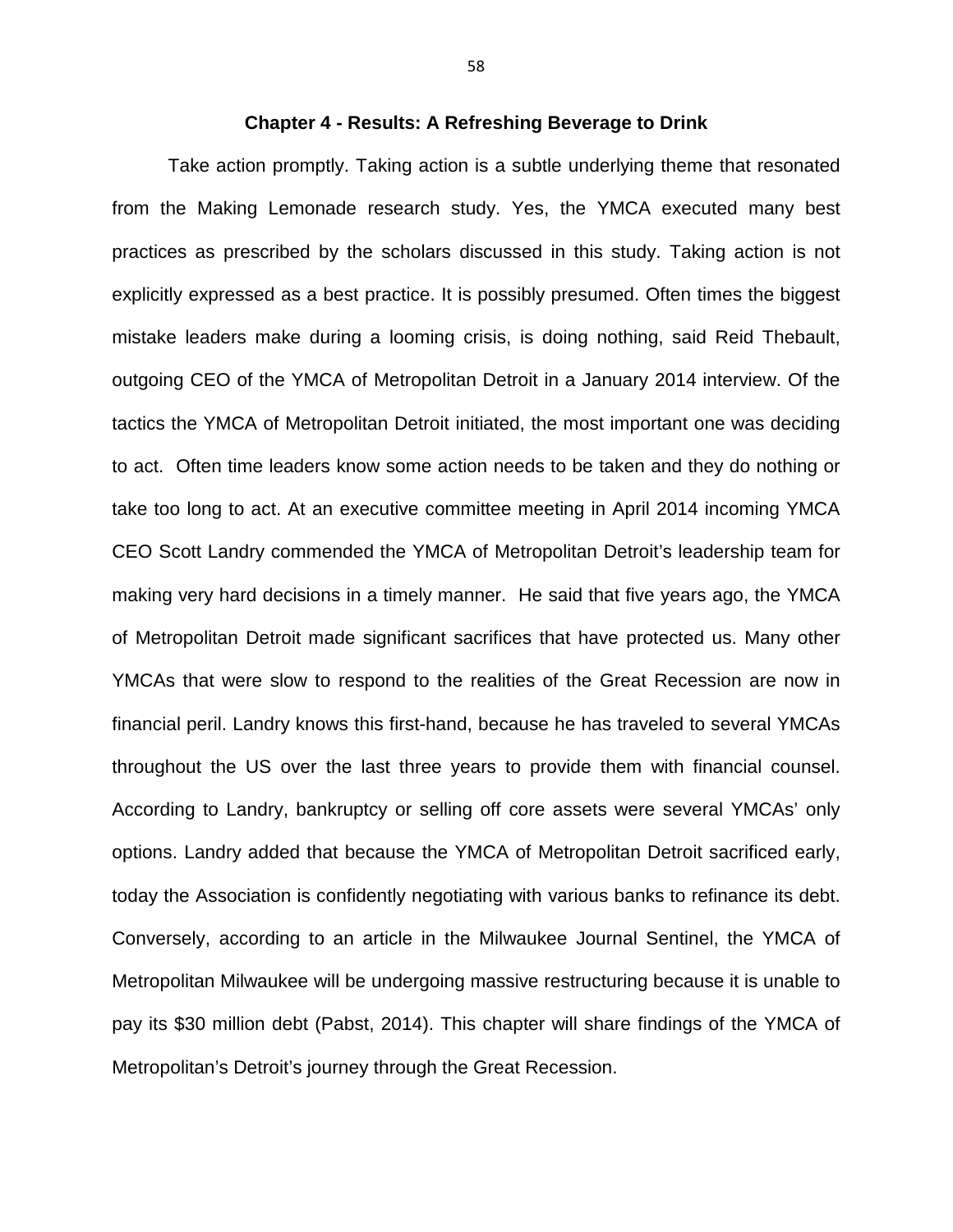# **Recession's Impact on the YMCA**

Essentially the data in Table 1 on page 80 confirms that the YMCA of Metropolitan Detroit's core revenue streams declined from 2008 – 2011. Membership revenues declined over \$2,000,000 annually for three years. From 2008-2012 memberships and first year membership revenue declined more than \$5,000,000; United Way revenue declined \$500,000; camping services revenue declined over \$350,000 and interest earnings declined over \$150,000. In a less than five years the YMCA's core revenue sources shrank \$6,000,000. Despite these significant revenue shortfalls, the YMCA grew its overall revenue by \$7,000.000. Contributions grew \$446,000, government grants and contracts grew \$500,000, realized interest gains recovered from the sale of the YMCA's Warren facility added over \$1,000,000 to the YMCA's revenue line item and the YMCA's educational services generated over \$4,000,000 in new operating revenues. These dollars did not directly offset lost membership revenues. Both the schools and the government contracts revenue were funds restricted for specific program operations; namely the operation of new YMCA schools and the expansion of YMCA non-facility outreach programs. Both programs added significant expenses which absorbed the new revenue.

#### **YMCA Redistributes Resources in Response to Recession**

 The YMCA did not lay off a significant number of employees; the YMCA opted to reduce all staff wages in an effort to maintain programming. Table 3 on page 82; outlines the number of employees the YMCA employed 2008-2012. In addition, it chronicles the timeline of staff wages and benefit cuts during the great recession. The YMCA operated leanly prior to the recession and significant staff cuts would have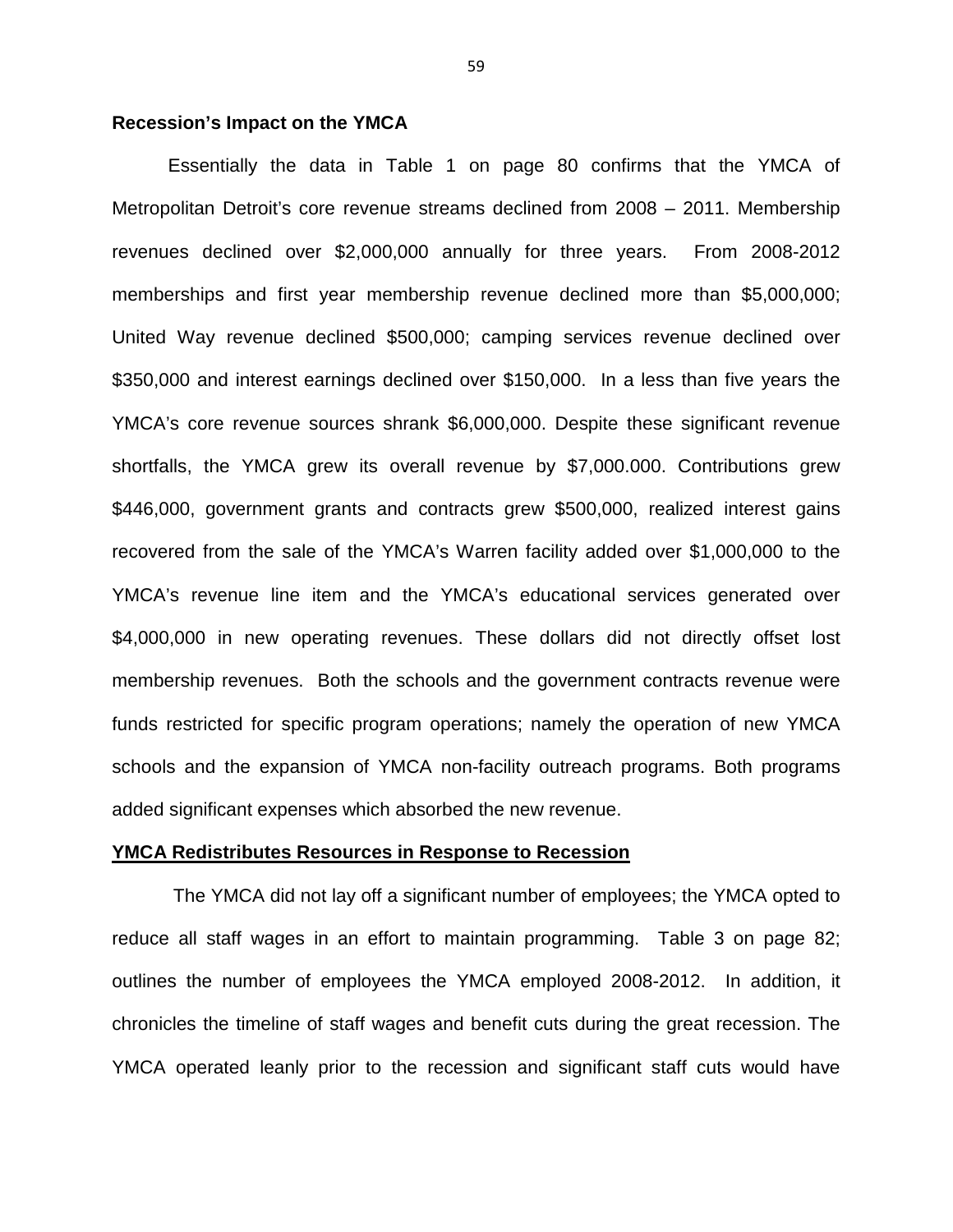resulted in significant program reductions for Y members and the community. Layoffs ranged from five to twelve employees annually from 2008 -2012. In 2008 the YMCA had 164 full time employees and 1199 part time employees. By 2012 the YMCA had 178 full time employees and 1046 part time employees. The increase in full time personnel was primarily due to the opening of the three YMCA charter schools, and the expansion of the government funded abstinence education, youth employment and after school enrichment programs, which collectively added more than 50 full time employees,

In an effort to proactively manage personnel costs the YMCA implemented the following decisions:

- 2008 increased employee contribution for health benefits
- 2008 reduced employee wages 5%-15%
	- o 15% CEO and CEO Direct Reports
	- o 10% Vice-Presidents and Executive Directors
	- o 5% All non executive management level staff
- 2009 decreased employee retirement contributions from 12% to 8%
- 2009 increased employee contribution for health benefits
- 2012 Discontinued wellness rewards program

Collectively these decisions reduced the YMCA operating costs by more than \$500,000 annually.

 The findings from the recession-focused questions reveal that the revenue decline was the greatest factor that affected YMCA operations. Table 1 on page 80 illustrates this point. Specifically, memberships decreased significantly. One respondent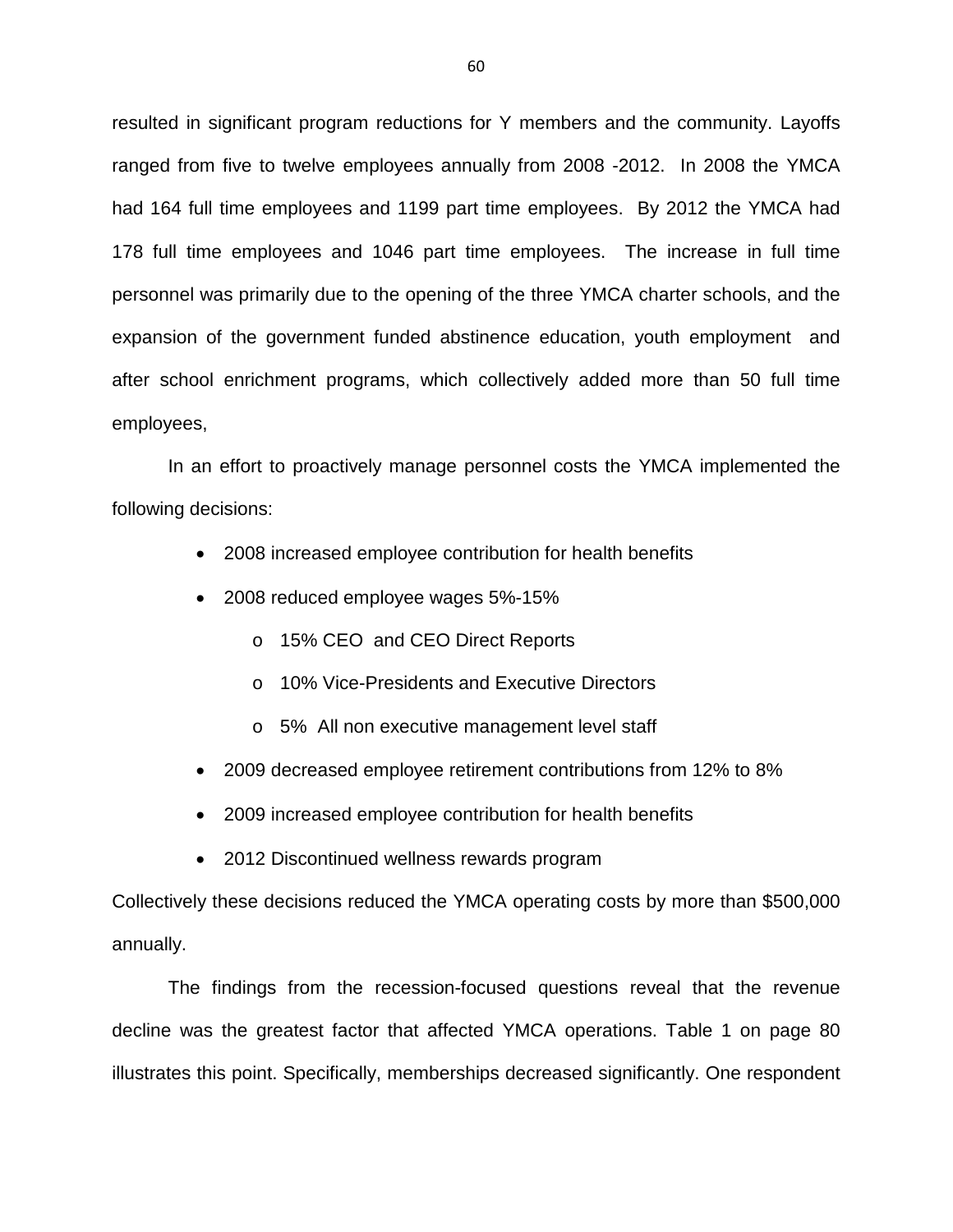said, "We lost a third of our membership in about 9 months. Our donations dropped. Corporate giving virtually evaporated." This is supported by Table 1 which documents membership revenue from 2008-2012, and which shows membership dollars decreasing by more than five million dollars from 2008-2012. The second most frequent response relating to the impact of the recession were comments regarding staff wage, benefit and retirement reductions. This is evident in this comment from one of the survey participants, "We did not have the financial strength to continue affording staff the benefits and compensation they had been accustomed." Another staff stated it succinctly, "Salaries and benefits were reduced." This fact is also documented in Table 3 on page 82. It is evident that staff narratives align with the financial and tax records reviewed during this research.

The most frequent response regarding the opportunities created during the recession was developing efficient YMCA operations. Respondents cited centralizing maintenance, centralizing business processes, consolidating office space and partner purchase agreements, as operational efficiencies, created from necessity birthed by the recession. One respondent stated, "We looked at ways we could reduce costs by leveraging our purchasing power with other YMCAs in Toledo, Grand Rapids and Lansing. We were able to reduce our costs in office supplies, natural gas prices and print materials. We also looked at our internal YMCA facilities team to determine where we could save money by having us self perform work vs. paying outside contractors. We were able to do more for our facilities and obtain a better quality of work. We learned to do our own gym floors, seal coat and crack-fill our parking lots, we painted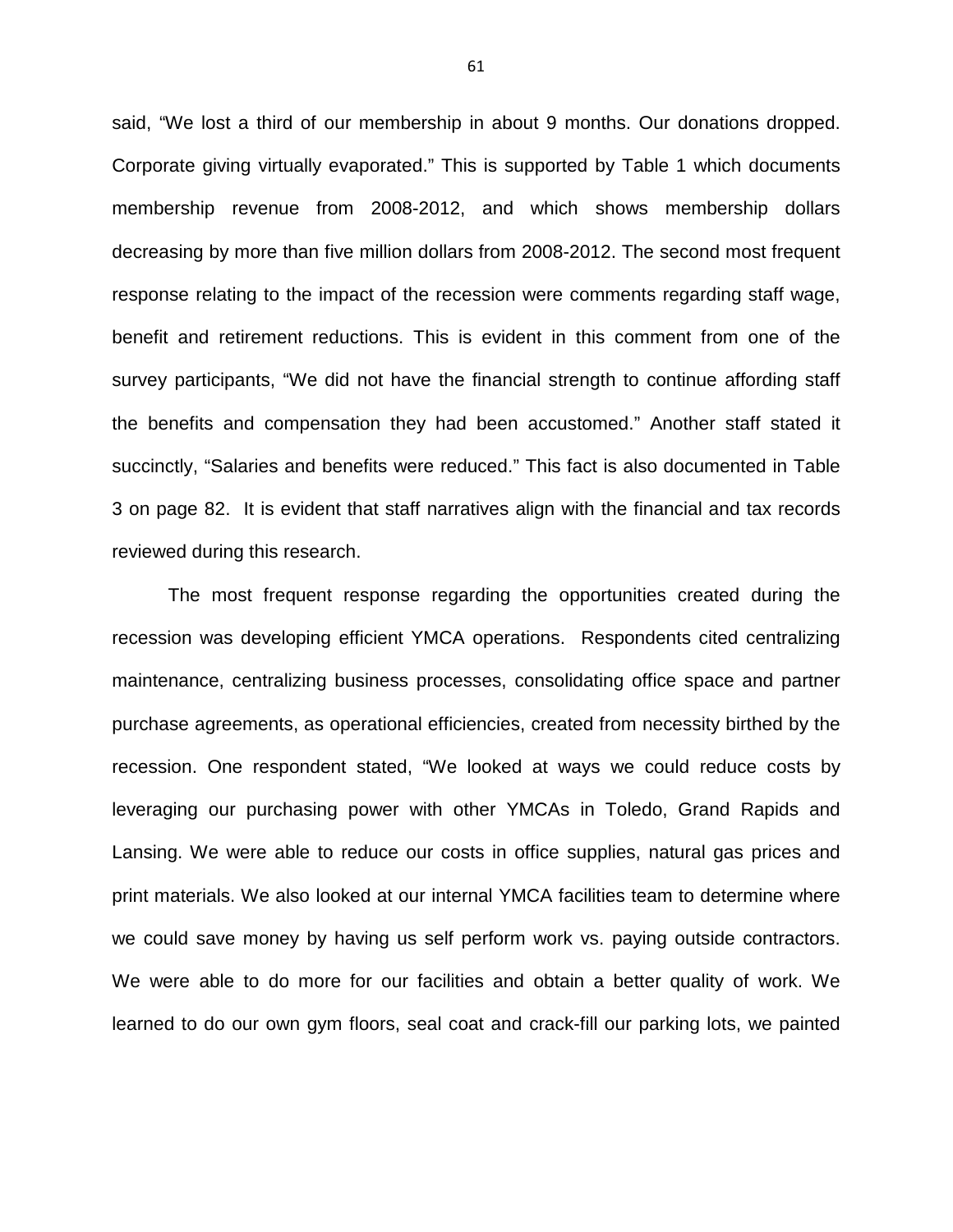many facilities, we renovated a banquet room." These business practices served as permanent processes to minimize present and future operating expenses.

The challenge that was the most difficult for staff to manage was operating programs with limited resources. This included limited supplies, staff and program operating space. Managers noted that asking staff to do more while they earned less money negatively impacted employee morale. In short, as outlined in early chapters; the recession reduced operating dollars for many nonprofit organizations and made it challenging to provide services. Staff made the following comments:

- " Staff are overworked, some doing two or three different jobs,"
- "Having to maintain level branch performance with less staff. Very difficult to ask staff to do more for less pay."
- "We had more people needing programs and less money to devote to programs."
- "The challenge of having very few resources of any kind to do what needed to be done."

There were very specific decisions made by YMCA leadership to ensure the YMCA met its financial obligations to its creditors and maintained program operations for its members and the community. The key decision makers were the CEO, COO, CFO, Executive Vice-Presidents, Senior Vice-Presidents and the YMCA of Metropolitan Detroit Board of Directors. Senior management met in a series of focus groups and identified multiple cost-cutting strategies. Senior staff also met with various board committee such as the finance committee, HR committee and facilities committee. Decisions were vetted through staff and volunteer committees before being executed.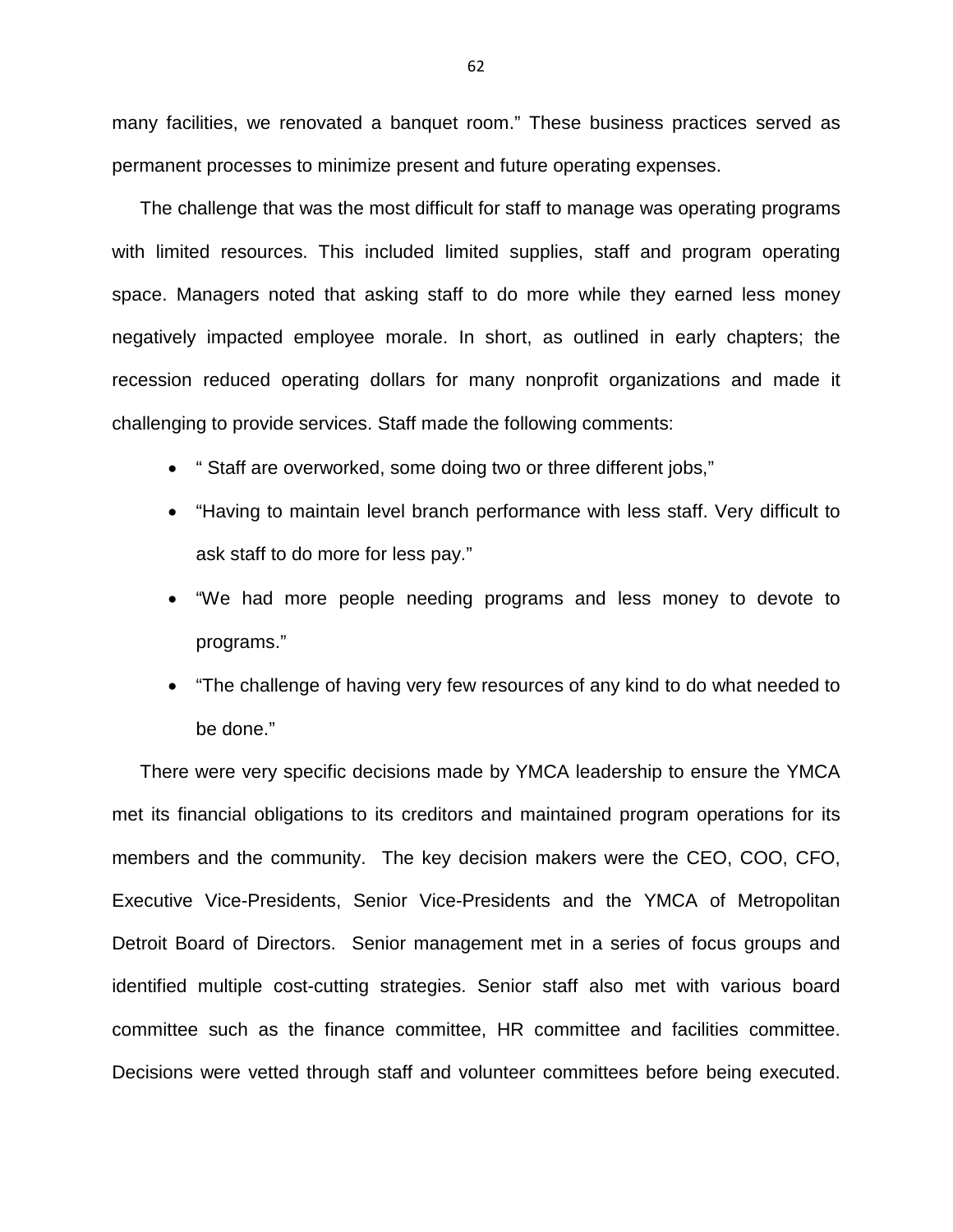Decisions that required board approval such as reducing retirement contributions and opening a new charter school were presented to the board of directors for approval. Other decisions such as payroll and benefit reduction were managed internally by senior staff. The most significant decisions focused on personnel expenses:

- Reduce employee wages
- Reduce employee benefit expenses
- Reduce employer contribution to employee retirement fund
- Freeze salary increases
- Refrain from filling employee vacancies when possible

"We closed our Warren Branch before the formal recession. The Y cut salaries 5% to15%. The Y stopped any capital campaigns or philanthropic expansion plans. We consolidated different positions. We introduced a scholarship supported membership assistance program called Helping Hands and then a much lower price point membership, Y for All," said one respondent. Another colleague added, "Consolidated space, moved headquarters into a facility owned by the YMCA." The savings from these actions provided immediate financial relief during the eye of the financial storm. Personnel expense reductions of this sort were made with the intention of being temporary, rather than long-term. Over long periods of time salary rollbacks, wage freezes and benefit reduction can diminish staff morale. Concern about employee morale was another issue respondents stated as a challenge during the recession, specifically because staff members were being asked to increase their responsibilities with less pay. Here is one staff member's perspective, "Everyone was thankful for a job,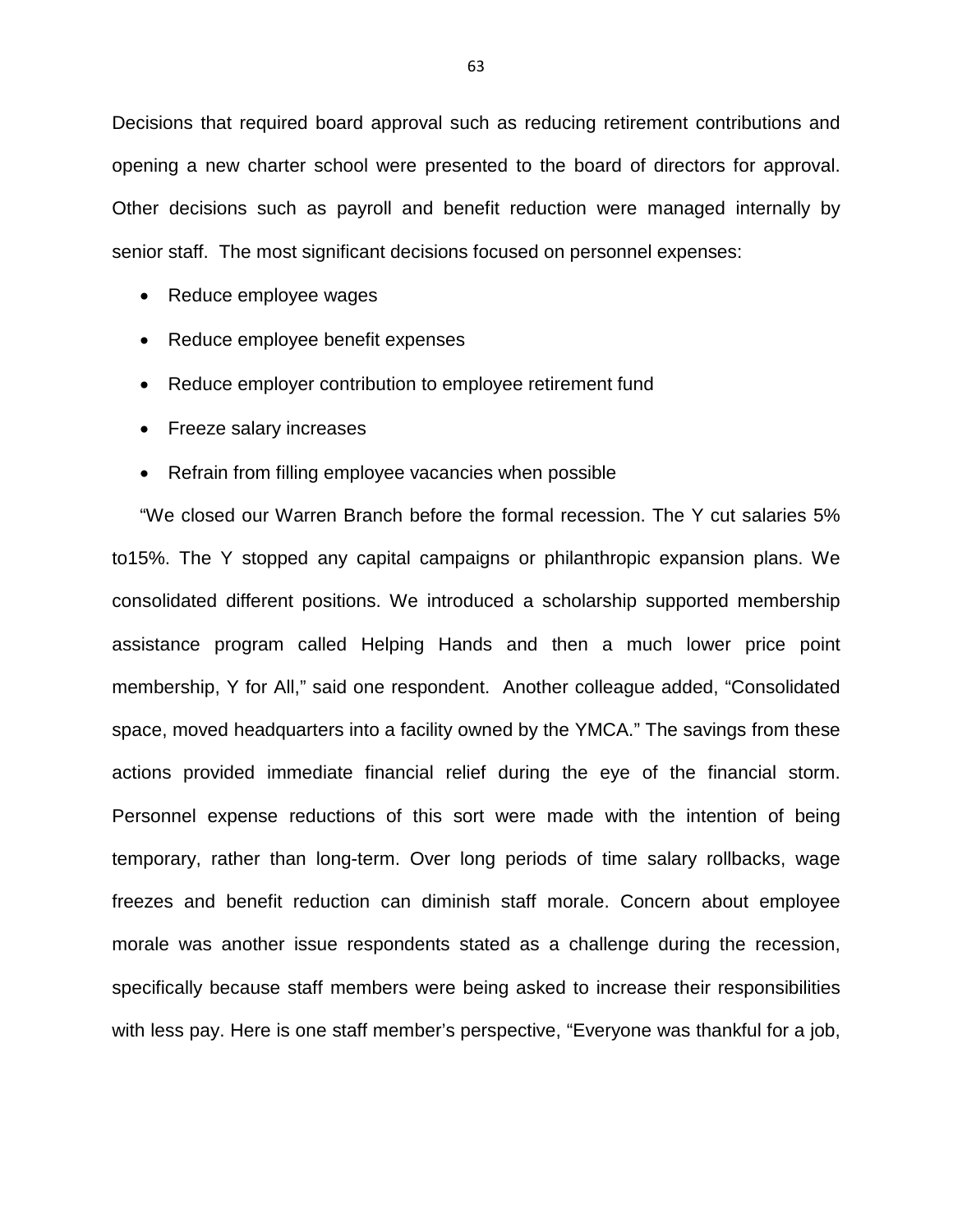but many people were having their own financial struggles due to the extended length of the payroll freeze."

Additional expense reduction decisions included:

- Centralizing maintenance operations and self-performing most items
- Consolidating corporate offices into YMCA owned facilities
- Closing Warren YMCA Branch
- Creating Helping Hands and Y For All memberships

The aforementioned expense reduction strategies saved the YMCA over \$500,000 annually. These decisions can be sustained for the long-term and will allow the YMCA to operate more efficiently in challenging and good economic times. In summary, the decisions were, self-performing maintenance, increase staff skills and decreased our outsourcing expenses. Until membership numbers peak creating demand for more programming space at the Boll YMCA, the corporate offices can maintain operations in a building it owns, without incurring additional rental or utility costs. Closing the Warren branch frees up revenue for the YMCA to invest in other more profitable YMCA facilities or into new ventures. Lastly developing the Helping Hands and Y for All membership was a responsible decision. Helping Hands gave members who lost their jobs temporary free memberships. Y for All gave low-income families membership at a substantially reduced rate. Both of these programs showed the YMCA being responsive to the community when the community needed the Y most. These actions have the potential of strengthening the YMCA's reputation in the community.

# **YMCA's Responsible Proactive Practices Strengthen the YMCA's Reputation**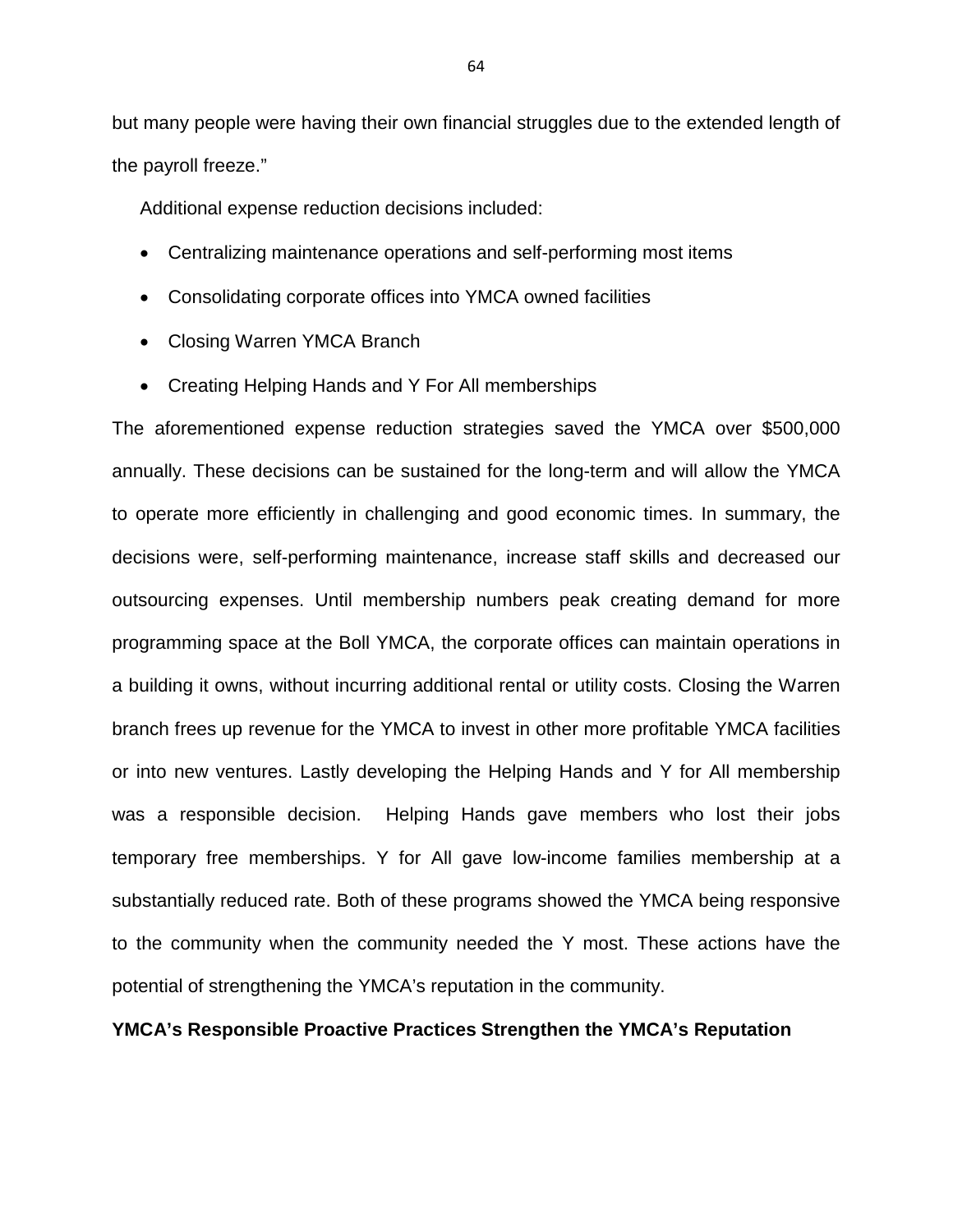Reputation is essentially how others view you. The outcomes of the YMCA's financial decisions had a direct impact on how staff, volunteers, and other organizations would view the YMCA for years ahead. The expected outcomes were clearly stated by the interviewees: the YMCA would continue offering its core programming services and meet all its financial obligations. This was the intended outcome that was achieved, "We would be true to our core values. Be supportive to our customers. Take necessary steps to be sustainable. Maintain our "financial" commitments." Another interviewee added, "Never cut programs. Improve programs. Increase level of programs despite less money. We accomplished that." Achieving these aims would significantly strengthen the YMCA's reputation.

As stated earlier the temporary free membership for members who lost their jobs and the reduced memberships for low-income families improved the relationship of the Y with its members. Cutting wages and benefits usually taints employees' perceptions of the company; however, many interviewed saw the personnel cuts as responsible. "I think we followed the right course, avoiding mass layoffs and just holding tight onto every penny. Expecting more from fewer people with fewer resources. It was very hard. It actually continues to be very hard, though the situation is gradually improving year by year," explained one survey respondent. Several interviewees cited that the alternative would have been massive layoffs and reduced services to the community. One of the YMCA's key stakeholders was a consortium of banks that held the bonds issued to aid the YMCA in building three YMCAs in the past fifteen years. During the recession the YMCA was able to meet all its debts covenant obligations. As a result the YMCA has a stellar reputation with local financial institutions. Here is one interviewee's summation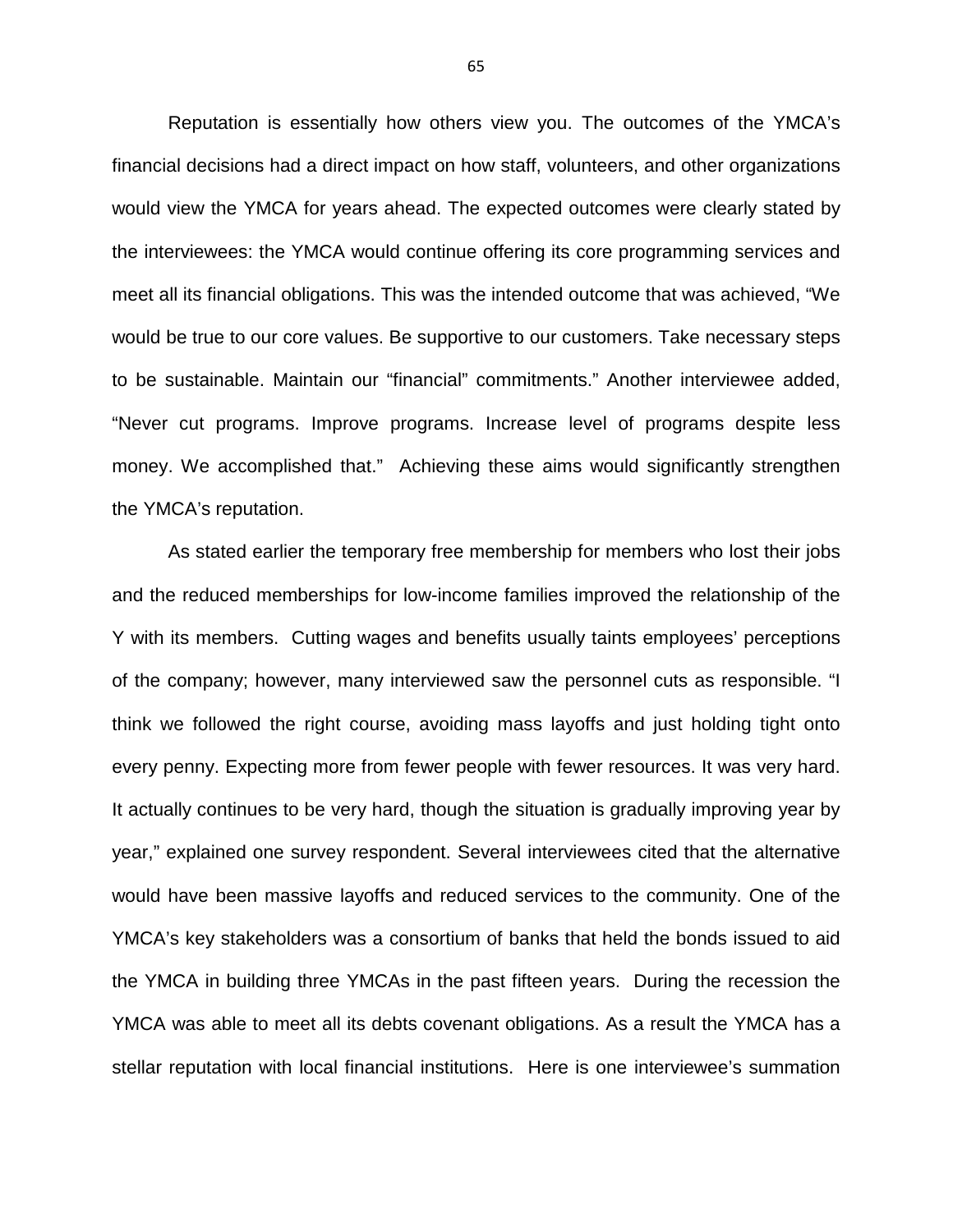of the events: "The YMCA would be fulfilling all its financial obligations and still provide quality programming and maintain and increase its relevancy in the community." This achievement positions the YMCA to negotiate more affordable debt refinancing in future years. In addition, the YMCA of Metropolitan received the 2012 Excellence in Fundraising Award from the North American YMCA Development Organization (NAYDO). This award was given to the YMCA of Metropolitan Detroit for its ability to leverage philanthropic dollars during the great recession to sustain and expand its community service operations. This annual national award is another symbol that strengthens the YMCA's reputation.

The most significant unintended outcome of the decisions YMCA leadership made during the recession was the duration of the payroll rollbacks and salary freezes. Management thought the payroll rollbacks would be temporary. They anticipated that the income would bounce back. It did not. "I was hoping we would not be in the recession as long as we were. I thought we would be able to rescind cuts, said one key YMCA leader." Another Y colleague added, "Salary and retirement benefits have yet to be reinstated and does not look like it ever will be." The YMCA is experiencing growth, but slowly. The sustained pay freezes have affected staff morale according to YMCA staff, "Many of the expense cuts were originally anticipated to be short term, but because of the long-term impact of the recession, ended up being permanent." There were some positive unintended outcomes identified in the interviews: high performing staff excelled during the recession; they managed multiple responsibilities and or learned and used new skills that improved the organization's operations. Additionally,

66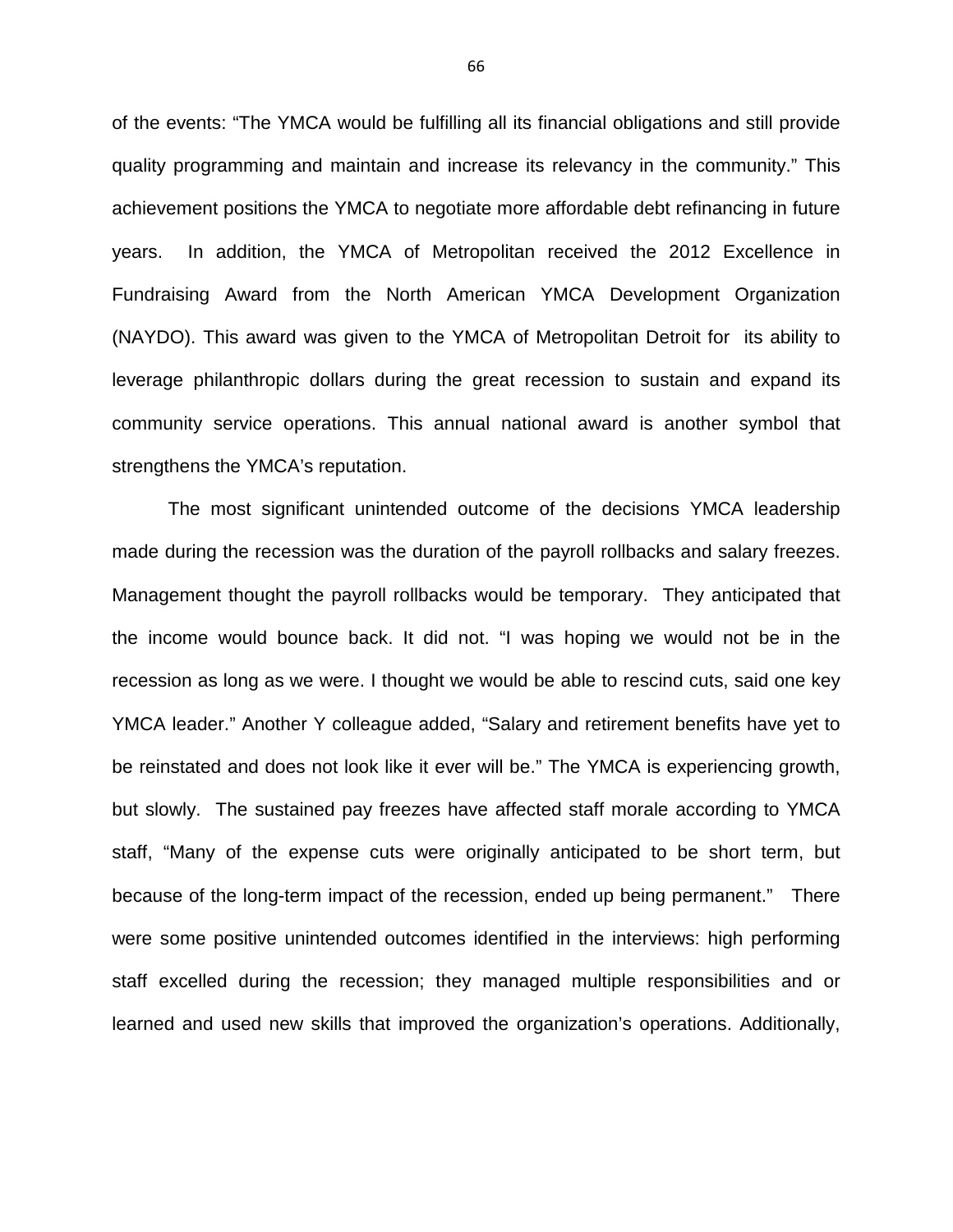the YMCA implemented lower priced membership for low-income, families and scholarships for member who lost their jobs.

During the decision-making process staff roles were to identify possible solutions, analyze them, implement them and manage the cultural environment. This is evident in the following correspondent's statements:

- "Implementation and investigation of cost saving measures within the branches."
- "Manage staff disappointment, meet budget expectations."
- "Had to decide which jobs would be reduced or eliminated."
- "Major role was to review and validate savings opportunities"
- "Execute plan, manage communication, service delivery and morale"

The prior questions examined the recession's impact on the YMCA, the YMCA's distribution of its resources and the impact the YMCA's decisions had on its own reputation. The latter questions delved a little deeper and attempted to ascertain what was learned from managing the YMCA during the recession. This learning, ideally will address the overarching purpose of this research to identify best practices that can be used by other community organizations.

Responding promptly to the changing economic climate and maintaining good relationships with people were two of the most important strategies learned according to YMCA managers. YMCA staff each identified different types of relationships but at the end of the day during challenging times, YMCA management engaged key staff and volunteers and trusted them to make the right decisions. "Move quickly, and don't over think it…Trust the staff more, they will take responsibility, said one YMCA staffer. This point was validated by another respondent who replied, "I learned that I could do much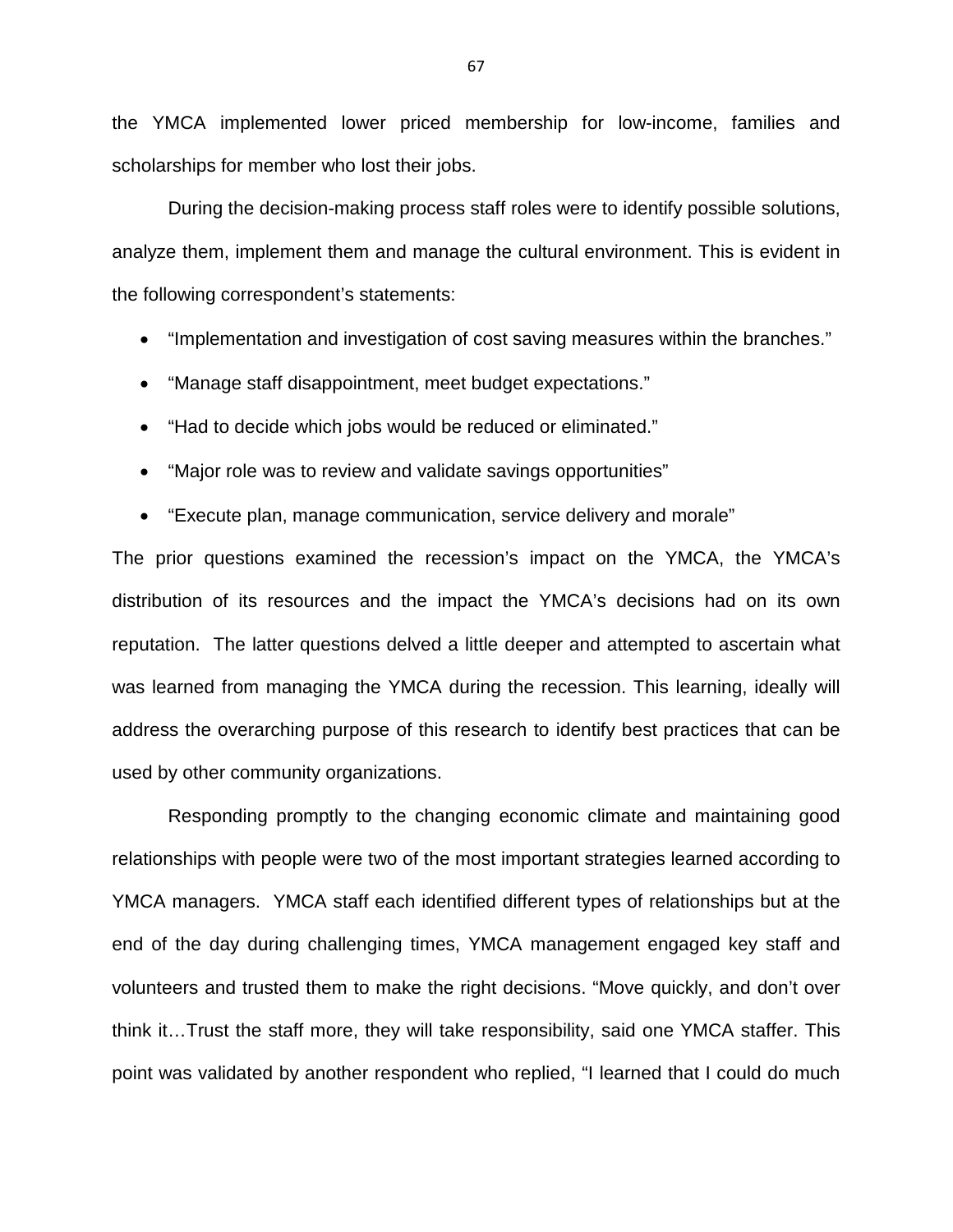more than I thought I could…especially with limited resources. I grew as a leader." Senior leadership noted that during a crisis it is important to act and to act promptly once you have identified the problem and the possible solutions. Delaying action could be detrimental to the survival of the organization. "The big thing is when you are faced with a set of challenges, act. The worst thing you can do is not act. A lot of time organizational leaders do nothing. They become paralyzed by the magnitude of the changes." said one senior YMCA leader. This statement was further supported by another YMCA key leader, "Inaction is not simply standing still. It is actually moving backwards." The respondent added, "It also reinforced to me the idea that people are resilient and can do extraordinary things in time of crisis."

Given the circumstances, respondents did not identify any changes that should have been retracted. Respondents did state that communication could have been improved, especially regarding the payroll rollbacks. They believed it should have been communicated in person not just via email. In addition, the interviewees would have liked the YMCA to have made a more concerted effort to invest in YMCA facilities. Comments were as follows:

"Communicate with staff regarding decisions."

"Communicate salary reductions in person."

"Communicate challenges to frontline staff."

"More staff communication."

"Invest in branch operations."

"I think that we have poor internal communications that needed to be strengthened during a crisis like this. Sporadic communication from Y leaders was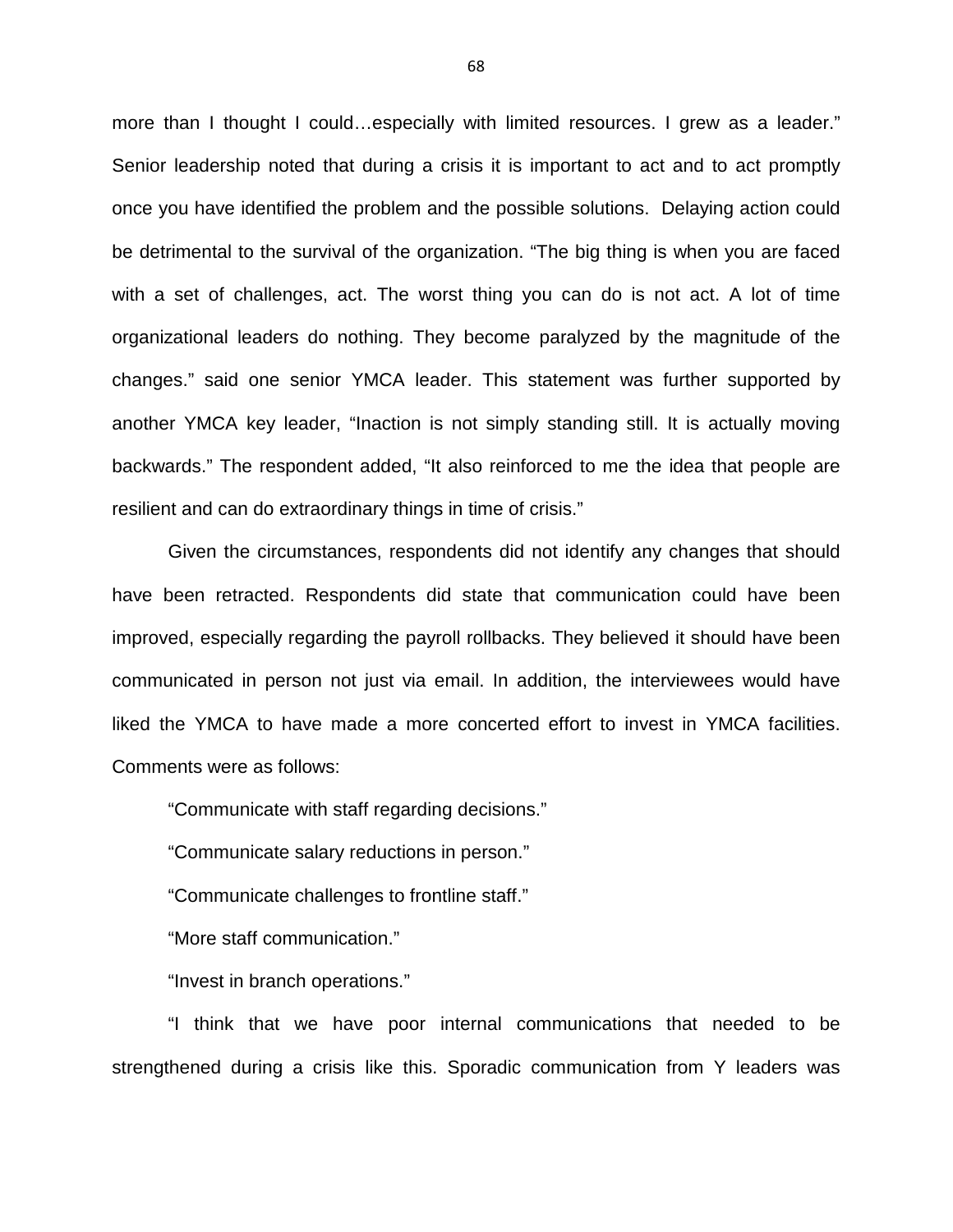resented by the frontline, who felt forgotten, even though I believe they weren't. We just needed a communications expert to keep us focused on the work at hand, who would let the staff know they were valued." The aforementioned suggests that leadership communicated well with leadership but not well with lower ranking support staff. This was the one area the YMCA could have done differently: improve communication with frontline staff. Despite the absence of completely effective internal communication, the YMCA survived the Great Recession and demonstrated some best practices. These practices are: consistently examine your environment, look and move forward. This is the first best practice identified by YMCA leadership. Do not wait for the ceiling to collapse. Either prevent it from collapsing or prepare for its collapse and tear it down. The YMCA of Metropolitan Detroit executed Covey's first habit - "Be proactive." Y leaders analyzed financial trends and made bold decisions to minimize the impact of the longest recession since the great depression (Dandier, 2013). The second best practice was to engage the right people. Having the right staff and volunteers involved in an inclusive decision making process was critical to the YMCA's success. Finance staff told the truth and did not mask challenges. Y staff immediately examined the situation and its options and acted promptly. Thirdly, the YMCA developed even more efficient operations processes that will be used moving forward. These processes were centralizing major business processes such as maintenance and collaborating with other organizations to reduce purchasing costs.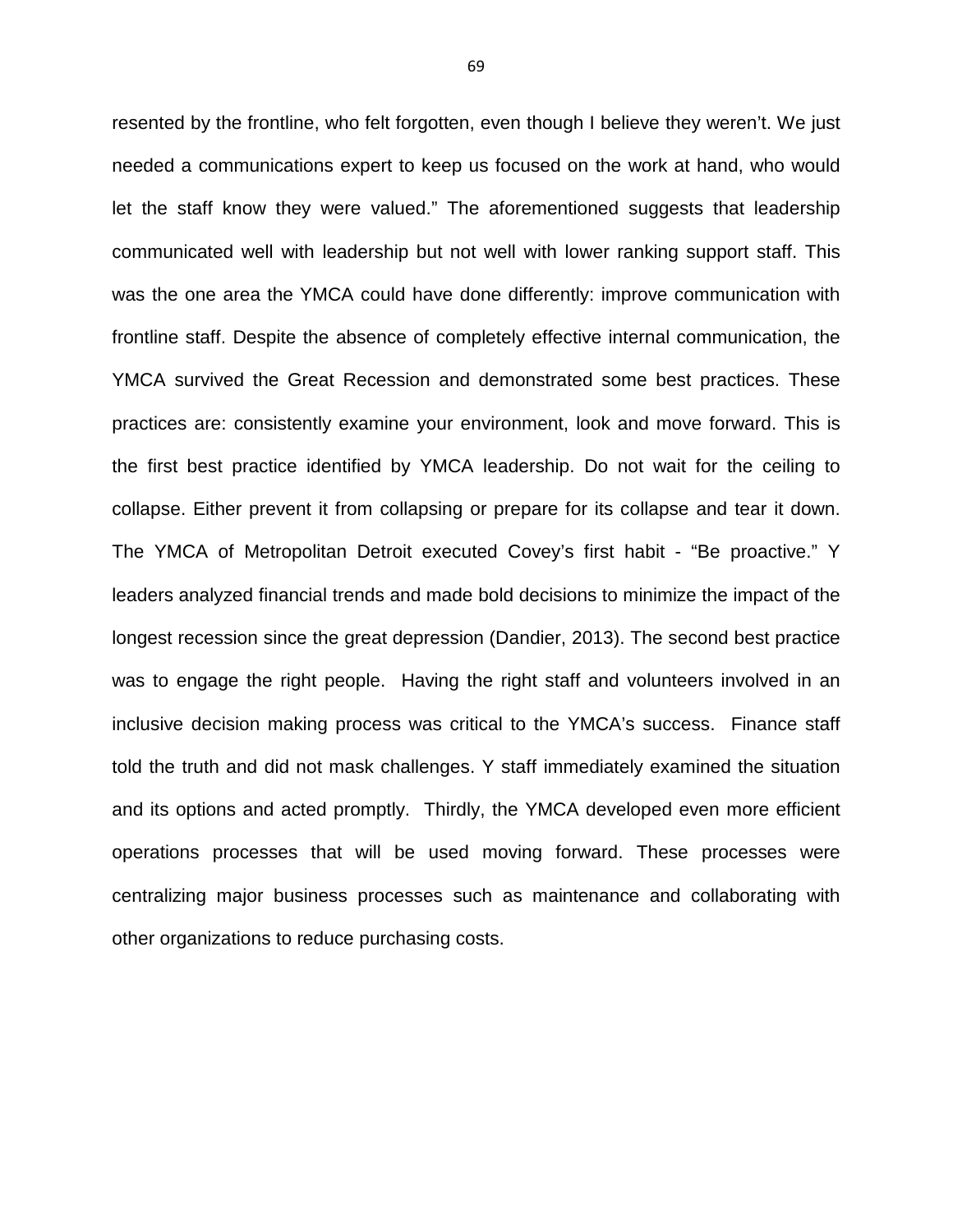#### **YMCA Responds to Community Need**

A fourth and final best practice employed by the YMCA was responding to community need. Upon review of the YMCA financials, five key areas grew significantly:

- 1. Grants and Government Contracts
- 2. Schools
- 3. Senior Programming
- 4. Girls on the Run
- 5. Personal Training

#### See Table 1 on page 80.

When traditional YMCA programs were shrinking, staff gauged the community and identified some specific community needs. They then developed YMCA program capacity to meet those needs. Sexually transmitted diseases were rising in metropolitan Detroit communities. The YMCA had a history of delivering an abstinence education program, so the YMCA applied for federal funding and tripled their abstinence education program. The Midwest region sustained higher unemployment for a longer period of time than most other regions in the US, and youth unemployment was even higher. The YMCA had a 30 year history of preparing urban youth for post-secondary education, so the YMCA applied and was awarded Workforce Investment Act funds to help disadvantaged youth gain employability skills. Arts and extracurricular activities had been cut from many public educational programs, so the YMCA developed Y Enrichment and Y Arts outreach services. The YMCA then partnered with local businesses to secure 21<sup>st</sup> Century Community Learning Center funding to pay for these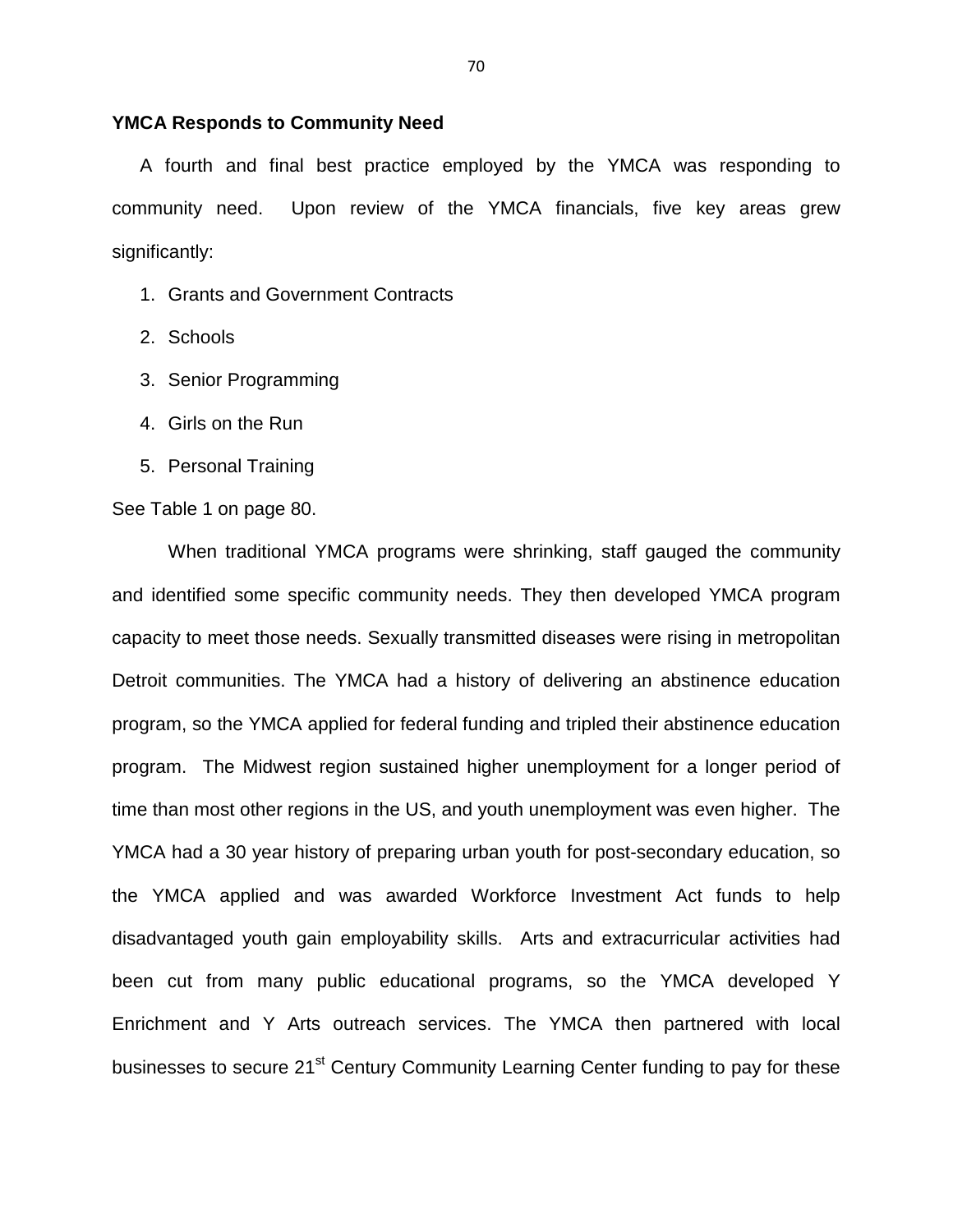services to be implemented in local schools. Many of Detroit's schools have been unable to provide a nurturing environment to educate its children. In the Cody Rouge and Brightmoor neighborhoods in Detroit, many of the schools had been closed. The YMCA had a history of operating effective charter schools in the past and decided to open schools and give disadvantaged children a true Y experience. The YMCA was able to secure numerous foundation and private funds to open two new charter schools spread over three campuses in the Brightmoor and Cody Rouge neighborhoods of Detroit.

 The senior population is healthier and living longer; so the YMCA increased its senior program offerings. Senior programs at the YMCA of Detroit have more than tripled its membership size. Enrollment in senior programs at the YMCA of Metropolitan has more than tripled. The largest senior program is Silver Sneakers.

 Personal Training became another growth opportunity for the YMCA. More people were becoming conscience of maintaining healthy bodies and desired one on one or small group training. As a result the YMCA invested in developing a professional personal trainer program.

 Last, but, certainly not least, the YMCA invested in Girls on the Run, a national fitness and self-esteem program for girls. This program aligned with YMCA core values and leveraged both earned and contributed revenue.

 In summary, this research revealed that the YMCA developed a multifaceted expense reduction program using a research-based inclusionary process involving YMCA key staff and volunteer leaders. In addition, the YMCA took some strategic investment risks in the areas of education, youth development and wellness with a

71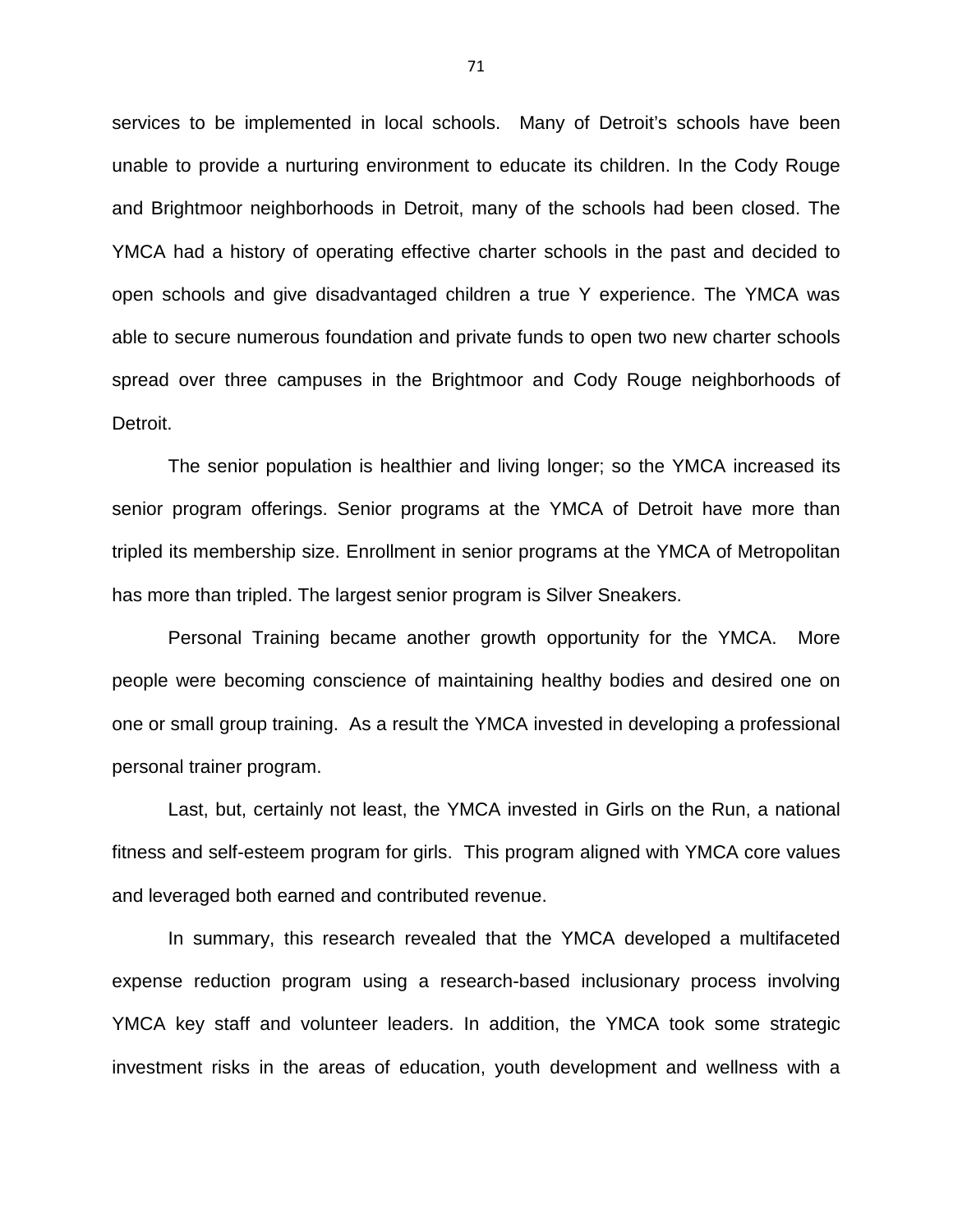72

focus on seniors. In short, they did not stand still and wait for change to be thrust upon the organization; they were proactive with both expense controls and strategic low risk investments.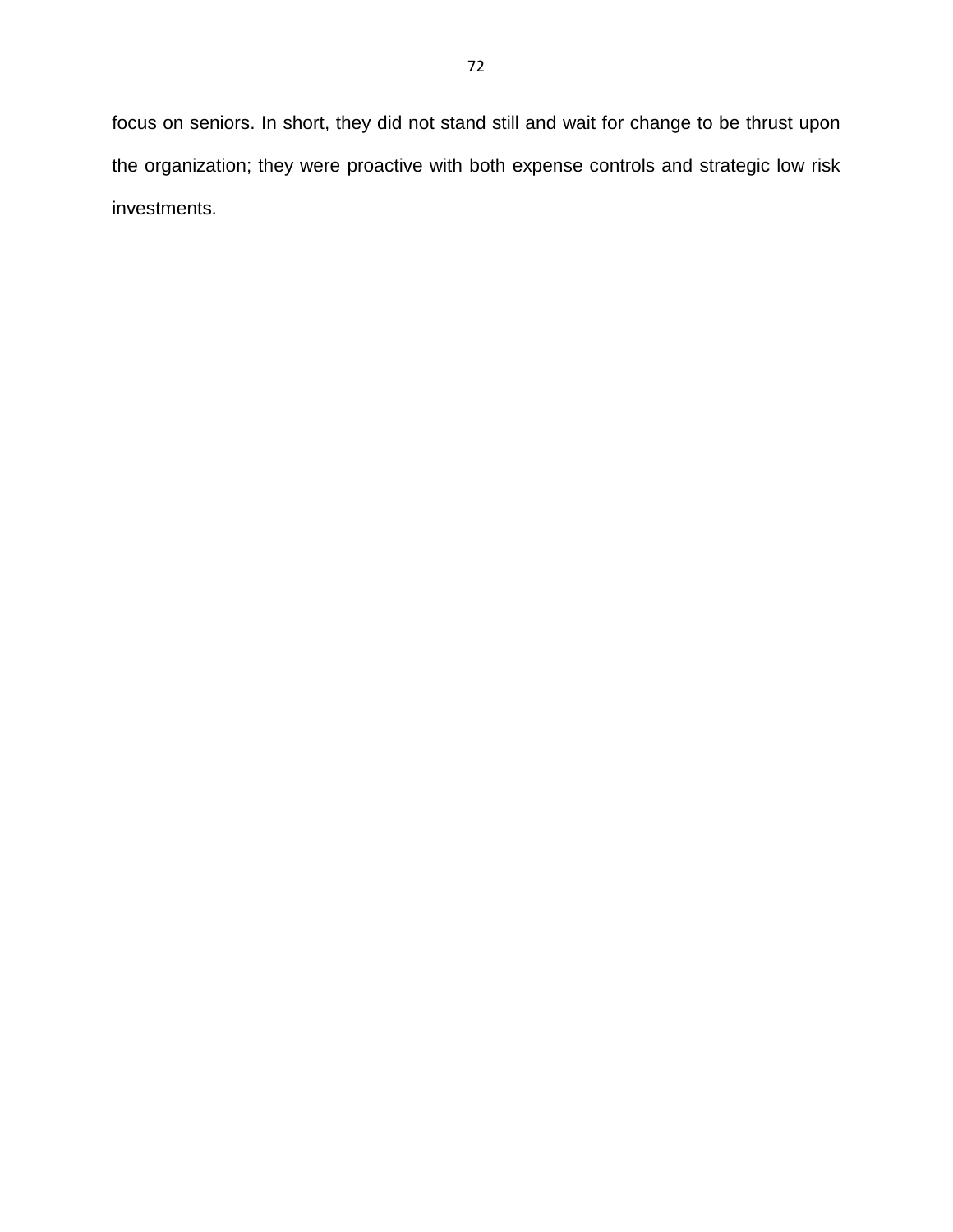#### **Chapter 5 – Discussion: Making Lemonade, Transforming Sour to Sweet**

Nonprofit community organizations primarily exist to improve the quality of people's lives. Salamon defines the nonprofit sector as, "…a set of organizations that is privately constituted but serves some public purpose, such as the advancement of health, education, scientific progress, social welfare, or the free expression of ideas" (1999, p.10-11). Some nonprofit organizations provide basic need services, such as food, shelter and clothing. Some provide medical assistance, job training and arts education. Others advocate for humane treatment of animals and the preservation of the earth. Steckel lists 26 different types of nonprofits compiled by the National Taxonomy of Exempt Entities, (2007, p.187-188). Regardless of their mission, nonprofit organizations by design exist to fill gaps in societal need. The research further explains, "The work of the nonprofit sector is essential to the prosperity and vitality of our communities and core to making healthy changes to better society as a whole", (Gassman et. al., 2012, p.4). This concept is further supported by Salamon who writes, "…they serve some public purpose and contribute to the public good" (1999, p.8).

During the Great Recession, gaps in meeting community needs widened because of sustained unemployment (Raymond, 2013, p.32). This long-term unemployment reduced the income of many people substantially. As a result, many families reached out to nonprofit community organizations for relief to reduce or minimize the gap. As the demand increased for many nonprofit community organizations, their own resources declined. Brinckerhoff partially predicted this in 2000 when he wrote, "Not only is raw demand (the number of people presenting themselves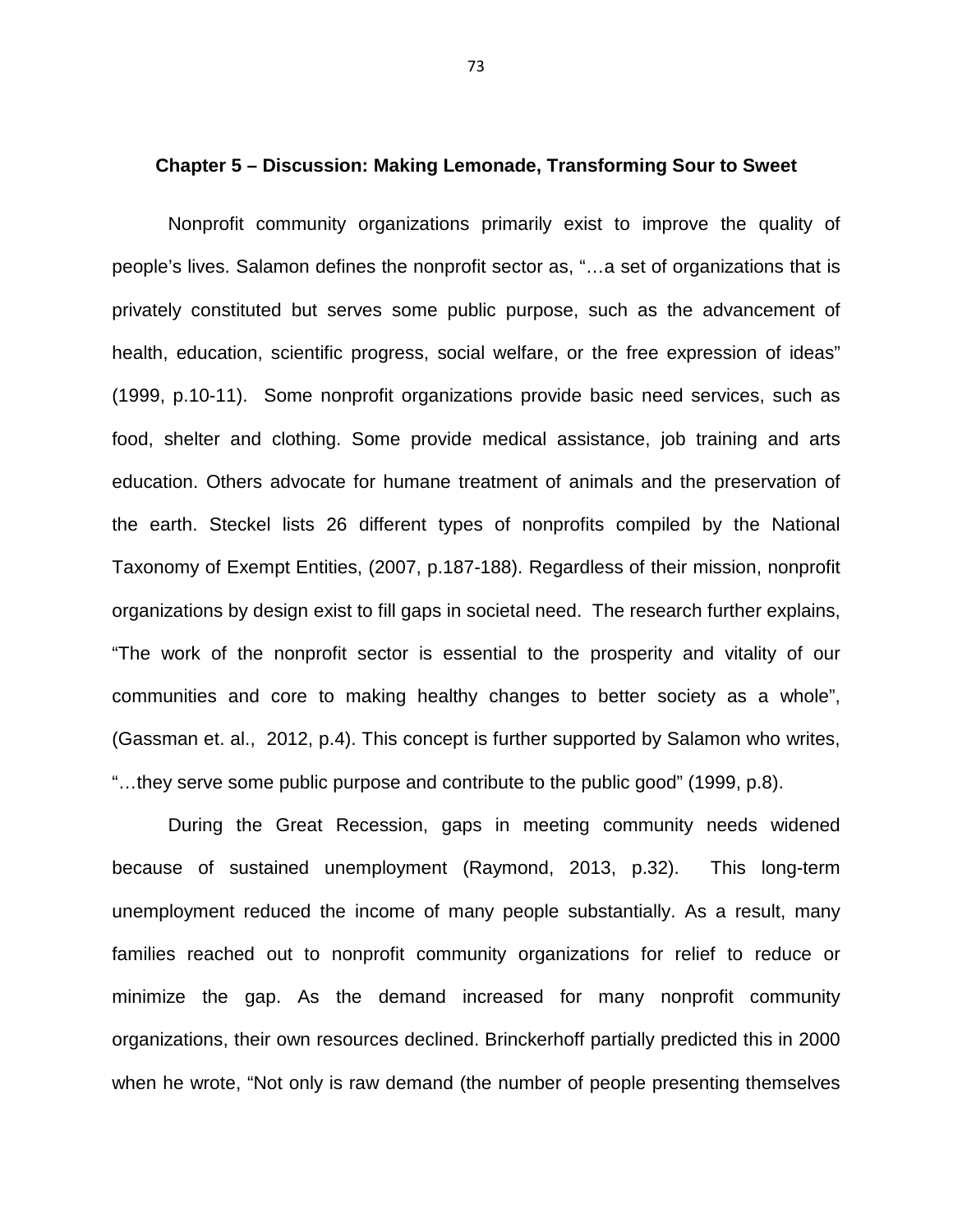for services) going to continue to climb, but the cost of serving each of those people will also rise, at a time that income will stay basically static" (p. 23). His predictions were nearly correct. In reality, demand increased and resources decreased. Investments, grants, and contributions - three primary revenue sources of most nonprofit organizations - realized negative growth. "The demand for services has increased every year between 2009 and 2011 while the organization's ability to meet the increase in demand has consistently decreased every year. Corporate donations, government grants, and investment income have decreased, but individual contributions increased during all three years" (Gassman et. al., 2012, p.2).

During the recession, some organizations closed their doors because they could not afford their operating costs. Closings were not discriminatory. Nonprofits in basic needs, healthcare and the arts closed their doors. Political News cited a report compiled from the Food Bank for New York City that reported that one fourth of the city's food banks had closed within the last five years (Political News, 2009). The Baltimore Opera Company closed its doors because of financial challenges, (Baltimoreopera.com) and the outpatient oncology clinic at the University Medical Center in Las Vegas, Nevada closed its doors due to state revenue shortfalls (60 Minutes, 2009). Other organizations that survived the recession reduced services to minimize expenses. Some organizations maximized operating efficiencies; some reduced operating expenses including reducing wages, issuing layoffs, reducing benefits, collaborating and more. The research of (Gassman et. al., 2012) thoroughly documents these practices.

As a nonprofit professional with more than 20 years of experience, I identified three research challenges and three research resolutions. The first resolution is the

74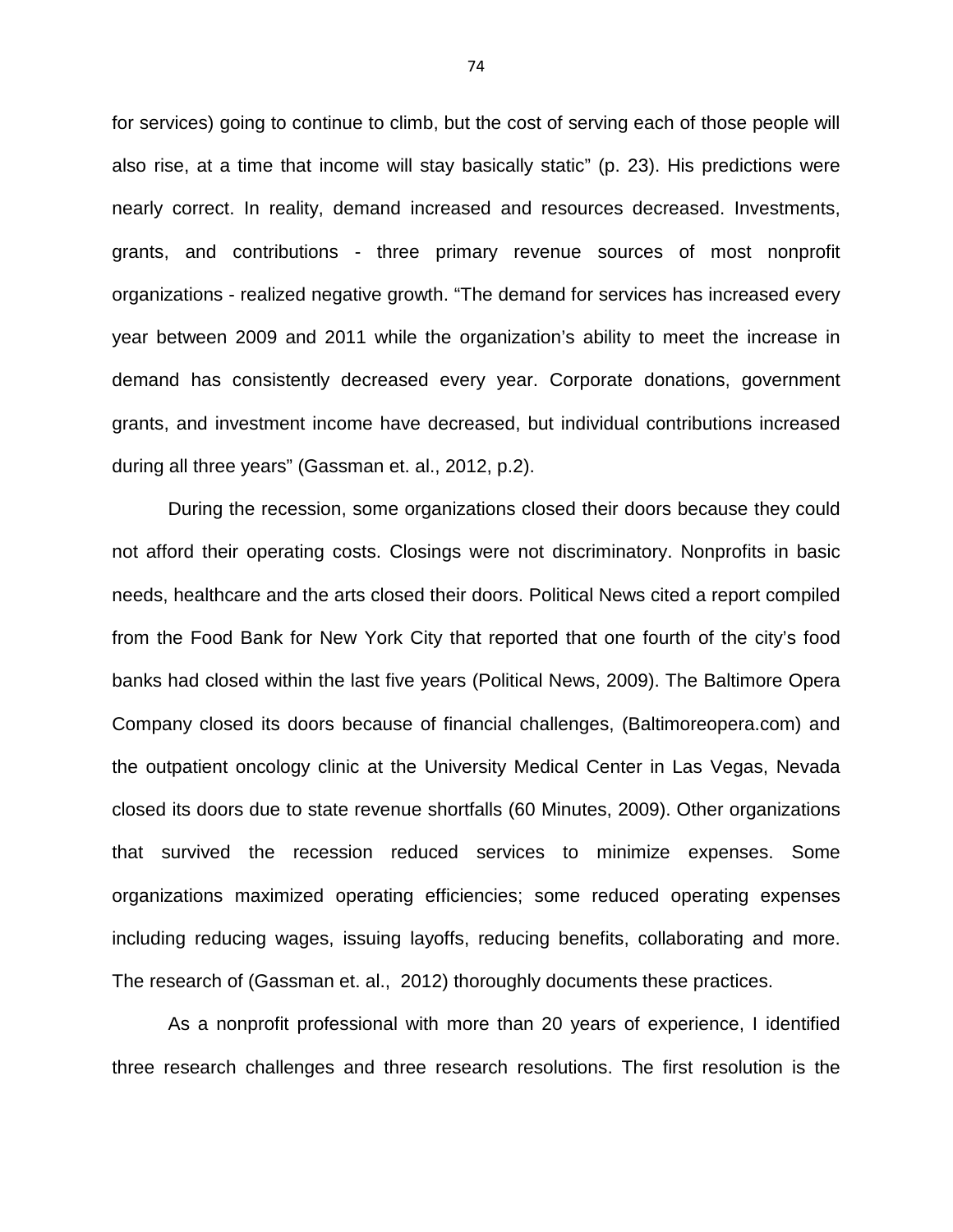belief that the impact of the recession on nonprofits would be resolved with intentional efforts to renew the focus of nonprofits to ensure their mission and programs aligned with current trends. The second resolution, presumed that nonprofit organizations that exercised resiliency would most effectively manage existing resources and leverage new resources to overcome the challenges of having to do more with less. The third and final resolution was that nonprofit organizations that focused on their mission and exercised fiscal and organizational responsibility would validate their relevance to the community and funders—thus strengthening their reputation.

The research for this study was conducted to examine how the YMCA of Metropolitan Detroit navigated the downward economic spiral, coined the Great Recession, (Raymond, 2013, p.29). Using opened ended questions via interviews and/or an online survey tool, the present leadership team of the YMCA of Metropolitan Detroit served as qualitative research subjects that explored the impact of the recession on their operations, members and program participants. The researched explored the organization's demand for services, investigated the management of resources by the YMCA during the recession and the connection those decisions and their results had on the YMCA's organizational reputation. The vast majority of current research available regarding the recession focuses on how for profit businesses can navigate financial hardships in a capitalistic environment. According to (Raymond, 2013) the rise of the middle class in the eastern part of the world will bring both challenge and opportunity to the nonprofit sector. Wealth will no longer primarily reside in the western world, (2013, p. 54). Consequently more research is needed that provides practical solutions to guide nonprofits seeking to learn effective operational strategies to strengthen operations,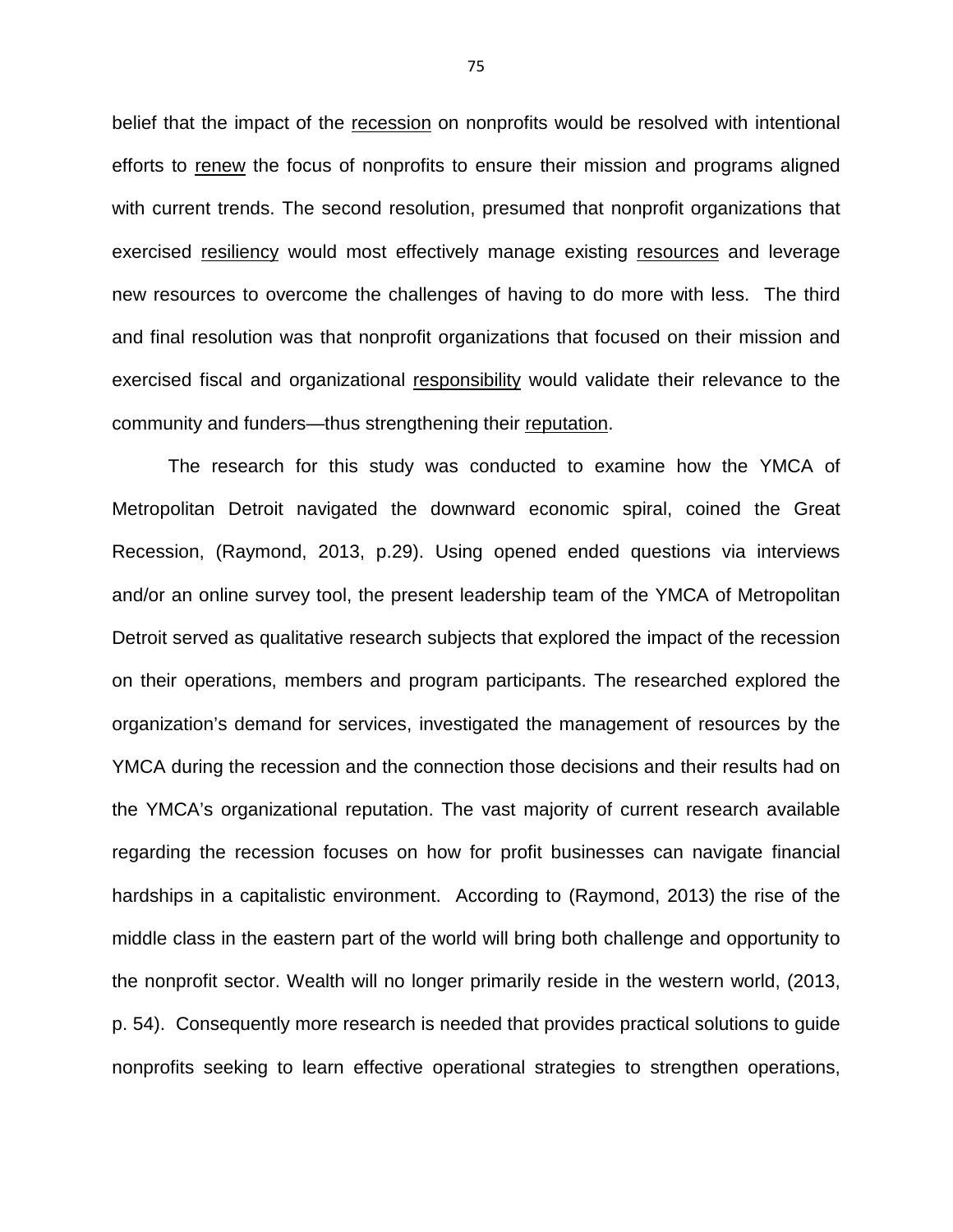especially during the slow economic recovery in most of the US. Nonprofits must stay mission-driven while market-focused to develop business practices to ensure their longevity, (Brinckerhoff 2000, p.252).

 Making Lemonade was chosen as a metaphorical theme for this work because making lemonade is a process of interdisciplinary transformation. It is a process that requires combining distinct ingredients to create something new that does not exist as long as all the ingredients remain separate. Often times it is the blending of current concepts that enables new ideas to be created. Making lemonade represents taking something tart, sour and unpleasant to some and transforming it into something sweet, refreshing and pleasant to others. Similarly, nonprofit organizations work to resolve many societal ills by transforming problems into opportunities.

 The research revealed that the recession had a tremendous impact on the YMCA of Metropolitan Detroit and its membership base. One interviewee noted that the YMCA's membership shrank by more than a third in less than one year. In less than five years the YMCA's membership revenue decreased by more than five million dollars. In an effort to remain viable it was critical that the YMCA quickly assess its environment and identify the community needs where the YMCA could effectuate position change. Using its staff and corporate volunteers, the YMCA expeditiously analyzed its environment and made major changes to its operations. This possibly could be a good example of an organization exercising some aspects of (Raymond, 2013) fluid disciple theory (2013, p.238). Simply put, nonprofits must promptly respond to change, using relevant internal and external data. The research also reported how the YMCA managed shrinking resources by becoming more energy smart, which resulted in significant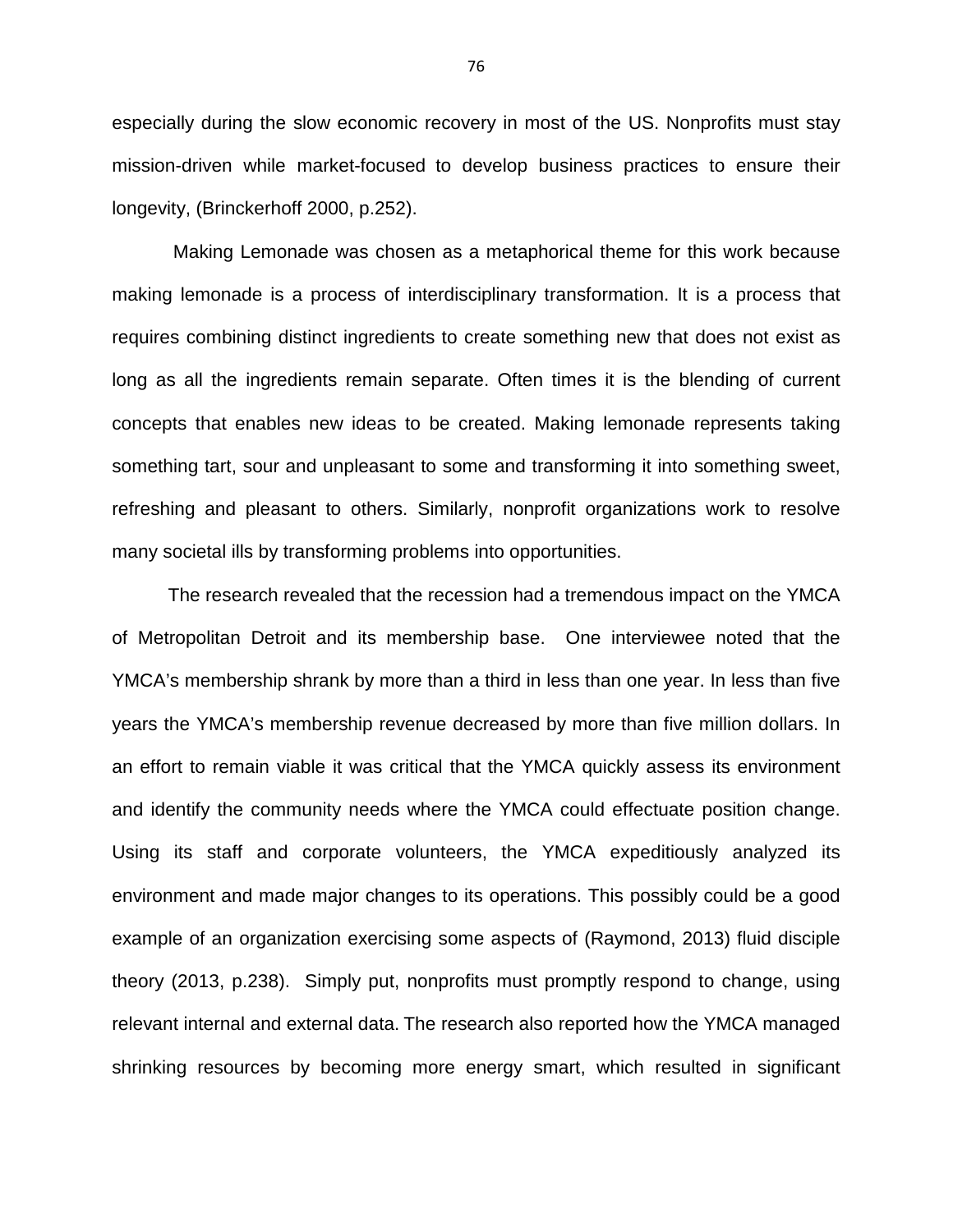decreases in reduced utility costs. Other operational efficiencies employed by the YMCA included consolidating office space, expanding staff duties, reducing personnel costs and self performing maintenance at YMCA owned and leased facilities.

The other important challenge was developing new programs or enhancing existing programs to meet present community needs. This required the YMCA to go through a renewal process. Education, senior wellness and youth development services were the issues that rose to the forefront. As a result, new donors and funding opportunities were received. The YMCA lost \$6,000,000 in traditional operations but gained \$7,000,000 in its new ventures. This demonstrated the YMCA's resilience.

The blue ocean strategy was explored during this research process. This strategic business operation process requires businesses to move from the bloody waters of competition by developing businesses in uncontested waters (Kim & Mauborgne, 2010). The YMCA and nonprofit organizations embarking upon a renewal process may want to consider adopting/adapting the blue ocean strategy. As nonprofit organizations expand globally, as (Raymond, 2013) states, funding will become more global (2013, p.54). Not all commercial businesses strategies fit neatly into nonprofit worlds. If, however, an organization can identify and develop its unique differentiator and simply and effectively communicate its unique relevance to its audiences—the organization builds the potential to thrive and make its competition obsolete. Very little research was found that thoroughly explored nonprofit organizations that adopted the blue ocean strategy. More research that documents nonprofit use of the blue ocean strategy could possibly help nonprofits successfully create an authentic renewal process.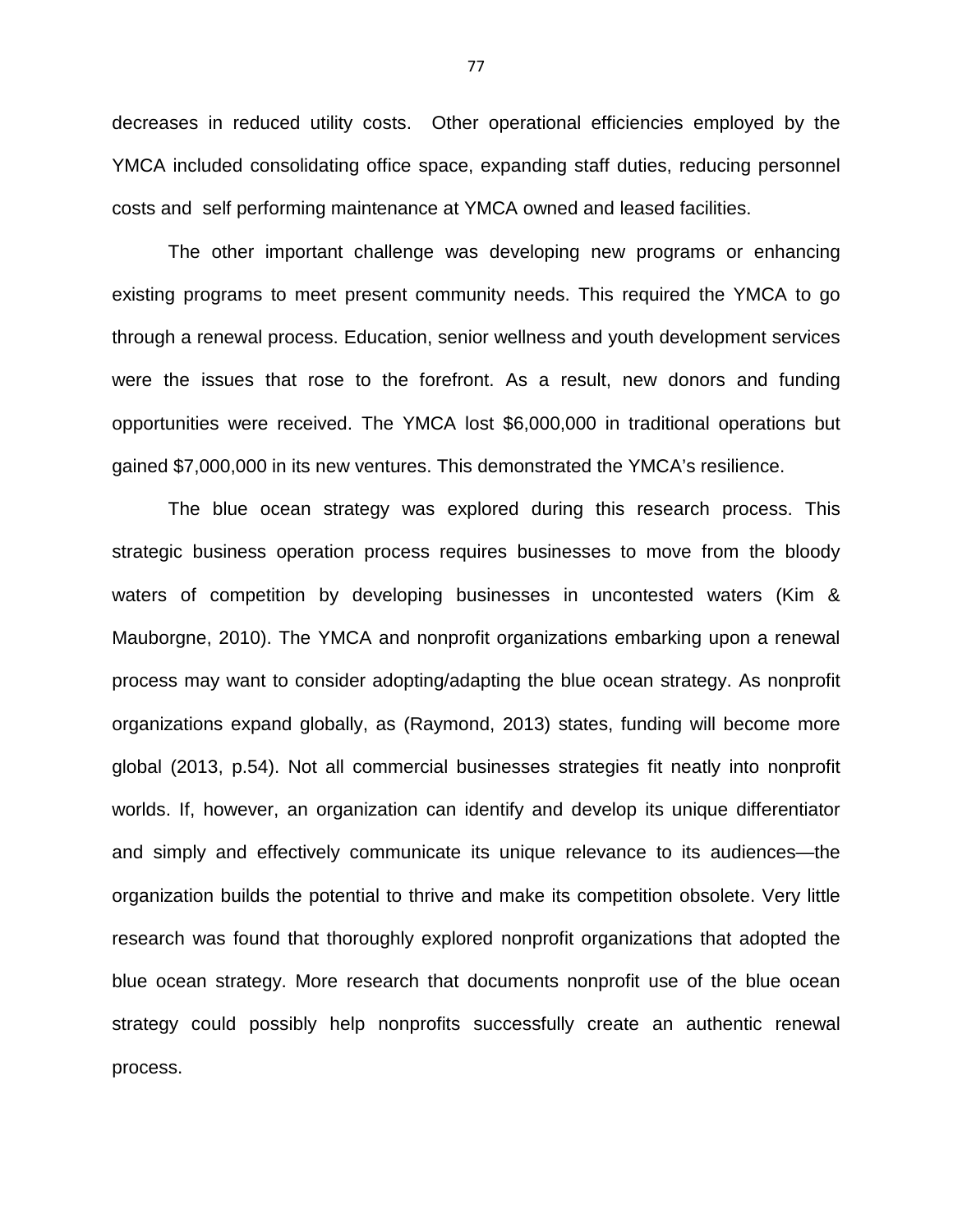Other findings, such as those described by (Raymond, 2013) indicates that the YMCA responsibly addressed the challenges that the recession helped to accelerate. The YMCA did not focus on what resources it did not have. The YMCA optimized its then current resources and leveraged new resources enabling the YMCA to meet all its financial obligations. The recession actually strengthened the YMCA and improved its reputation. Funders took a new look at the YMCA and began seeing the YMCA as resourceful partners and the banks saw the YMCA as a reliable client (Landry, 2014). This gave the YMCA of Metropolitan Detroit national recognition propelling it to new heights.

As with all studies, "Making Lemonade" had its limitations. The study was limited by the sample. Only the present YMCA leaders were interviewed. There were several managers who no longer worked for the YMCA of Metropolitan Detroit that were managers during the recession. Consequently, not all managers who worked during that period were included in the research. In addition, the study sample did not include frontline staff, middle management, major donors or program participants and members. Interviewing other YMCA key stakeholders could bring additional insight on the YMCA's ability to survive the recession. Lastly, the study only examined one organization. Examining another YMCA or nonprofit could have provided additional insight---as well as chronicling an organization that did not successfully navigate the recession.

Examining an organization that did not survive could provide meaningful insight that would reveal if the best practices employed by the YMCA of Metropolitan were effectively replicable. Lastly, it would be very useful to compare and contrast nonprofit organizations that employed the blue ocean strategy and (Raymond, 2013) five

78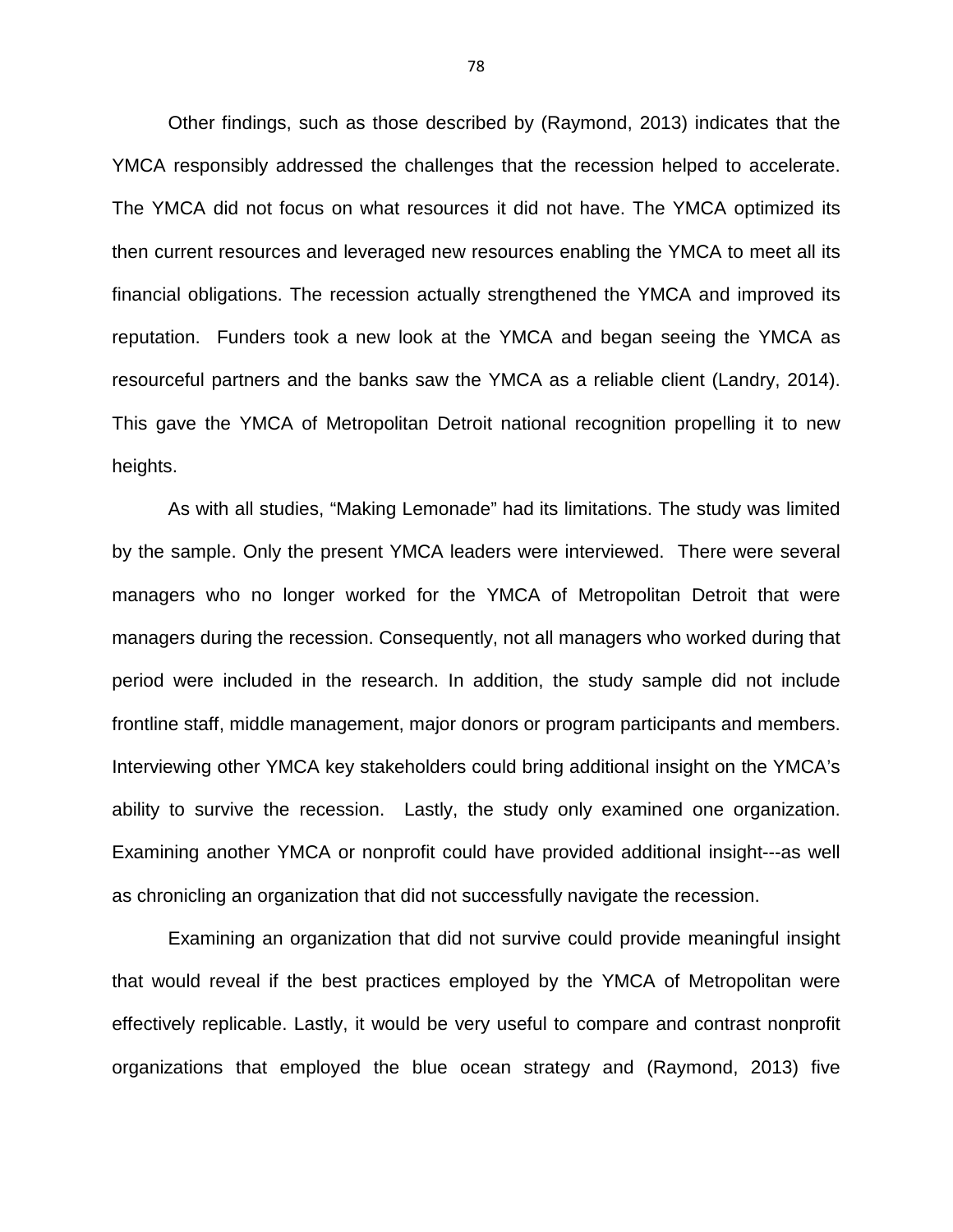organizing principles, to support rapid strategic change. This would further expand the body of knowledge dedicated to nonprofit success in the 21<sup>st</sup> century.

In summary, the recession's challenges were renewal's opportunities. Shrinking resources are resiliency's springboard and organizational reputation is the fruit of corporate responsibility. Recession challenges can be resolved by promptly and effectively developing and implementing an organizational renewal process. This is not a one and done strategy. Renewal is an ongoing evolutionary business process. It must be integrated into the culture. It is not a thing you do. It is a way of being.

Necessity is the mother of invention is not an old worn out phrase; it is a clean statement that indicates the conditions that often create opportunity are born from adversity. An organization will not demonstrate resiliency if it has nothing that challenges it. Diminishing resources can force nonprofit organizations to prove their mission's worth to themselves and their constituencies.

The YMCA was forced to rethink why it was in business and how it would operate its business. As a result, new maintenance processes were created that would carry the YMCA to and through the best of times. A new tier of membership was created to make YMCA services more accessible to the community. Schools were opened, senior services were expanded along with a host of federally funded youth programs. It was not a fun or easy time for the YMCA, but the resource crunch initiated a demonstration of the YMCA's resiliency.

The YMCA of Metropolitan Detroit kept its doors open, paid its bills on time and partnered with other YMCAs to reduce purchasing costs and to deliver services. Despite the hardships the great recession ignited, the YMCA of Metropolitan Detroit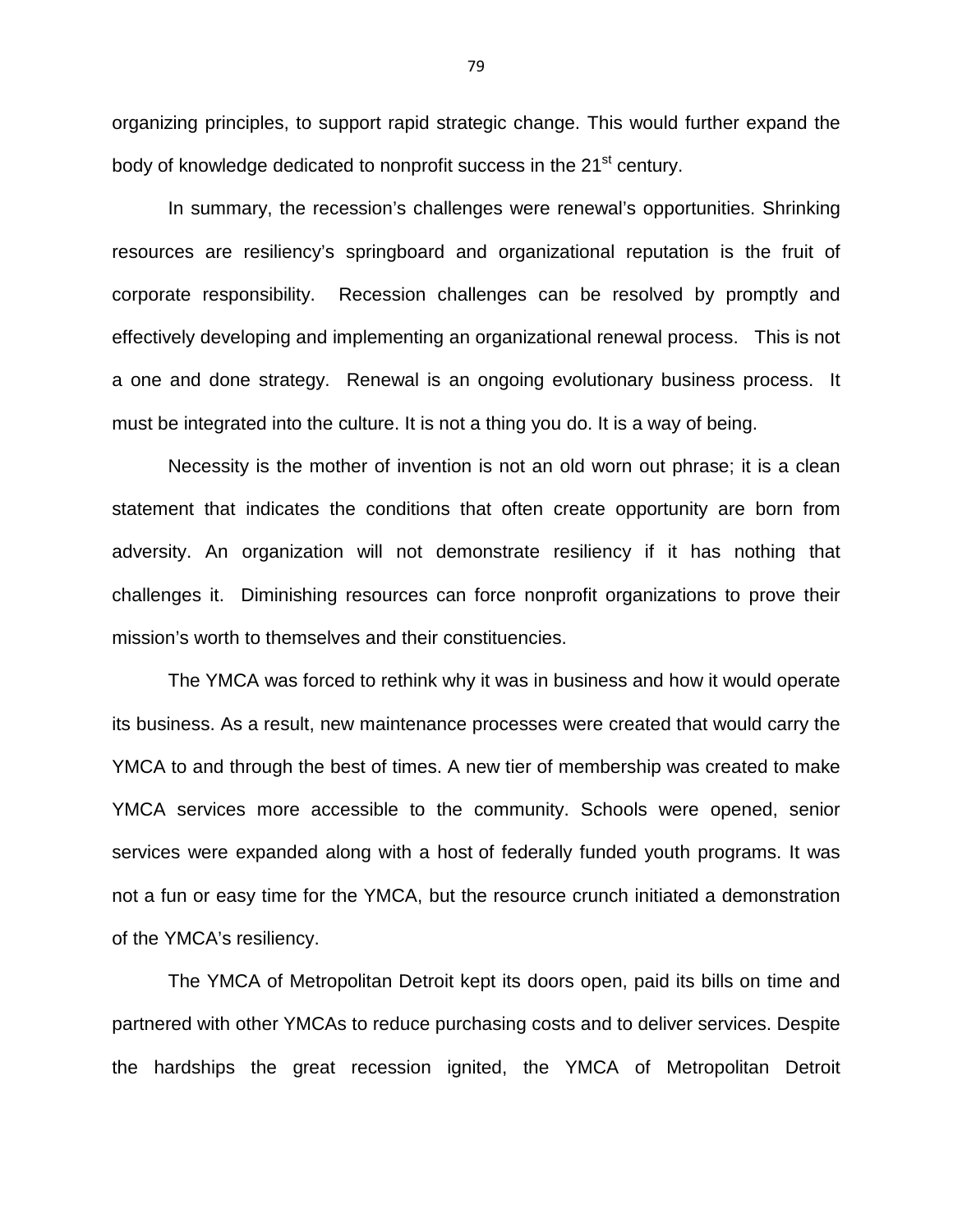strengthened its reputation by focusing on its mission, being proactively attuned to the socio-economic environment and efficiently managing its resources. In summary, the YMCA took the lemons of a failing economy and made lemonade. The mission and proactive focus served as the water, operational efficiencies served as the sweetener and the economic climate filled with life's problems were the lemons.

The YMCA's blending of its mission, collective pro-activeness, and operational efficiencies transformed an abandoned building in Detroit's Brightmoor neighborhood into million dollar renovation, that now educates over 300 children. Over 100 teens secured subsidized summer employment in a community with double-digit unemployment. Senior programming exploded from serving dozens to hundreds of older adults. Over 500 low income families now have Y memberships and over 2,000 girls' self esteem was nurtured in YMCA Girls on the Run programs. The recession for the Y became the catalyst for organizational renewal. It allowed the Y to demonstrate its resilience and elevate its reputation.

Nonprofit organizations must continually renew operations, exercise resiliency and uphold their reputation. Adopting these three practices can help nonprofit organizations survive today's economy and flourish in the future economies.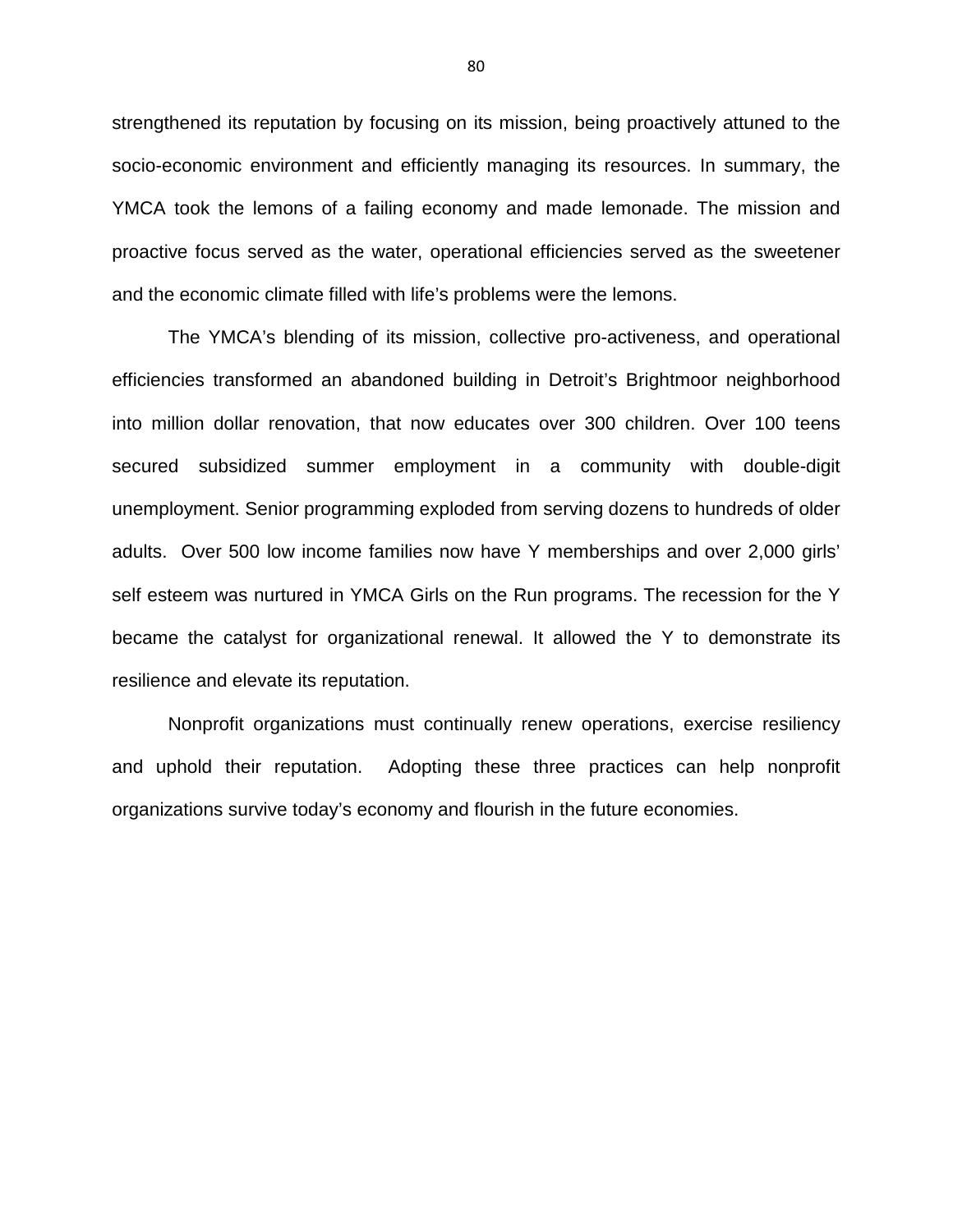Г

# YMCA of Metropolitan Detroit Revenue Summary

|                                                          | 2008                 | 2009            | 2010            | 2011               | 2012            |
|----------------------------------------------------------|----------------------|-----------------|-----------------|--------------------|-----------------|
| <b>Financial Overview Audited Financial Statements</b>   |                      |                 |                 |                    |                 |
| Revenue                                                  | \$29,535,280.00      | \$35,068,390.00 | \$34,752,569.00 | \$30,761,959.00    | \$36,700,510.00 |
| Expenses                                                 | \$37,930,045.00      | \$34,278,040.00 | \$34,414,696.00 | \$33,522,683.00    | \$36,685,086.00 |
| <b>Beginning Net Assets</b>                              | \$42,025,722.00      | \$33,630,957.00 | \$34,421,307.00 | \$34,759,180.00    | \$31,998,456.00 |
| Increase(Decrease Net Assets)                            | $-$ \$8,394,765.00   | \$790,350.00    | \$337,873.00    | $-$ \$2,760,724.00 | \$15,424.00     |
| Net Assets                                               | \$33,630,957.00      | \$34,421,307.00 | \$34,759,180.00 | \$31,998,456.00    | \$32,013,880.00 |
|                                                          | <b>Closed Warren</b> |                 | Opened DLA      |                    | Opened DIA      |
| <b>Core Revenue Sources Audited Financial Statements</b> |                      |                 |                 |                    |                 |
| <b>UWSEM</b>                                             | \$755,132.00         | \$546,796.00    | \$529,604.00    | \$261,718.00       | \$218,254.00    |
| Contributions                                            | \$1,350,808.00       | \$877,639.00    | \$1,947,523.00  | \$989,945.00       | \$1,911,560.00  |
| <b>Grants/Government Contracts</b>                       | \$1,485,136.00       | \$1,335,503.00  | \$1,453,361.00  | \$1,484,681.00     | \$1,931,709.00  |
| <b>Education Services</b>                                | \$0.00               | \$0.00          | \$862,858.00    | \$2,308,437.00     | \$4,005,175.00  |
| Memberships                                              | \$19,347,277.00      | \$17,011,844.00 | \$15,297,373.00 | \$14,277,558.00    | \$14,391,554.00 |
| First Year Members                                       | \$429,725.00         | \$285,750.00    | \$262,984.00    | \$204,513.00       | \$227,681.00    |
| Camping                                                  | \$11,187,149.00      | \$10,133,984.00 | \$9,905,277.00  | \$10,303,440.00    | \$10,832,857.00 |

Extracted from YMCA Audited Financial Statement and IRS 990 Forms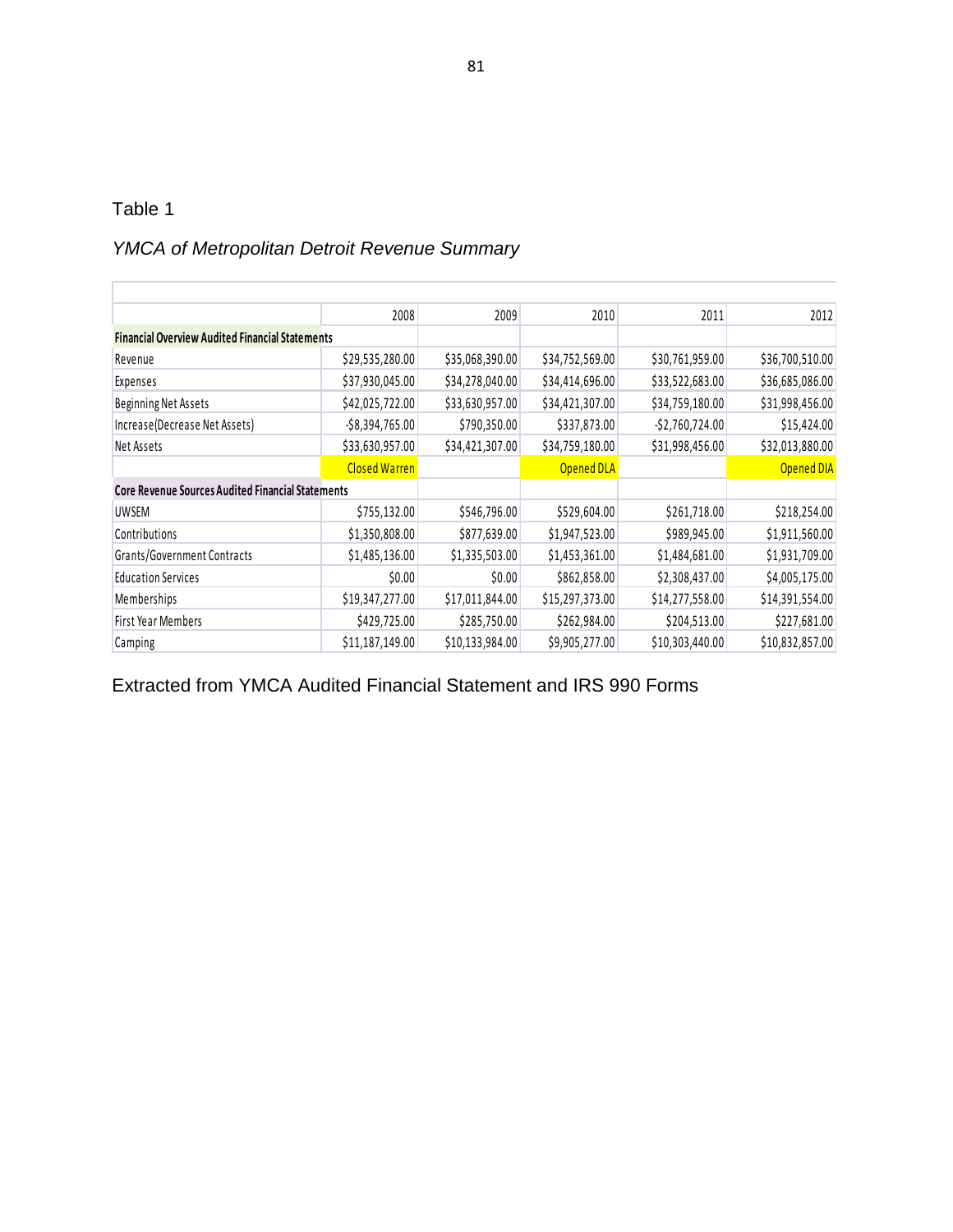| Program                              | 2008 | 2009 | 2010 | 2011 | 2012 | 2013 | Totals |        |        | '008 to 201 Growth 008 to 201 Growth |       |
|--------------------------------------|------|------|------|------|------|------|--------|--------|--------|--------------------------------------|-------|
| *Body Toning/Shaping/Sculptg         | 19   | 665  | 704  | 732  | 710  | 762  | 3592   | 691    | 3637%  | 743                                  | 3911% |
| * Personal Training/Fitness          | 27   | 20   | 202  | 113  | 123  | 99   | 584    | 96     | 356%   | 72                                   | 267%  |
| * Senior Fitness                     | 0    | 48   | 37   |      |      | 114  | 199    | 0      |        | 114                                  |       |
| <b>Adult Coreboard</b>               | 181  | 193  | 150  | 113  | 385  | 347  | 1369   | 204    | 113%   | 166                                  | 92%   |
| <b>Adult Cross Fit</b>               |      |      |      | 91   | 162  | 98   | 351    | 162    |        | 98                                   |       |
| <b>Adult Karate</b>                  | 375  | 420  | 627  | 660  | 600  | 543  | 3225   | 225    | 60%    | 168                                  | 45%   |
| Adult Zumba                          | 455  | 901  | 912  | 2749 | 2859 | 3142 | 11018  | 2404   | 528%   | 2687                                 | 591%  |
| <b>Family Phys Education</b>         | 17   | 0    |      | 48   | 65   | 91   | 221    | 48     | 282%   | 74                                   | 435%  |
| Personal Training (2)                | 616  | 528  | 401  | 519  | 463  | 630  | 3157   | $-153$ | $-25%$ | 14                                   | 2%    |
| <b>Personal Training Extended</b>    | 278  | 293  | 551  | 673  | 469  | 437  | 2701   | 191    | 69%    | 159                                  | 57%   |
| <b>Senior Cardio Seated Exercise</b> | 813  | 831  | 1050 | 1266 | 1734 | 1749 | 7443   | 921    | 113%   | 936                                  | 115%  |
| <b>Senior Exercise</b>               | 240  | 6    | 72   | 75   | 58   | 278  | 729    | $-182$ | $-76%$ | 38                                   | 16%   |

# YMCA of Metropolitan Detroit Membership Class Offerings

Provided by YMCA IT Department Extracted from Protivity Member Management

System March 2014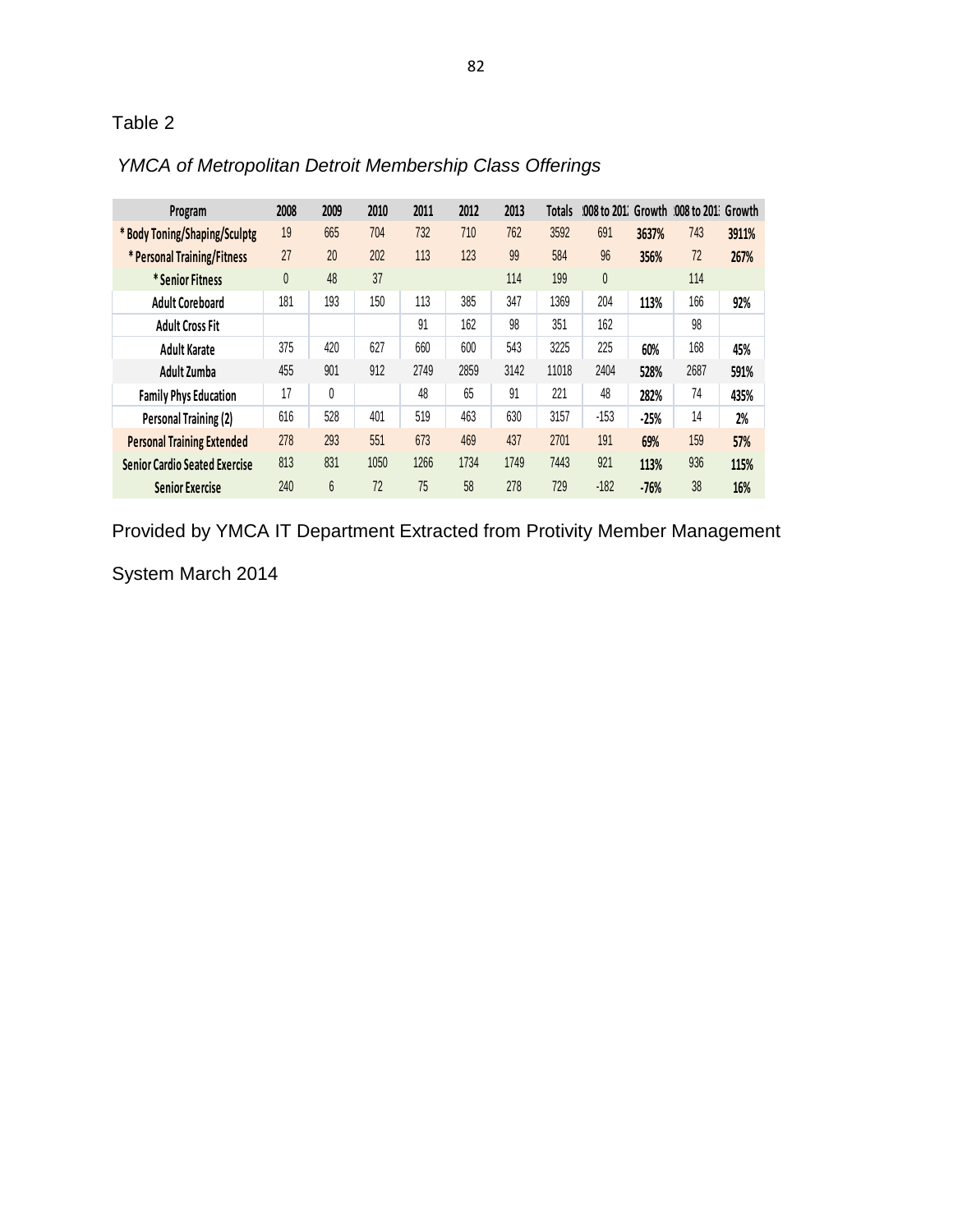# YMCA of Metropolitan Detroit Employees, Wages and Benefits

|                                                                                                | 2008                                                            | 2009                                                                                         | 2010                                                                                                    | 2011 | 2012                                                  |
|------------------------------------------------------------------------------------------------|-----------------------------------------------------------------|----------------------------------------------------------------------------------------------|---------------------------------------------------------------------------------------------------------|------|-------------------------------------------------------|
| <b>Number</b><br><b>Full Time</b><br><b>YMCA</b><br><b>Employees</b>                           | 164                                                             | 151                                                                                          | 148                                                                                                     | 171  | 178                                                   |
| Number of<br><b>Part Time</b><br><b>YMCA</b><br><b>Employees</b>                               | 1199                                                            | 1075                                                                                         | 968                                                                                                     | 831  | 1046                                                  |
| Number of<br>employees laid<br>off or position<br>eliminated, not<br>including<br>terminations | 6                                                               | 12                                                                                           | 10                                                                                                      | 5    | 5                                                     |
| <b>Benefit</b><br><b>Reductions</b>                                                            | Increase all<br>employee<br>contribution for<br>health benefits | *Retirement cut<br>from 12% to 8%<br>*Increase<br>employee health<br>benefit<br>contribution | Increase employee<br>contribution for<br>health benefits for<br>2 person and<br>family coverage<br>only |      | Wellness<br><b>Rewards</b><br>program<br>discontinued |
| Pay cuts                                                                                       | 5%-15%                                                          |                                                                                              |                                                                                                         |      |                                                       |

Provided by YMCA Human Resource Department March 2014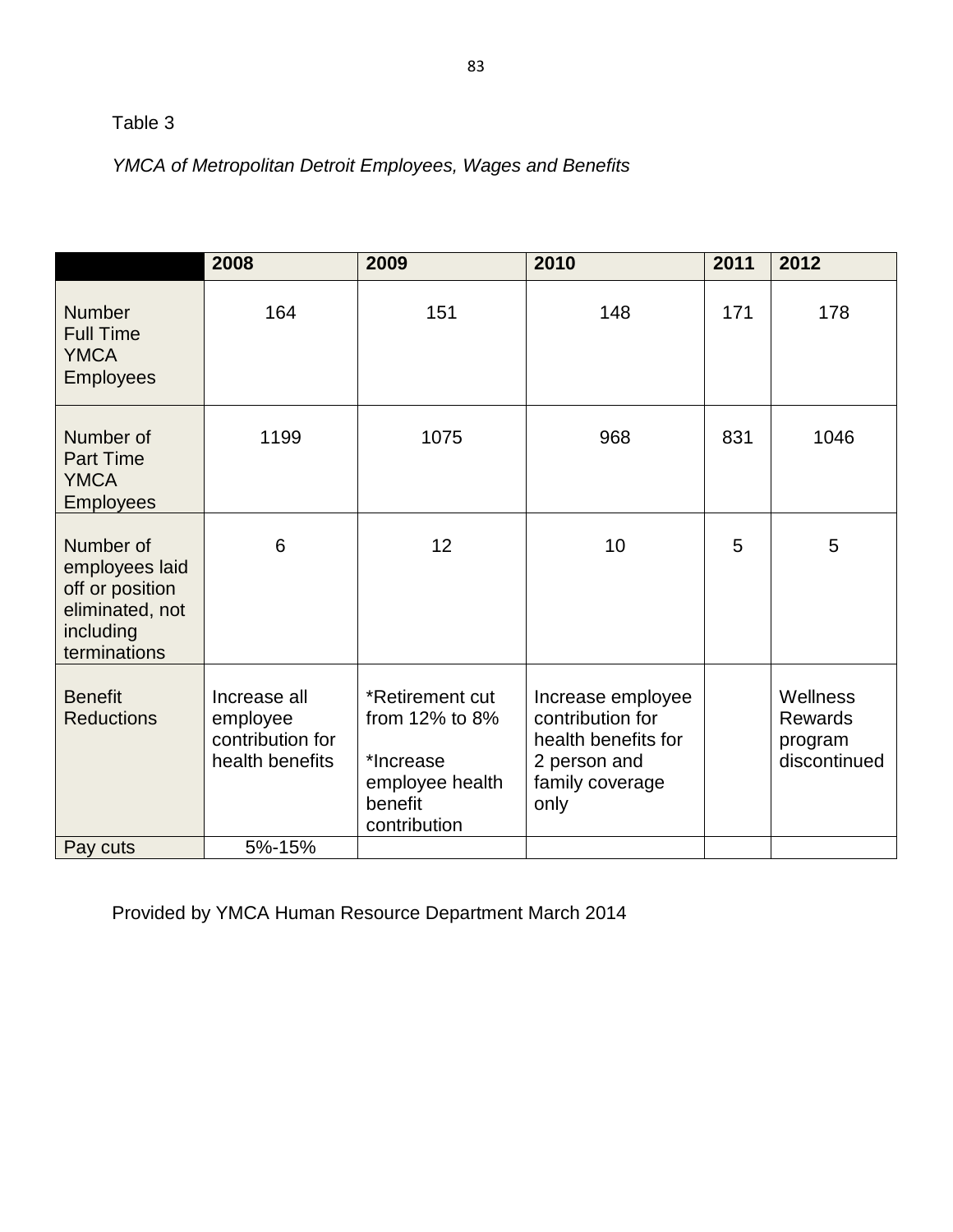# YMCA of Metropolitan Detroit Best Practices Summary

| <b>Response</b>                      | <b>Frequency</b> |
|--------------------------------------|------------------|
|                                      |                  |
| Mission driven                       | 8                |
| Forward looking, thinking and acting | 20               |
| Maintain efficient operations        | 8                |
| Engage, entrust the right people     | 12               |

Extracted from Making Lemonade Survey Monkey Question 13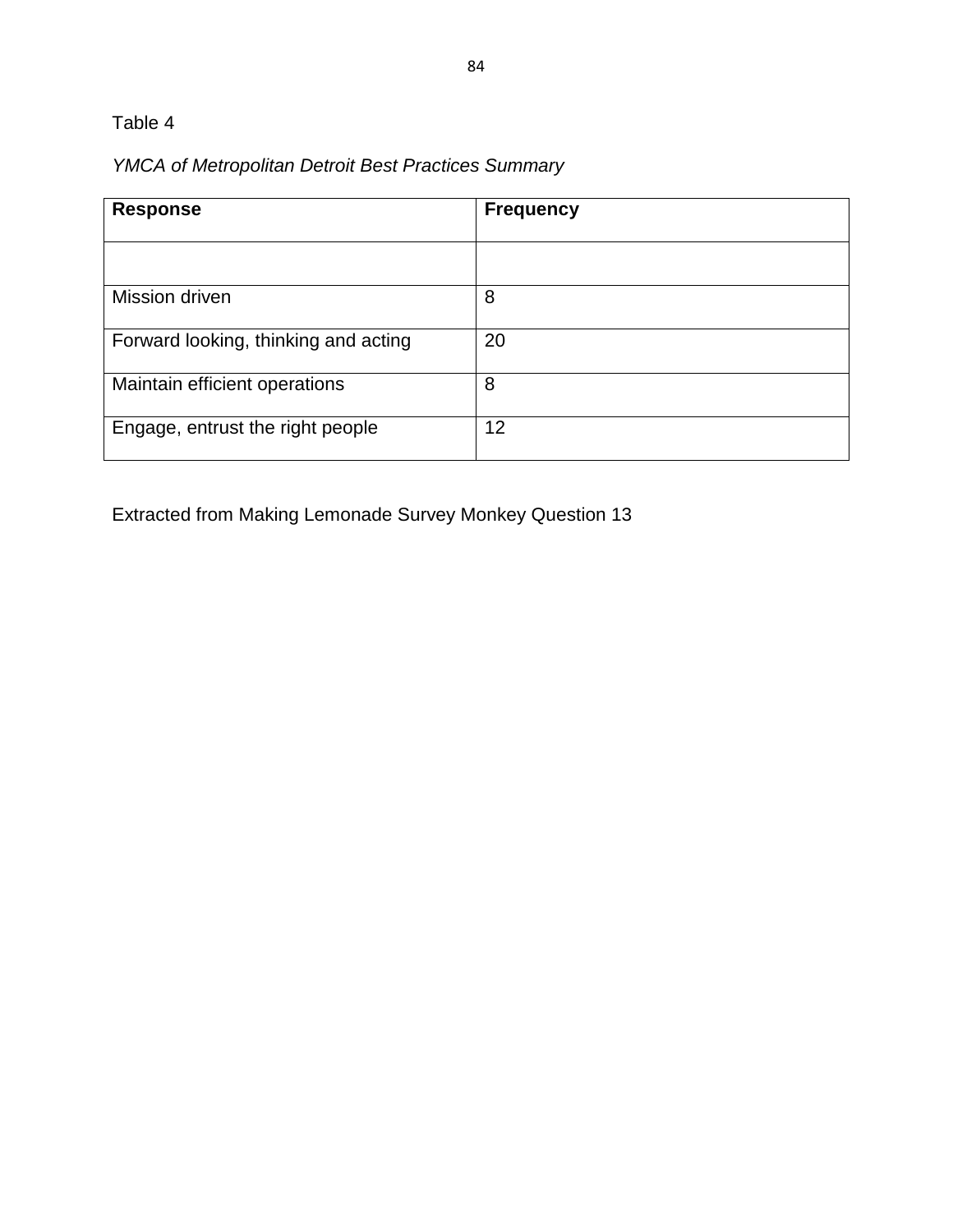### **REFERENCES**

- Bui, Y. N. (2009) How to Write a Master's Thesis. California: University of San Francisco.
- Brincherhoff, P. (2000). Mission Based Management: Leading Your Non-For-Profit In the 21<sup>st</sup> Century. New York: John Wiley & Sons, Inc.
- CBS News (2009, April 3). The Recession's Impact: Closing the Clinic. Retrieved from http://www.cbsnews.com/news/the-recessions-impact-closing-the-clinic/

Center for Healthcare Research and Transformation. (August, 2013). Recession,

increase in uncompensated care severely strain Michigan's health care safety net.

Retrieved from http://www.chrt.org/news/press-releases/announcing-covermichigan-2013- safety-net-brief/

- Chan, W. K. and Mauborgne, R. (2005) Blue Ocean Strategy: From Theory to Practice. Management Review, 47 (3).
- City Connect Detroit. (2009). Navigating Turbulent Times: Voices from Metropolitan Detroit Nonprofits. Retrieved from http://www.cityconnectdetroit.org/wp content/uploads/2011/12/2009NavigatingTurbulentTimes1.pdf
- Covey, S. (1989, 2004, 2013). The 7 Habits of Highly Effective People Electronic Edition:RosettaBook LLC.

Danziger, S. (2013). Evaluating the Effects of the Great Recession. The ANNALS of the American Academy of Political and Social Science. 650: 6 doi: 10.1177/0002716213500454. Retrieved from http://ann.sagepub.com/content/650/1/6

.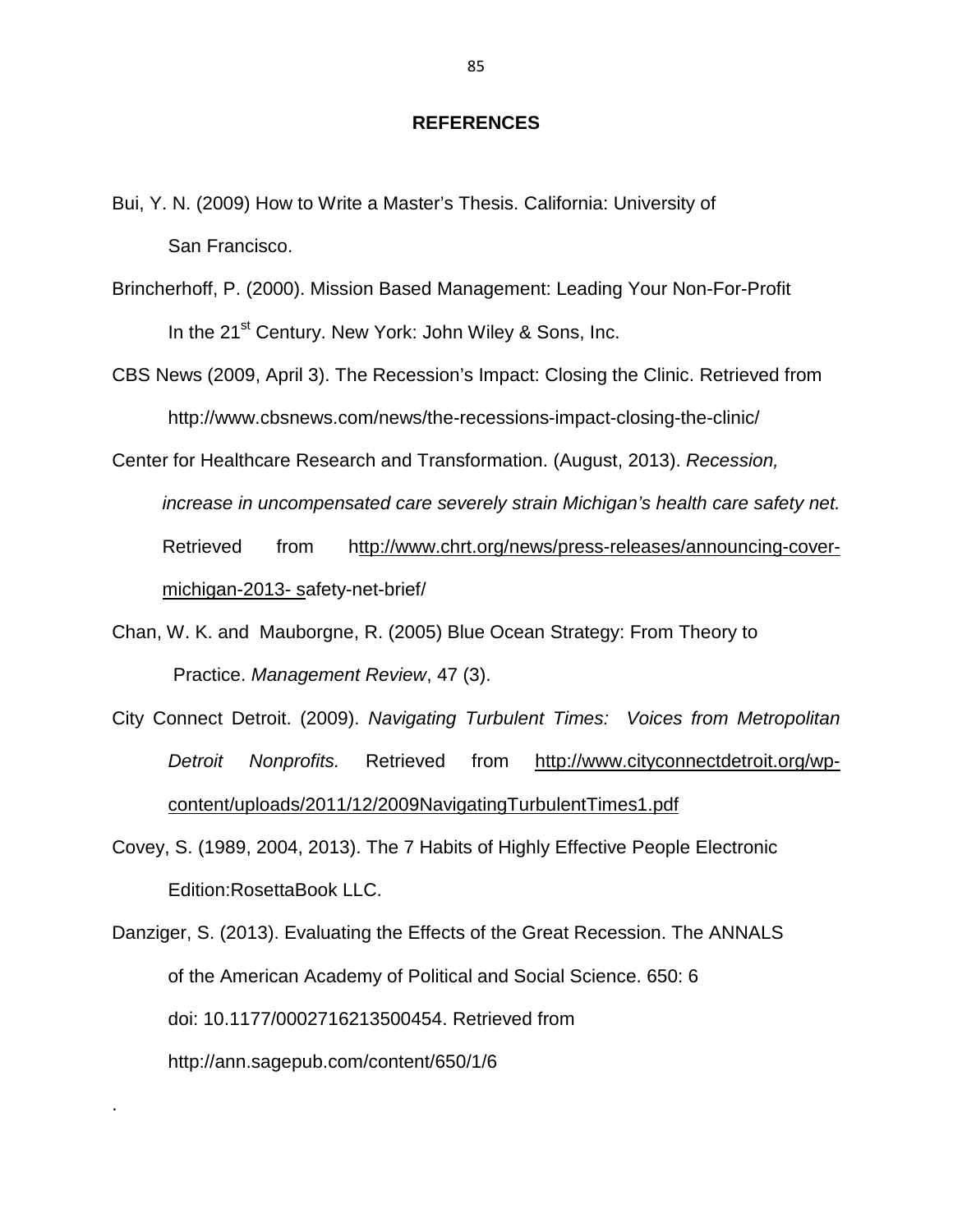- Gable, M. & Hall, D. (May, 2013). Ongoing Joblessness in Michigan. Economic Policy Institute. 356
- Gassman, J., Dolch, N., Kinnell, A., Krick, S., Schaffer R., Harwell, S., Costliow, A. (2012). A Three Year Study of the Nonprofit Sector's Response to the Economic Challenges in Six Cities Across the Nation. New York: Baruch College.
- Grant, L., Potoski, M., (June, 2013). Collective Reputation Affects Donation to Charities. Madison: Public Management Research Conference.
- Gibbons, M. (2012). Community-based Research on the Effects of the Financial Crisis on Community. Journal of Applied Social Science 6, 92. doi:10.1177/1936724411431366
- Jay, J.(2000). Building capacity: Organizational competence and critical theory. Journal of Organizational Change Management,13 (3) 264 – 274
- Kneebone, E. (October 2010). The Great Recession and Poverty in Metropolitan America. Brookings Institution Metropolitan Opportunity Series. 8.

Michigan's December Unemployment Rates Declines. (2014). Michigan Department of Technology Management and Budget. Retrieved from http:// www.michigan.gov/documents/dtmb/LMI-MarchRegionalRelease\_452685\_7.pdf Naskrent, J. & Siebelt, P. (2011). The Influence of Commitment, Trust, Satisfaction, and Involvement on Donor Retention. Voluntas, 22:757–778

doi: 10.1007/s11266-010-9177-x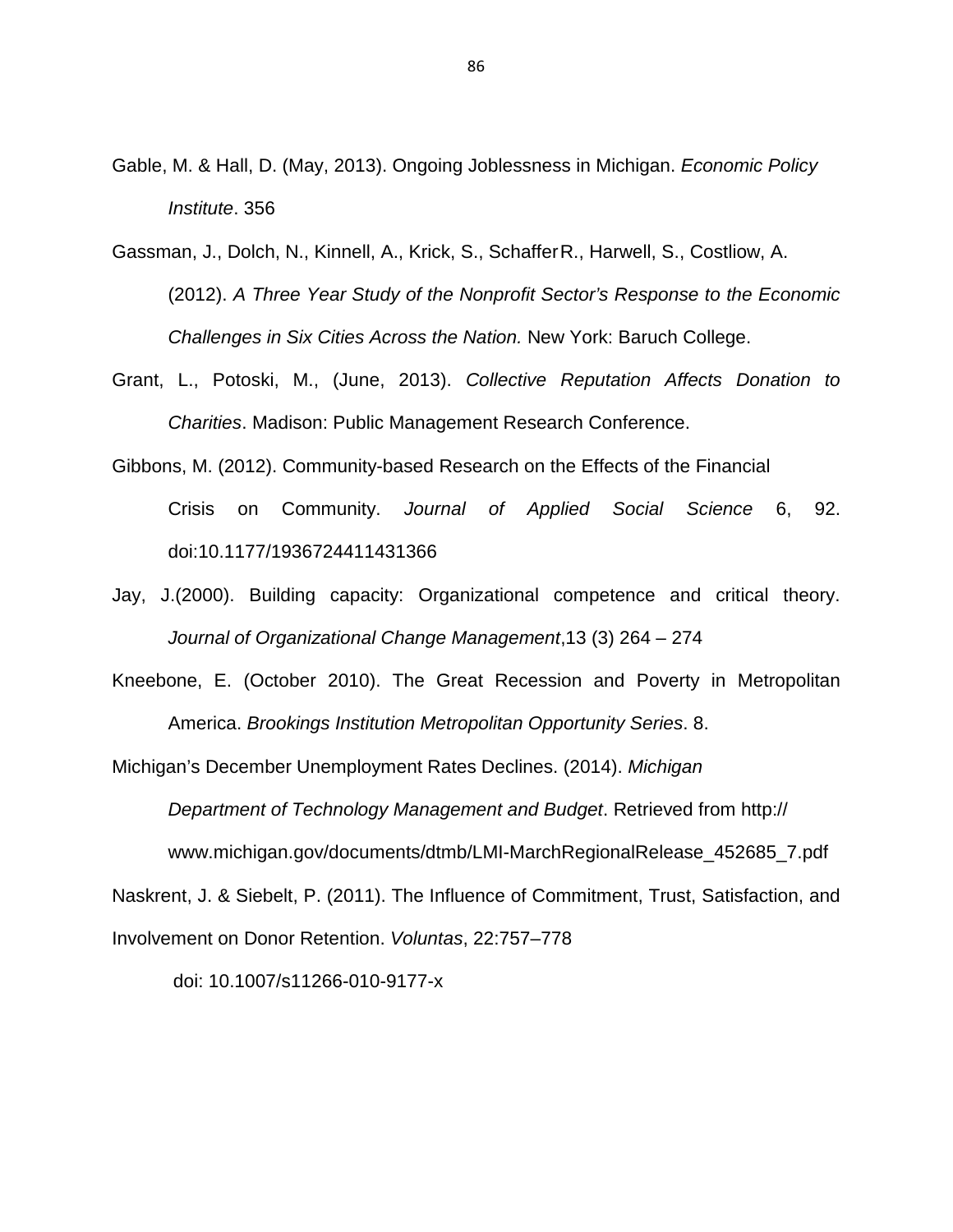- Nonprofit organization. (2007). Bloomsbury Business Library Business & Management Dictionary, 5143.The Business Dictionary, (2014). Retrieved from http://www.businessdictionary.com
- Pabst, G. (2014, April 13). Facing \$30 million debt, YMCA plans massive restructuring. Milwaukee Journal Sentinel, Retrieved from http://www.jsonline.com/news/milwaukee/facing-30-million-debt-ymca-plansmassive-restructuring-b99245844z1-255054341.html#ixzz309Qf3Rrc
- Leavy, B. (2005). Value pioneering how to discover your own ''blue ocean'': interview W. Chan Kim and Renee Mauborgne. Strategy & Leadership, 33 (6).
- Raymond, S. (2013). Recession, Recovery, and Renewal Long-Term Nonprofit. Strategies for Rapid Economic Change. Hoboken: Wiley.

Renewal. (2014). Business Dictionary.com. Retrieved from

http://www.businessdictionary.com/definition/renewal.html#examples

Reputation. (2014).Oxford Dictionaries. Retrieved from

 http://www.oxforddictionaries.com/us/definition/american\_english/reputation?q= reputation

Resiliency. (2014). Oxford Dictionaries. Retrieved from

http://www.oxforddictionaries.com/us/definition/american\_english/resilience?q=re iliency#resilience 8

Resource. (2007). Bloomsbury Business Library - Business & Management Dictionary, 5143.The Business Dictionary, (2014). Retrieved from http://www.businessdictionary.com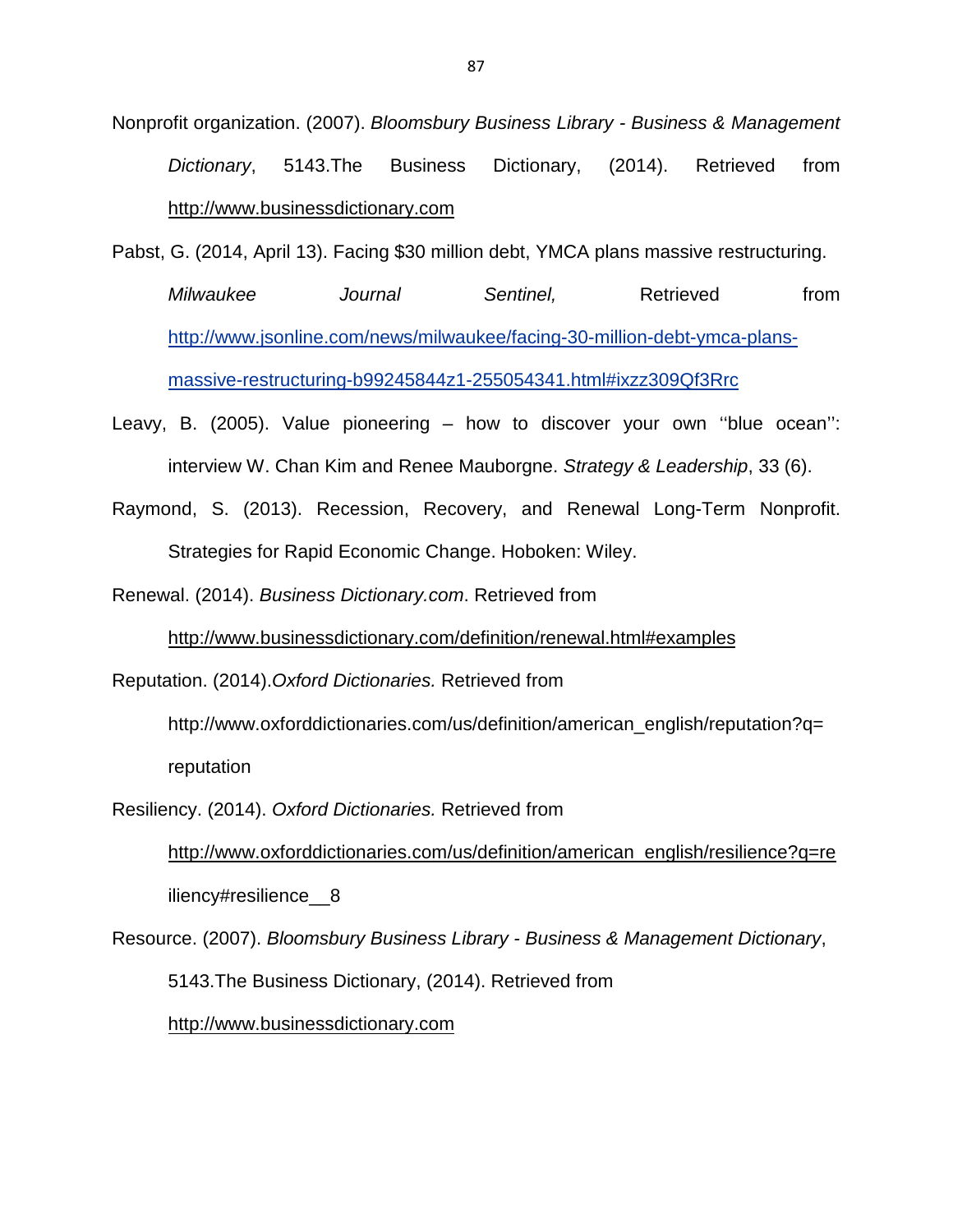- Responsibility. (2014). Business Dictionary.com. Retrieved from http://www.businessdictionary.com/definition/responsibility.html
- Salamon, L. (1999). America's Nonprofit Sector. New York: The Foundation **Center**
- Sherman, J. (November 2013). Surviving the Great Recession: Growing Need and the Stigmatized Safety. Social Problems, 60 (4), 409-432
- Steckel, R. & Lehman J. (1997). In Search of America's Best Nonprofits. San Francisco: Jossey-Bass Inc.

Time Warner Cable News. (November, 2012). Study: One-Fourth of City Food Pantries, Soup Kitchens Closed In Last Five Years. Retrieved from http://www.ny1.com/content/politics/political\_news/172620/study--one-fourth-ofcity-food-pantries--soup-kitchens-closed-in-last-five-years)

US Census, American Community Survey, Design and Methodology (January, 2014).

US Census. American Community Survey, Design and Methodology (April, 2009).

US Bureau of Labor Statistics, The Recession of 2007- 2008. Retrieved from

http://www.bls.gov/spotlight/2012/recession/retrieved from (2014).

US Bureau of Labor Statistics, Unemployment Rates for the 50 Largest Cities.

Retrieved from http://www.bls.gov/lau/lacilg10.htm

United Way for Southeastern Michigan. (2014) 2008 Annual Reports. Retrieved from http://www.liveunitedsem.org/pages/standards-finances

United Way for Southeastern Michigan. (2014) 2009 Annual Reports. Retrieved from http://www.liveunitedsem.org/pages/standards-finances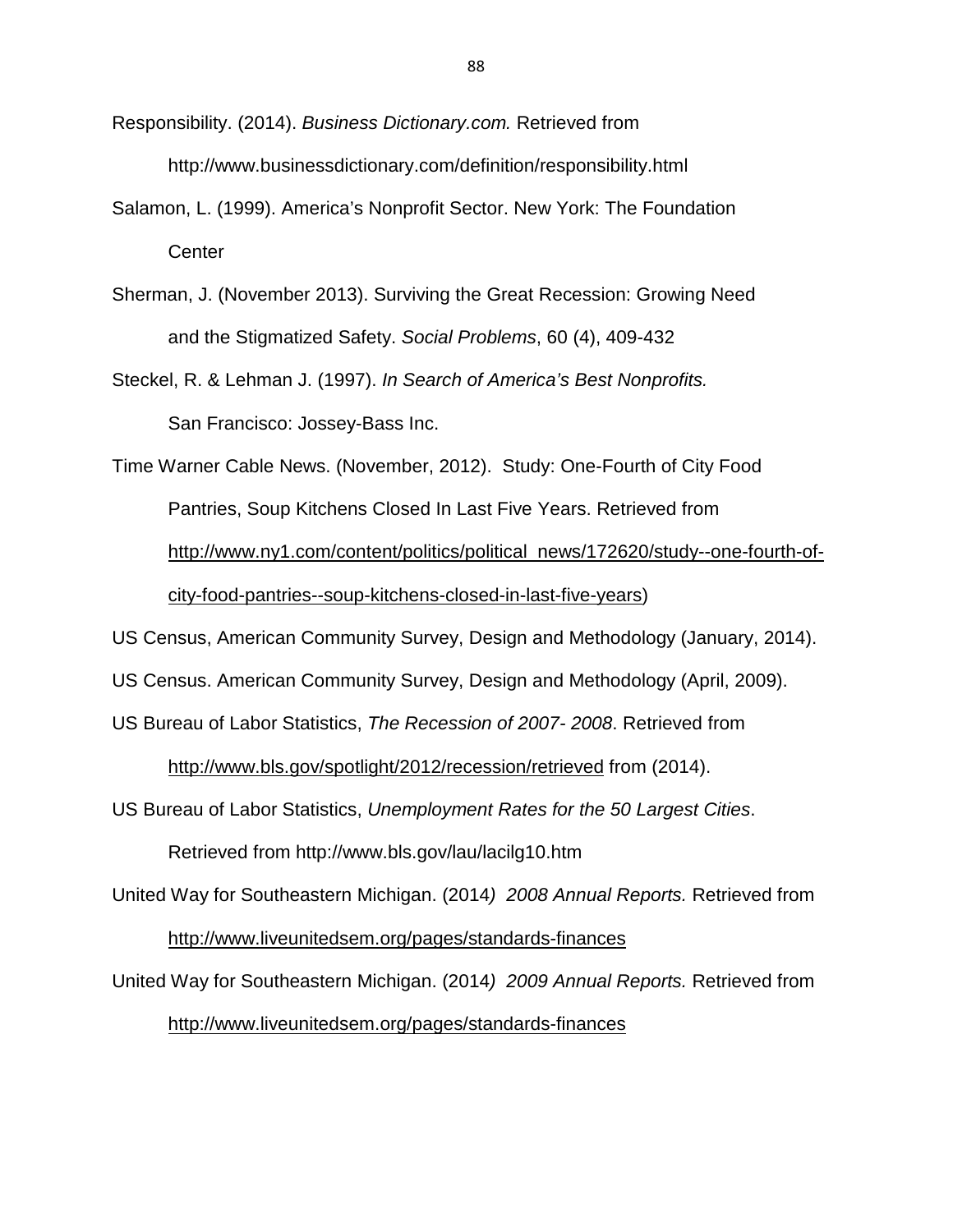United Way for Southeastern Michigan. (2014) 2010 Annual Reports. Retrieved from http://www.liveunitedsem.org/pages/standards-finances

United Way for Southeastern Michigan. (2014) 2011 Annual Reports. Retrieved from

### http://www.liveunitedsem.org/pages/standards-finances

United Way for Southeastern Michigan. (2014) 2012 Annual Reports. Retrieved from

### http://www.liveunitedsem.org/pages/standards-finances

YIN, R. K. (1994), Case Study Research: Design and Methods. Thousand Oaks: Sage

YMCA. (2006). Driving Change. Detroit, MI Author.

YMCA. (2008) IRS 990 Report. Detroit, MI: Author.

YMCA. (2009) IRS 990 Report. Detroit, MI: Author.

YMCA. (2010) IRS 990 Report. Detroit, MI: Author.

YMCA. (2011) IRS 990 Report. Detroit, MI: Author.

YMCA. (2012) IRS 990 Report. Detroit, MI: Author.

YMCA. (2009) Audited Financial Statements. Detroit, MI: Author.

YMCA. (2010) Audited Financial Statements. Detroit, MI: Author.

YMCA. (2011) Audited Financial Statements. Detroit, MI: Author.

YMCA. (2012) Audited Financial Statements. Detroit, MI: Author.

YMCA. (2013) Audited Financial Statements. Detroit, MI: Author.

YMCA. (2014) 2008-2013 Employee Rolls Report. Detroit, MI: Author.

YMCA. (2008) YMCA Board Meeting Minutes. Detroit, MI: Author.

YMCA. (2009) YMCA Board Meeting Minutes. Detroit, MI: Author.

YMCA. (2010) YMCA Board Meeting Minutes. Detroit, MI: Author.

YMCA. (2011) YMCA Board Meeting Minutes. Detroit, MI: Author.

YMCA. (2012) YMCA Board Meeting Minutes. Detroit, MI: Author.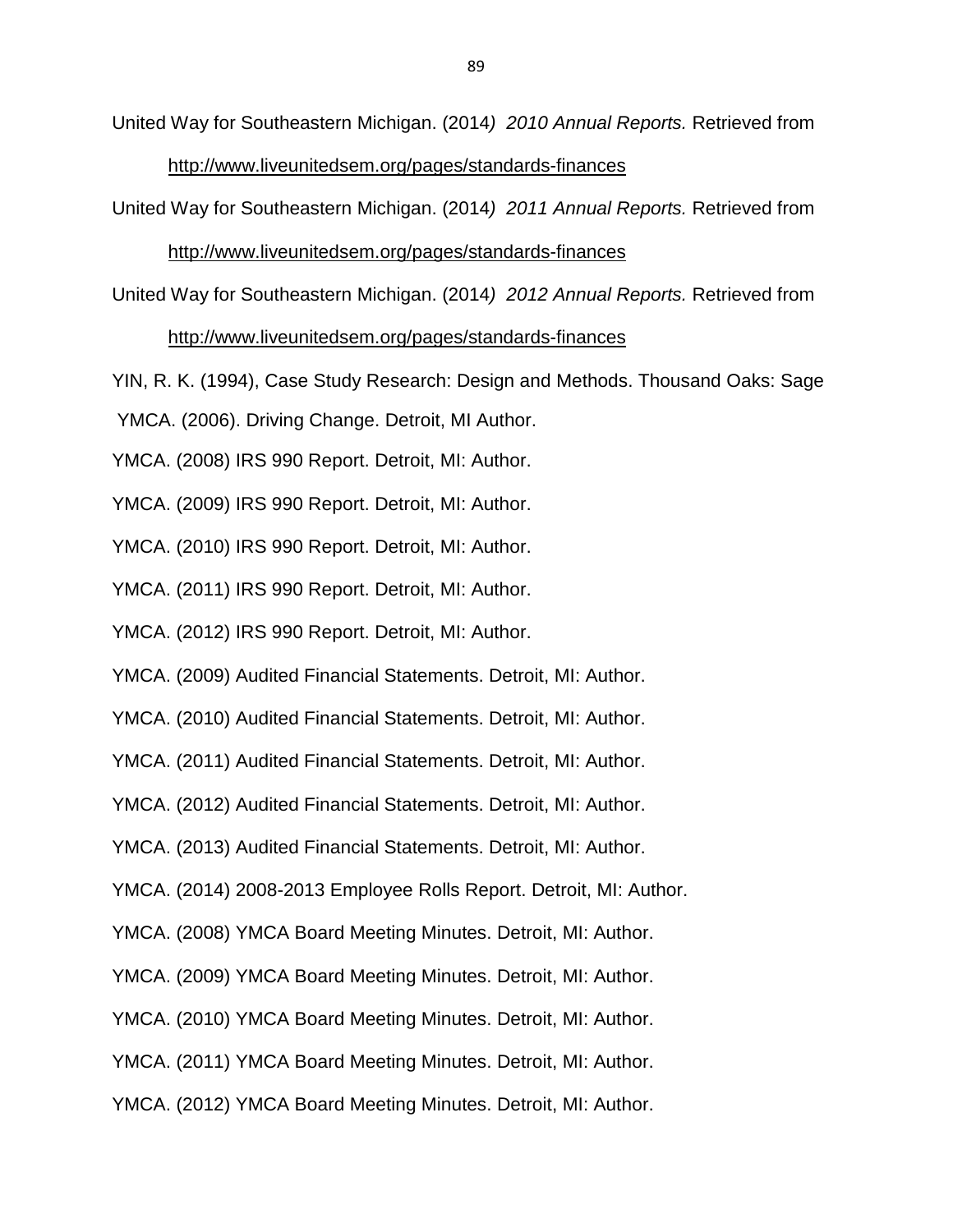### **ABSTRACT**

### **MAKING LEMONADE: NONPROFIT SURVIVAL DURING THE GREAT RECESSION**

by

### **LATITIA MCCREE**

#### **May 2014**

**Advisor:** Dr. Dapne Ntiri, Ph.D.

**Major:** Interdisciplinary Studies, Nonprofit Sector Studies

**Degree:** Master of Arts

The Great Recession that officially began in December 2007 and ended in June 2009 significantly impacted the quality of life for many US families. Jobs were permanently lost, homes were foreclosed, and personal savings were depleted. This caused many families to seek aid from nonprofit organizations. As the demand for nonprofit services rose, many nonprofit organization's revenues and resources declined.

A case study of the YMCA of Metropolitan Detroit was conducted using open ended survey questions to learn how the YMCA, which resided in one of the hardest hit regions survived. The study revealed that the YMCA, assessed its environment and promptly enacted several cost saving measures, coupled with strategic investments in education, childcare, personal training, senior wellness and youth employment.

 In summary, the YMCA renewed its mission focus, efficiently allocated its resources and operated with integrity. The YMCA kept its promises to clients and creditors; ultimately strengthening its reputation.